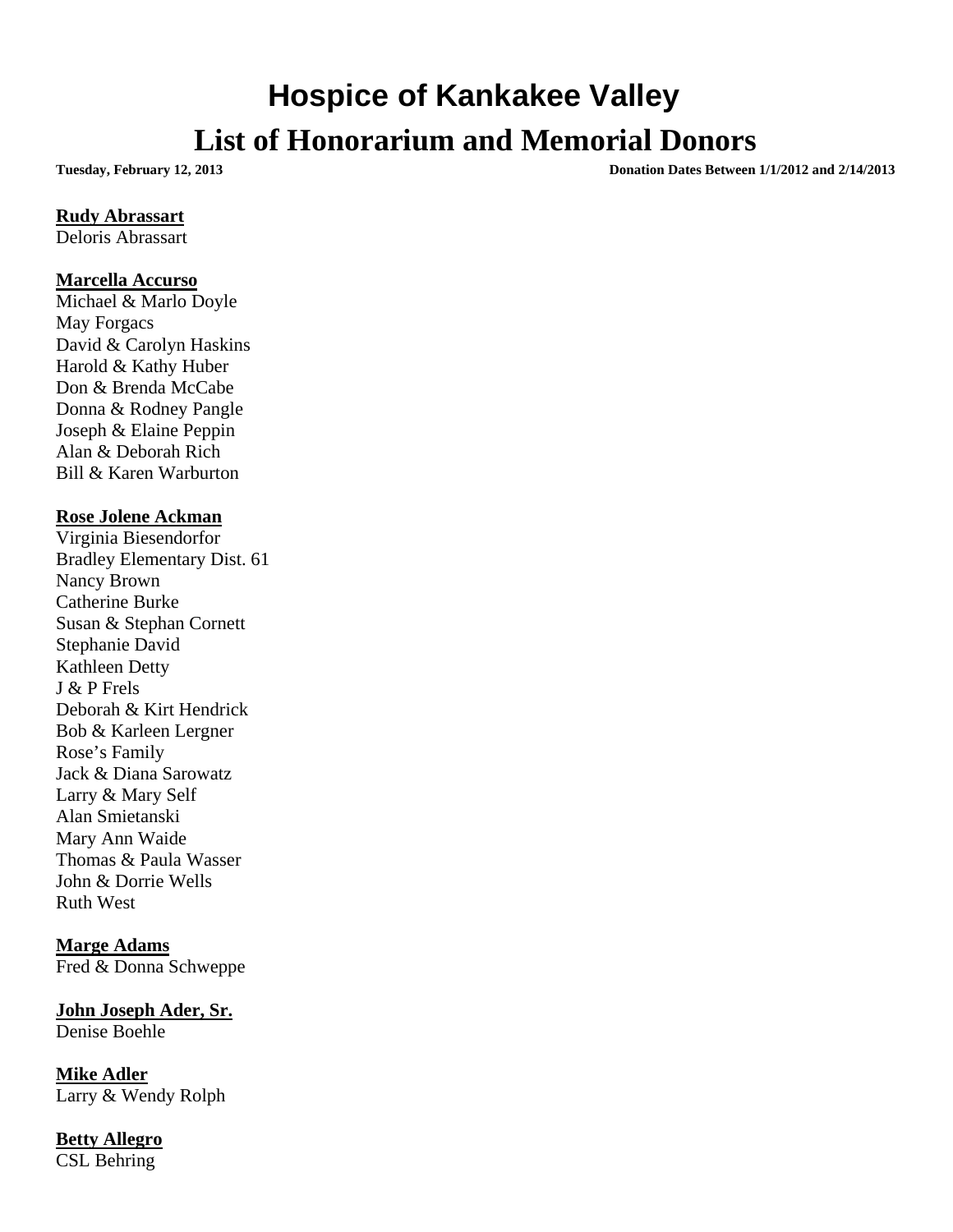Dennis & Georgia Hess Thomas & Mary Maass Art & Barb Mantoan Ron & Nancy Ruda Betty Trudeau Connie Zych

### **K. Ann Allegro**

Lisa Foster

## **Edwin & Doreen Allers**

Richard & Cathy Allers

## **Memory of Donald Alpers**

Bradley & Allison Alpers Lois Alpers

## **Judy Anczer**

Adrian Anczer Roger & Tracy Sedlacek

**Harry Angel**  Alan Angel

**Hazel Arp** Larry & Wendy Rolph

**Edward Arseneau** Joe & Mary Donovan

**Heather MacDonald Arseneau** Jone & Blaine MacDonald

#### **Etta Aubertin**  Dale Stevenson

**Gladys Aubertin**

Carol Ponton

## **Thomas Aubertin**

Dale Stevenson

## **Katie Ayers**

Loretta Ayers

## **Sam Azzarelli**

Kankakee Valley Construction Richard & Peggy Ackman Kelly & Scott Andrews Baron Huot Oil Company Cynthia & Daniel Borschnack Borschnack, Pelletier & Co.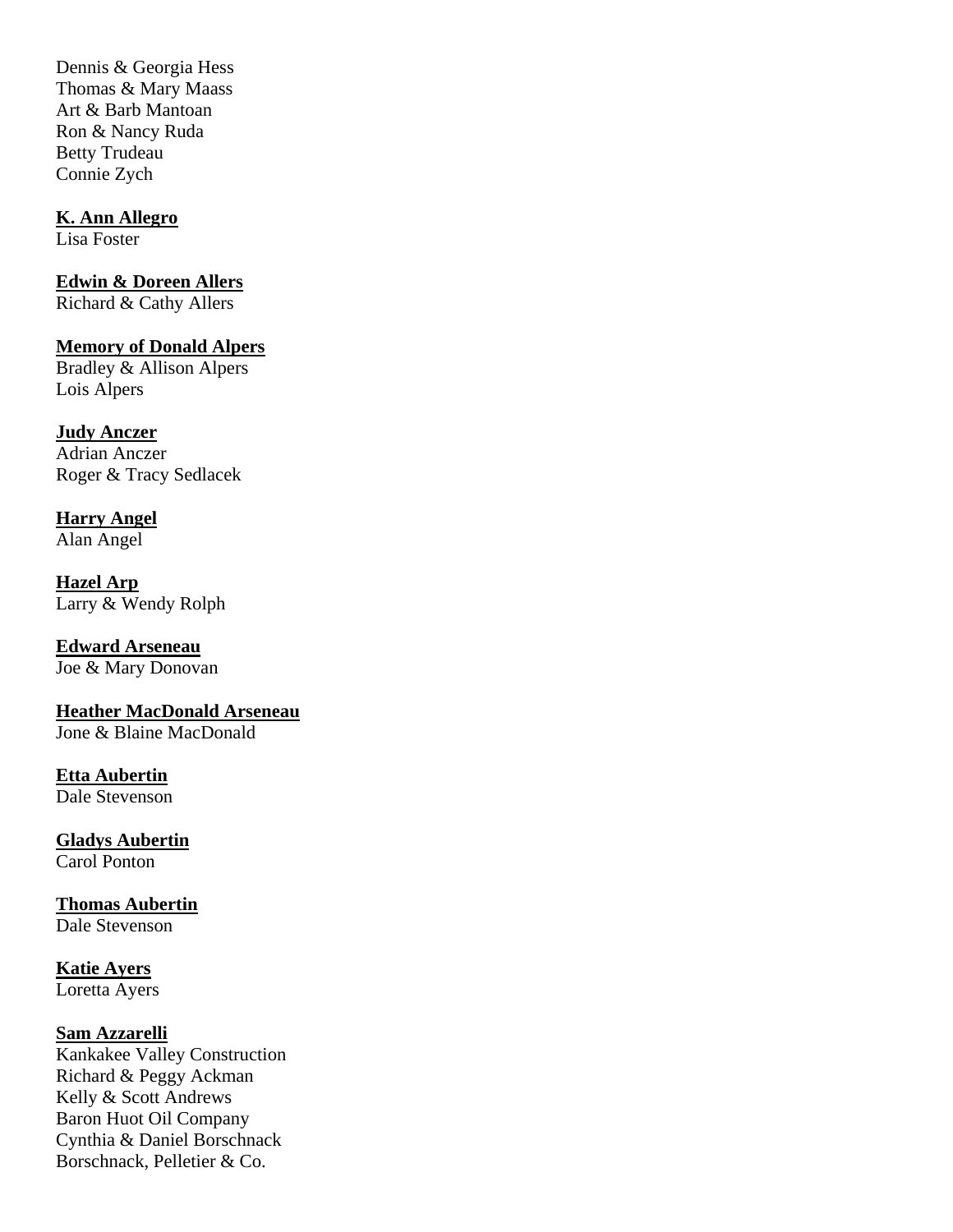Family & Friends William & Shirley Floyd Joel & Carol Gereaux Girard Electric Sandra & Francis Girard Ron & Mary Lou Goodall Larry & Chris Herscher Larry & Mardene Hinton Jerald & June Hoekstra Albert & Rita Kanosky Genevieve Keller Merle Marquie Theresa Martin Jo Ann Mayotte Steven J. & Carey Ortman Alex Panozzo Larry & Madonna Patton David & Bonnie Pinnow Mickie & Denise Prault Raymond & Nancy Raspolich Raymond J Raymond Bill & Rita Richards Don & Sharyl Richmond Stella Ryan Michael Savoie Mary & John Thomson Neal & Dee Webber Wayne & Charlotte Wolter

#### **Violet L. Baker**

Matt & Stephanie Baker

#### **Evelyn Balcerak**

Jan Balcerak Jan Pallok

**Dorothy Baldwin**  Pat & Michelle Baldwin

#### **Vernon Bally**

David & Jane Arends Karolyn Bair William & Donna Bennett Jeffery & Sherree Benoit Irma Jean Berghouse Judy Bolatto Roger & Janet Boyer Michael & Susan Bruner Harley & Carolyn Buente Ron & Mary Charter Monica & Jim Cheffer John & Mary Coooper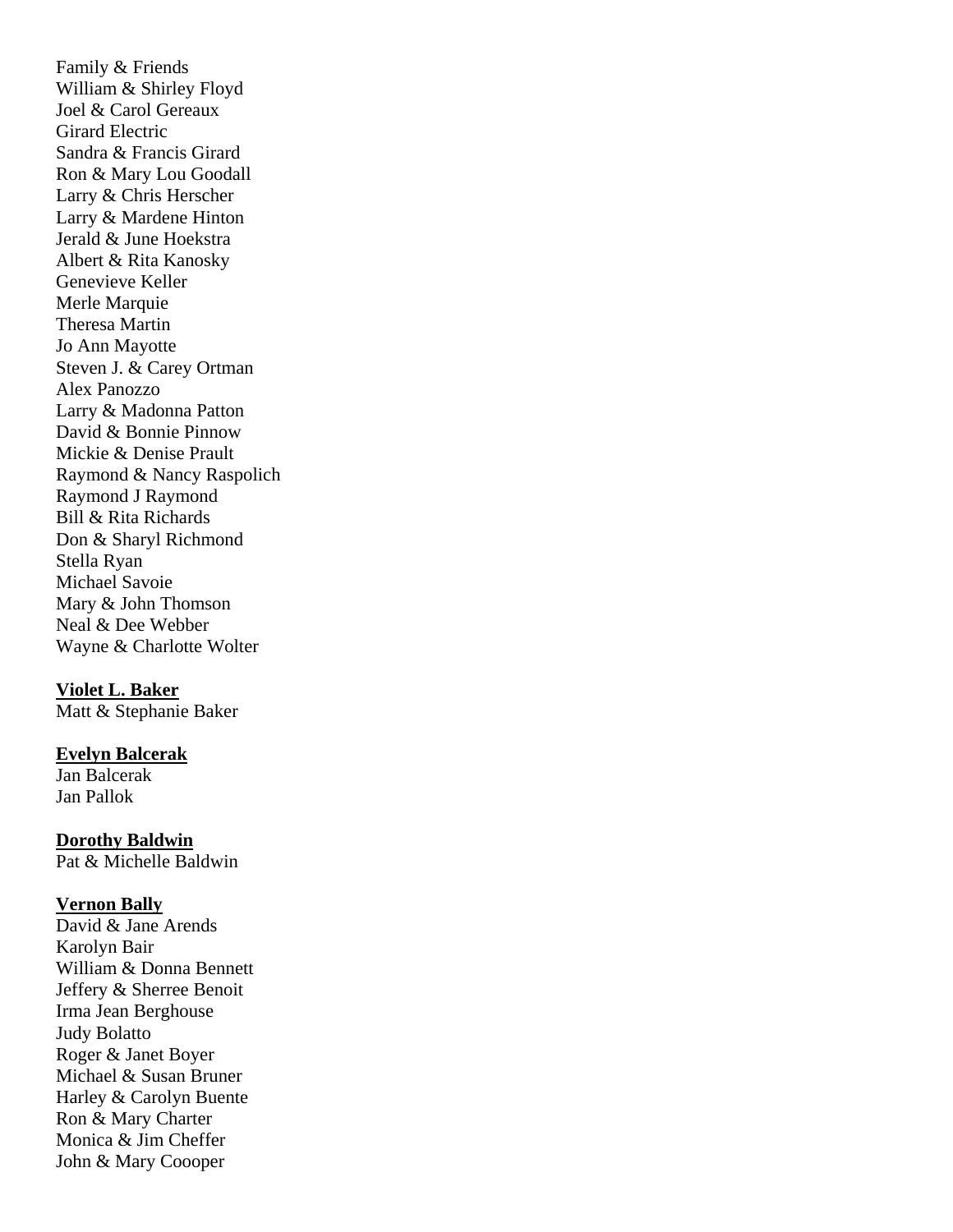Ruth Davison Delbert Dummer Family Carole Eckberg Donald & Sharon Edwards Nick & Maureen Gianikos Jane Harper Paula Hertz Mona Hilgert Diane & Frank Jirousek Dennis & Marsha Lade Ken & Jan Lockwood James Mallaney James & Shirley Marion Merle Marquie Jacqueline Morrical Thomas & Angie O'Connor Parker's Barber Shop Daniel & Leslie Pfeifer William & Robin Poppie Linda Regnier J.B. Ryan & Assoc Anita Schluter Leanne Schneider Fostine Schwark Karen Taylor Glenn & Katherine Taylor Jim Thomas Beth Walther Jennifer Warmoth Kim & Debra Weerts William & Phyllis West

#### **Billy R. Barber**

Julie Barber Michael & Donna Collette Jeffrey & Pamela Glueck Edward & Sheri Gorman Judy O'Brien Gregory & Stacy Outsen Riverside Inpatient Pharmacy Michael Savoie Marie Stadler Charles & Sharon Varvel

#### **Robert J. Barbutas**

Georgia Vlahos

#### **Lois Barnett**

John Barnett, JR Ralph & Ruth Daum Gary & Debra Parker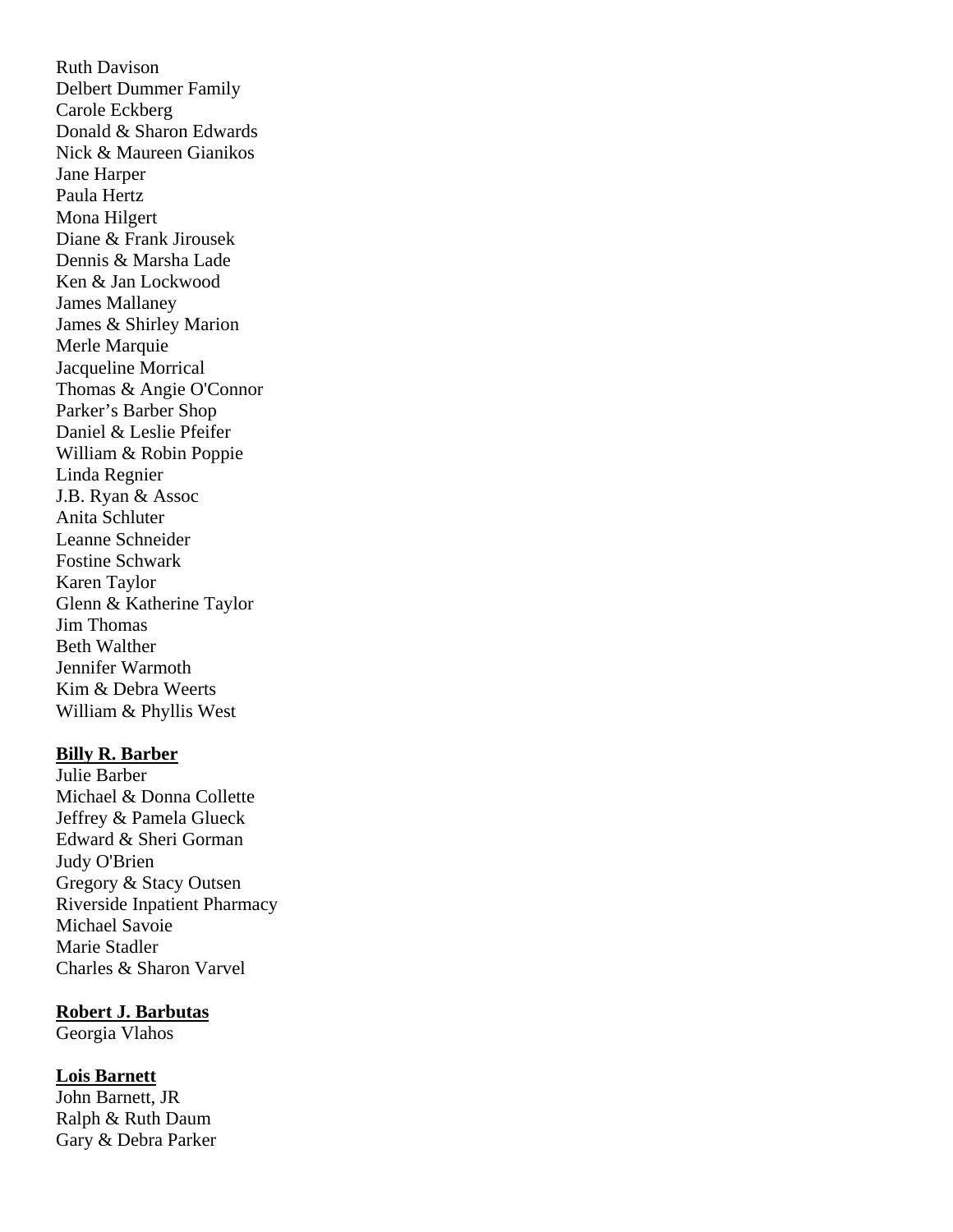## **Peggy Barnett**

John Barnett, Jr Ralph & Peggy Daum Gary & Debra Parker Denise Plotezka Debbie Swett

#### **Bennito Barrera**

Denise Wessman

#### **Pat Barrera**

Denise Wessman

#### **Shelby Barrie**

Rex Barrie Vivian Brumitt Harold & Janice Daniels Michael & Karen Harms Debra Lambert Kathy Lange-Ellis Shelby's Family Traci Wood

#### **Sharon Bartow**

Michal Johnston

**Gene Base** James & Normajeanne Lee

## **William "Carroll" Basham**

Dennis & Joann Dickman

#### **Rudy Baldauf** John & Mary Finks

#### **June Bayston**

Family & Friends Ryland & Carol Schriefer

## **Sylvester T. Beaupre**

Betty Winkel

## **Earl Bechard**

Barbara Bechard Dorie & Harry Luedtke Bob & Terry Reneau

## **Marion Bechtel**

Jacqueline & Eldon Chapman Chloe Froonickx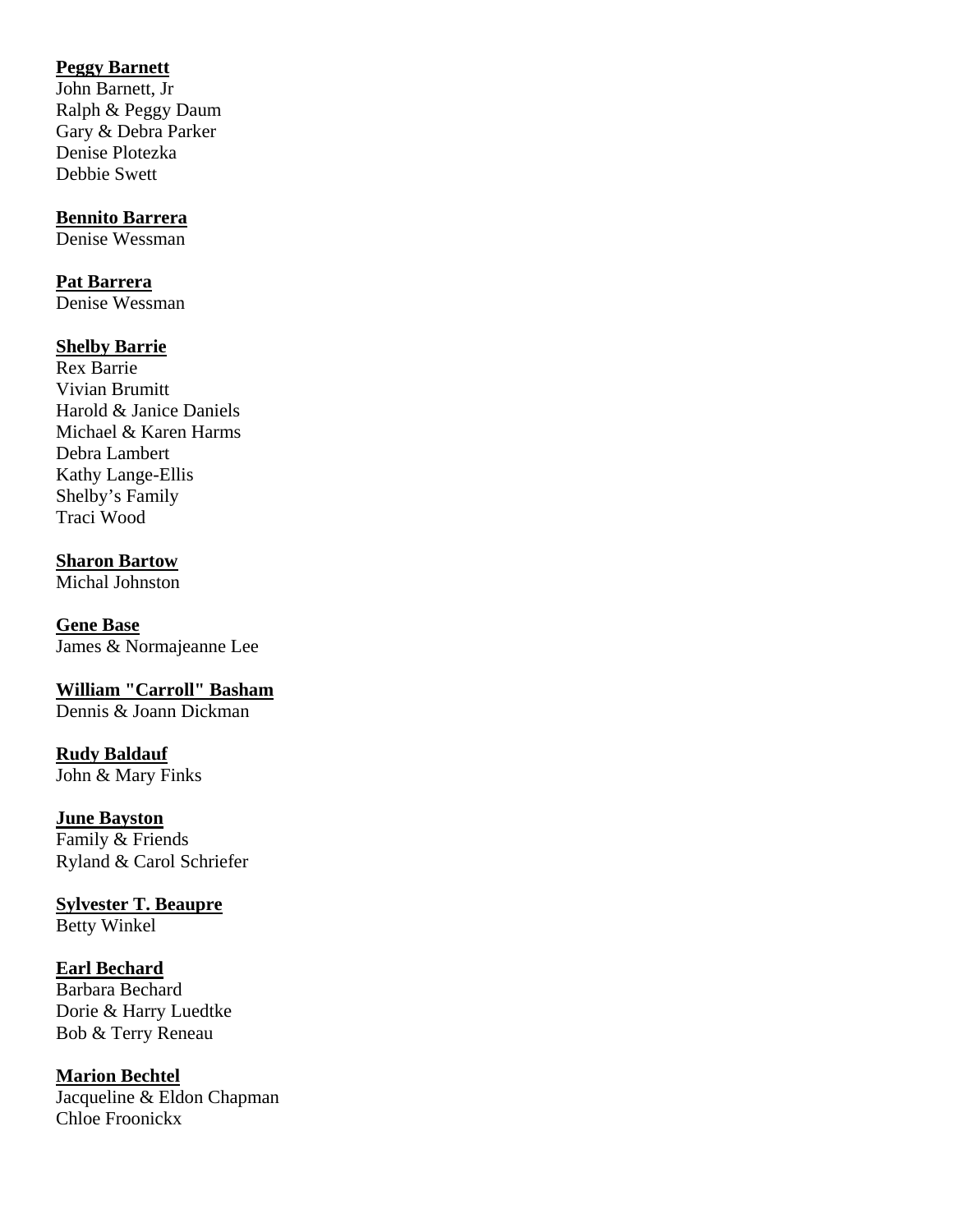## **Bob Becich**

Alan Angel

#### **Mark Benoit**

Patrick & Vicky Bennett Karen Berg Ruth Davison John & Tammy Garner William & Linda Hardy William Kosic Michael & Kathy Lambert Kimberly Matherly Larry & Mary McTaggart Millennium Technical Serv. Navistar Ralph & Margene Paarlberg Alex Panozzo Provena Senior Services Donna Raymond Joyce Regnier Roger & Louise Sanzenbacher Dianne St. Peter

## **Duane Bertrand**

Bradley West Elementary School Kenneth & Kim El-Talabani

#### **Emelda Bertrand**

Laura Bertrand Kathleen Brulc Justin & Pat Cyrier Elizabeth Erzinger Family & Friends Robert & Connie Farman Carole Franke Mr. & Mrs. Alan Friedewold Ronald & Pamela Gean Robert & Irene Granger Larry & Mardene Hinton Peggy Mayer Betty Schatz Michael & Amy Warburton

#### **Mary Bertrand**

Kenneth & Kim El-Talabani Christine Vaughn

#### **Helen Beverlin**

Bank of Pontiac Norma Bell Keith Berger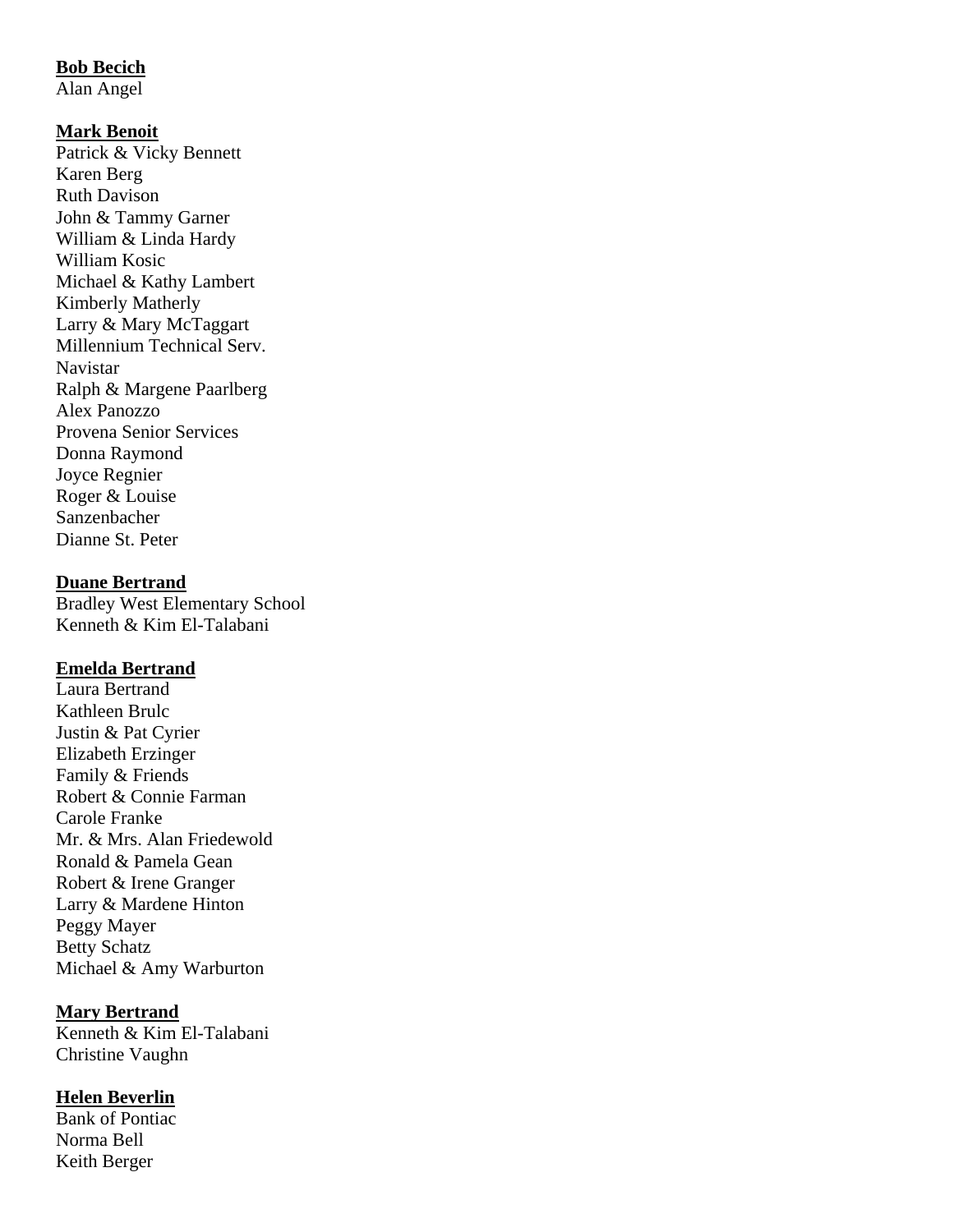Linda & Randal Bisaillon John & Margo Branz Thomas & Beverly Buckley Donald & Jane Burke Michael & Mary Carpenter Beverly Dayhoff Sandy & Gene Donley Gerry & Beth Donley Jennie Donley Kim & Patricia Dreschel Sharon Dummer Merlin & Mary Lou Elmhorst David & Ellen Emling Family & Friends Kathy & Douglas Gereaux David & Elaine Hart Edward J. Hart Dorothy Herscher Terry & Mary Hoops Steve & Donna Jacob Mark & Janis Jensen Ethel Jordan Karl & Pamela Kohrt Gerald Kroesch Gerald & Barbara Kruse Delores Lockwood Edgar & Bonnie Matherly John & Laurel McAndrews Don & Brenda McCabe Larry & Ruth Miller Dale & Velma Murphy Teresa O'Brien Dennis & Sue Anne O'Connor Erika & Daniel Parker Larry & Marsha Quick Steven & Denise Sanders Dennis & Paula Schwark Dan & Mary Ann Senesac Debra & David Shaver Wayne & Eleanor Sims Edward & Jody Sobodas Lori Trill Hugh & Anita Van Voorst Robert & Jackie Voss

#### **Miguel Bilak**

Carmen Bilak

#### **Howard Bilyard**

Norma Bilyard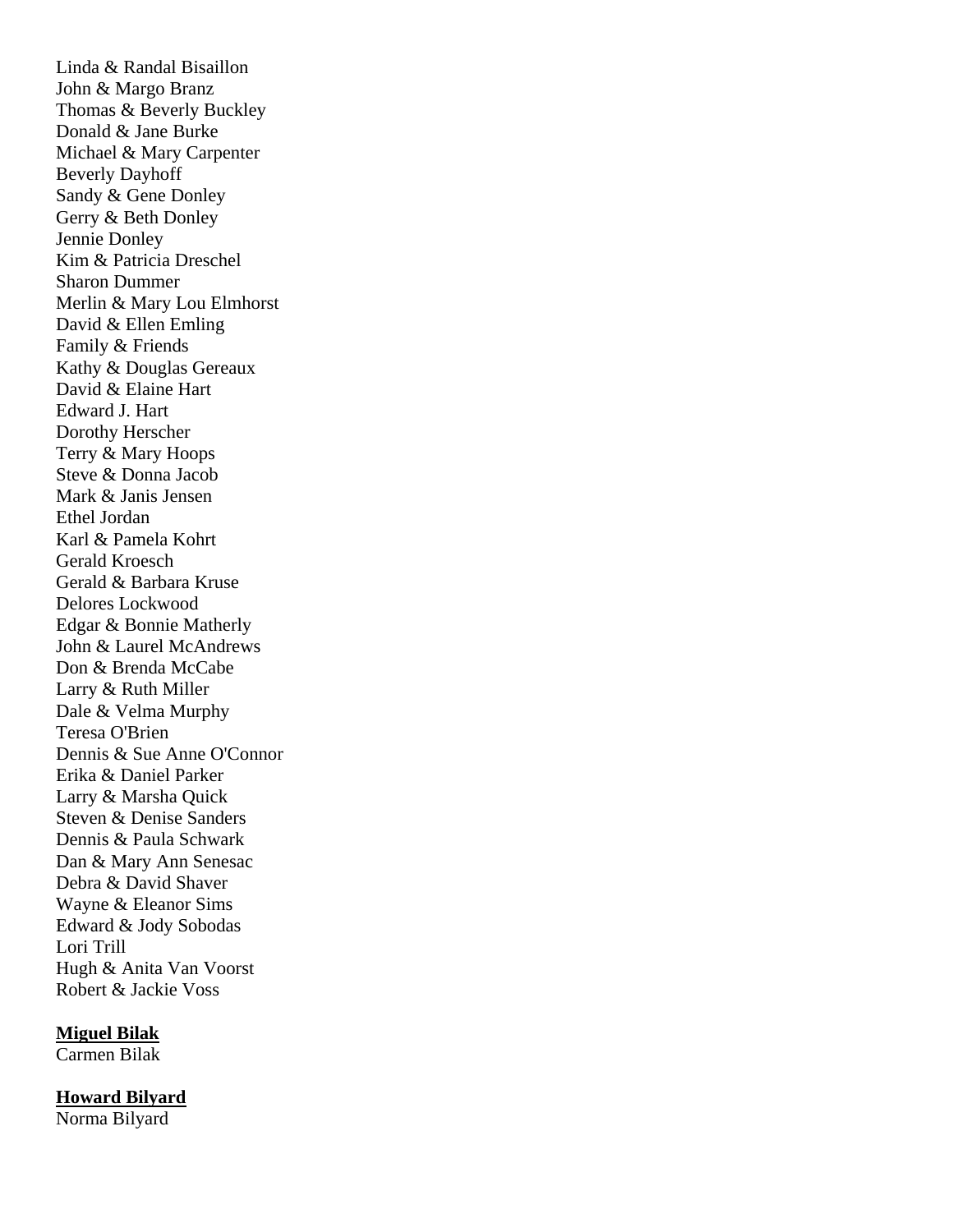**Opal Bisaillon** Diana & Michael Dismang

**Darlene Blanchette** Harry & Wilma Bukowski

**William Bland**  Michael & Joy Bland

## **William Blewett**

David & Margaret Ayers Jerry & Janet Coyne Sandy & Gene Donley Nancy Dutour Paul & Jane Gerth Amy Grady Jim & Pat Hunter Kevin & Christine Hustedt Norma Jette Brittany Karstrand Judy & Gerry Kilbride Diana Menser Catherine Miedema Kenneth Milling Eleanor Small Gary & Nanette Wood

#### **Margaret Bobo**

Vanessa Bobo

### **Sieglinde "Linde" Boggess**

Kenneth & Kim El-Talabani Gary & Rose Devine Mitchell Donald & Lisa Winge

## **Joseph Bolatton**

Tina Thompson

**Robert Bona** Marie Bona

**Lorraine Boness** Trinity Lutheran Church Martha Circle Linda & Randal Bisaillon Gerald Kroesch

**Patty Boness** David Boness

**Jane Boone** Jeff & Pat Barr Darrell L. & Melody Benoit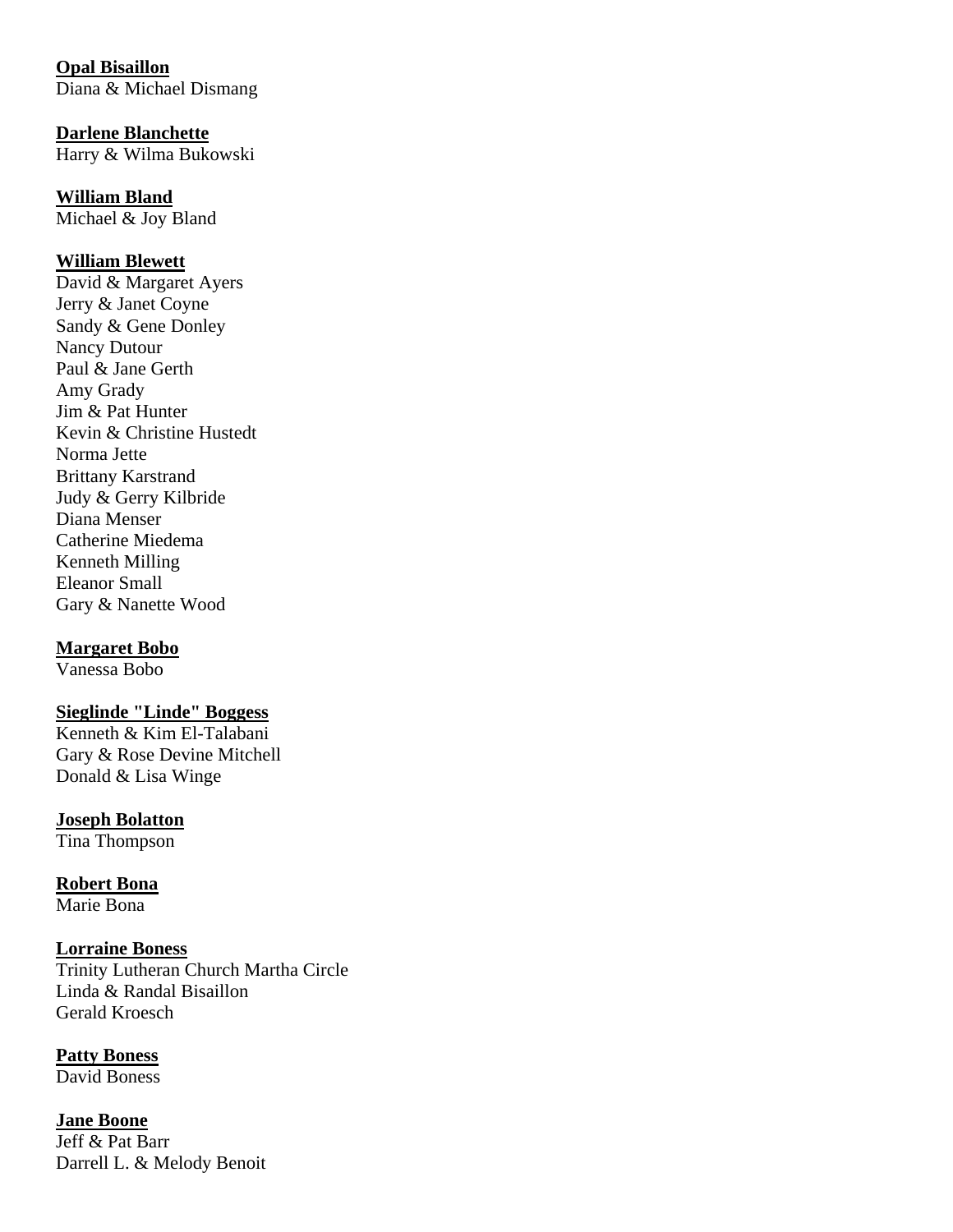Paula Bertrand Sterling & Madeline Bouchard Harley & Carolyn Buente Tom & Kathy Caise Evelyn Campbell Marlene Clancy ComEd Marshall & Lana Coppotelli CSL Behring Steve & Becky Dandurand Michael & Karen Deam William & Cathy Depatis Evelyn Depatis Lindbergh & Margaret Derington Bob & Cathy DuVoisin Kevin & Carol Elliott Jeffery & Cindy Foster Patrick Foster Bob & Joyce Foster Gerald & Jeanette Fritz Kathy & Arnold Goers John & Germaine Hagan Nancy & Kevin Hale Boyd & Sandy Hebert Rick Hickey Ruah Hubly Jeff & Jeanne James Tim & Jill Kennedy Kevin & Joni Kleinert Dotty Lagesse Beth & Brian Ludwig Tom & Cindy Martin Ronald Mitchell Werner & Susan Pannke Del & Marcia Posing Shirley Purcell Bob & Barbara Sprimont Jim & Carol Sprimont Larry & Birdie Stevenson Charles Tedford Gary & Kathy Therien Donna Trost Charles & Sharon Varvel Darlene M. Wieliczko

#### **Jim & Louise Borschnack**

James & Krista Borschnack

#### **Maude (Elaine) Bossert**

Rita Ashmore Karen Moritz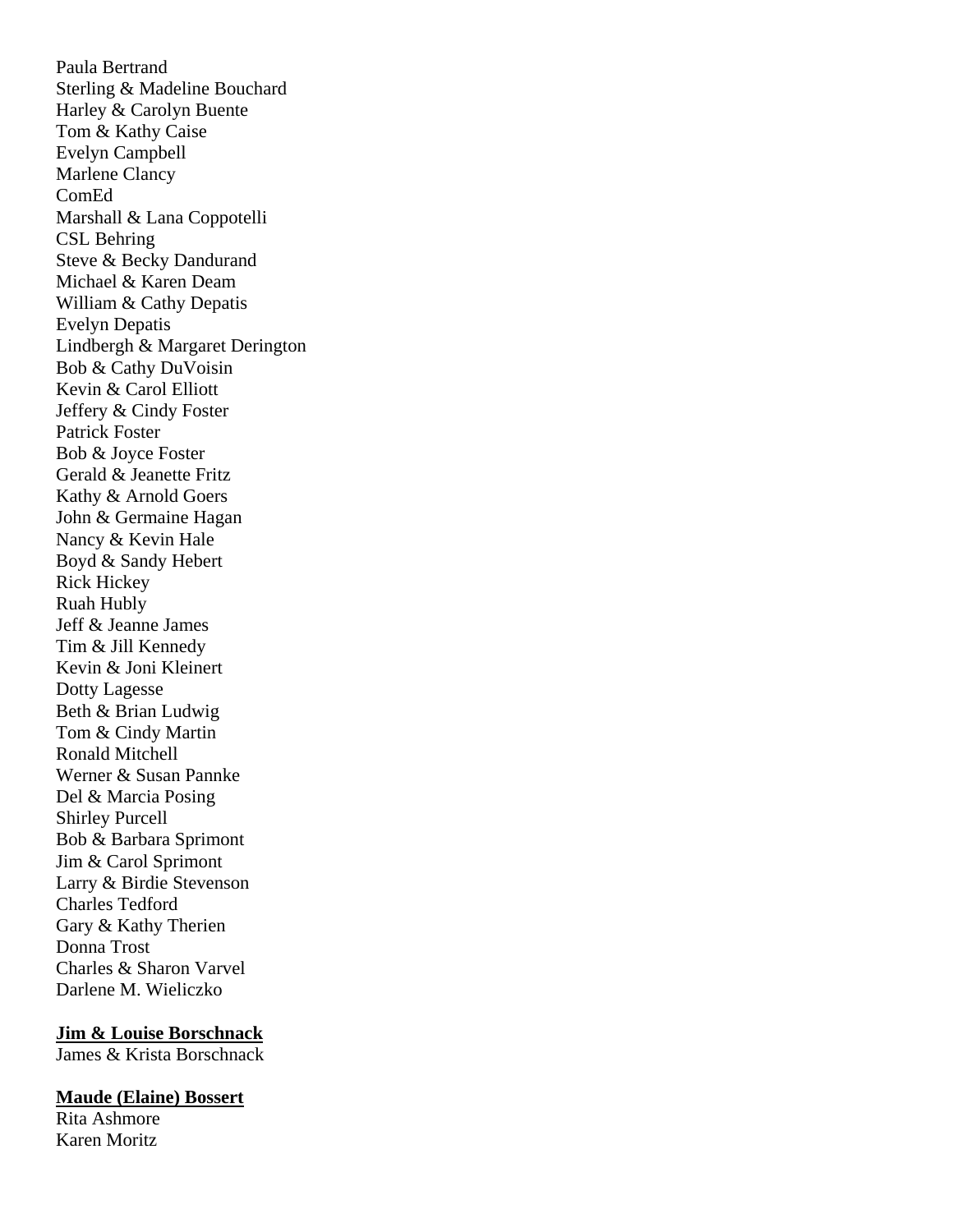## **Joseph & Myrtle Boucher**

Margaret Sheilds

**Jamie Boudreau** Eileen Boudreau

**Jerry Boudreau**  Michael & Jyll Boudreau

**Marcel L. Boudreau** Richard Boudreau

**Mary Rose Boudreau**  Michael & Jyll Boudreau

**James & Theresa Bourassa** Doreen Atkins

**Lawrence & Pat Bourell** Angela Devine

## **Dr. Stanley Brezinski**

Family & Friends David & Janice Koehler Ken & Angie Long Randy & Judy Mau John & Lois Minerick John & Linda Pagonis Dr. Bob Pawlowski Carol Syme Janeen Tietjens Joseph & Karen Tietjens Dr. Frederick Waldschmidt

#### **Daniel Bringelson**

James Bringelson Marjorie Gereaux Carl & Suzann McQueen Ken & Barbara Wenzel

**August C. Brinkman** Hazel Brinkman

**Carl Brocken**  Gene & Vicki Wilder

**Robert Brooker** Dorothy Brooker

**Gladys Brunner** John & Darlene Barnard Wayne & June Bills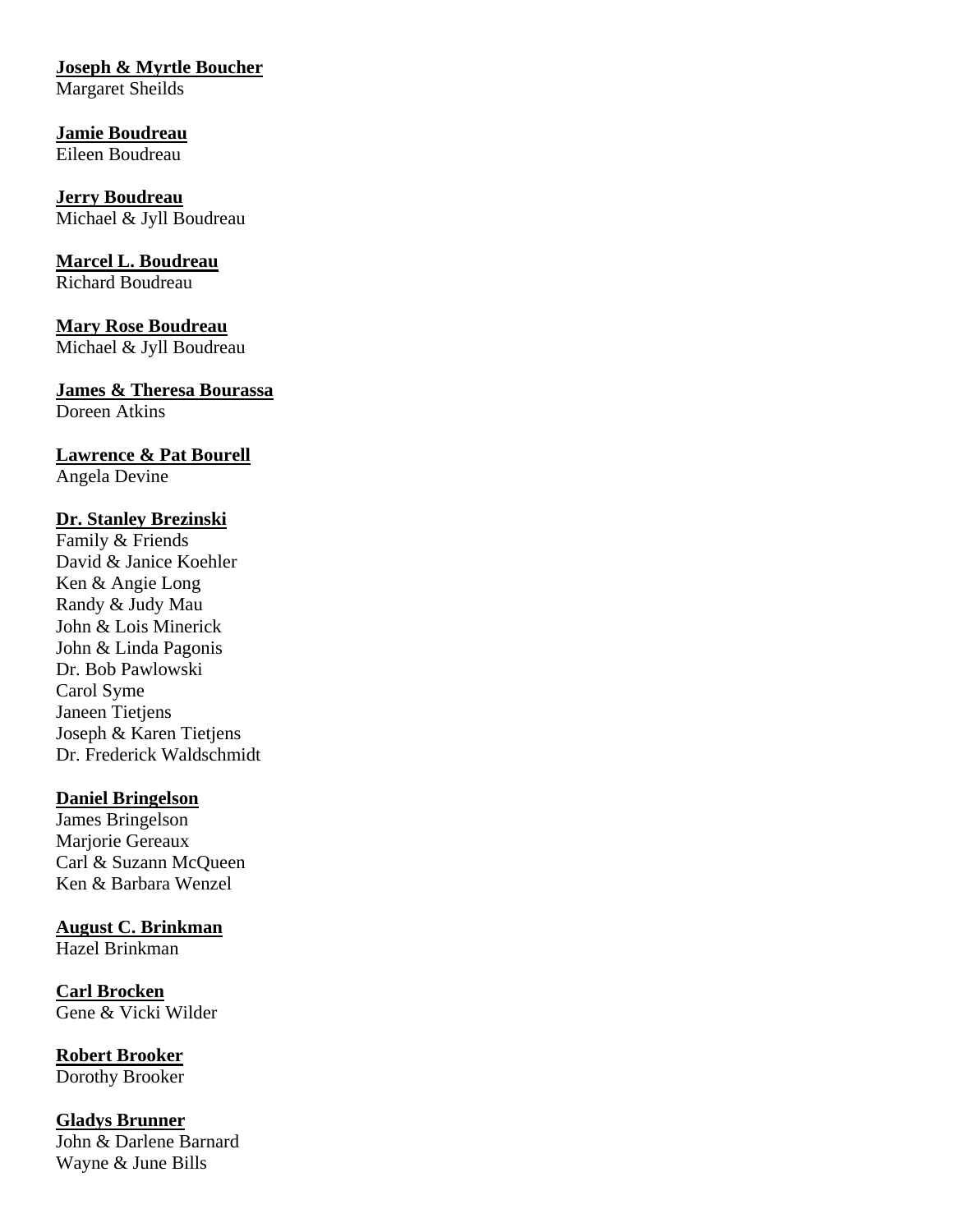Tom & Jacqueline Bisaillon Faye Bouk Roger & Janet Boyer John & Margo Branz Roger Brunner Deborah & Steven Busch James Cannon Velda Car Neil & Joy Dassow Dorothy Dassow Warner Diefenbach R.A. & G.A. Douglas Rose Dunn Alta Everett Family & Friends Fidelity Charitable Gift Fund William & Virginia Gibson Kathy & Arnold Goers Dorothy Hart Geraldine Jensen Paul & Carol Jepsen Brian & Katie Johnson Edward Jordan Family Carleton & Margaret Koch Mr. and Mrs. L.W. Koch Norman & Joyce Krueger Ted & Linda Landers Richard & Janice McClain Ruth McGinnis Mr. & Mrs. Wendell McKimson Louis & Patricia Mombrun Richard & Rebecca Morgan Norma O'Brien Gus & Suzanne Olson Ray & Myrtle Prussner Craig & Laurie Shelly Lela Steinkruger Kevin & Amy Wancho Wanda Woodruff Arnold & Linda Zimmer Zoar Community Church

**Susanna Bugni** Cathy & Bruce Jensen

**Peter W. Bullock**  Daniel & Ruthann Bullock

**Lucille Burling** Larry & Beverly Seibring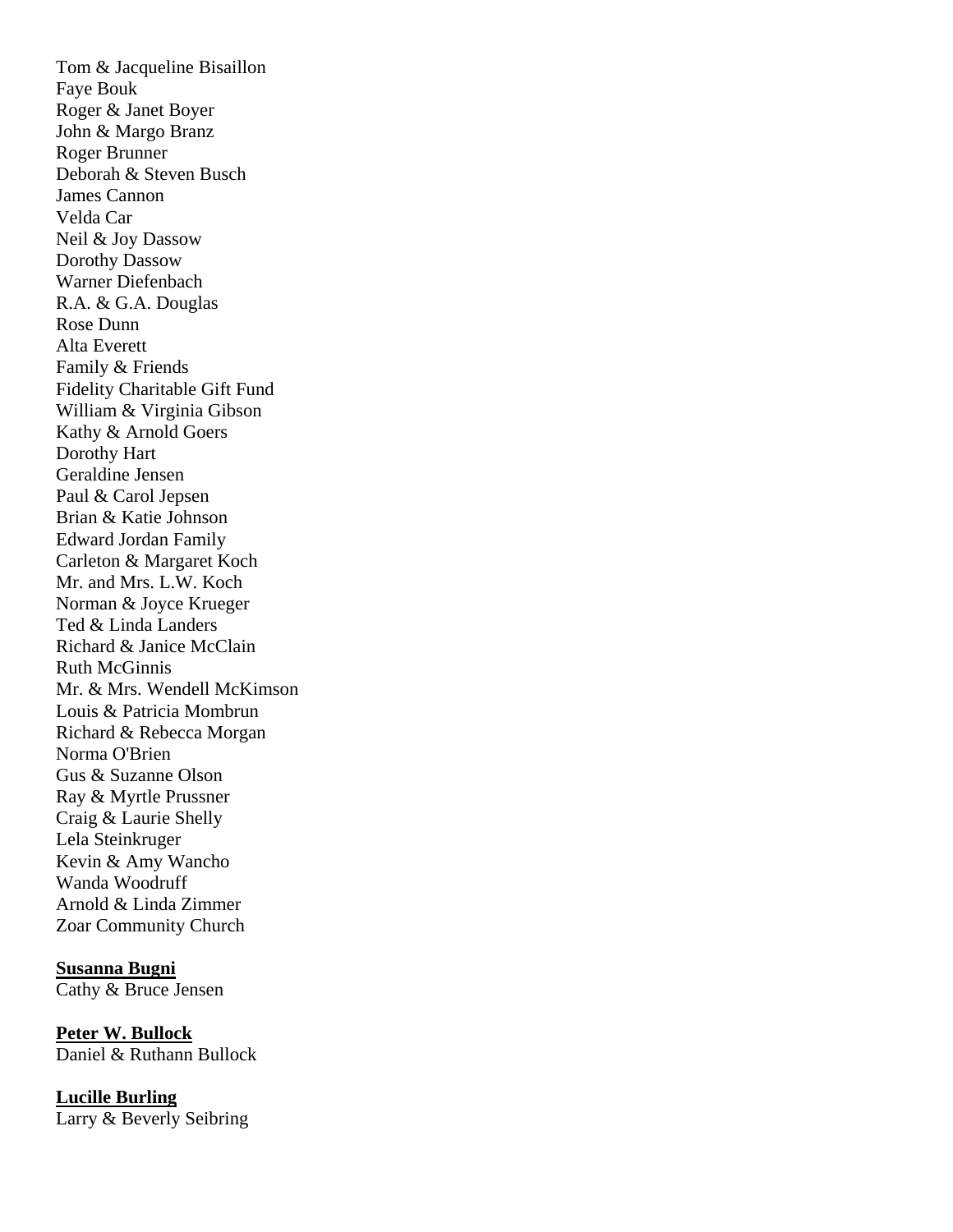## **U.S. & Irena Burrell**

Todd Burrell

## **Peggy Buss**

Carl Brazelton

#### **Lois Butler**

Kankakee Valley Boat Club

## **Martha Butterfield**

Mary & Steven Blankestyn Brittany Lake Homeowners Assoc. Edie Duke Edwin & Mary Eckhardt Family & Friends Norma Jette Anita & Gabriele Kreutzer Robert Reising Dave & Deb Zajc

## **Shirley Buttery**

Teresa O'Brien

## **Art Cagle**

William & Mary Ann Anderson Mark & Maureen Calvin Linda Hubert Ruth Robards

#### **Clyde Call**

Robert G. Bohlmann Bourbonnais Upper Grade Center Robert & Joan Butz Mark & Sheila Carter Linda Fitch Linda Freitag Renee Gallo David Guenette Jerry & Rhonda Legan Al & Pam Nottke Marvin & Carol Peters Mel & Sue Robinson Richard & Cheryl Schultz

#### **Leda Carney**

Family & Friends Joann Lambert Bernatte Leek Rick & Irene Littrell Paul & Mary Maciejewski Patricia Morrical Mike & Kay Peeken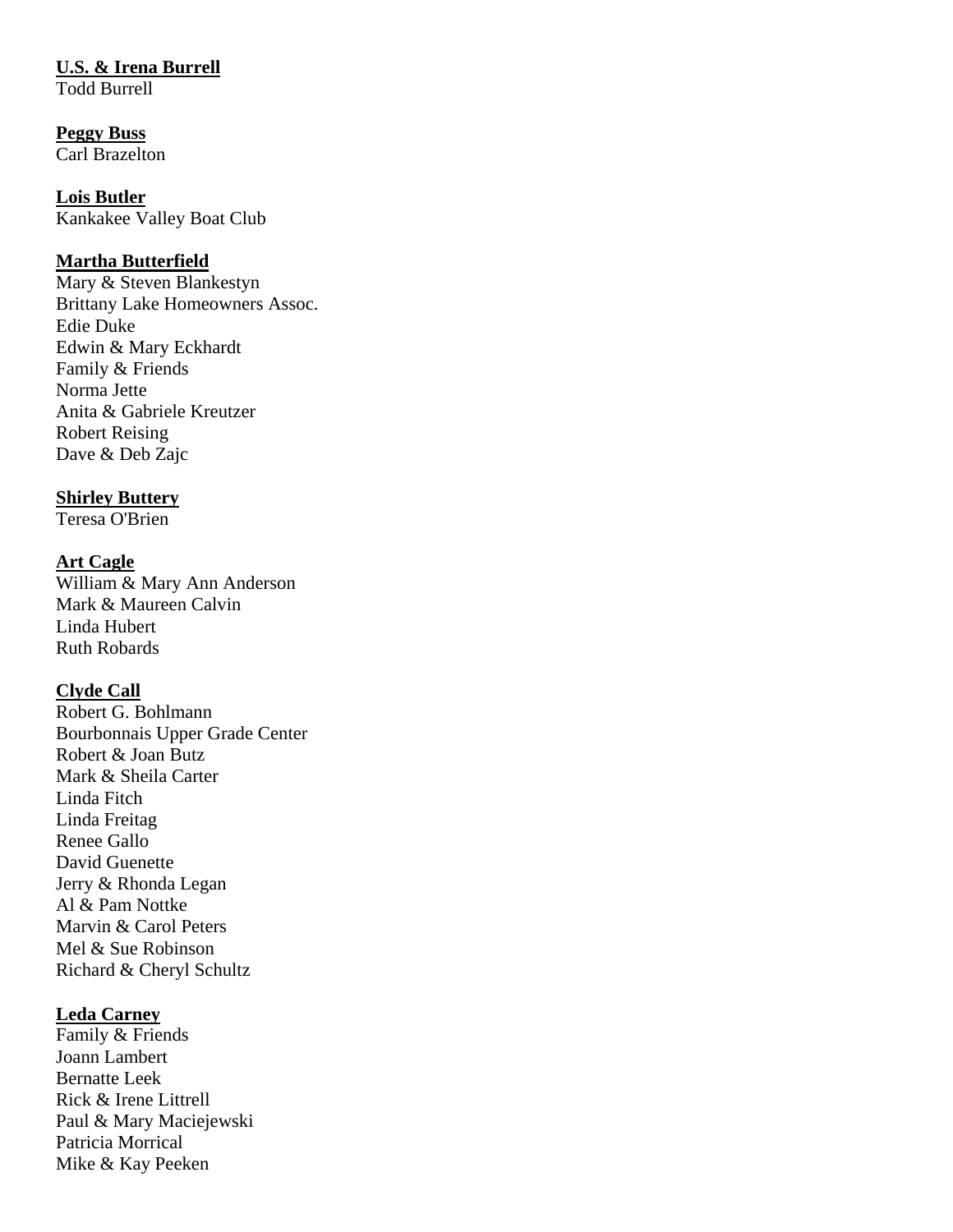Rick & Linda Ravens Donna Regnier Stacey, Christine & Christopher St. Louis Kelly Vanhoveln

#### **Joseph Casarotto**

Martin & Katherine Arrivo Anthony & Diane Denovellis David & Lois Harrison L. & J. Moore Alex Panozzo

#### **Maxine Cassidy**

Roger & Jill Birch Cabery Fertilizer Ruth Davison John & Mary Finks Carol & Adolph Hunger Robert & Frieda Hunger Judith Jensen Leon & Shirley Malone Virginia Malone Myrna Masching Richard & Janice McClain Dale & Gail Miller Donald & Mary Murphy Norma O'Brien Steven J. & Carey Ortman Michael & Deborah Payne Patricia Perreault Michael & Deborah Piper Eunice Riemer Larry & Wendy Rolph Jerome & Martha Schneider Anita & Brent Wendling

#### **William Cast**

Ken & Jan Bonifield Lucille Cast Michael & Jane Jones Roger & Renee Salzman Don & Wilma Swanson Christy & Wally Tomasiewicz

**Ernest Cattani** OAK Surgical Institute Marlene Dion

**Mary Cavaness** Edward & Eileen Altman Mark & Kristin Richmond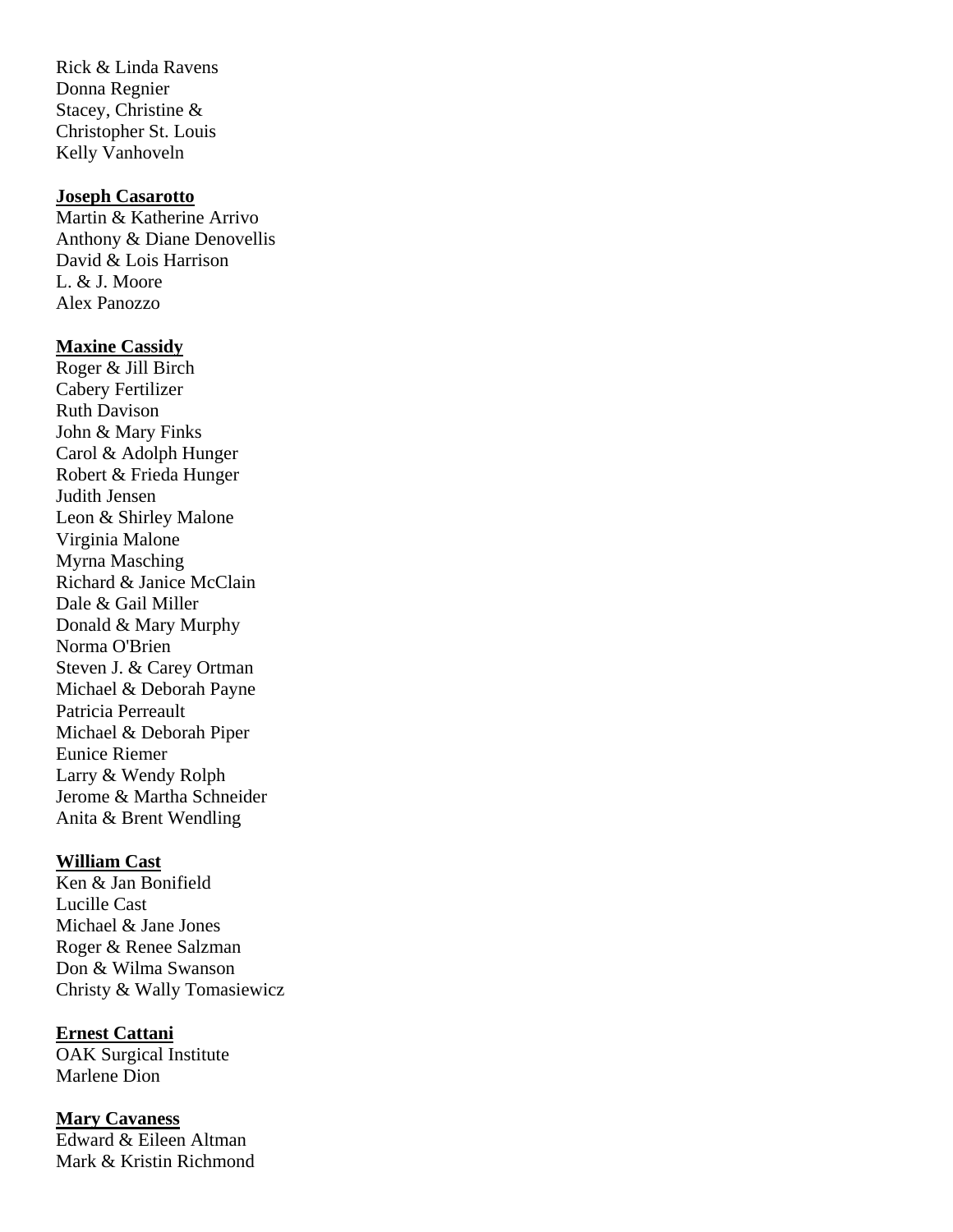**Evelyn Cellarius** William S. & Nancy Lewke

**Gerald Charter** Darlene Charter

**Linda Naese Chartier** Envision Credit Union Lori & Jerry Naese

**George Church** Louise Church

**Eileen Clabby** Eldon & Barbara Fraser Anita Miller

**George Clark** Sylvia Clark Mary Clark

**James Clark** Brenton & Wanda Jones

**Marcus Clark** David Gibbs

**Michael Edward Clark**  Sharon, Glenn & Elizabeth Clark

**Russell Clemans** Patricia Clemans Travis Wietrzykowski Thomas & Connie Wietrzykowski

**Roy Clement** Robert & June Richenberger Vincent & Carol Saldana

**Lucille Clupper** Betty Ann & Clifford Osenga

**Cora Coash**

Jerry Curl Dennis & Cindy Gray Dean & Vicki Hartman Jean Hiles Jackson Creek DOA Group Mary Kammann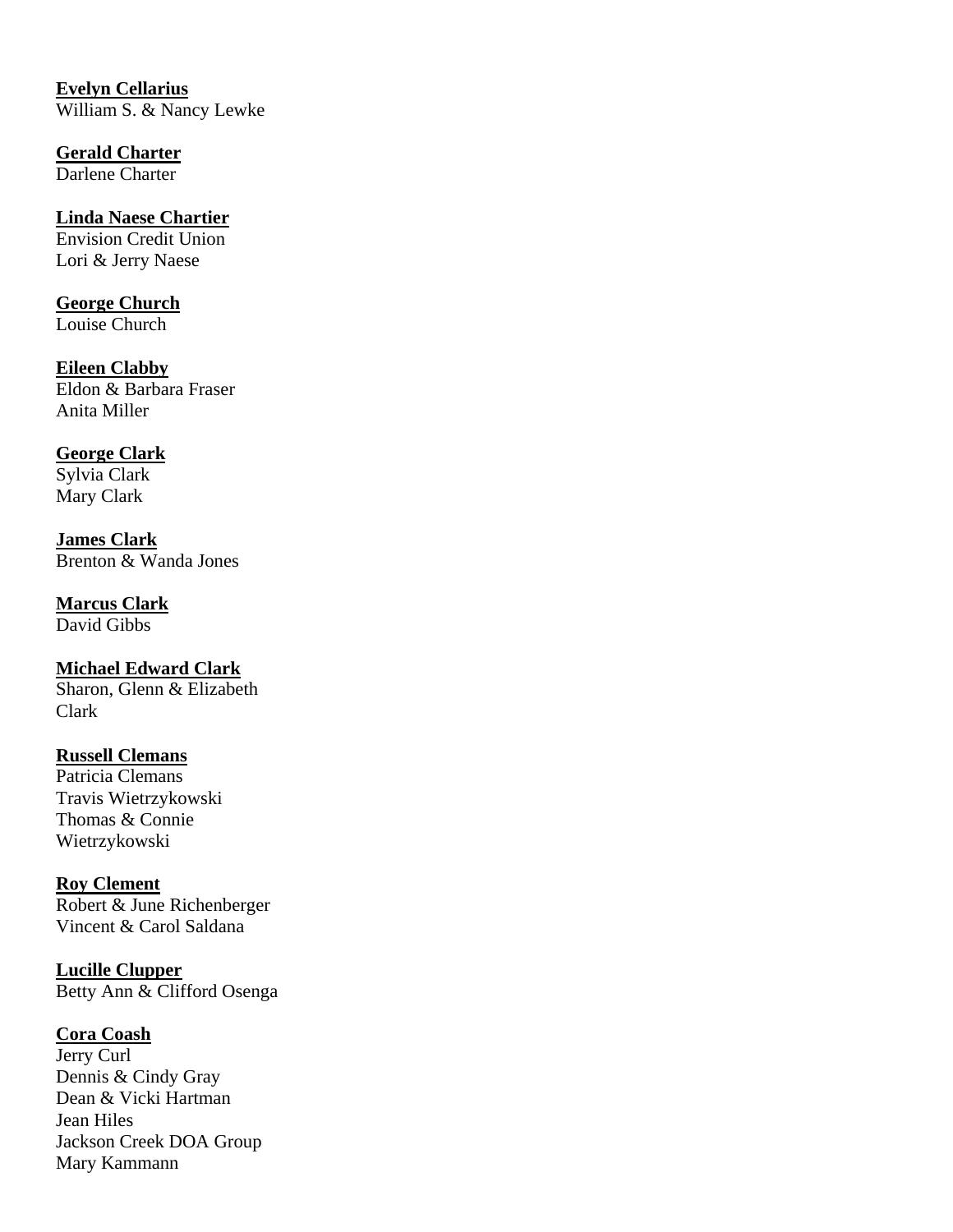Erich & Virginia Ohrt Joe & Tina Petersen Mark & Charlotte Peterson Katherine Peterson Glenn & Ruth Seamark Mariah Spitler Josephine Sullivan

#### **Anne Collins**

Janet Cantelo

**Diamel Collins** Antoinette & Larry Rabideau

#### **Terry Conrad**

Kenneth & Rosalie Anderson Steve Conrad Alice Corbin Donald & Debra Denson Greg & Marla Devine Family & Friends Brita Haag Harold & Kathy Huber Ron & Lois Meyer Stella Richa Constance Swearingen Rod, Sue & Becca Williams

#### **Marden Contois**

Mr. & Mrs. Richard Demack Randy & Karen Hanson Theresa Jackson Francis & Kathryn Lagacy John & Barbara Lagacy Pat & Myrtle Lovell Patrick McGinty Charles & Gertrude Mittons William & Phyllis Munyon Ruth Nichols Mary Pittman

#### **Audrey Cook**

Eleanor Baike Rosemary Brooks William & Betty Bumpous Francis & Debra Caise Shirley Carlin Don Cote Marie Duval Rita Fredrickson & Paul Verle & Pat Gross John Kelley Family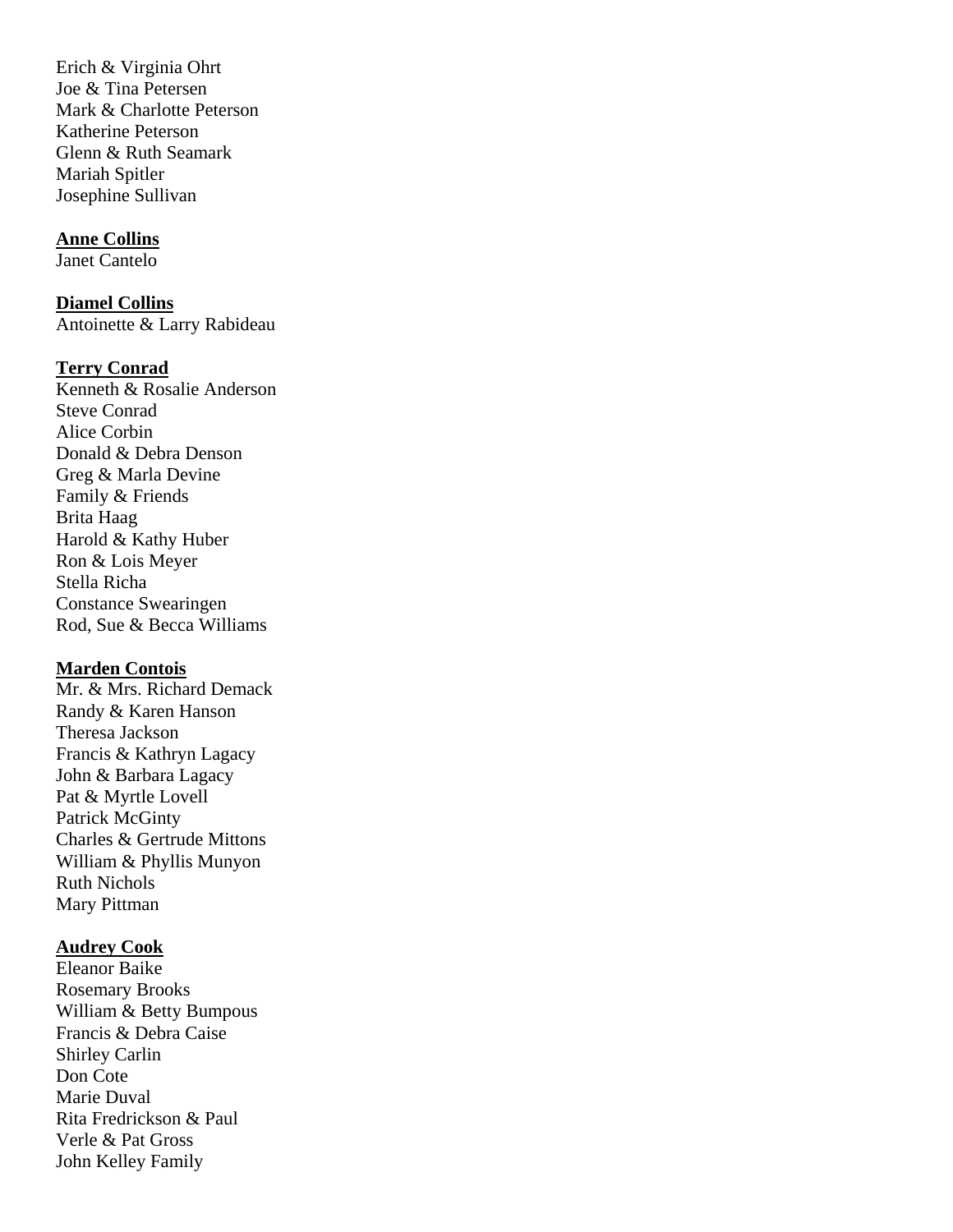Wilda Kleen Louise Nelson Marilyn Ramsey Noreen Saathoff Joan Scanlon Lois Swartz Hugh & Anita Van Voorst Richard Veronda Wayne & Carolyn Walker Kenneth & JoAnn Brosseau Michael & Marla Wind

#### **Edith Cook**

Nora Grisham

#### **Geneva Coon**

Edith Yeagle

#### **Donald Cooper**

Elizabeth Armbrust Daniel & Karen Beatty Roger & Jill Birch Janet Blanchette Starla Born Clarence Cooper Family Marvin Cooper Beth Cooper Bruce & Mary Fitzpatrick Raymond & Mary Forestier Robert & Shari Friedman Joseph & Lena Griffin Betty Keegan Marjorie Kersch Darla Muldenhauer Sharon O'Callaghan Jane Sunderland Haylen Van Koppen Van Voorst Lumber Lorraine Whittington

#### **Diana Corona**

Amy Corona

**Frances Cote** Rachel Rieder Luther

**David Cotton** Donna & Rodney Pangle

**Dave Coulter**  Dawn Willbarger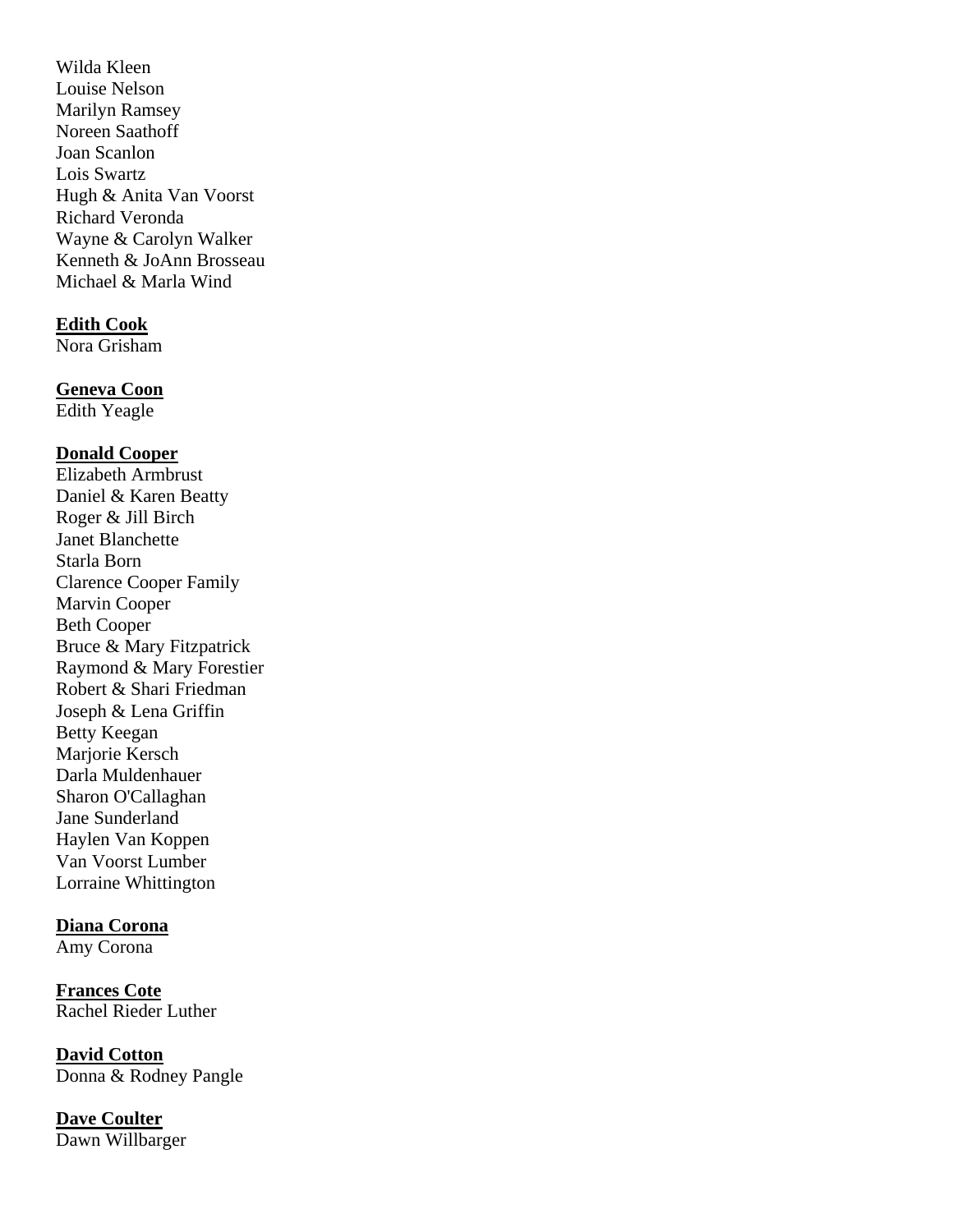## **Jason Cox**

Connie Cox

**David Craig**  Dawn Willbarger

#### **Carol Crevier**  Dale Stevenson

## **Thomas Croix**

Dolores Croix

#### **Basil Crutchfield** Michael Deger Alex & Kathy Giese

## **Donald L. Cyrier** David Pearce

## **Mary Dahms**

Robert & D'ete Cotsones Kenneth & Patricia Haynes Catherine Miedema Randy & Marilyn Myers Ann & James Walters

**Velma Daily** Larry & Birdie Stevenson

## **Ebbele Dam**

Lavella Arp Bert, Truus, Ineke & Annette Diepeveen & Families Karen DuMontelle Garneta Eckhoff John & Vera Grady Charles & Irene Grady Barbara Hendrix Jone & Blaine MacDonald Robert Reising Anabelle Schenk Duane & Marilyn Spohrer Anna Mae Tilma Nancy VanDrunen D. Ann Zeglis

**John Danko**  Janice Bunosky

**Steve Dankovich** Dolores Dankovich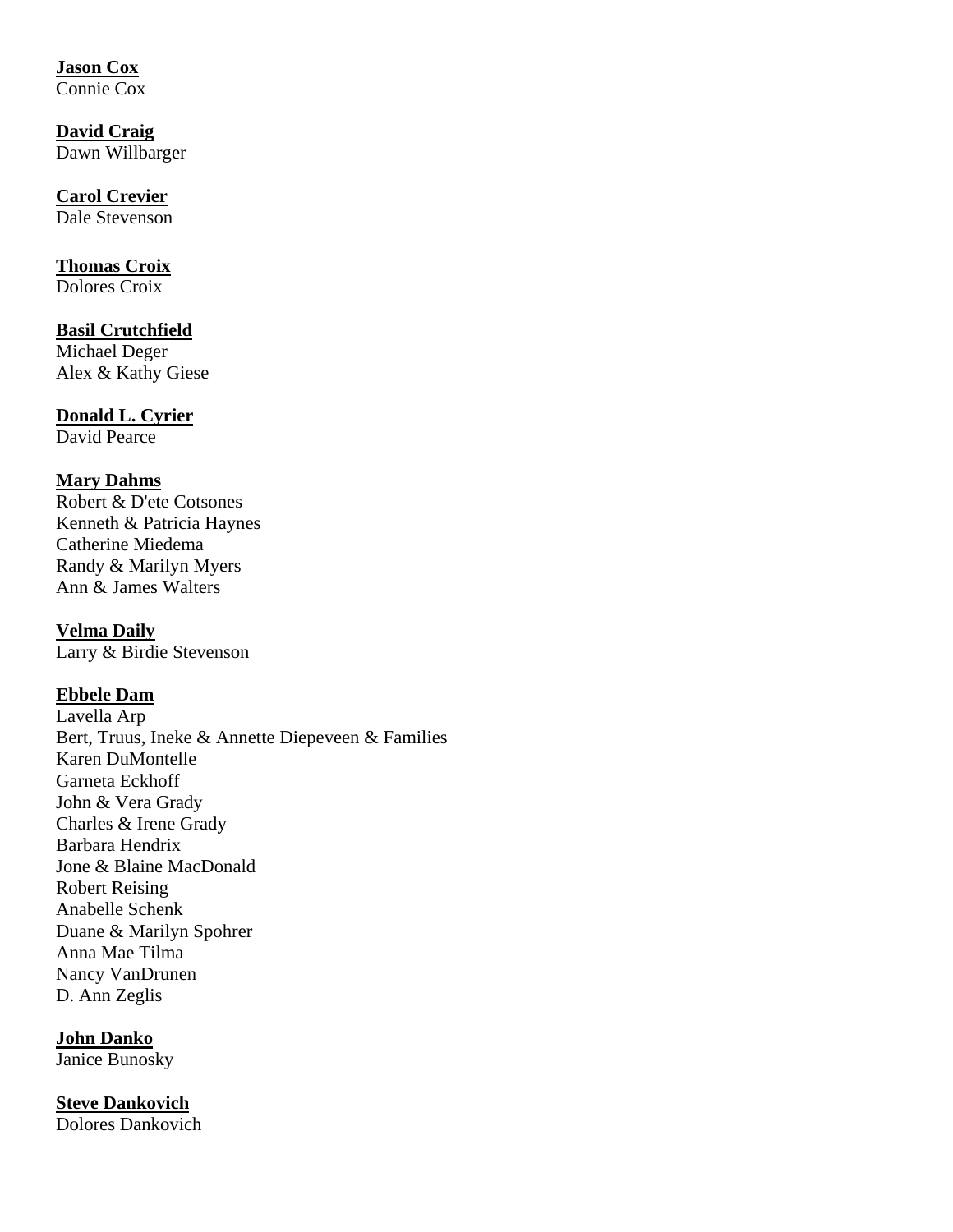## **Carol Davault**

Dennis & Shirley Antosz Angela & Jerry Davault Kitty Hubbell Vicki Lynn Iorio Kankakee Sportsmens Club Michael & Donna LaBeau Cheryl Paarlberg Richard & Genevieve Resler

## **Ruthe Davis**

Family & Friends Ella Farrell Lori Farrell Michael & Marcia Hellmuth Margaret & E.Wayne Johnston Vicki Scroggins Women of the Moose

## **Eldon Day**

Rose Day

## **Paul Deffbaugh**

Cassandra McCullough

## **James Degnan**

Helen Degnan

#### **Priscilla Delafontaine**

Debra Alspach Maggie Arcaro Gertrude Auberry Baker, Donelson, Berman, Caldwell & Berkowitz Douglas & Elizabeth Barclay Vivian Danca Gary & Dorita Hamende David E. Krause, MD Richard & Kathleen North James & Bernice Parr Patricia & William Schmidt Margie & Arthur Suprenant Delores Taylor

## **Kenneth DeMarah**

Lori Baranowski David Gibbs P.D. & S.K. Gilpin Bill & Pat Magruder Andrew & Louise Mansfield Michael & Michelle Messier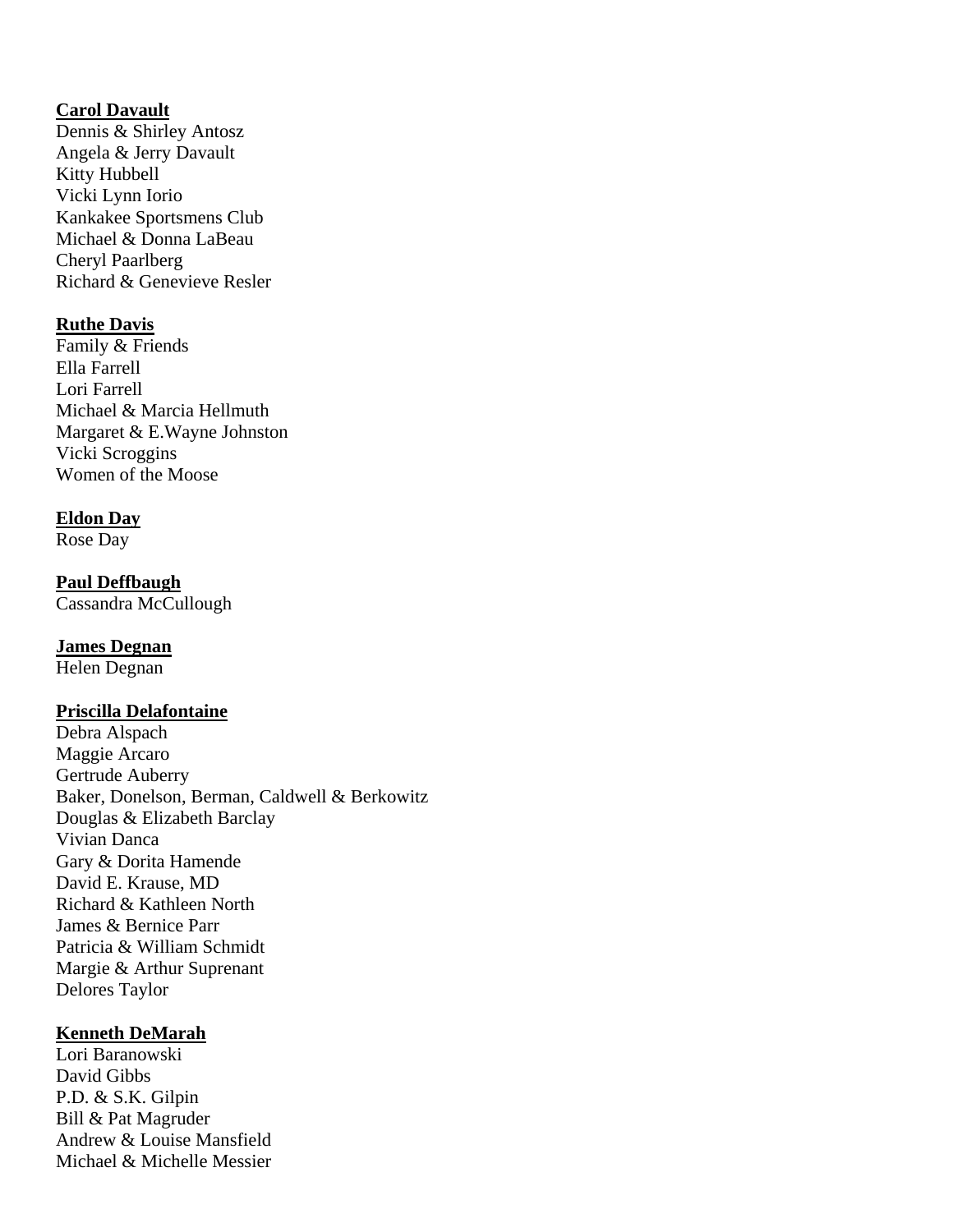Brad Mietzner Jeffrey & Jane Nakaerts Patricia & Patrick Quigley Jim & Mary Roy Kathy Sage Jack & Diana Sarowatz Dalia Vakselis Fred & Gisel Waide Beth & Paul Werking

#### **Derrilda Denault**

David & Joan Mailloux

**Elmo Dennis** Leonard & Barbara Wettergren

#### **Ray & Vivian Denoyer**

Ray & Judy Denoyer

**Amilia Desch** Carl & Carol Desch

**Tyler Gene Dexter**  Sarah Dexter

**Judith Dluzak** Jack & Sue Fitzgerald

**Don & Carol Doeshoafer** Revs Eleanor & Howard Ditrick

**John Dollear** Lynn & Richard Nowinski

**Bill Doss**

Helen Beverlin

#### **Robert & Chris Douglas**

Richard & Peggy Ackman Kathleen Arrington & Family Barbara Azzarelli Donald & Lorna Bate Rita Bowsher Mary E. Brown Richard & Cynthia Clark Thomas Cunnington Cheryl Curran Russell & Virginia Downhour Ken & Shari Ebert Dr. Steven & Nina Epstein Barbara Taylor Erzinger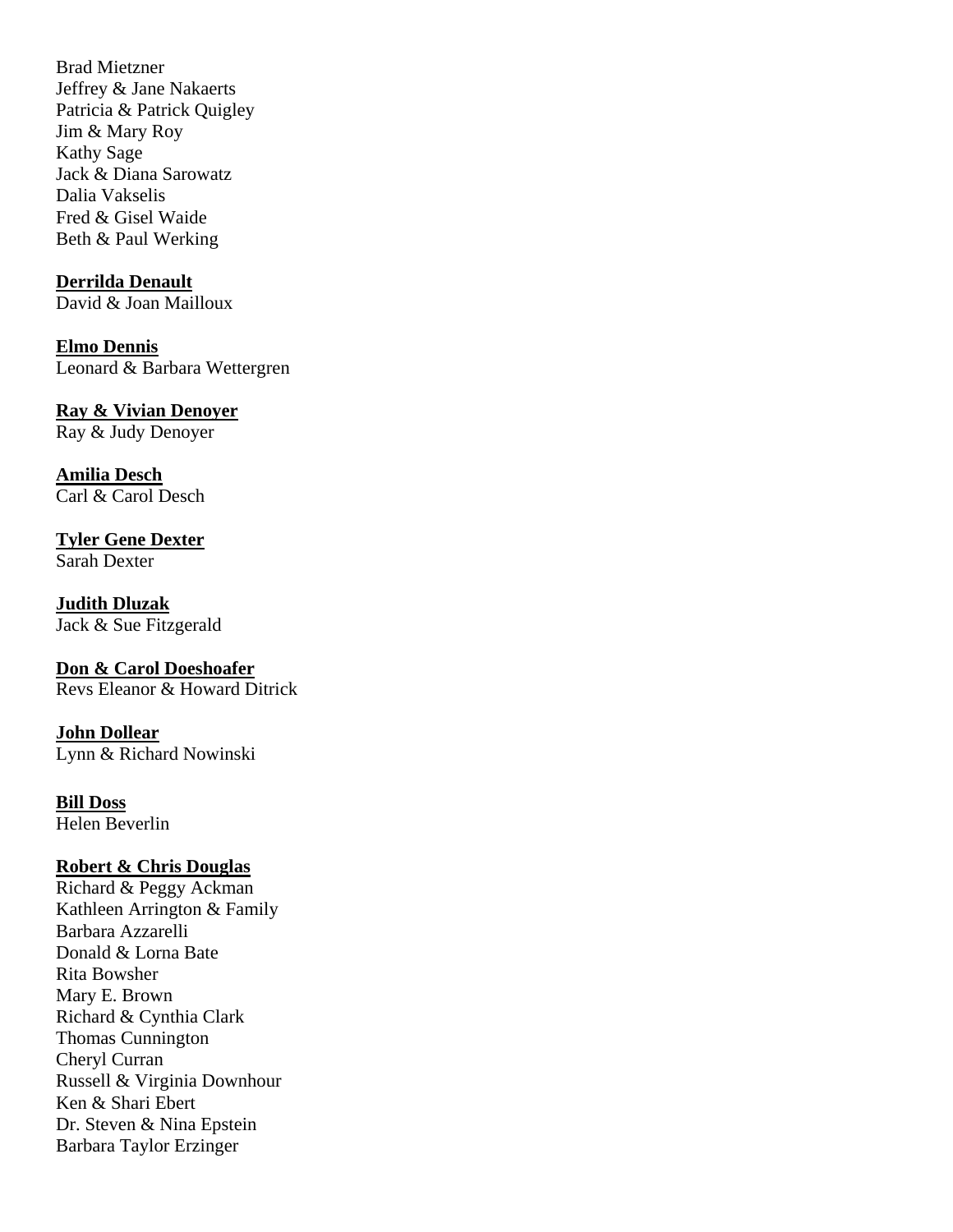Mr. & Mrs. Harry Fitzgerald Robert & Nancy Fitzpatrick Joseph & Mary Franco Tim & Colette Gernon David Gibbs William & Merikay Gilmore Robert Glade Jay & Dorothy Griswold Deanna & Craig Hays Dr. David Hegg Ira & Joann Heiman Jerald & June Hoekstra Mr. & Mrs. Ray Holohan Carol Hoover Intn'l Union of Operating Engineers Evelyne Lemenager Emma Lou Lemon Dr. & Mrs. Leslie Lindberg Mrs. Leo Massa Rodney Jon McCoy Joyce Meier Lois Meier Woodie & Linda Mickle Don & Margie Mortell Robert & Carol Moyer Mary Nehf Ardelle Norgaard Kelly O'Connor, DDS Larry & Madonna Patton Mary Ann Peterson Dee & J.B. Pinski Dave & Madonna Raiche Carolyn Ray Kathy & Joe Romary Stella Ryan Mike Saathoff Dick & Judy Sanders Dr. James & Joanne Schwade Diane Siaroff Dr. & Mrs. Milton Smit Steve & Kathy Smith Dale Stevenson Mary & John Thomson David & Dolores Tyson Hugh & Anita Van Voorst Charles & Sharon Varvel Neal & Dee Webber Alan & Dawn Webber Don & Shirley Jean Wendell John Whittemore Lowell & Mary Wilkey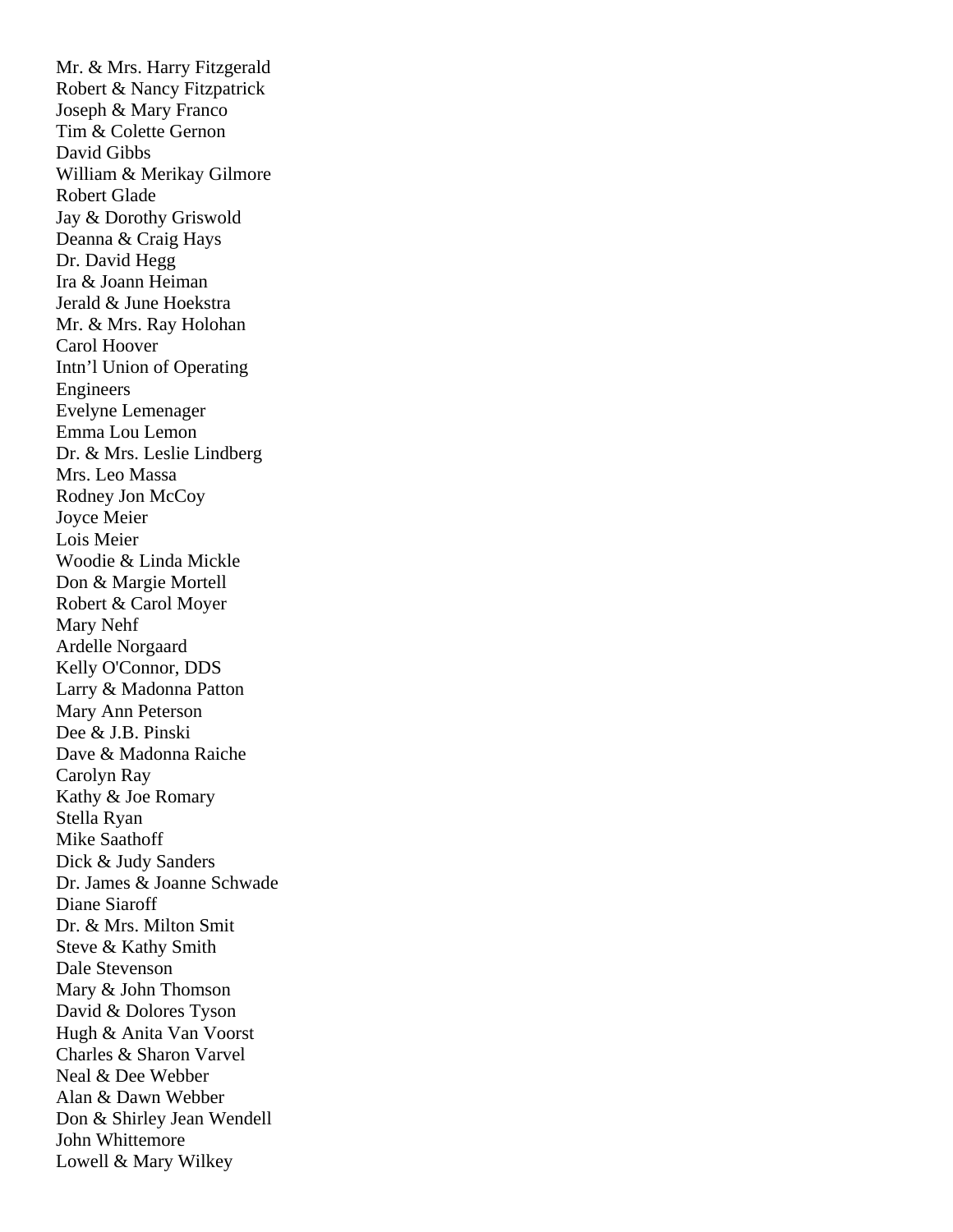Marilyn Worth Bob Younger Joseph & Sandra Yurgine D. Ann Zeglis Cindy & David Zeglis Jane Zimmerman

#### **Beatrice Downey**

Josephine Barrie Glen & Lynn Barmann Wayne & Shirley Coyer Penny Greene Dennis & Patricia Vogeler Family Donald & Shirley Wulff

**Catherine Drolet** Anne & Wayne Krass

**Lucille Dubree** Diane & Ken Johnson

## **Mary Ducat**

Maureen Ducat

#### **Richard Duchene**

Keith & Cheryl Bauer Norma Bell Patricia Brumitt-Appell Thomas & Beverly Buckley Matthew Caterino CSL Behring Eldon Garlisch Verle & Pat Gross Roger & Jo Ann Hertz Connie M Johnson Gerald Kroesch David & Bonnie Pinnow Peter & Mary Lou Rajner Robert Sanders John Schilling

## **Lucille Dumontelle**

Norman Dumontelle

#### **Rodney Dunham**

W. G. & Beverly Crager Eugene Wood

**Ruth Eaker** Timothy & Connie Eaker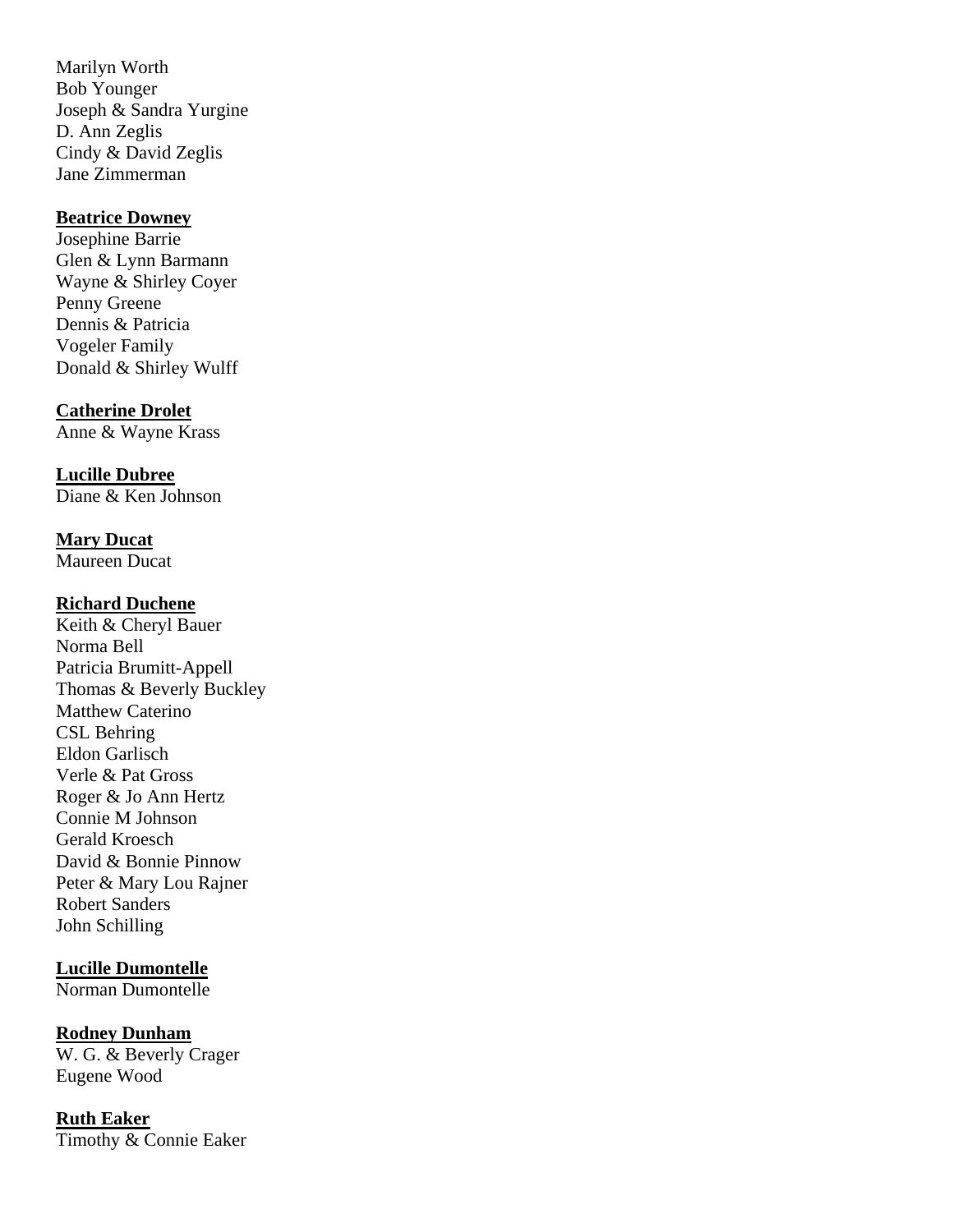### **Frank Einfeldt**

Steve & Sue Amiot Ron Benoit Joyette Boudreau Ambrose & Linda Boudreau Robert & Linda Boyd Carl & Debra Brazelton Michael & Linda Chamness Chamness & Merten Accountants, Inc. Ivy Coffman Carol & Wayne Decker Rick & Sherry Einfeldt Pat & Sue Foley Friends of Pam Gean Annette Frizzell Ronald & Pamela Gean Betty Hamlyn Emily Howald Bettyjane Hulse P. & F.W. Johnson Albert & Rita Kanosky Barbara Kappel Clara Kinkade Jerry & Linda Kissack Vickie LaFond-St. Louis Carol LeBeau John & Donna Leinart Thomas & Mary Maass Mary Marcotte Shirley O'Connor Steven J. & Carey Ortman Denzel & Carol Sue Painter Donna & Rodney Pangle Gary & Carla Papineau Mary & Thomas Patzin Victor & Wanita Peregrine Raymond & Nancy Raspolich Joyce Raspolich Agnes & Michael Rivard Jo & Bori Ruel Jim & Jenny Savarino Jennie Schmidt Ruth Thornton Karleen Yohnka Fred & Christine Yonke

#### **Edward Ekhoff**

Marie Stetson

**Nate Ekhoff** William S. & Nancy Lewke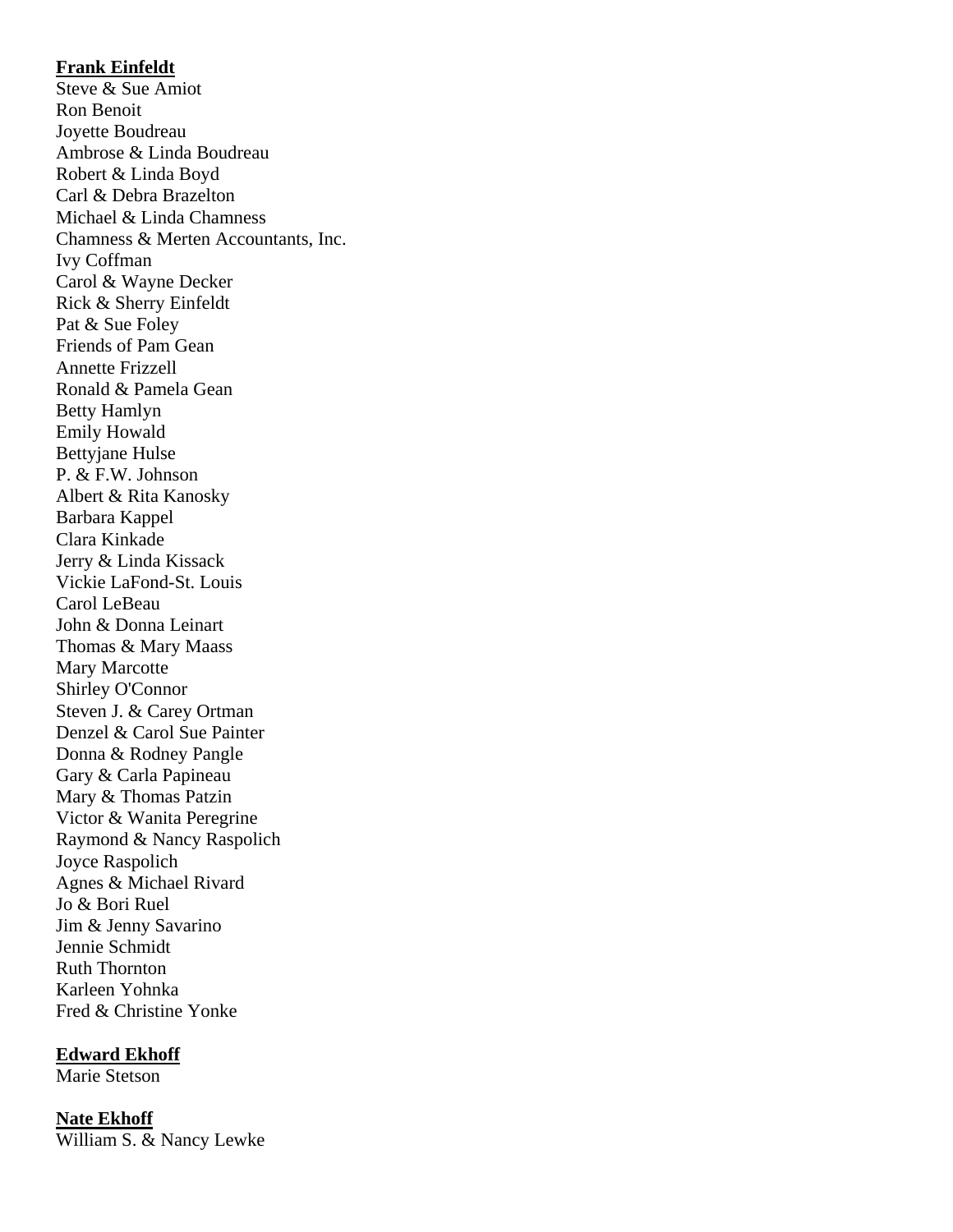## **Fred Emme**

Family & Friends Gwen Hopkins Group, Inc. Leonard & Berniece Papineau Sheila & Eldon Plante William & Patricia Schatz Rebecca Schatz

**Ralph Erickson** Betty Ann & Clifford Osenga

**Daniel Estevez** Bridget & Paul Strubbe

**Everett Evans**  Susan Evans

**Sean Faber**  Kim Matthias

## **Herman Falkenhan**

Sandy Hanna Edwin Schroeder

**Family Members Who Have Passed** 

Donna Rosengarten

#### **Thomas Farrell**

Edith & George Dagnan Ella Farrell Sally Grubermonn Mary Larsen Duane Maue Gene & Diane O'Connor Don & LaVerne Oqun Patrick & Elizabeth Pence Brenda & Bob Perkins Michael Smith Village of Bradley Suzan Wilkins

**Dan Felesena** Larry & Madonna Patton

**Mary Fellers** Jerome Rebholz Allen & Marilyn Ristow

**Bob Finefield** Donna Finefield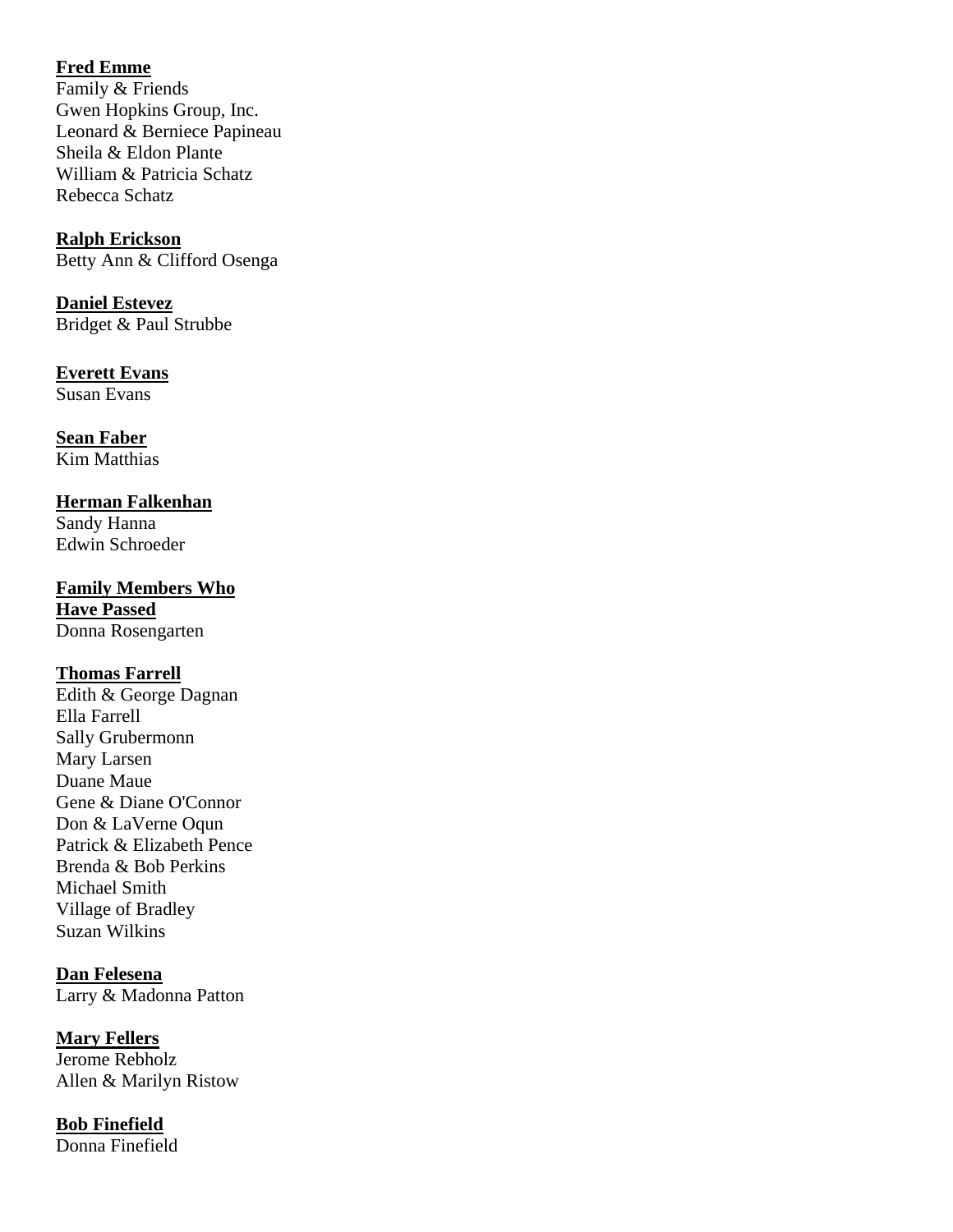## **Gerald Fisher**

Gary & Mary Apel Gaylen Brubaker Bob & Hazel Chinski Linda Chinski Patrick & Carolyn Donley Helen DuFour Gretchen Elliott Linda & Timothy Engels Russell & Deborah Hulting Scott Kee Linda Klette Craig & Carolyn Koerner Sherry Long Donna & Rodney Pangle Richard Weeks Steven & Sharon Wildemuth Cheryl Wildemuth

## **Verna May Fitch**

Kathy & Arnold Goers

## **Donna Fitts**

Marisa Harpin

#### **James P. Fitzgerald**

Sharon, Glenn & Elizabeth Clark Maureen Ducat John & Dianne Klimchuck David & Joan Mailloux Angie Parilac Monica Parilac

#### **Barbara Fitzpatrick**

Larry & Barbara Abbe Rose & Lynn Ahren Genevieve Berger Cabery Fertilizer James & Janice Caspary John & Rebecca Caspary Jeffrey & Debra Caspary Central Comm. School Dist #4 Chebanse Ag Service, Inc Bruce & Gloria Colthurst James & Kathryn Donoghue Maureen Ducat Gerald & Gwen Forestier Marcia Grotowski Harris Family Farms Frederick Huber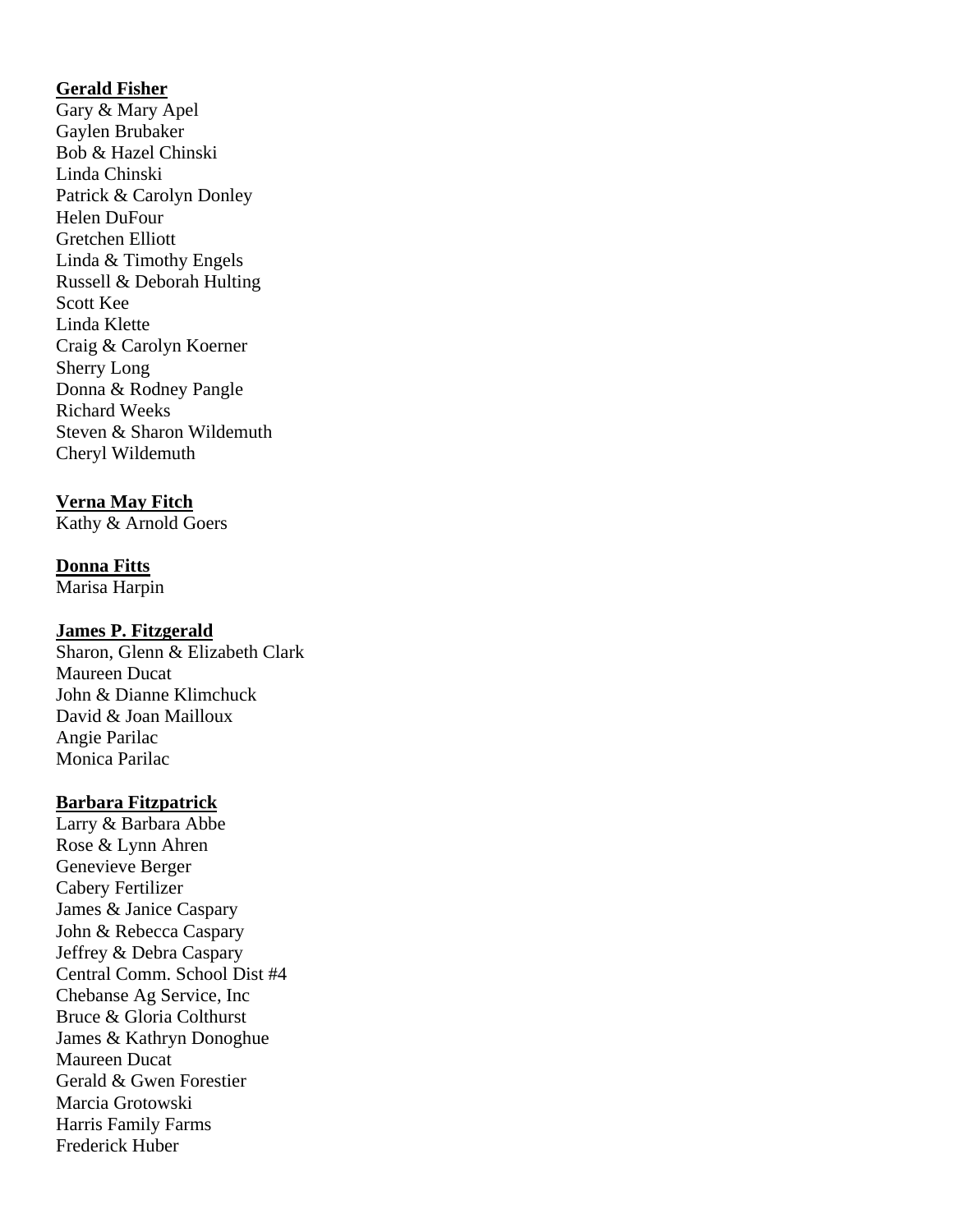Alice Jacob Keith & Ann Jensen William Malone Virginia Malone William & Donna Marsching Edgar & Bonnie Matherly Midwest Hackney Assoc. Sue & Mark Richie Norman & Sharon Riordan Sancken Farms Dale & Joanne Sargeant Donald & Elsie Schafer Edward & Jody Sobodas Staff at Track Permit & License Services Patrick Turner Wadley & Associates Nancy S Wagner Donald Wagner

#### **John Flanagan**

Welita & George Kirchmann

#### **Agnes Fleischauer**

Agnes' Family Betty Goldenstein Mark & Janis Jensen Edward & Jody Sobodas State Bank of Herscher Kendall & Denise Wenzelman

#### **Pat Flowers**

Peggy Carlson Lou Ann Clark Bonnie Conwell Norma & Pat Hatting Dr. & Mrs. James Paul Ginny Rattin Judith Smead UAW Local #2488

#### **Robert Forgue**

Bruce & Brenda Albers Tom & Patricia Benoit John & Kathryn Bessette Billy Jo Cooper Justin & Pat Cyrier The Daily Journal Karen & Pete Deluca John & Diane Gagnon Joel & Carol Gereaux Peggy Goulding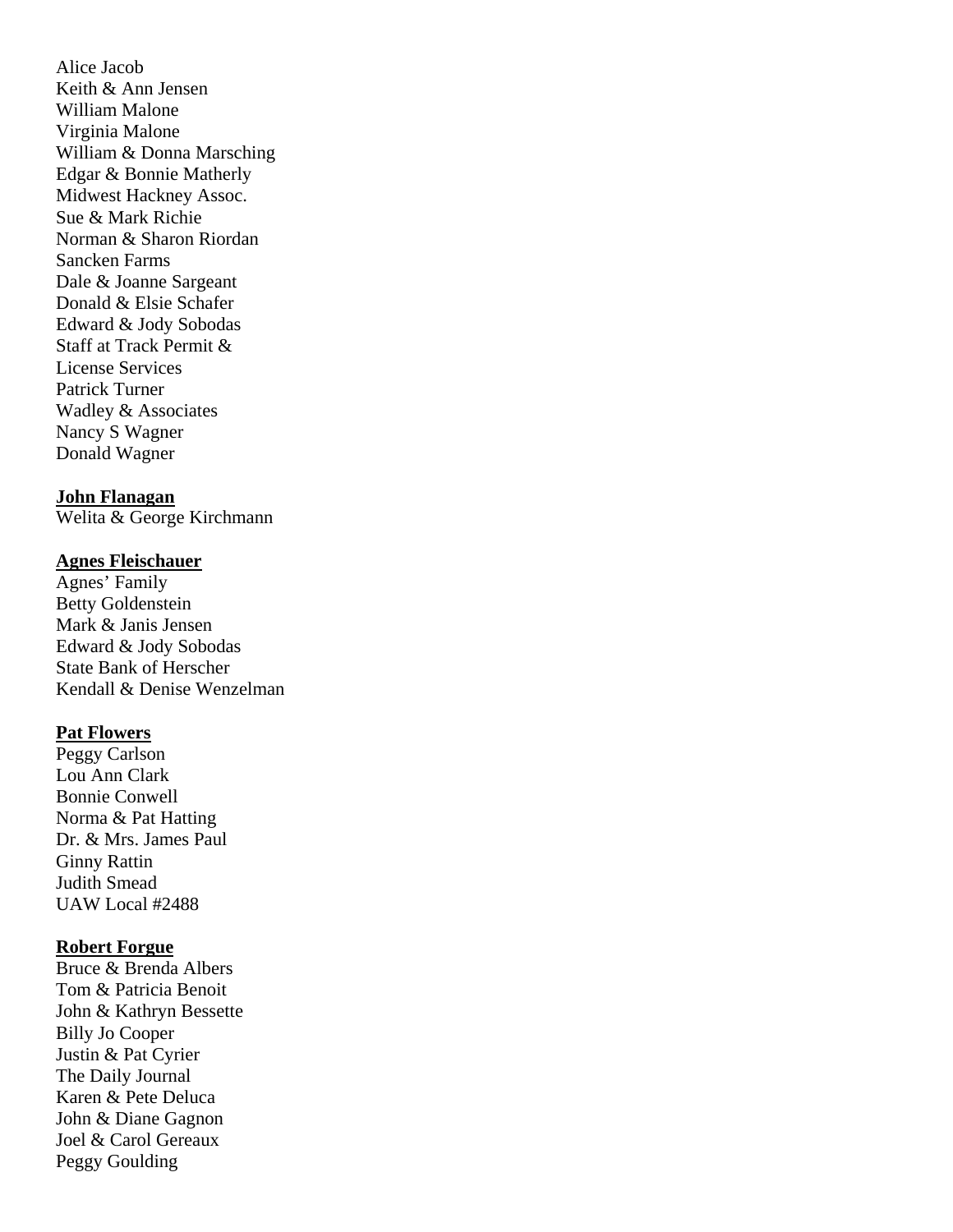Al & Linda Hubert Pandy Johnson Thomas & Darlene MacGilvray James Moberly Donna & Rodney Pangle Mary Salz Mark & Michele Walsh Ellen West Deborah & Francis Whittington

### **Jeannine P. Fox**

James Fox

#### **Dorothy Francis**

Anne Leinen

## **Norma Francoeur**

Dwayne Francoeur James & Suanne Goodrich Freda Wolfe

## **Don Frank**

Marjorie Berry

## **Cindy Frerichs**

Barbara Benoit Mary Jean Janssen

## **Donald R. Frye**

Candace Frye

## **Siegfried Fuessel**

Ina Eriksen

## **Anna Furgal**

Tammy Furgal

### **Jerry Furia**

Donald E. Anderson Harmon & Carolyn Davis Helen DuFour Charlene Dybedock Sheryl Finley Gerald & Jeanette Fritz Judith Furia Mariorie Geiken Ellen Kietzman Bob Mason Margaret O'Reilly Richard & Ruth Savoie George Suchy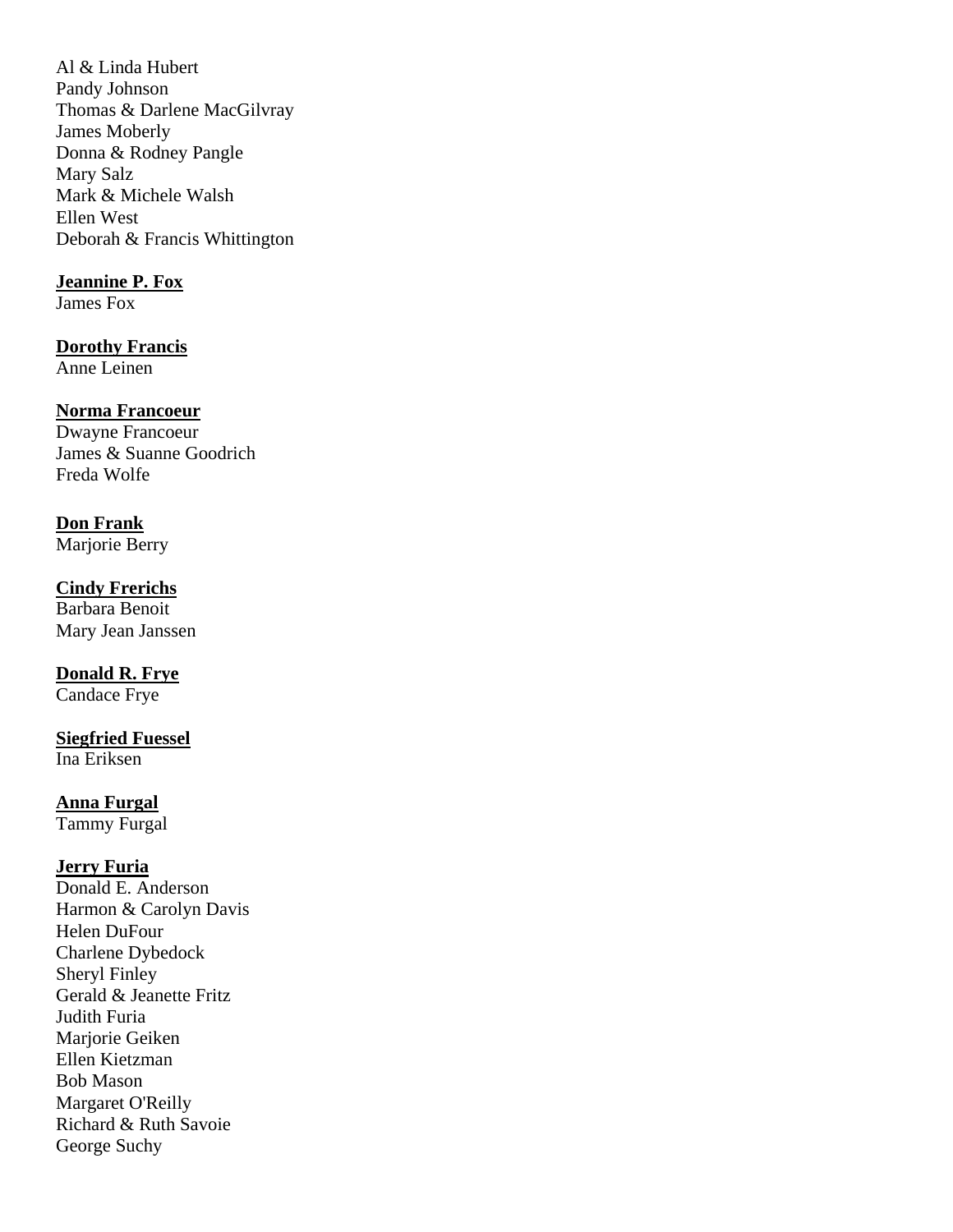Charles & Sharon Varvel Darwyn & Cathy Wahls

**Margaret Gadson** William & Ellen Goodrich

**Debra Gardner** Berdell O'Connor

**Catherine Garfield** Jane Zimmerman

**James Gavros** Grace Bartoni Debbie Bartoni Serva Family Barbara Gier John & Michele Martzel

**Nick Generis** Mary & John Thomson Waunita Williamson Wes & Gloria Wiseman

**Josephine Gerentz** Irene Bydalek Marjorie Gereaux Norma & Pat Hatting Judith Heldt Marcia & Ed Moore

**Norma Gersch** Eugene & Rheba Bertrand

**Carl Gertz** Charlotte Gertz

**Vince Giardina** Jan Giardina

**Judith Gielow** Jeffrey Shain

#### **Dennis Gifford**

Larry & Joyce Barbee Margie Burch Mark S Cohen CSL Behring Harmon & Carolyn Davis Carl & Judith Erickson Anna Gifford Bruce & Mary Hartman Family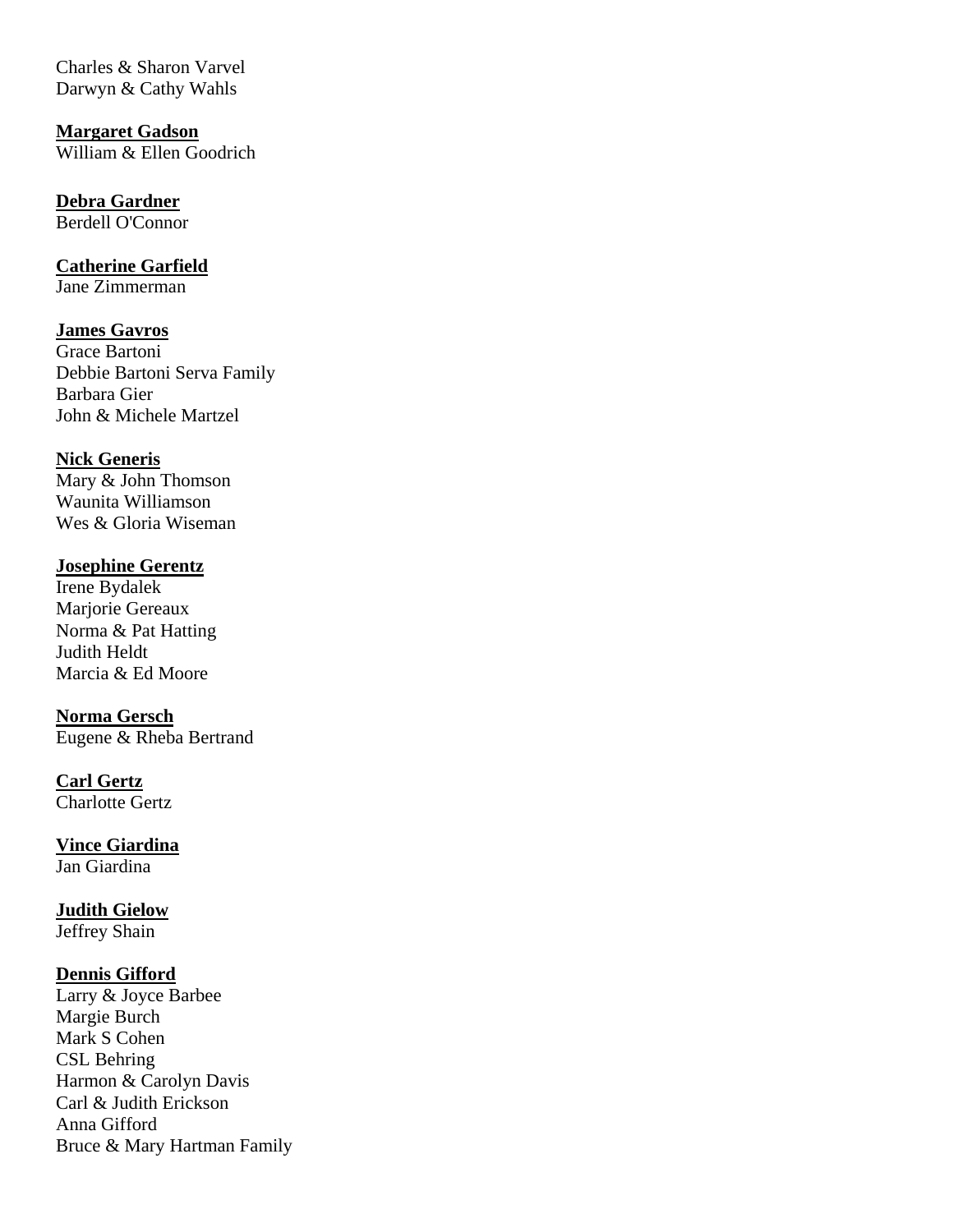Jerry & Thais Huggins Mr. & Mrs. Percy LaGesse William & Mary Kay Lucek Steve & Candy Magruder Theresa Martin Paula Martineau Esther Maue Clarence & Cathie Miedema Jerome Papineau Brian & Betty Ponikvar James & Dorothy Richey Gerald & Brenda Sikes Elwyn & Judy Tatro Dorothy Wilken

#### **Phil & Bea Gladu**

James & Peggy Gladu

## **Clyde Godwin**

David & Sandra Godwin

**Dr. James Goldenstein** Merlin & Mary Lou Elmhorst

#### **Shirley Goodell**

Gertrude Buente Waunita Williamson

## **Richard Goodrich Sr.**

Sharon Drazy Lindsay Johnson Robert Frost School Rita Bowsher Jean Schultz Charles & Dianne Sealock Thomas & Paula Wasser

#### **Florence Gora**

Faith & Alex Gora

#### **Judith Goselin**

Robert & Judith Ashman Naina Batish Eugene & Rheba Bertrand Mary & Steven Blankestyn Robert & Kelly Buente John Butterfield Terry & Carol Chinn Margaret Cryer Dennis & Donna Deany Dennis & Leslie Dietrich Joe & Mary Donovan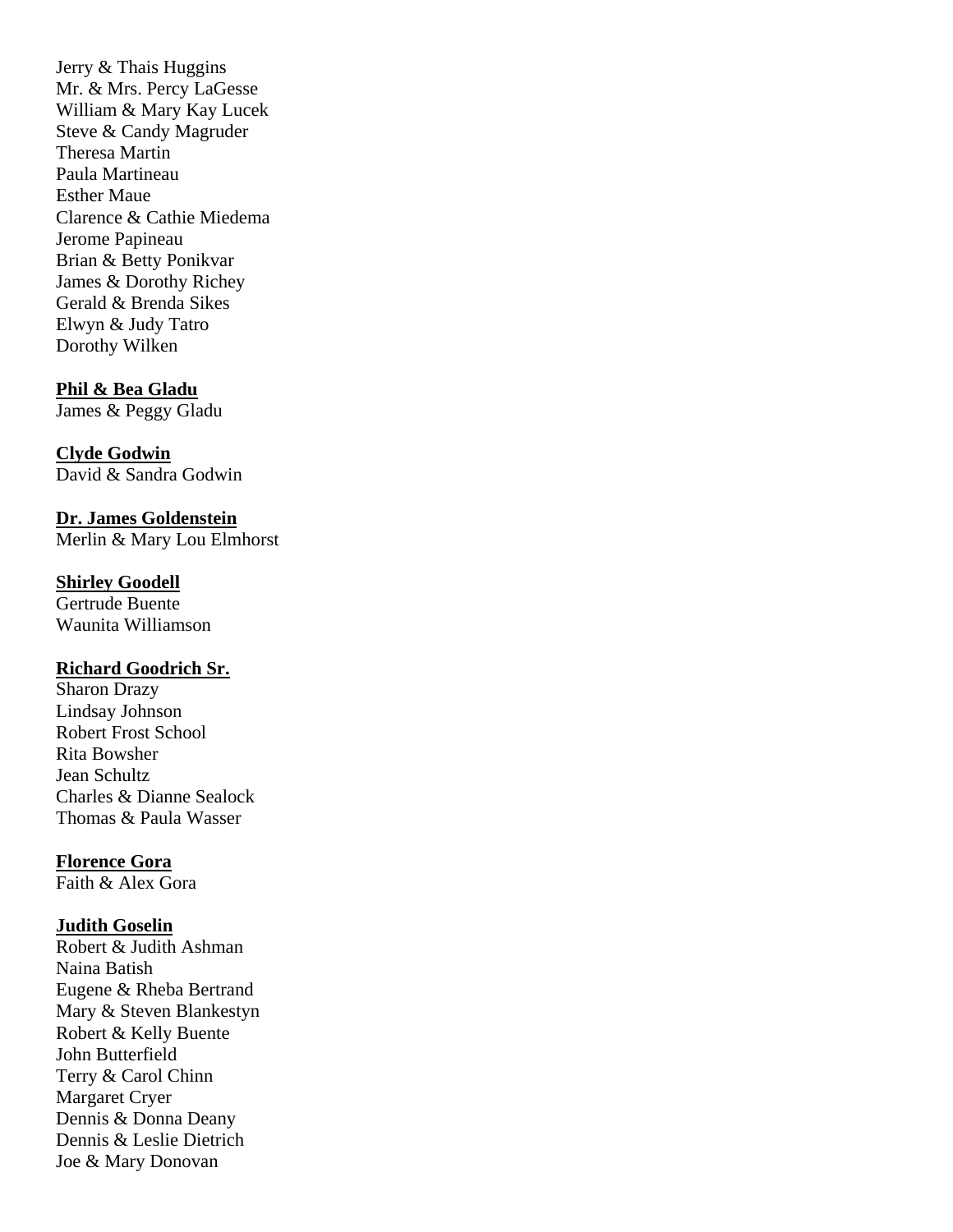Jeffrey & Kathleen Downey Lila & Lee Edwards John & Dawn Evans Family & Friends Family & Friends Jacqueline Fegan Mary Lou Ferrias Sandra & Francis Girard Nancy Godin Kevin & Jennifer Goselin F Gene & Christy Goselin Dale & Dawn Haggard The Herald Country Market Jeffrey & Mary Hines Robert & Frieda Hunger Steve & Donna Jacob Russell & Barb Jordan Loretta LaFrance Kathleen & Bruce Legris Steve & Candy Magruder David & Joan Mailloux Bruce & Barbara McCue Leslie & Madonna Morrical Dennis & Sue Anne O'Connor Robert & Susan Olszewski Cyndi Page Philip & Evelen Pierson Susanne Rayman Don & Sharyl Richmond Freda & John Schriner Stephen & Greta Siemsen Darrell Surprenant Beth Walther Pat Watson-Billadeau Kendall & Denise Wenzelman Gary & Nanette Wood

#### **Norma Goudreau**

Julie Barber

#### **Betty Graham**

Betty's Family John Eleftherakis Kevin & Sarah Lisenby Ronald & Marlene Zachgo

**Frank Graham**  Brenda Chapman

**Margo Grant** Willis & Judi Bucholz Patricia Edwards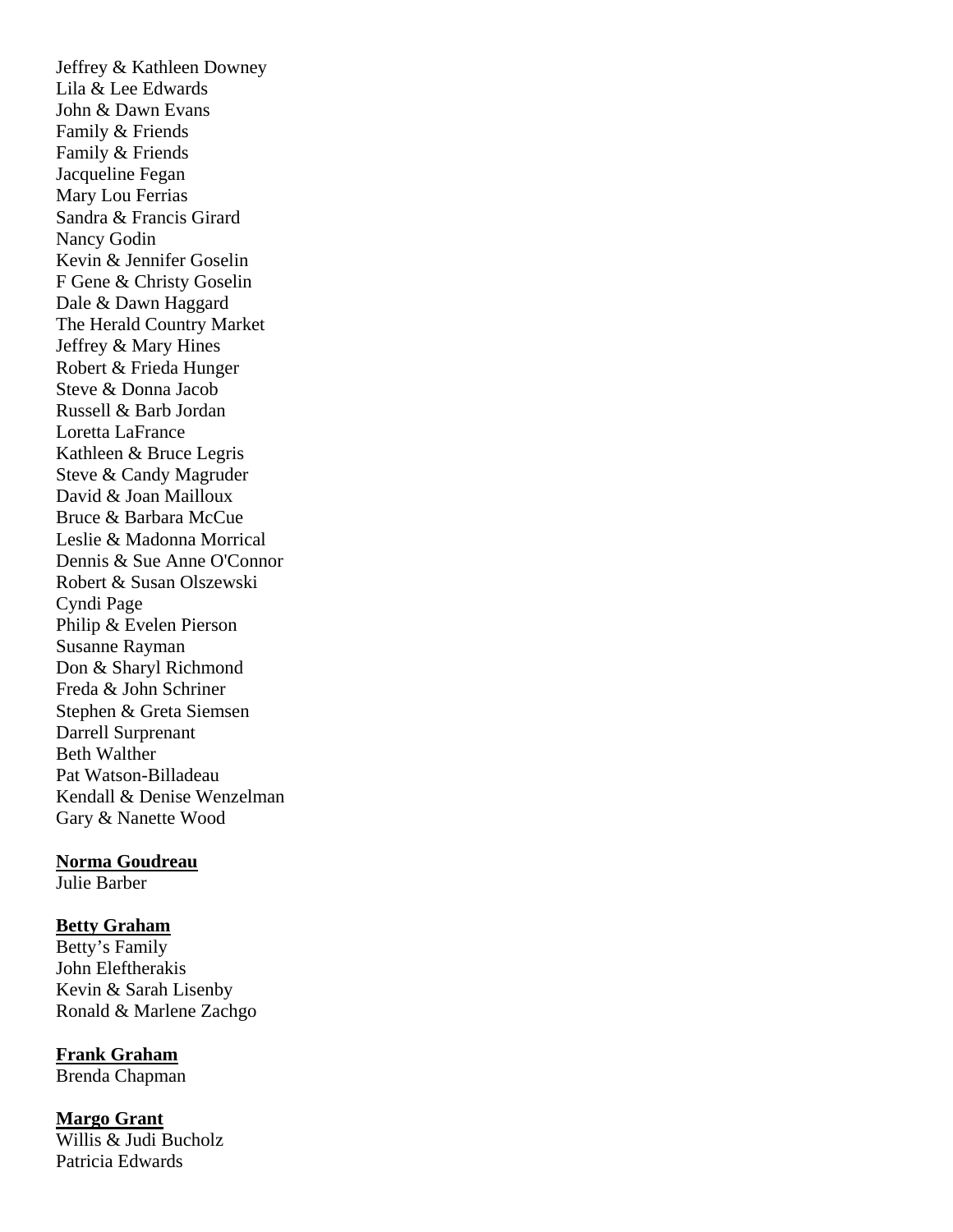Family & Friends Robert Graves Charles & Lynn Harpin Kimberlee Harpin Marilyn Houde Bruce & Dianna Hubert Dave Kelch Janice Martin Marvin Keller Trucking Russell McQuillin Scott & Madonna McVey Steven & Cindy Muncila Carol Tofari

#### **Michael Gray**

Randall Hynek

**Doris Diefenbach Greene**

Roger & Janet Boyer

#### **Fern Grob**

Estate of Fern Grob Ralph Grob

#### **Jake Gross**

Carol Gross

#### **Cecile Guenette**

Norman & Judy Guenette

## **Catherine Guimond**

Marcella Coyne Lois Emme Ardis Graves Gerald & Patsy Huml Rosemary Jordan Esther Ortman Mr. & Mrs. Darles Scheibe

#### **Robert L. Guimond**

Antoinette & Larry Rabideau

## **Alta Hackman**

Brian & Pam Lowery

## **Oliver Hagberg**

Norman Bauer Mr. & Mrs. Robert Bice Mr. & Mrs. Bill Bower Mr. & Mrs. Robert Brummerstedt Kim Carl Frank & Beth Cowie Family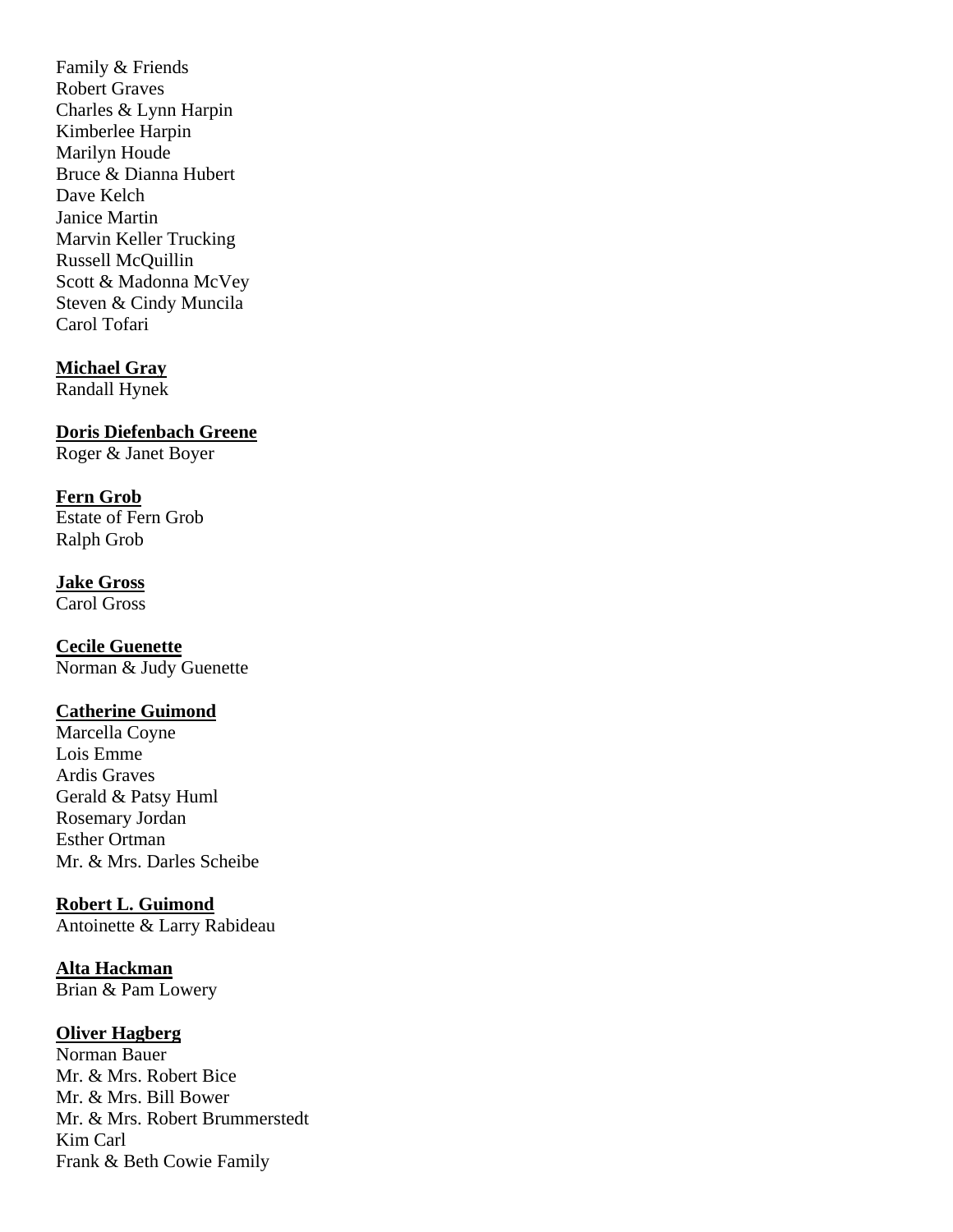Erlene Crater Gary & Sue Eich William & Mary Ellen Eller Family & Friends Marvin Keller Trucking Patricia Ferguson Duane & Shirley Ferris Mr. & Mrs. Leo Fonke Danny & Marsha Ford Galen & Evie Fritz Diane Hagberg Doris Hagberg Mr. & Mrs. Bill Hoffman Mr. & Mrs. Bob Horton Ron & Carol Kurtenbach Shirley Kurtenbach Shirley Lundgren Thomas J & Joan McGrath Mr. & Mrs. Jack McGuire Clarence & Sharolyn Moranski Gerald & Janet Russ Mr. & Mrs. Mike Scheuermann Joe & Pamela Silvey Dave & Sue St. Germaine Mr. & Mrs. Rich Tallon Richard & Kathryn VanDuyne William & Judith Wurglitz

#### **Glen Hall**

William & Audrey Gresham Daniel Hall Kay Lazarowicz Thomas & Mary Maass Ruth & Earl McIntosh Bernard & Carol Omalley

#### **Rosemary Halloran**

Dayton Superior Corp.

**June Frances Hamann**

Irma Loitz

#### **Kay Hamann**

Larry Hamann

#### **Robert D. Hamann**

John & Marilyn Carney Sandra Dzarny Family & Friends Elaine Feddersen Dave & Debbie Fortin Goodfellas Barber Shop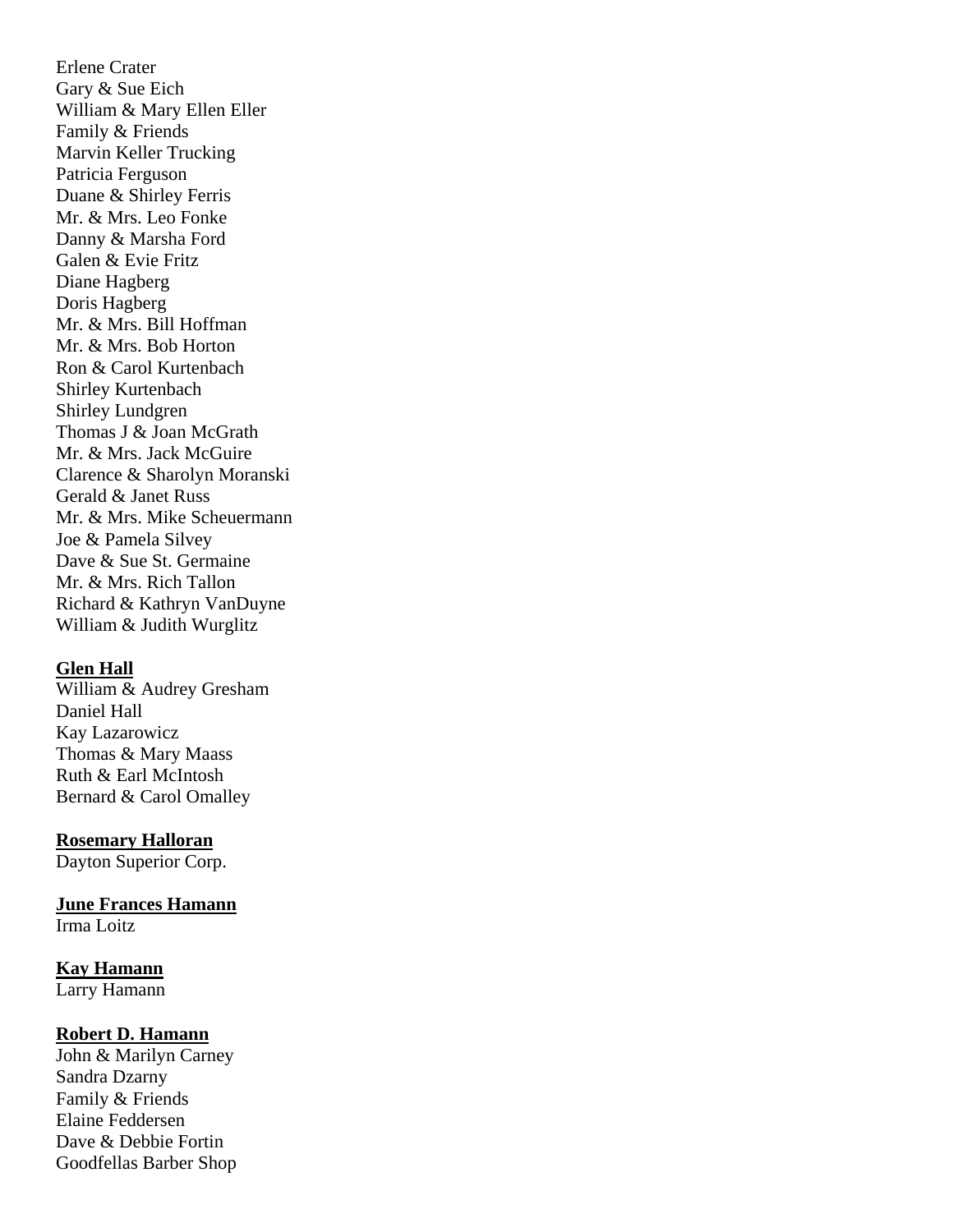Grant Park CUSD #6 Robyn Graves Eleanor Hackl Bonnie Hamann Ronald & Erin Hamann Larry Hamann Kenneth & Sandra Hamann Jerry & Cecelia Heisner Kristine Hilsenhoff Beverly & Garry Junker Jayne Kiedaisch Mr. & Mrs. Paul Lamore Gary & Gina LaMore Norma & Lyle Lehnert Irma Loitz Rachel Rieder Luther Bonita & Richard Marcotte Dennis & Diane Martin Catherine Miedema Mike & Ronda Mulligan Craig & Rhonda Mussman Lawrence & Sharilyn Ohm Ralph & Margene Paarlberg Ardella Perry-Osler Dale Peters James & Opal Phillips Bob & Debbie Pieters Gerald & Donna Pombert Landis & Mary Riechers Leland & Landis Riechers Luella Rockway Richard & Nancy Shronts Bill & Helen Spriggs Bruce & Diana Trubach Edward & Judith Yott

## **Lennis Huckeba Hankey**

Ruth Hopper

## **Lynn Tettroni Harpin**

Maria Harpin

#### **Melvin Haselow**

Barbara Benoit Floyd & Theresa Brown Greg & Marla Devine Gary & Crystal Ducat Donald & Claudette Hemenover Erna Jensen Howard & Melba Meyer Dean & Elizabeth Schafer William & Patricia Schatz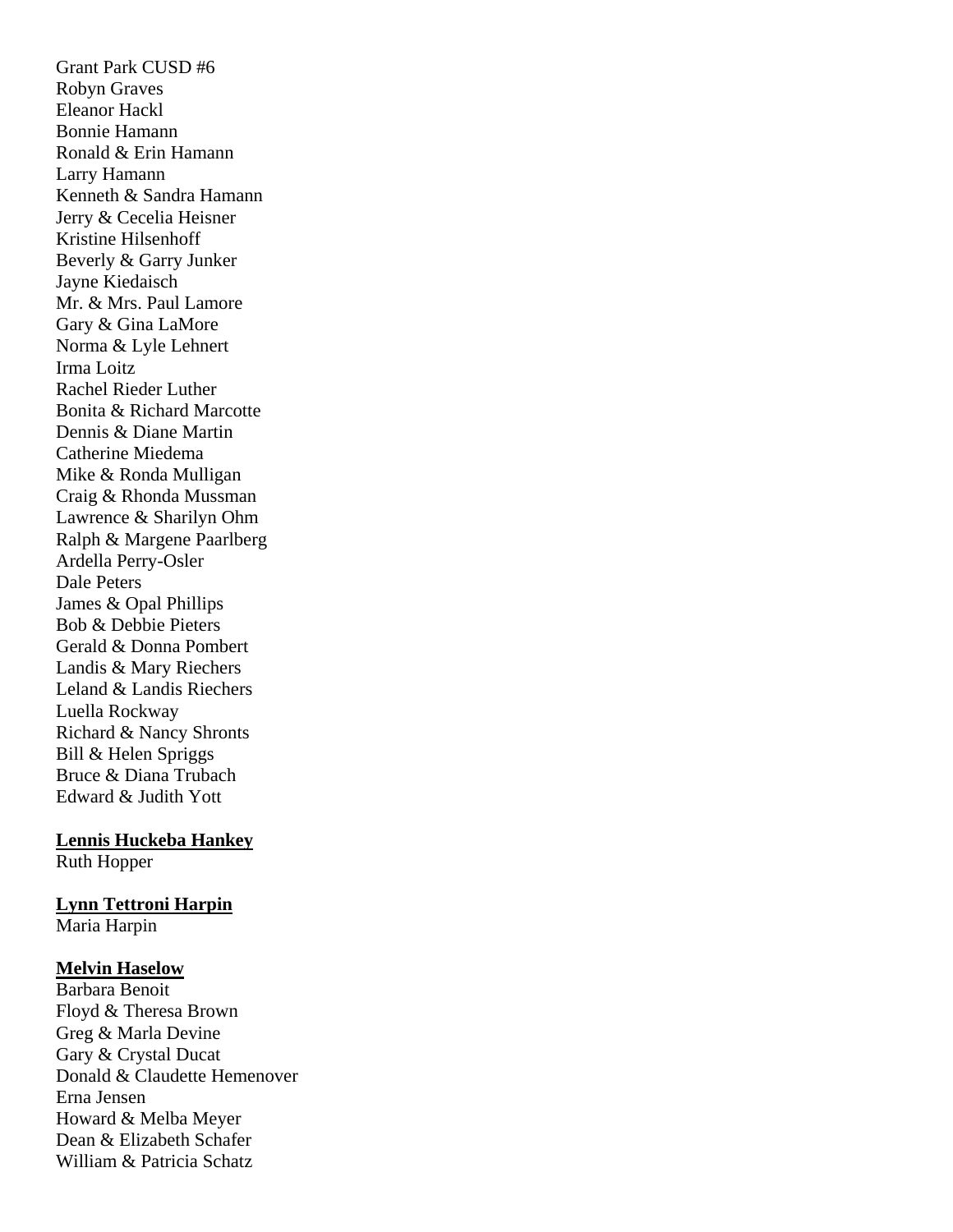Bette Tambling Harriet Topliff Marie Vickery

#### **Ruth Hatley**

Gertrude Auberry Lyle & Sharon Berns Harold & Janice Daniels Sandy & Gene Donley Family & Friends Dave & Mary Fregeau Joe & Marie Grosso Kankakee Valley Boat Club Darin, Gina, Kyle & Kendra Loy Freeman & Nancy Mietzner Stella Richa Ellen & Steve Serve

#### **Lester Hays**

Jo Hays

## **Kathleen Hazelton**

Mr. & Mrs. Jeremy Bright-Allott Kenneth & Linda Clark Family Ronald & Linda Hainline William Haldersen Lavern & Patricia Johnson Michael & Norma Keys Daniel & Veronica Mahoney Mr. & Mrs. Jack Robbins Frederick & Margo Turk David & Danette Wren

#### **Paula Hearn**

Michael & Mary Barnett Josie & Timothy Barnett Patricia Clemans Bobbye Fancher Gary Hearn Roger Heninger Barbara Phillips Richard & Shirley Thompson Mary & John Thomson

**Elizabeth Hebert**

Frances Hebert

## **Terence Hebert**

Family & Friends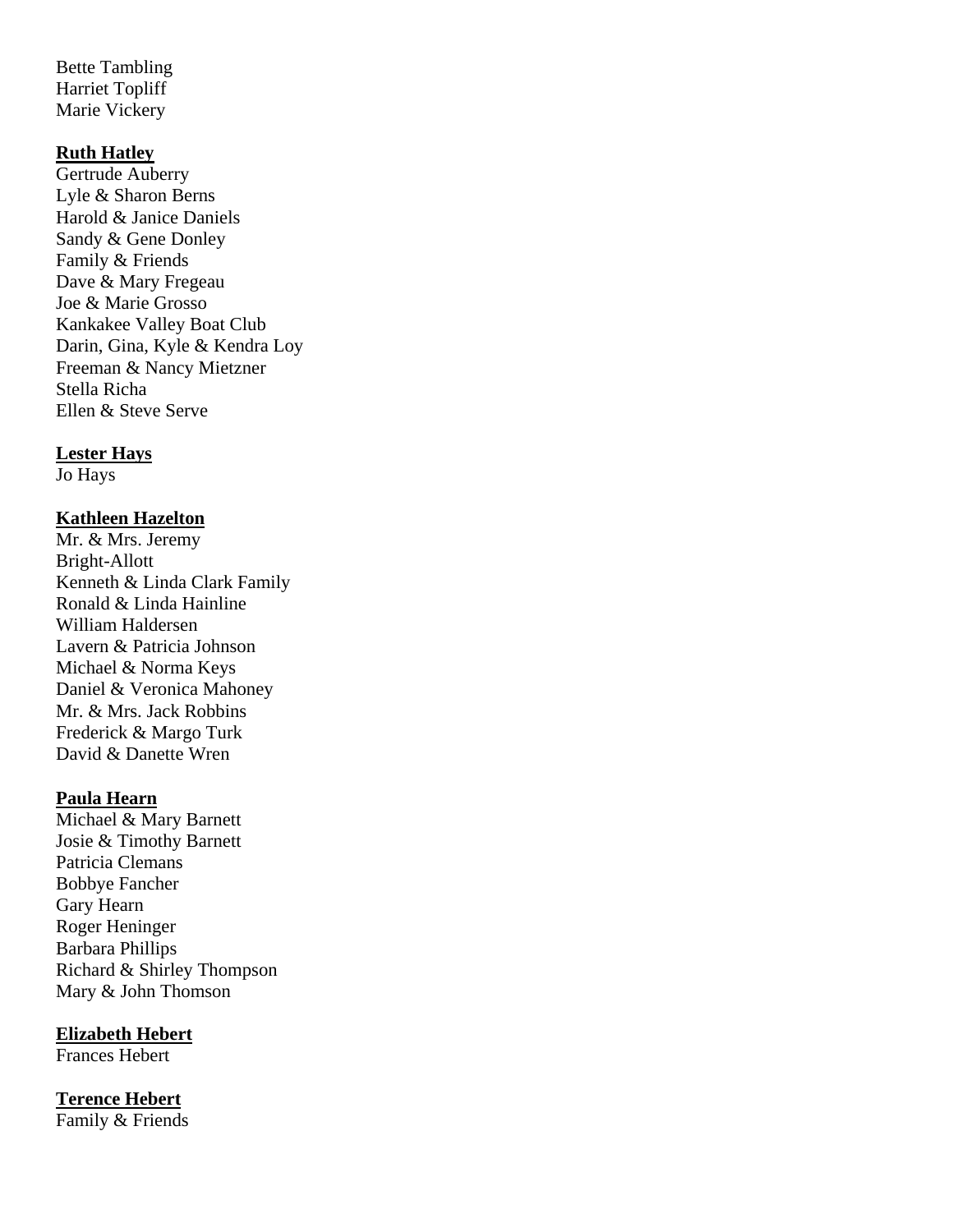## **Patricia Heckman**

Michael & Mary O'Brien Sebring Village Association

## **Ben Hedrick**

Doris Hedrick

## **Elizabeth Helgeson**

Joy & Glen Creek Carl & Suzann McQueen

## **John Henderson**

BBCHS Class of 1952 Rita Bowsher Helen DuFour Edwin & Mary Eckhardt William & Shirley Floyd Dave & Mary Grise Roger & Linda Hill Donna Kendregan Alice & Jerry Meredith John & Lois Minerick Barb Musgrave Kenneth & Carol Parr Barbara Phillips Fern Pugmire Duane & Yvonne Rider Joanne Schnell Leonard & Constance Smith

## **Bonnie Hengl**

Shirley Berger Regina Carroll Michael & Michelle Kent Wilma Nolte Jim & Nancy Prince Dennis & Joella Schriefer Scott N. Sliwinski Christine Vaughn

## **JoAnn Henke**

Jessica Betterton

**Jon Hensley**  Mike & Maureen Montgomery

## **Leon Herring**

Neil & Phyllis Harms Bruce & Rebecca Tammen

**Melvin Hess** Joseph & Betty Hess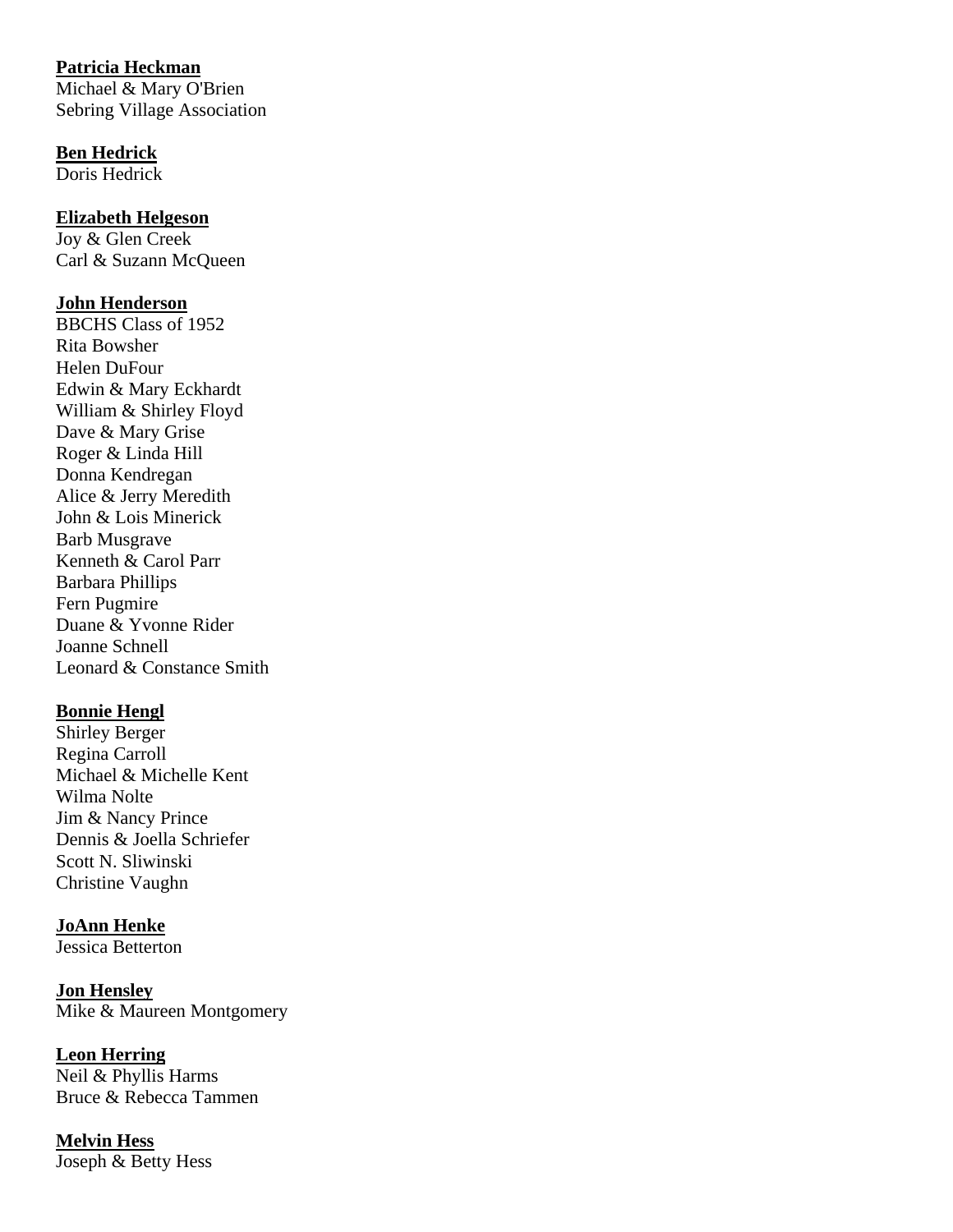**Leroy High** Jane Zimmerman

**Bill Hillis** Marguerite Hillis

**Roberta Hindelewicz**  Robert Hindelewicz

**Edward Hodge** Mary Jane Hodge

**Norman Hook** Marilyn Hook

#### **Dr. Jesse Victor Hopper**

Harold Berg Evangeline Hopper Dr. Lynn McDonald

**Mary Jane Hornback** Roberta & Alan Stauffenberg

## **Leslie Horrell**

Connie Ashline Leslie's Family Scott & Katherine Natschke William & Diane Sawyer

## **Carole Hubert**

Appellate Court Staff Sterling & Madeline Bouchard Mr. & Mrs. Lloyd Burling Mr. & Mrs. Craig Hansen Debbie Patarozzi Family Earl & Sharon Rhine Larry & Beverly Seibring Mr. & Mrs. Wojciech Sipowicz Roberta Stuckey

#### **James Hubly**

Sam, Pat & Ricky Anderson Roger & Sandy Arends David & Vera Barnhart Harold & Ann Barnhart Gabe & Janeen Baumgardner Paul & Ann Bischoff Jim, Peggy & Billy Blanchette Cletus Boone George & Twila Braden Norm & Suzie Burgdorf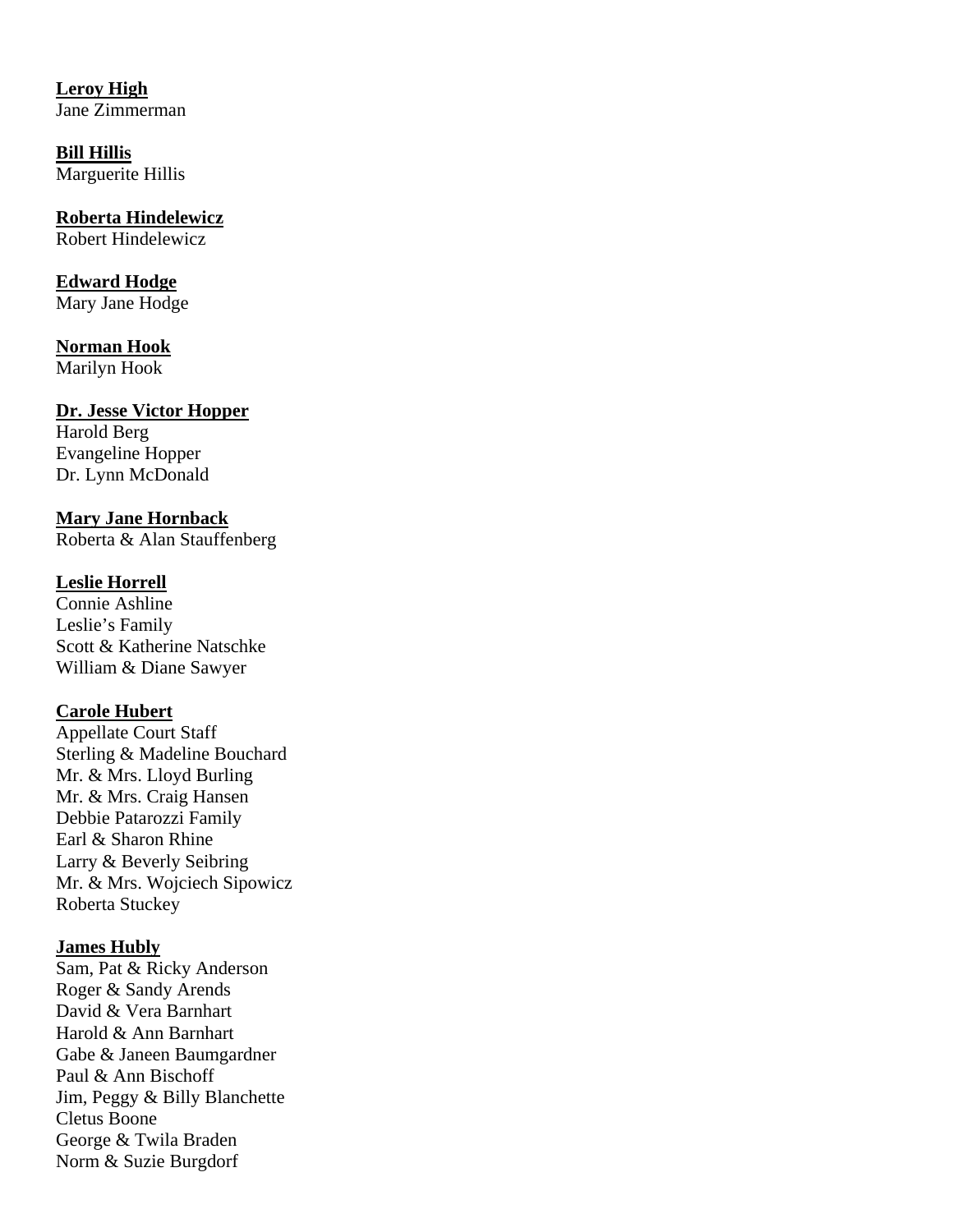Barry & Denise Corban Marge Corbet Pat & David Cutting Kaylyn & Jeff Davis Shirley Donovan Ken & Shari Ebert Carol & Elizabeth Erzinger David Gibbs Vance & Sheri Hildebrandt Mr. & Mrs. Patrick Holohan Vera Hubly Dorothy Hubly Jerold & Nancy Hurliman James' Friends Dennis Jepson Mark & Diane Kerber Dan & Karen Loftus Marianne Mau Travis, Jane & Nick McLin Edwin & Perna Meents Lynn & Tom Momberger Michael & Jeanne Monahan Lillian Murphy Mike & Lila Norvell Mark & Teri O'Connor Eldon & Shirley Overright Gary & Carla Papineau Joan & Bill Penicook Daniel & Carrie Petry Bill & Susie Phelps Dirk & Eileen Rauglas Richard & Phyllis Reeder Don & Sharyl Richmond Betty Robinson Brad & Marcie Sheridan Nancy & Jerry Snedecor Richard & Patricia Varsolona Dave & Lorraine Whitwell John & Jody Wiebke Betty Winkel Clifford & Ethel Zimmerman

#### **Rose Hudson**

Sharon Lamotte

#### **Carl Hunt**

Larry Hunt Leon & Velma O'Brien Michael & Deborah Piper Ray & Myrtle Prussner Richard & Kathryn Woodworth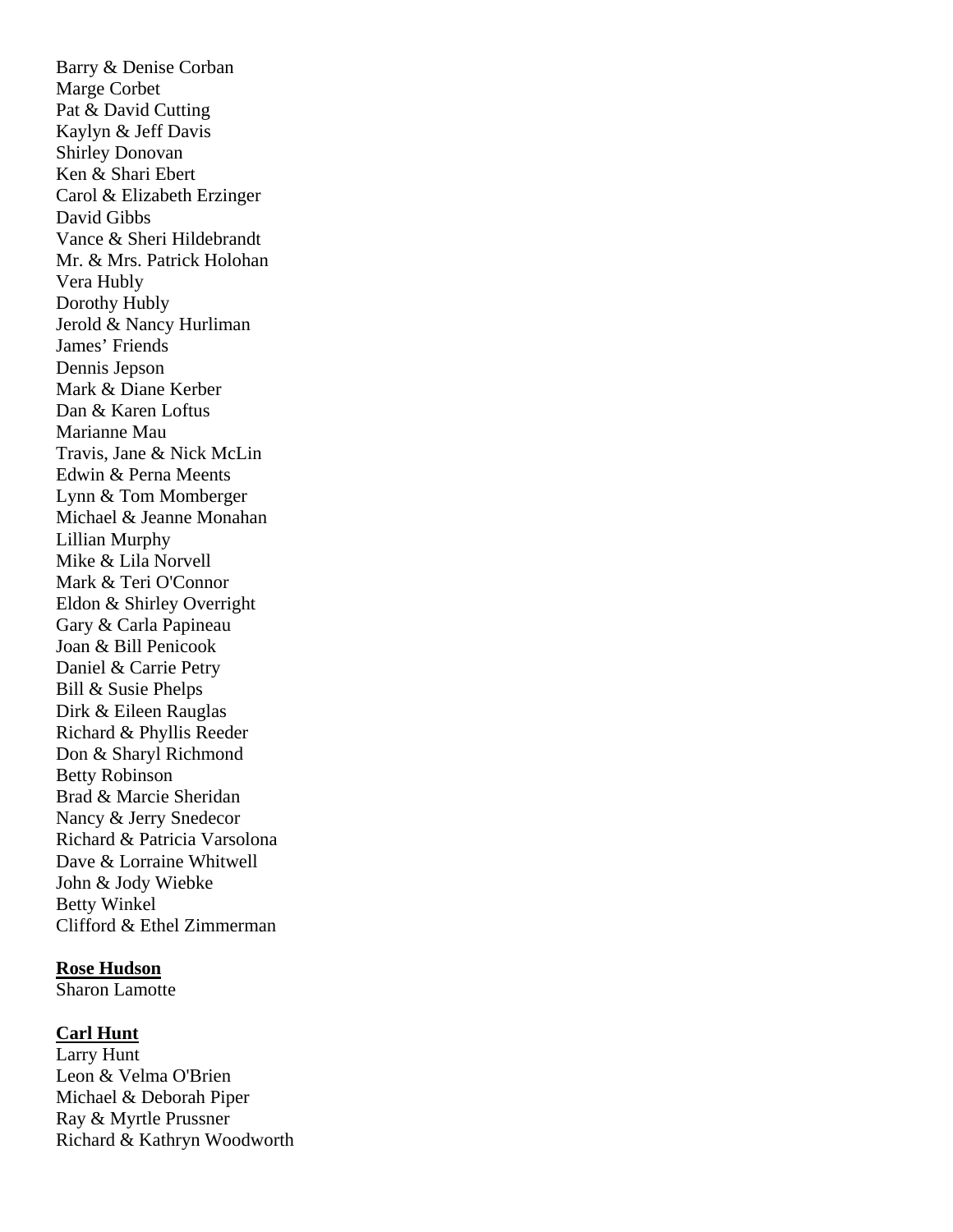# **Clifford Hunte**

Denise Dodds Family & Friends Steven & Cara Reid Charles & Ann Yohnka

#### **Stan Hurst**

Patrick Koerner

## **Kathleen Hynek**

Randall Hynek

# **Joseph Ivan**

Jane Gibbs Mary Nugent

# **Fred & Irma Jacobi**

Fred & Joann Jacobi

# **Josephine Jacobs**

Kenneth & Alice Allers Gerald & Marjorie Benge Jack & Judi Bright Tim & Brenda Bukowski Stephen & Diane Devine Myron & Cynthia Devine Anna Einfeldt Family & Friends James & Margery Gossard Marilyn Hodak Joseph & Julie Hughes Lee Jacobs Frederick & Pamela Johnson Anita & Gabriele Kreutzer Susan & Richard Lamore Geraldine Legris Augusta Mansfield Carl & Suzann McQueen Ron & Lois Meyer J.D. Nash Pat & Madelyn O'Brien Luella Rockway Philip & Jean Scheidenhelm Donald Tascher John & Judith Trepanier Thomas & Lois Ware

### **Arline Jaffe**

Kenneth & Alice Allers Patricia Clemans Beverly Cooper Emma Rose Dieter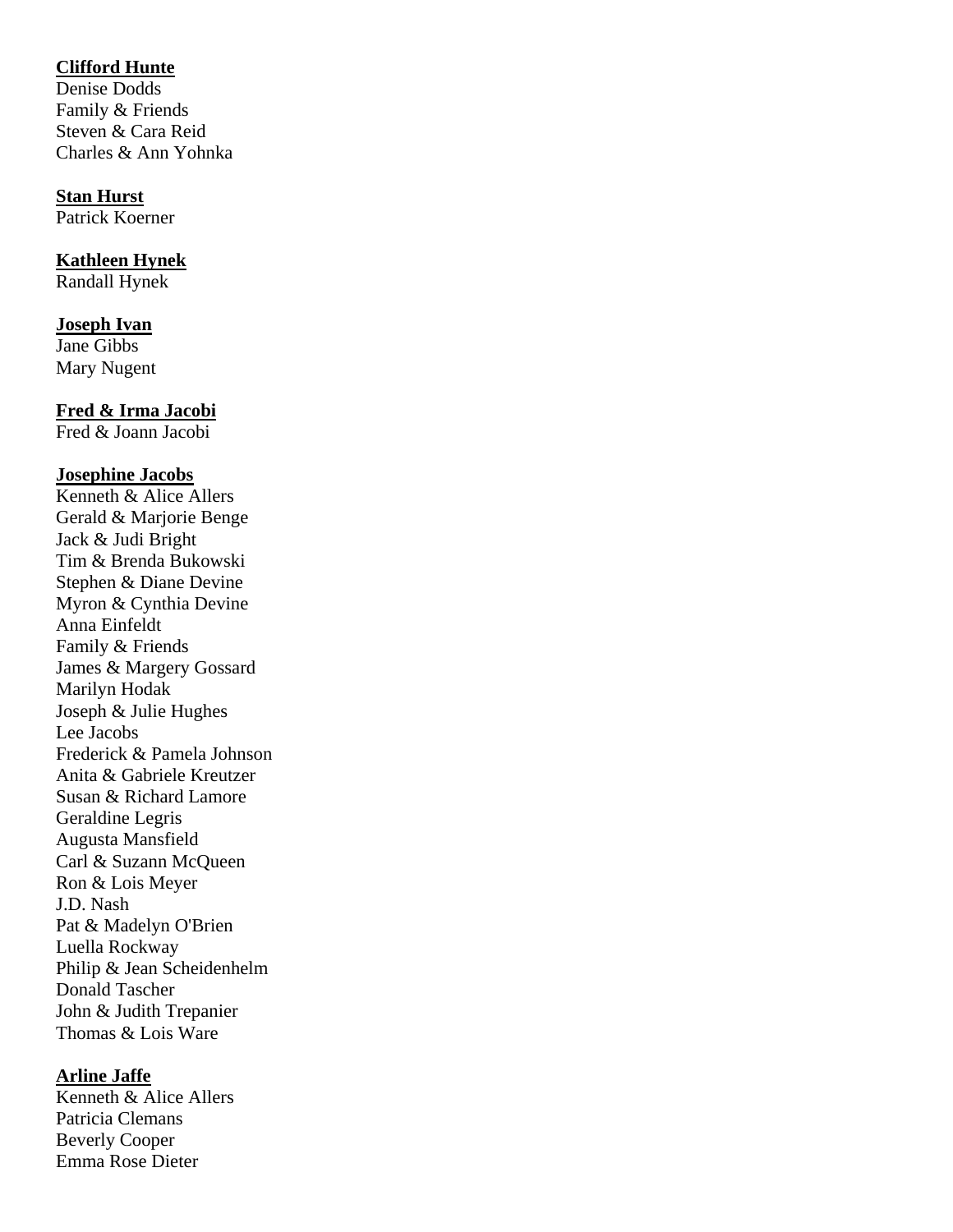Sharon Draude Joseph & Mary Franco Linda Giagnoni James & Barbara Girard Jean Butz Hall Cheryl Heldt Dr. & Mrs. Richard Hess Trish Iler John Eleftherakis David M. Jaffe Harold & Patsy Jaffe Michael & Marcie Kolberg Jim & Christine LaCost Ed & Karen Lambert John & Nila McCracken Edwin & Perna Meents Judy O'Brien Lawrence & Sharilyn Ohm Larry & Madonna Patton Arnoldene Petroni Schreffler Funeral Homes Alan Smietanski

**Vijay Jallali**  Sonia, Dilip, & Natasha Nakhasi

#### **William "Bill" James**

Jean Azzarelli Greg & Julia Azzarelli Betty Azzarelli Phyllis Bartley Ronald & Jean Beyer Ronald & Barbara Brown Stephen & Gail Clapp David Crawford David & Barbara Denault Diane & Stephen Devine Family & Friends David Gibbs Ed Gilmore John & Rochelle Granger Patty Harris Cheryl Heldt Larry & Chris Herscher Bradley Hove Pamela Knisley Sheila & John Koerner Pamela Lindemann Norma Lovell Brenda Mahoney Tom & Cindy Martin Eldon & Juanita Miller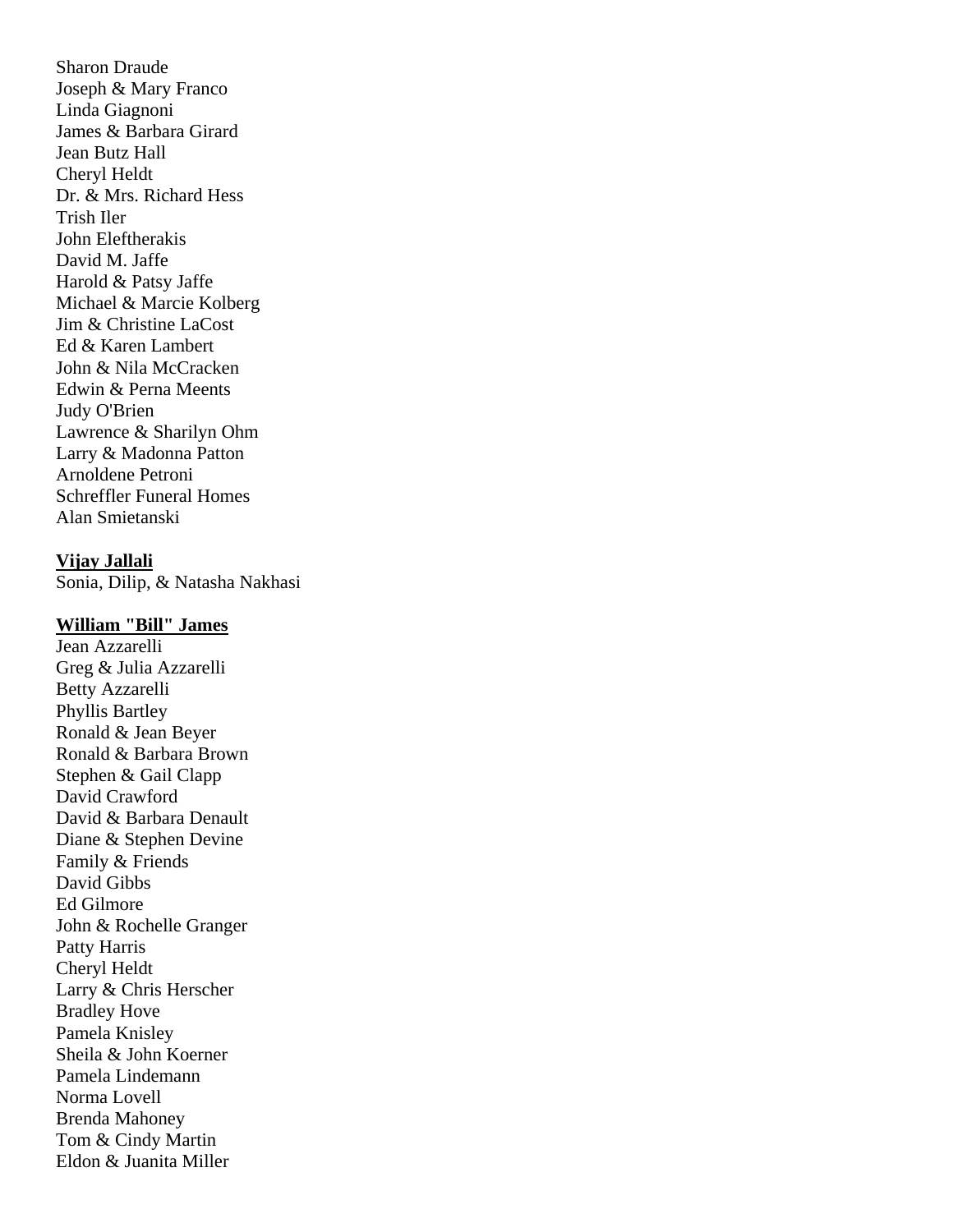Victor & Doris Panozzo Joseph & Geraldine Pistello Joyce Raspolich Randall & Christine Rorem Dale & Joanne Sargeant Jean Shea David & Dawn Tutt William & Cynthia Veronda Jody & Dennis Williams

#### **Louis Jamnik**

Carol Jamnik

# **Joseph Jamraz**

Edwin Jamraz

**John Jarnagin** Betty Ann & Clifford Osenga

# **Clarence Jensen**

Lois Jensen

**Derwood & Shirley Jensen** John & Marlene Piekosz

**Irma Jensen** Paul & Dorla Cooper

# **Marshall Jensen**

Vivian Bowser Gary & Nancy Dayton Margaret Dittrich Kim & Delynn Geistwhite Girard Electric Michael & Norma Keys Kathleen Sumrall Fred & Gisel Waide Dr. & Mrs. Fred Waldschmidt

**Paul Jensen**

Geraldine Jensen

#### **Theresa L. Jensen**

Atlas Steel Products Charles & Cynthia Barrie Billie Bigler Brenda Eckhoff Ruth Henning ITW Foundation Richard Jensen Dale & Carol Menke Dick & Sandy Moran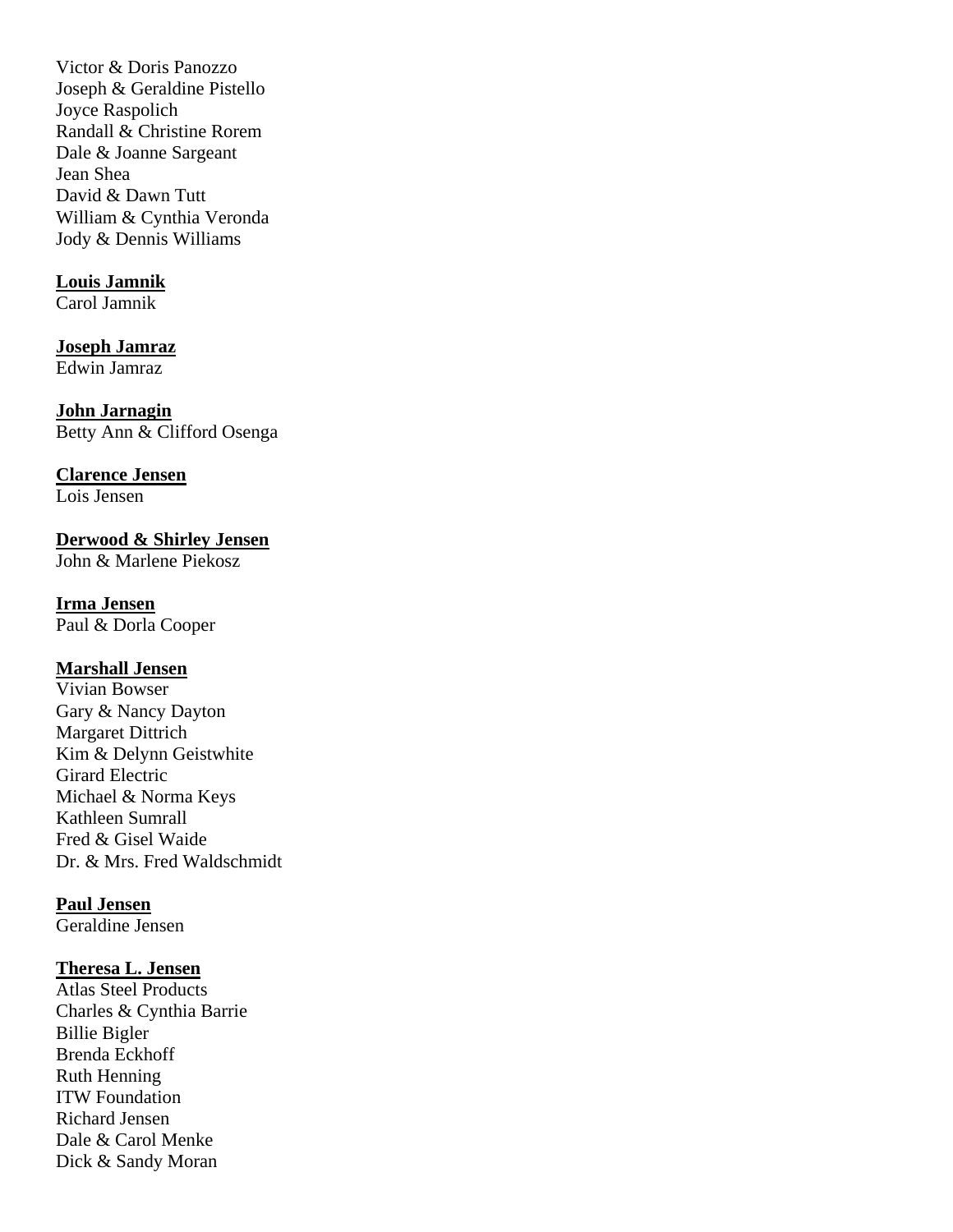Sandra Nordmeyer William Owens David & Carol Reifsteck Peter & Angela Serio Edna Siebert William & Celeste Sluis

#### **Sandra Jepson**

Dennis Jepson

# **Lawrence Johnson**

Vera Johnson Family

#### **Patricia A. Johnson**

Paul Johnson

#### **George H. Johnston**

Cabery Fertilizer EDD - Anonymous Estate of George H. Johnston Kathy Camp Timothy & Kathy Eason Merlin & Mary Lou Elmhorst Albert & Phyllis Johnston Mark & Nancy Poland Rodney Schwark

#### **Ina Johnston**

Family & Friends Jean Goodwin Eleanor Jackson Willard & Jacqueline Johnston Michael & Norma Keys John & Denise Murdie Rita & Gary Rabideau Michael & Rebecca Stroud

#### **Clair Jones**

Loretta Jones

#### **Michael J. Joyce**

Patricia Mickler Samuel & Elizabeth Zaffino

#### **Stanley Kaminski**

William & Cathy Depatis Linda & Timothy Engels Nancy & William Godin, Jr. Norma Jette Larry & Roselie Kempen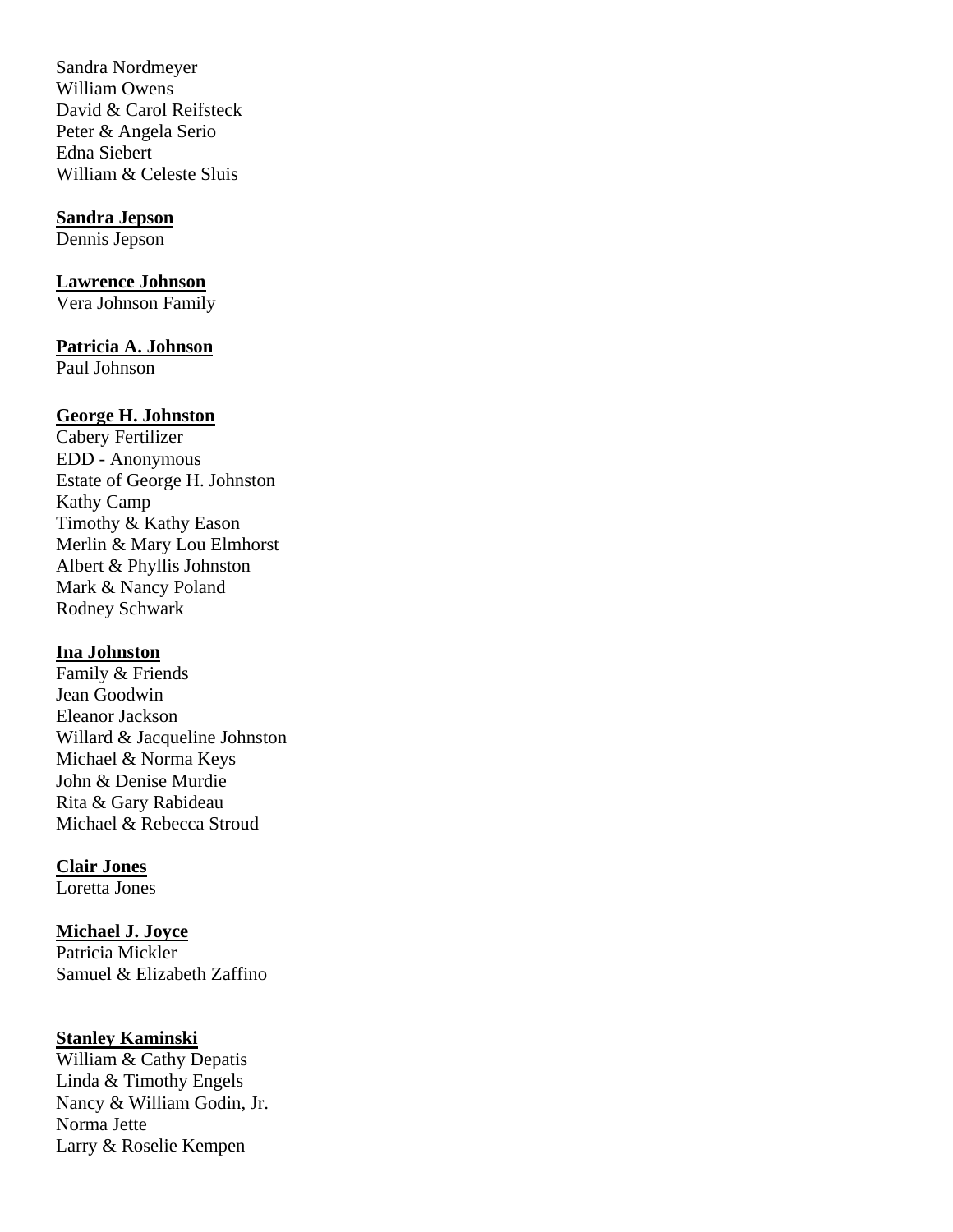Cindy Lawrence Jay & Marylin Martin James & Vicki Patterson Catherine Rooney Joan Sweeney

#### **John Kane**

Lorraine Kane

# **Lucille Keerbs**

Violetta Donovan Norma Jette

#### **Anita Kemnitz**

Tim Bertrand Mary A. Bisaillon Linda Brosseau Nancy & Guy Host Allen & Ardis Messer Bruce & Shelley Messer Kathy & Sandy Poppie Leandra Rockwood

#### **David Kendregan**

Donna Kendregan

# **John M. Kennedy**

Eleanor Kennedy

# **Harold & Anita Kerschke**

Loree Yoakum

#### **Mary Kerulis**

Bev & Daniel Arseneau Family & Friends Richard & Pam Tworek

#### **Myrna & Walter Kiedaisch**

Jerry & Edna Allain Kenneth & Alice Allers Edward & Eileen Altman Darrell & Kay Betrand Bonnie Bewsey Family Vivian Bonser Jack & Diane Boudreau Martha Bouk Alta Brandt Jewel & Jacque Brown CSL Behring Jackie Cusimano Family Myron & Geneva Diefenbach Family & Friends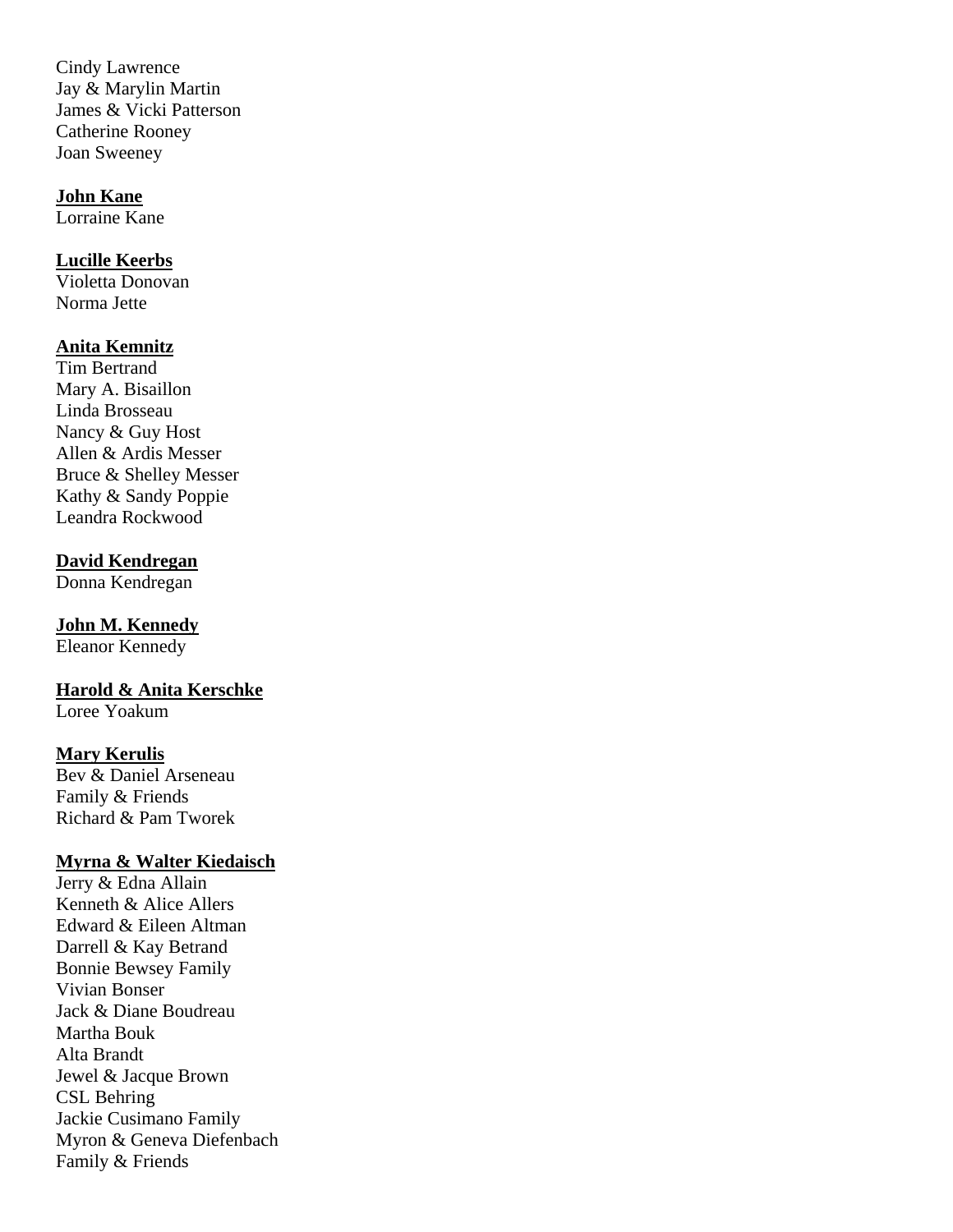Dave & Debbie Fortin Stephen Frank Jerry & Judy Gash Paul & Mary Gibson Karen Goodman Don & Brenda Grace Rosanna Grant Dale & Joyce Guy Geraldine Hagenow Larry Hamann Bonnie Hamann Janet Hanson John Hassett Edwin & Virginia Heldt Donna & Kristine Hilsenhoff Bob & Suzy Hoevet Carol Hoevet Glenn & Jan Holmes Tony & Toni Horan & Family Bob & Mae Johnson Ina Johnston Harry & Bronys Juzeszyn Leona Kibbons Jayne Kiedaisch Richard & Karen Kozuch Annette & Rondy Lamore Dave & Alene LeSage Duke & Wanda LeSage Jerry & Kimberly Lorenz Jim & Joanne Moran Martha Moran Paul & Sue Mulstadt Paul & Lois O'Brien Rose & Patrick O'Connor Warren & Sharon Ouwenga Dennis & Roxanne Rasmussen Robert & June Richenberger Kevin & Pamela Roberts Luella Rockway Susan Ross Jim & Jenny Savarino Paul & Mary Schore Joyce Sjuts Mr. & Mrs. Francis Smith Gordon St. John Catherine Swatek Sandra & James Travis Miles & Susan Turner Peter Viall Village of Bourbonnais Barbara Vilendrer Trent & Linda Vimpeny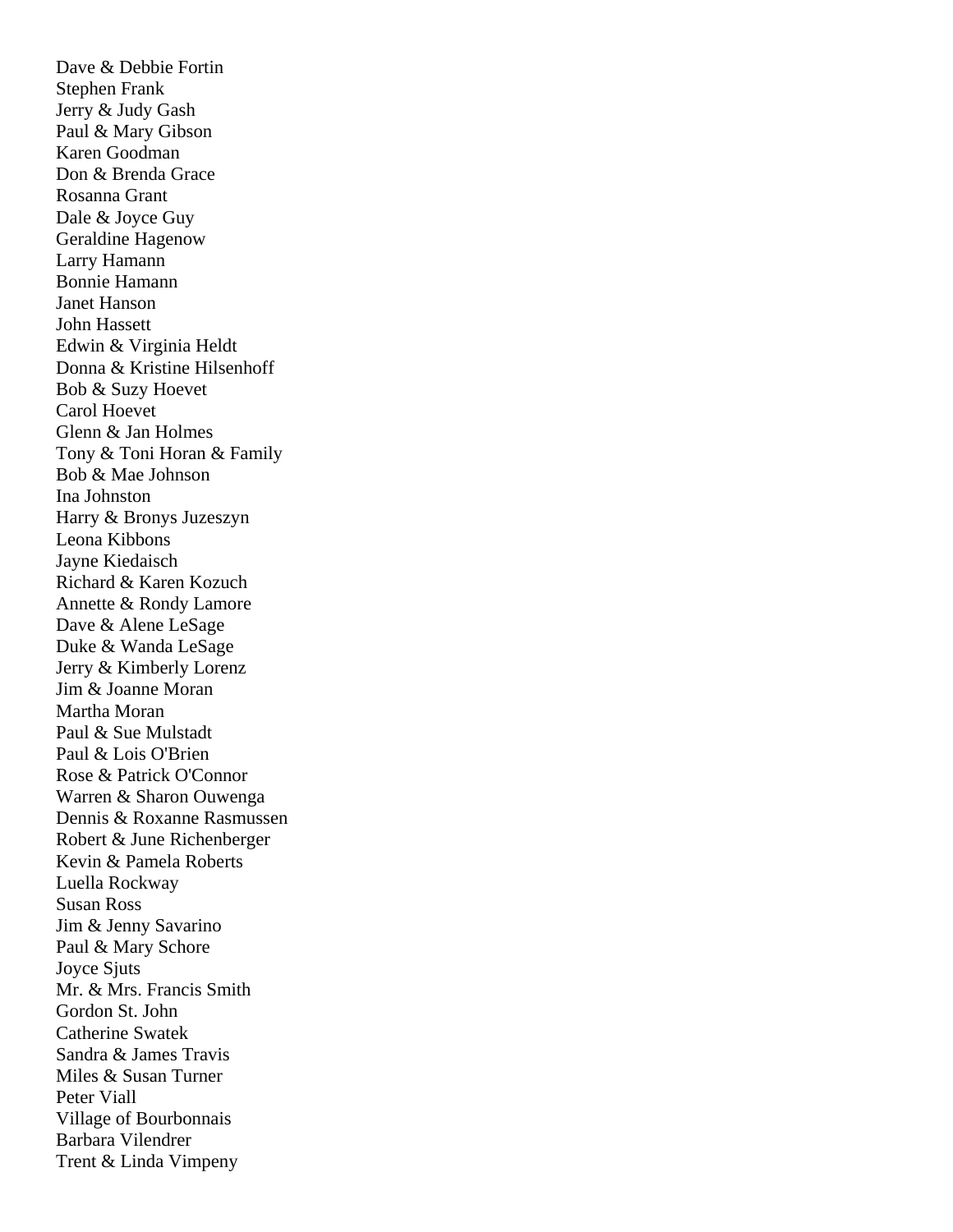Faith Voss Larry & Rita Walsh Rita Whitten Gerald & Rita Williams Waunita Williamson

#### **Marwood King**

Mary Lou King

**Pauline Klafta**  Steven & Julie McCarty

**Frances Kleifgen** Fran Kleifgen Beno

#### **Carol Kleinmark**

John & Barbara Bracken James & Ellen Daniels Gary & Vickie Giles George & Bonnie Hardwick Patricia Hoffman Stephen & Betty Hoffman Leonard Kleinmark Sandra & James Klis Robert & Donna Kwiatkowski Bob & Margaret O'Keefe Melanie Sanchez Gary Singer Harold & Sharon Todner Ken & Peg Tupman Morris & Nancy Willard Larry & Sandy Young

### **Joan Klonowski**

Jennifer Storer

**Clarence Kooi** Adolfo & Faye Villarreal

**Korean Grandma & Grandpa**  Michael & Jyll Boudreau

**Ruby Kramer** George & Suzette Flageole

**Donna Kravat**  Jay Kravat

**Marjorie Kroesch** Marlene Clancy Sharon Dummer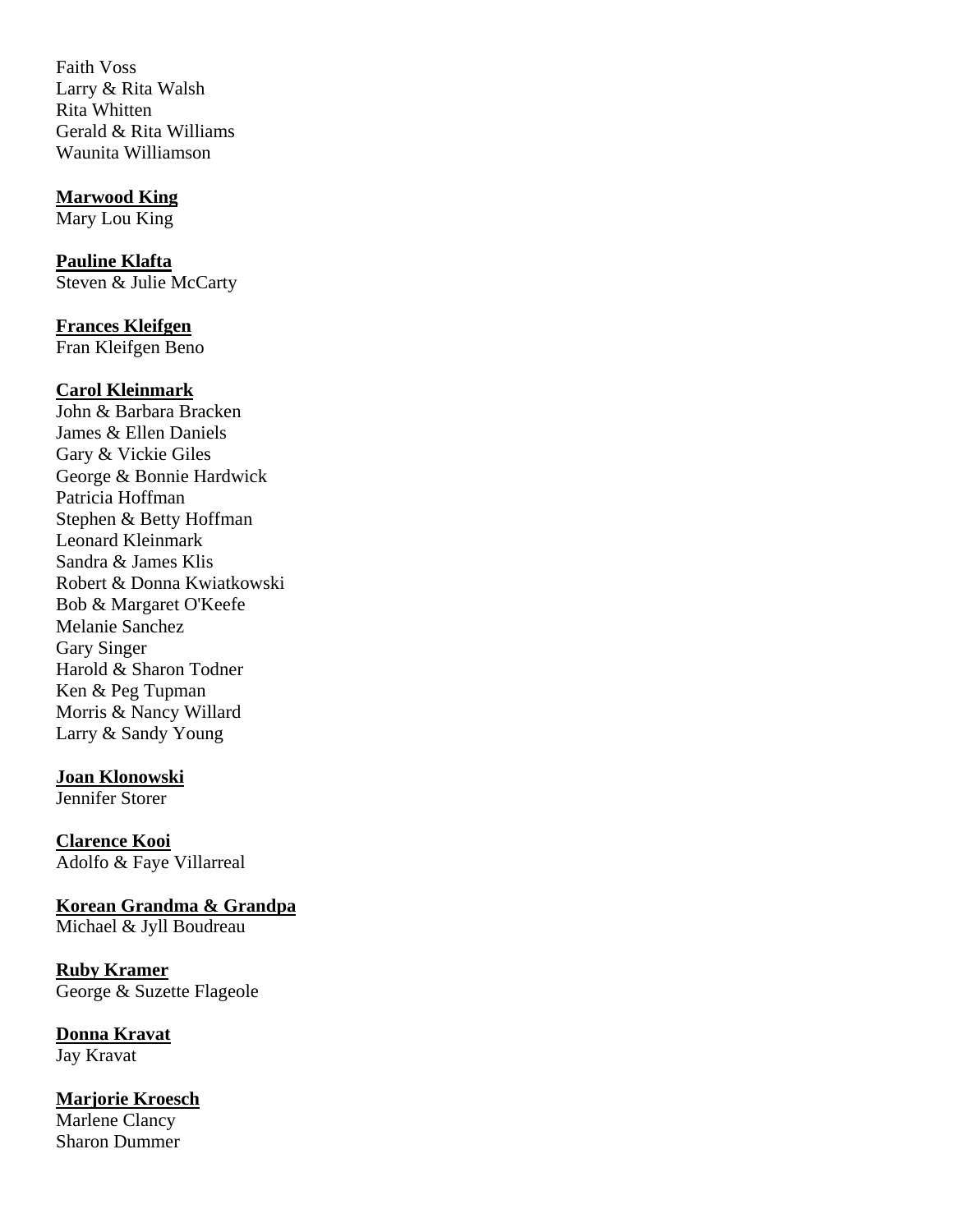# **Vicki Kroll**

Francis & Debra Caise William & Dorothy Callister Judith & Francis Cordes Betty Dreschel Patrick & Doreen Horn Diana Marten

#### **Dorothy Krueger**

David & Jennifer Cunico Darlene Dewar David & Pam Flynn Franklin & Andrea Hostutler Renetta Jesk Herb Krueger Elaine & William Kunkel Martina McDermott Sharon Pietrzak

#### **Donna Kuhlmann**

HEA Friendship Club

#### **Donald Kyrouac**

Francis & Anne-Marie DuVoisin Judith Hisel

# **Beatrice LaCost**

Lee & Mary Bouchard Lawrence & Susan Cianfrogna Linda Giardina Betty Johnson Jay & Donna Karr Denny & Joan Kerschke Heinz Klemm George & Theresa Martin William Rainbolt Dorothy Reardanz Bonnie Savoie Genevieve Westerhoff

### **Adrian & Lena LaFine**

Michael & Jyll Boudreau

### **Bonnie LaFond**

Lloyd & Carol Bauer Family Cherie Bond The Daily Journal Anna Einfeldt Michael LaFond Marguerite Rude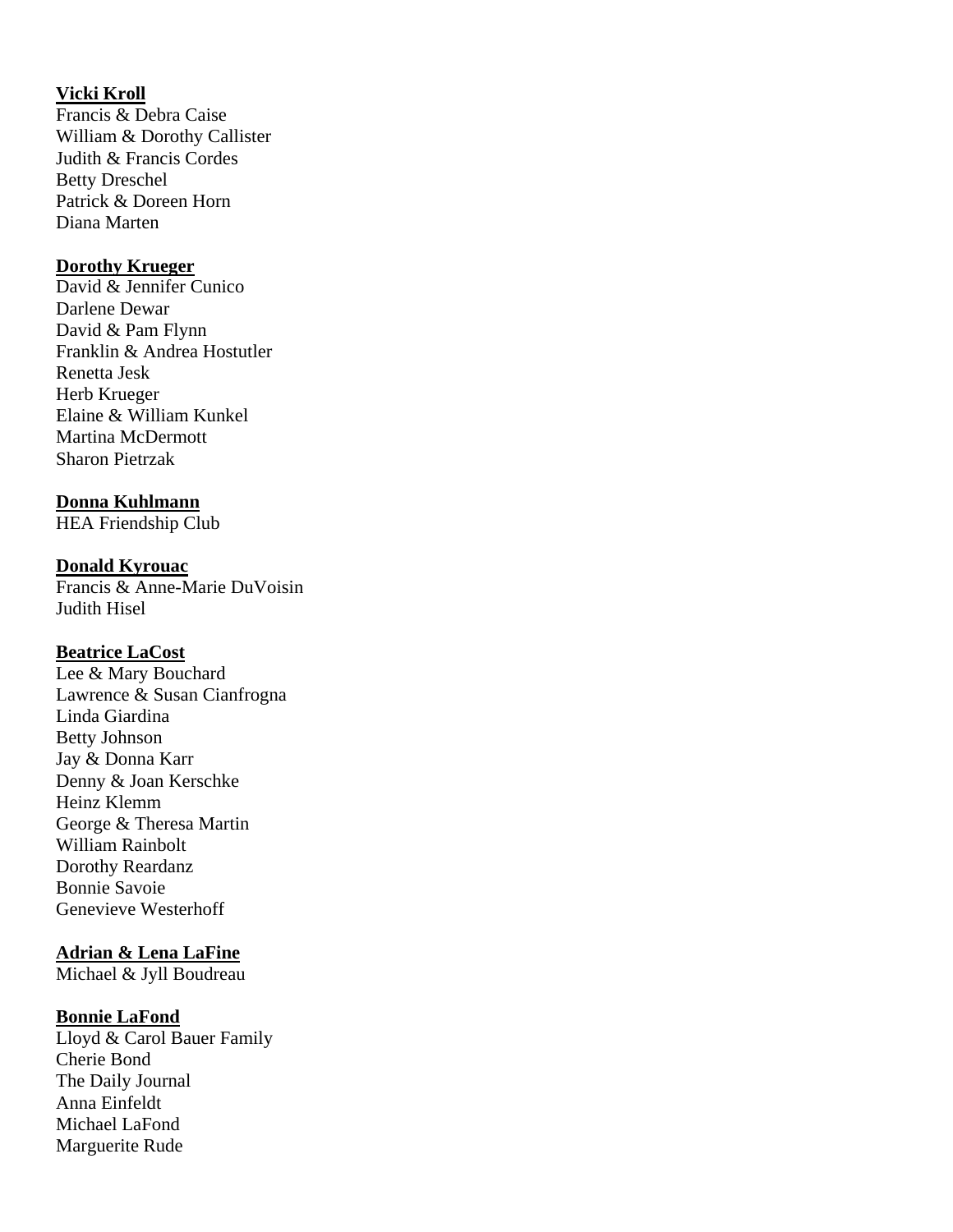**Gail Lafond** Dorothy LaFond

#### **Beverly LaGesse**

Francis & Debra Caise Francis & Anne-Marie DuVoisin John & Mary Finks Betty Ann & Clifford Osenga Shirley Purcell

#### **Marjorie Lagesse**

Donald LaGesse

#### **Robert P. Lagesse**

Family & Friends Leonard & Berniece Papineau

#### **Renetta Laird**

Chuck & Kay Herr David & Ruth Laird Michael & Debbie Laird Ray & Sherry Lange

#### **Margaret Lake**

Elley J Billings

### **Delmar Laney**

Robert & Sandra Hoekstra

#### **Carol Lang**

Tom & Barbara Dunn Thomas & Sharon Faber Family & Friends John & Mary Finks Jeff & Kim Gresham Albert & Rita Kanosky Dean Kurtis Kent Lang Mia Rampersad Angela & Kevin Shea Randall & Carroll Tumblin Fred & Gisel Waide Patricia Weiss

### **Helen Langley**

College Church of the Nazarene Larry Custer

#### **Beverly Lanton**

Angela Devine Gary & Rose Devine Mitchell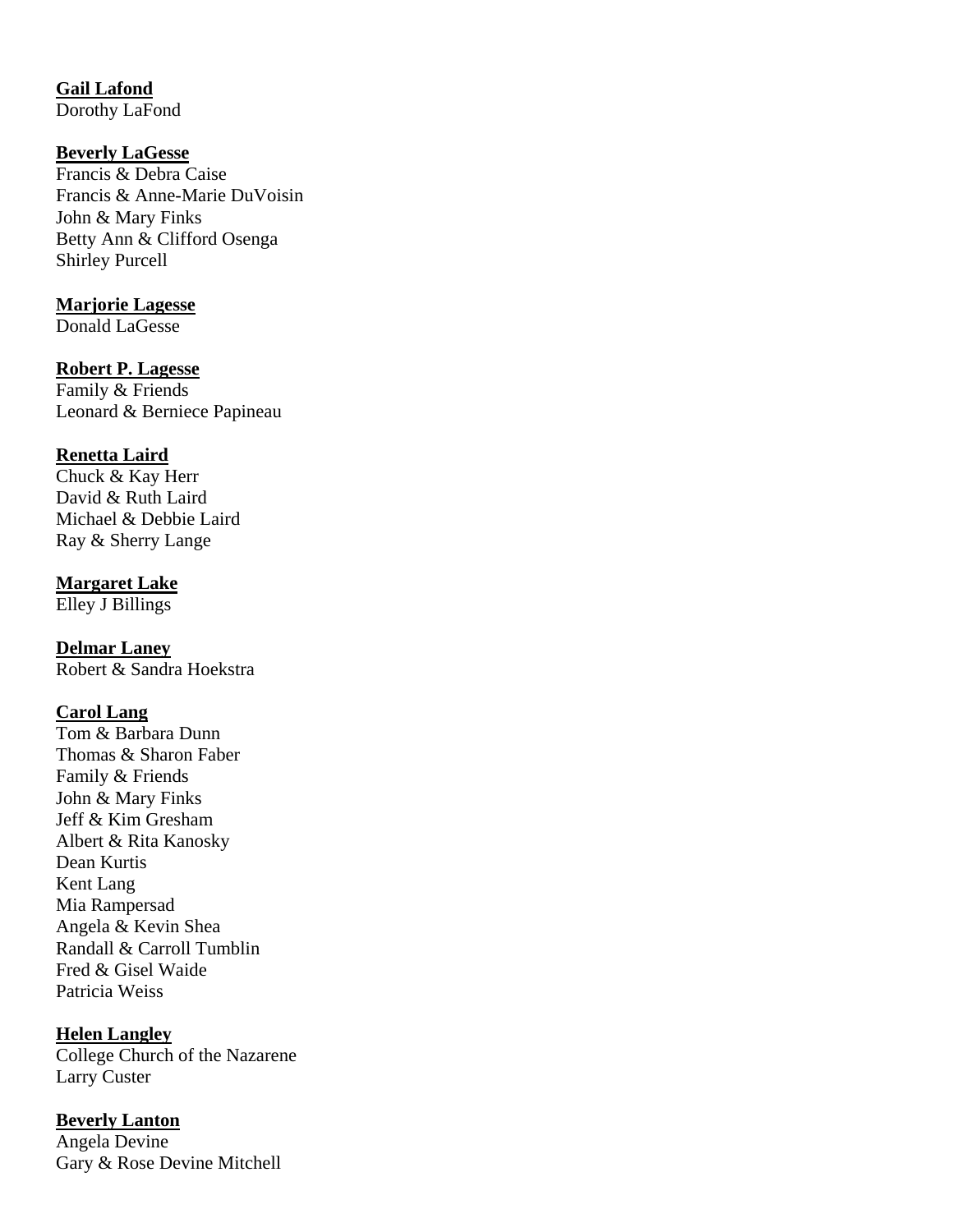# **George "Gus" LaRoche**

Phyllis Beckner Tom & Patricia Benoit Janet Blanchette Mary Boyer& Joe & Mike M. Kathleen Davis Yvonne Denoyer William & Audrey Gresham Karen Harris Judy & Gerry Kilbride Amy Lafine Dan & Ruth LaFond Willa & Patrick Murphy Kenneth Pittman Del & Marcia Posing Patricia Reardanz Debbie Regnier Greg & Mary Rollins Charles & Barbara Simmons Gage & Dawn Stephens Sandra Zigtema

#### **Pam Latham**

Robert & Glenda Hassett Richard "Rick" Latham Donna & Rodney Pangle Donald & Lisa Winge

#### **Lauren & Marge**

Chris DuVal

#### **Denny LeBeau**

Carol LeBeau

#### **Mary Lebell**

Anonymous Dick & Charlene Cannon Lorelie Delby Ronald & Sonia Delby Raymond Lebell Mary's Familyl Denise Werner

#### **Lucille Lehnus**

Leo Buck Family Ron & Mary Charter Marilyn Daucanski William & Shirley Floyd Richard & Nicky Frey Jerald & June Hoekstra Lisa & Michael Kick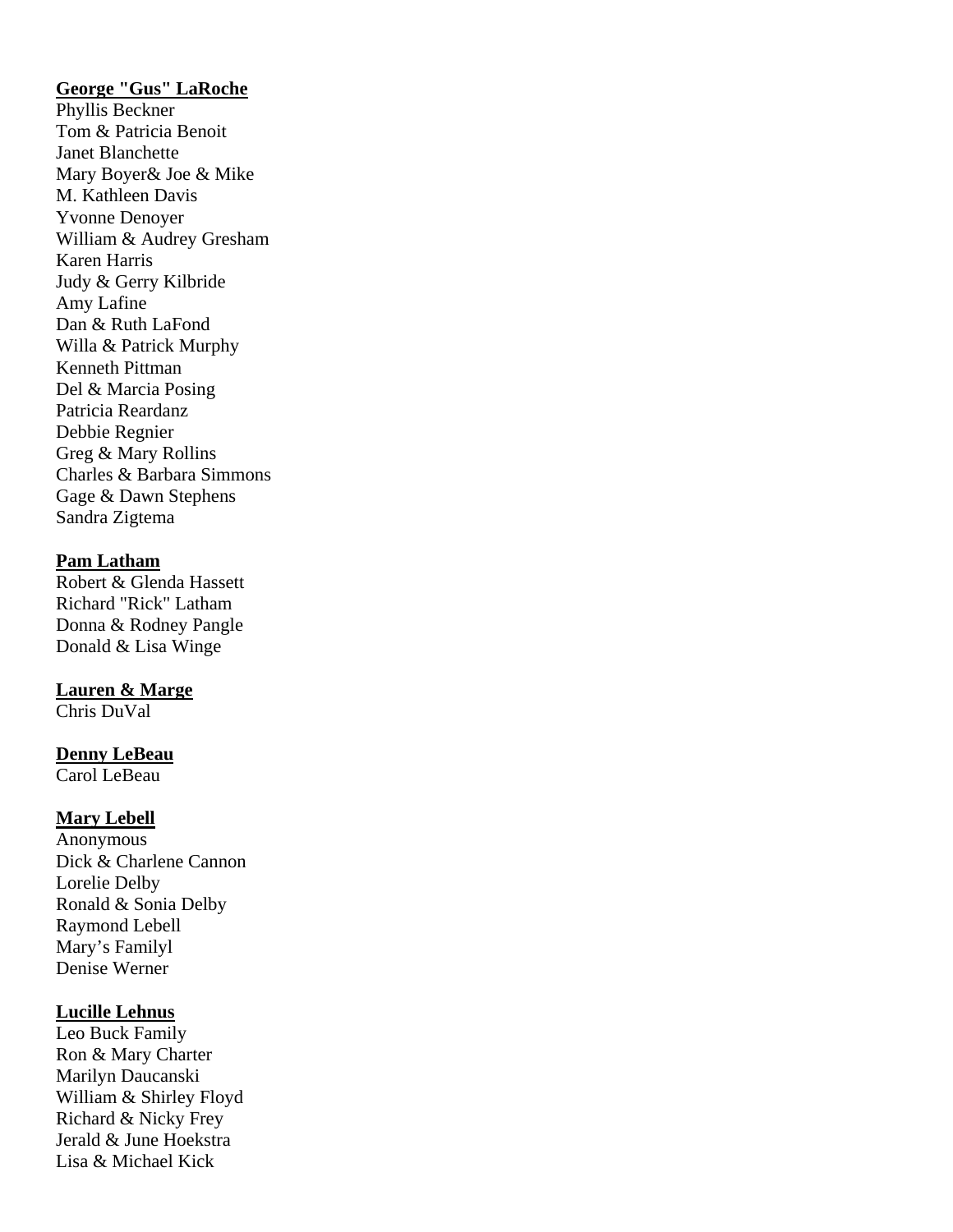Elinor Kukuck Lynn & Lana Kukuck Reed & Darwin Lehnus Terry Matthias Roy & Phyllis Milkereit Lee & Valerie Schrock Donald & Mary Smith Mary & John Thomson

## **Theresia Lemenager**

Ida Adams

**Barbara Leonard** James & Barbara Girard

#### **Sylvan Levy** Kenneth Levy

**Jeanne W. Likander**

George Likander

**Casper Limbach** Mary Limbach

**Anna Lintner** Robyn Graves

# **Edward Littleton**

Charlotte Littleton

# **Dale Loitz**

Irma Loitz Ann Loitz James & Vicki Maroney

**Steve Long** Glen & Lynn Barmann

# **Laverne Longtin**

Linda Longtin Norene Longtin

# **Paul & Maria Longtin**

Linda Longtin

# **George Lord**

Family & Friends John & Mary Finks Ruth Frantz Jenny & E.J. Mossman Shirley Purcell Dr. James & Joanne Schwade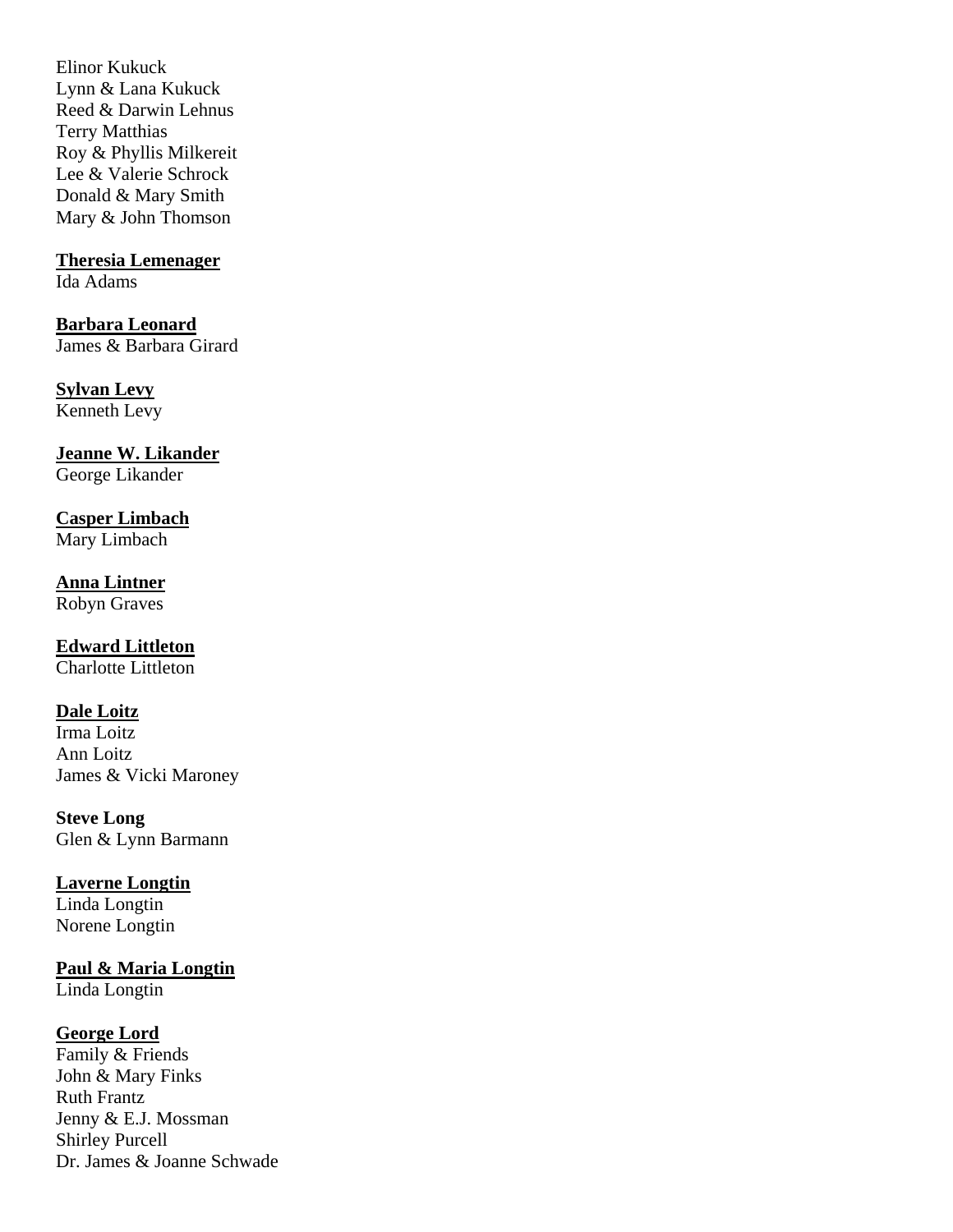Shea Family

**Blossom Lowenstein** Ira & Joann Heiman

**David Luebeck** Dawn Klonowski

**Shirlee Luebeck** Armstrong World Industries

**Walter & Peggy Luehrs**  Michael & Jyll Boudreau Jean Luehrs

**Dorothy Lund** Ron & Carol Kurtenbach

**Mary J. Lynch** Terry Lynch

**Harriet Maass** Jane Zimmerman

**Greg MacDonald** Jone & Blaine MacDonald

**Donald & Agnes Mack** Edward & Elizabeth Sullivan

**Dora Mailloux** Margaret Cryer

**Edith L. Majors** James Majors

**James Mallaney** Steve & Patricia Husak Waunita Williamson

**Clarence & Dora Mailloux**  Margaret Cyrer David & Joan Mailloux

# **Rose Marie Malmrose**

James & Krista Borschnack Geraldine Demuro William & Kelly Dickenson John Dunn Carolyn Dunn Melissa Fischer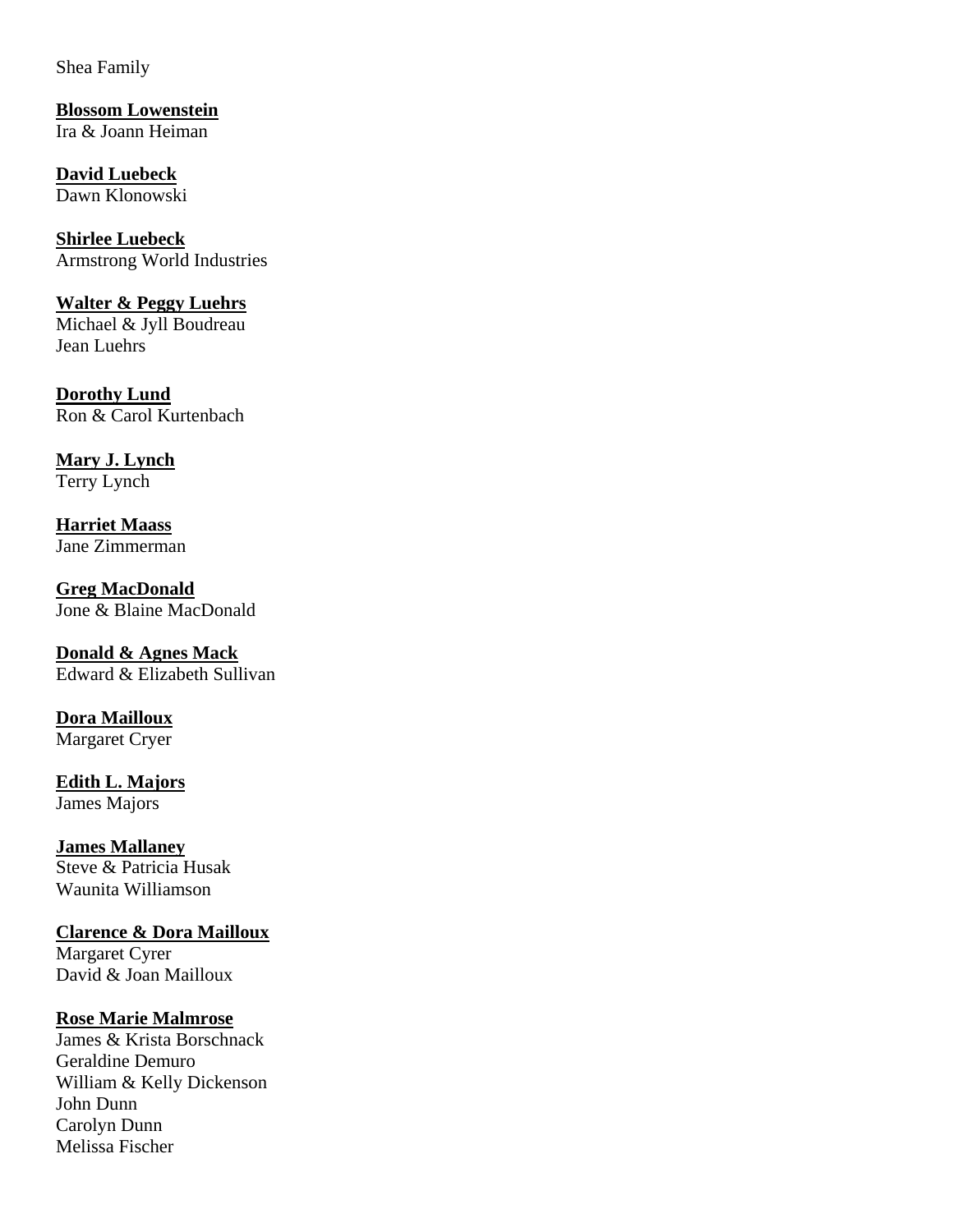Jeffery & Lisa Hammes John & Kerri Lilienthal Robin & Gail Passwater David & Lesley Robinson Patricia & John Scala Slaby Family

### **Laversa Malone**

Helen Crann Mary Felter Marilyn Guelendi Leon & Shirley Malone Betsy Pytlack Harriet Ross Brent D Ross Kimball Ross Irene Thomas Nisha Welton Helen Wright

**Paul Malone** 

Leon & Shirley Malone

**Harold Manley** Royal Neighbors #1129

**Red Marcotte** 

Pat & Michelle Baldwin

# **Venita Marek**

Donna & Rodney Pangle James & Barbara Rayburn John & Linda Scott Women of the Moose

**Maxine Aldea Martel**

Soy Capital Bank & Trust

# **Weldon Marth**

Family & Friends Ann Hanson Roy & Phyllis Milkereit Reuben & Dorothy Riegel Something Special Singers

**Jack Martin** Larry & Anita Wilson

**Leonard G. Martin** Theresa Martin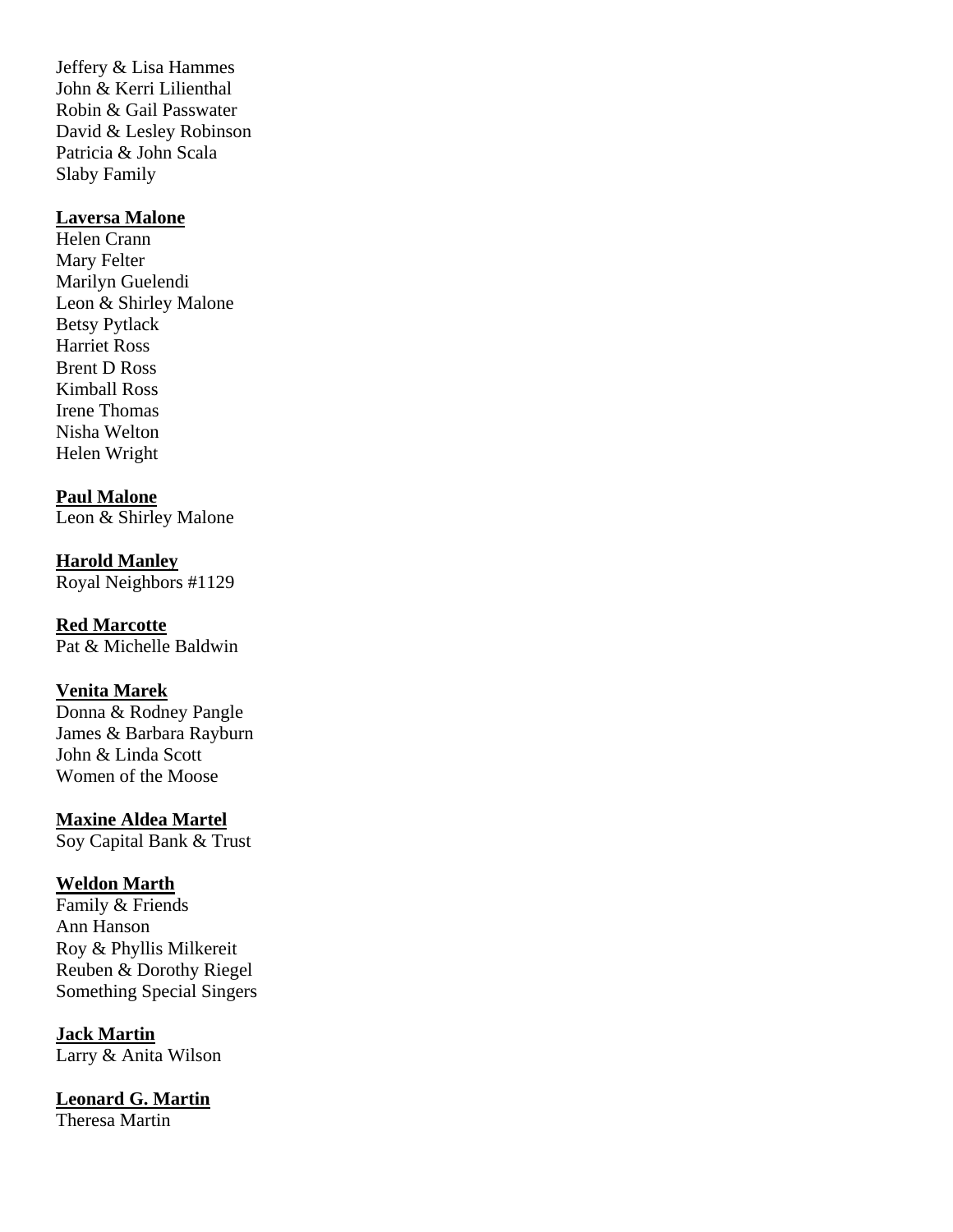# **Mary Ann Rivard Martin**

Pat & Michelle Baldwin CSL Behring Marjorie Gereaux Amy Greenley Randy & Maureen Huffman James & Valerie Jaenicke Kankakee Valley Boat Club Joseph & Kimberly Lyons Glenwood Martin Jeffrey & Jane Nakaerts Jim & Jenny Savarino Freda & John Schriner

### **Robert O. Martin**

Bradley Historical Society Francis & Debra Caise Marlene Clancy Richard & Kristina Dunbar Family & Friends Dave & Mary Grise Norma Lovell Thomas & Mary Maass Theresa Martin Catherine Miedema Barry Osterhoff Gary & Carla Papineau Robert & Susan Olszewski Betty Winkel

### **Tom Martin**

Jane Zimmerman

### **Elvera Mathew**

Mona Cantone John & Janis Carlson Robert & Marilyn Chambers Jack & Joanne Hilliker Bettyjane Hulse Gerald & Trudy Morrical Jennifer & Harold Morris

### **Wendell Matthias**

Ken & Peggy Pienta

### **Richard Mattox, Jr.**

Rose & Rick Africano Juliana Boudreau Angela Devine Beverly Essary Robert & Jerilyn Gossett James & Bernice Parr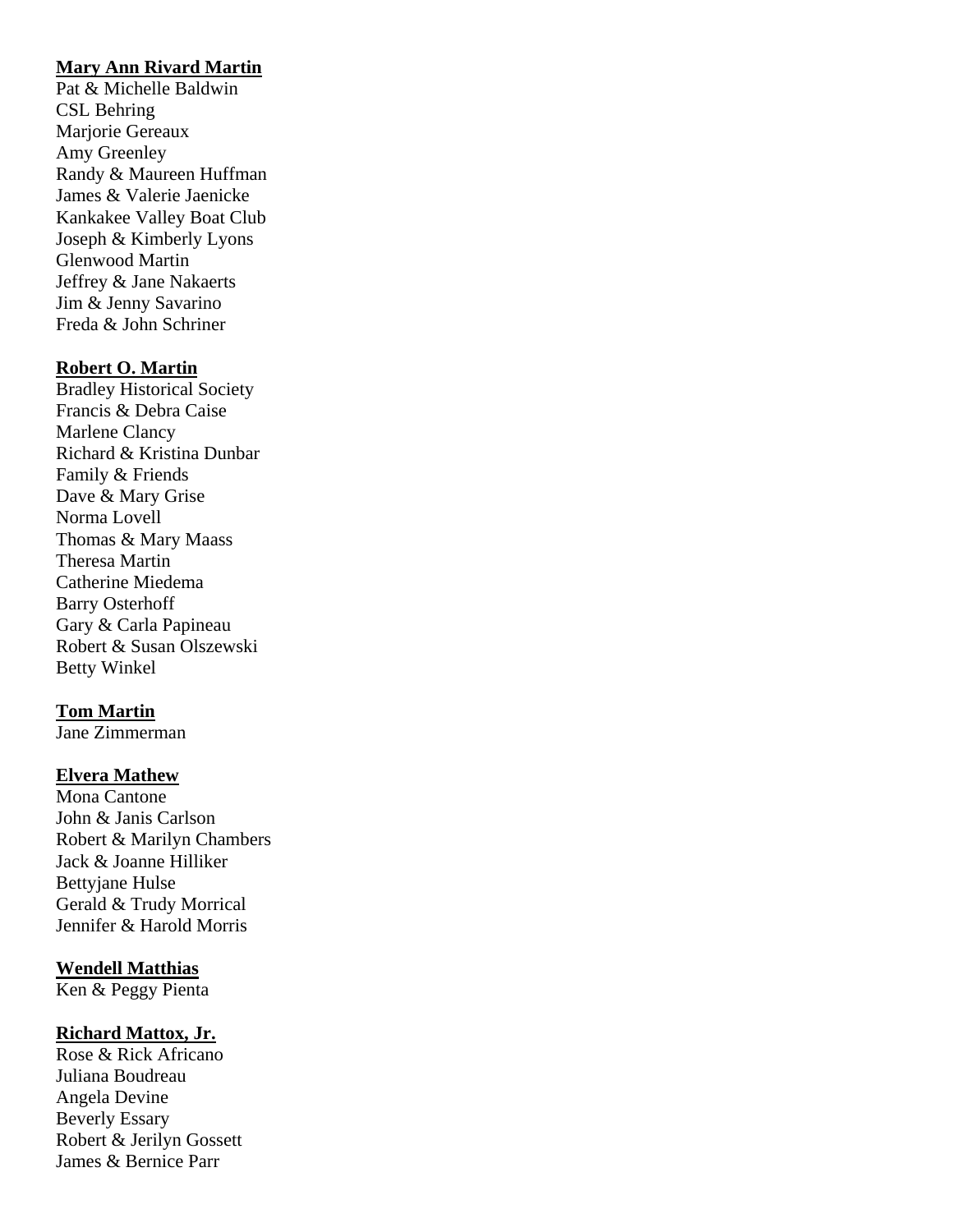Shirley Pavig Provena St. Mary's Hospital Richard & Shirley Thompson Carolyn Thomson Alan & Patricia Williams

#### **Laurie McAndrews**

Helen Beverlin John & Laurel McAndrews

#### **Richard McCorkle**

Carl & Suzann McQueen

#### **Janis McCoy**

Daniel & Barbara Arseneau Patricia Bertsch-Stigen Catherine Burke Christopher & Suzanne Clark Matthew & Kristen Clark Brian & Lisa Conrad Marilyn Daucanski Carol Denault Barbara Taylor Erzinger Exposure Tanning & Hair Family & Friends Norma Jette Bernadine Koomar Robert & Janet Makkay Bradley & Diane Marcukaitis Catherine Miedema Barbara J Miller John & Lois Minerick Sandra Pedraja Ortiz Gary & Cindy Orwig Stonegate Villas Condominium Assoc.

#### **Phil McDermott**

Mark McDermott

#### **Wendall McKimson**

Juliana Boudreau Eldon Brunner Ronald & Miriam Busch Gary Carr Rose Dunn Leonard & Patricia Hamlin Ann Hanson Forrest & Opal Hartman Timothy & Karen Highland Charles & Donna Hollingsworth Dennis & Marsha Lade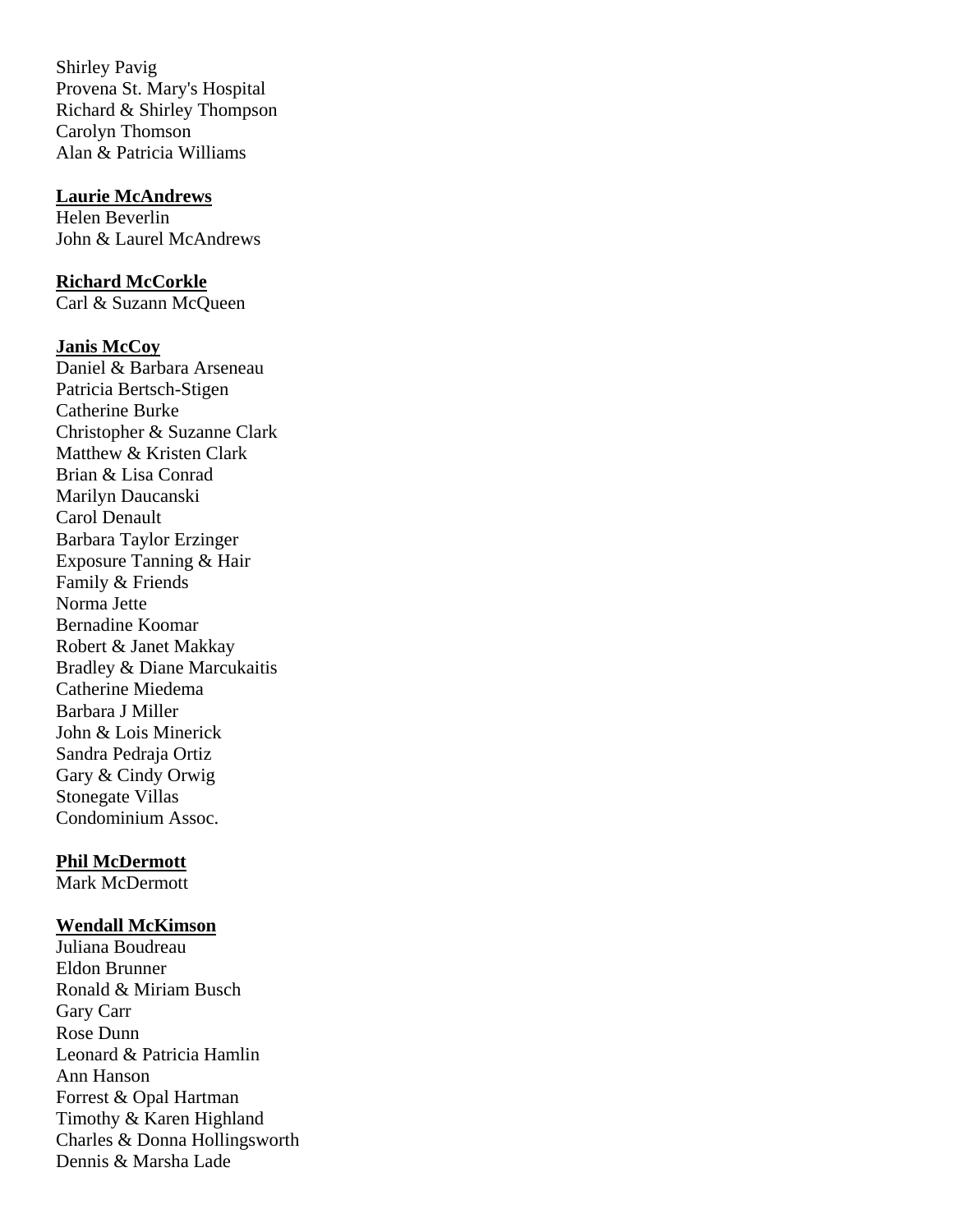Ted & Linda Landers Phyllis Leibrandt Ina Lochner North Central Mental Health Cont Bill & Rita Richards Arthur & Marilyn Roop William & Connie Tranos Wendell's Family

## **Lola McMullen**

Joseph & Mary Franco Tim & Colette Gernon Robert Glade Virl & Marsha Hill Erika Marder Dr. James & Joanne Schwade Jeff & Sue Smith Nancy Smithberg Jim Thomas

# **James P. McWalters**

Merle McWalters

### **Melvin & Ruth Meents**

Thomas Meents

### **Lilly Mehrer**

M. Gingerich, Gereaux & Assoc. Robert & Janet Makkay Nora Walker

# **Wayne Meier**

Jerry & Krystal Alberts Baron Huot Oil Co. Paul & Cindy Beherns Barbara Benoit Emil & Mikal Ann Bisaillon Harold Bokker Pam & David Boudreau Con & Kathy Campbell Steve Conrad Mark & Cynthia Corbin Roger Cornelius Charles Crane & Sons Colleen Garofalo Dennis & Jeanne Gernhardt Gary & Vickie Giles John & Patricia Guilfoyle Ruth Heideman Hoekstra Potato Farms Marty & Nancy Hull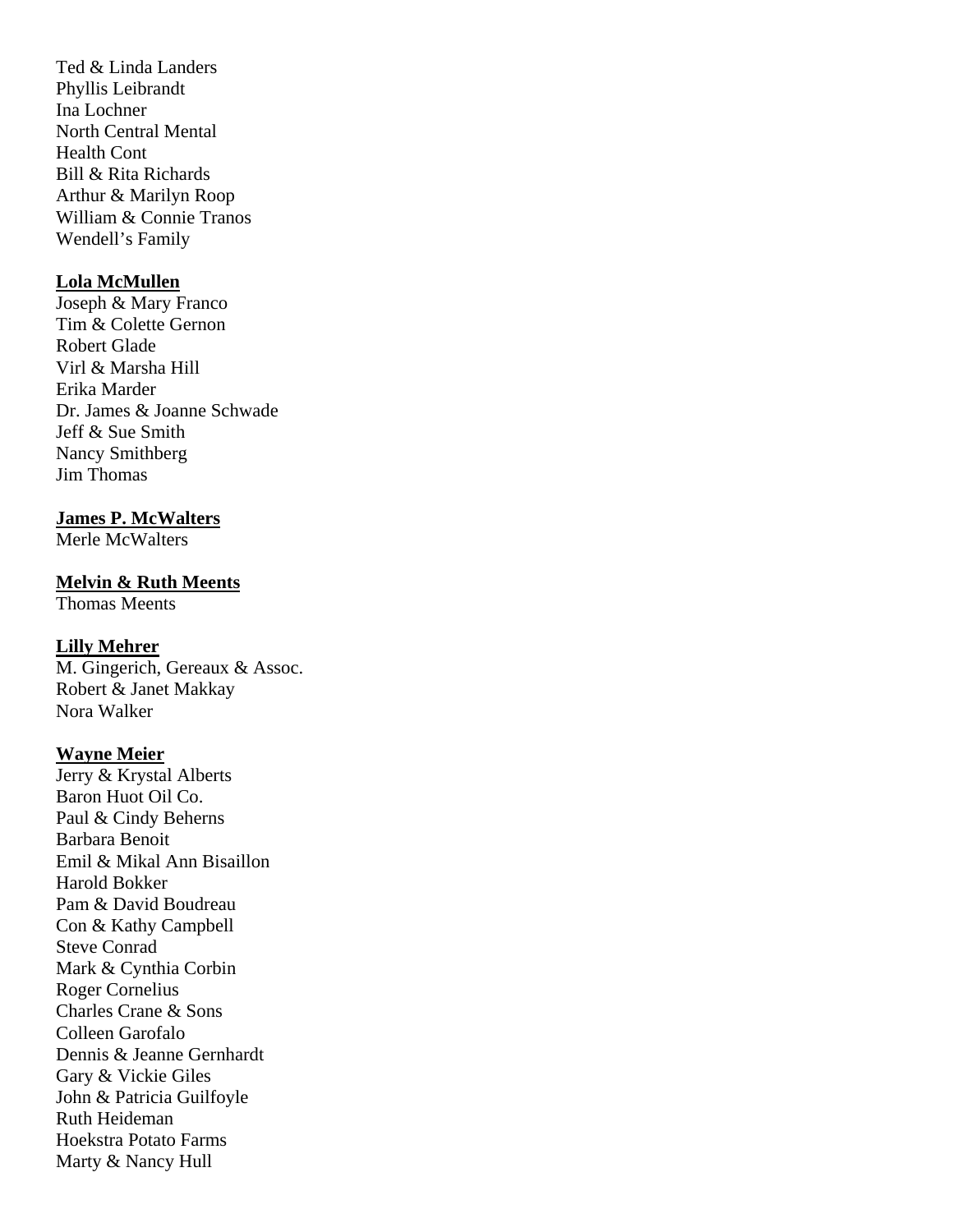Dr. David & Catherine Jackson Sheryl & Michael Johnson Dane & Anita Lamont Jeffrey & Stacey Lanoue Luke & Stacy Lemenager Howard & Kathy Marquie Thomas & Joy Mascari Edwin & Perna Meents Dennis Meier Services Dennis & Jackie Meier Elsie Meier Darwin Meier Meier Oil Products Howard & Melba Meyer Harmon & Marie Monk Jeanette Ponton Mickie & Denise Prault Ray & Myrtle Prussner Geraldine Rashinskas Timothy & Jill Rieken Betty Schauble Richard & Kay Scott Delmar & Coralee Skeen Mark Smith Randy & Pat Storm Steve & Linda Sweeney Wayne's Family E G Winterroth Karleen Yohnka Bob Younger

### **Fred Merke**

Denise Wessman

### **Don Merwin**

Paula Jett John & Judith Trepanier

#### **Joseph Messina**

Jeff & Pat Barr Jeff & Kim Bennett Craig & Lois Kippels Family of Joseph Messina Deborah Pitts Roland Realty, Inc. Patricia & William Schmidt Bob Younger

#### **Gerald Meyer**

Howard & Melba Meyer Vernon & Judith Meyer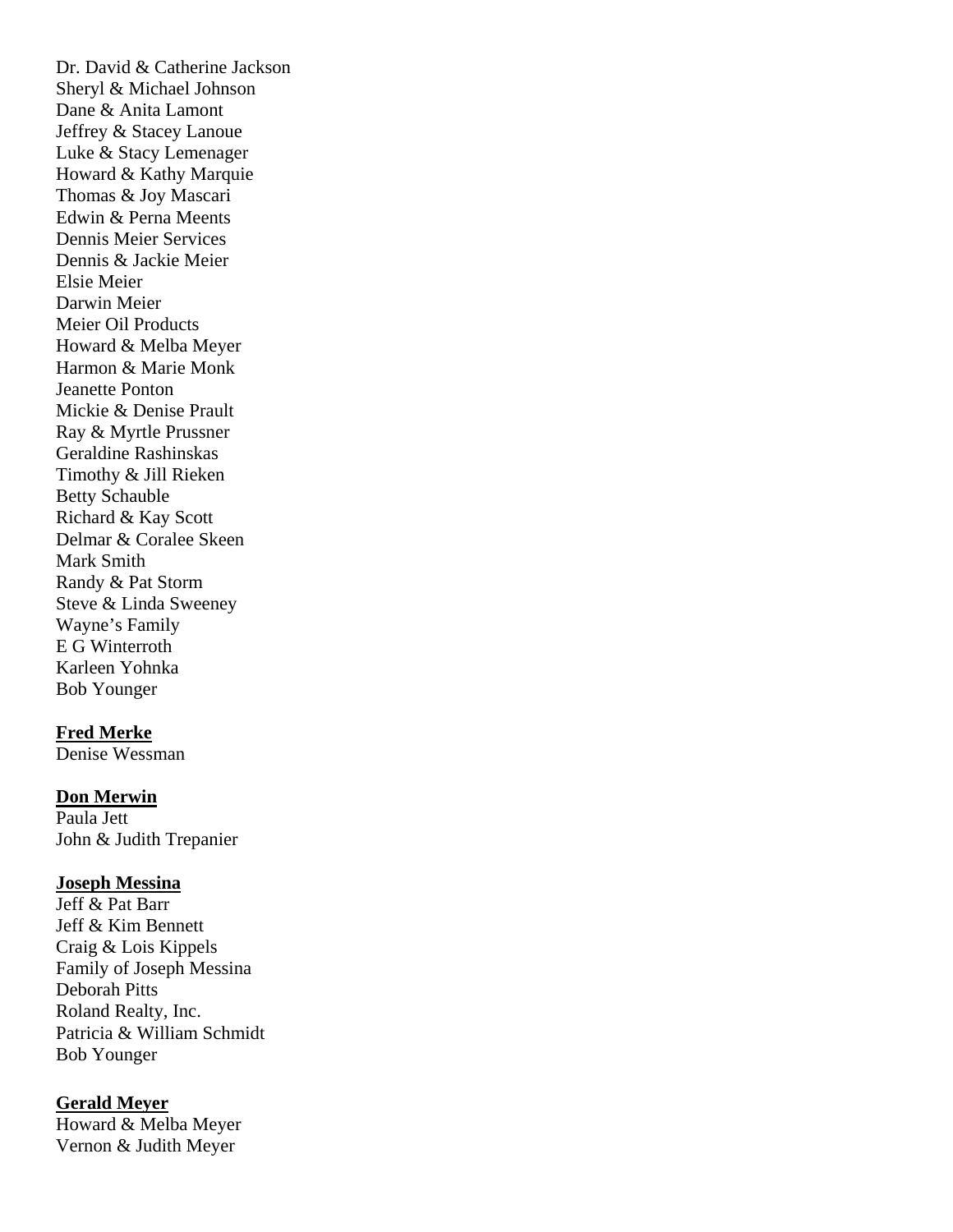**Joan Mezo**  Les & Lori Mezo

**Pam Middleton** Sharon Mason

**Joan Mietzner** Daniel & Karen Beatty

**Philip Milburn** Odds on Racing

**Ronnie Miller**  Brian & Pam Lowery

# **Kenlynn Joyce Milling**

Kenneth Milling

# **John Minnich**

Marla Abdallah Rosamon Bertram Forrest & Opal Hartman Edith Hollibaugh Todd & Dani Makkay Clarence & Phyllis Manker Mary Minnich Virginia Nyhuis Thomas & Maureen O'Connor David & Martha O'Connor Beth Sadler

# **Robert "Bo" Minnich**

Janice Lucas

# **Frank & Loretta Mitchell**

Angela Devine Mary & Terry Long Gary & Rose Devine Mitchell

# **Madonna Mitchell**

Mary & Terry Long

**Gene Montgomery**  Mike & Maureen Montgomery

# **Ruth Montgomery**

Jerry & Judy Gash Scotty & Karen Hancock Mrs. Hans Klein Mary Jane Peterson-Thornton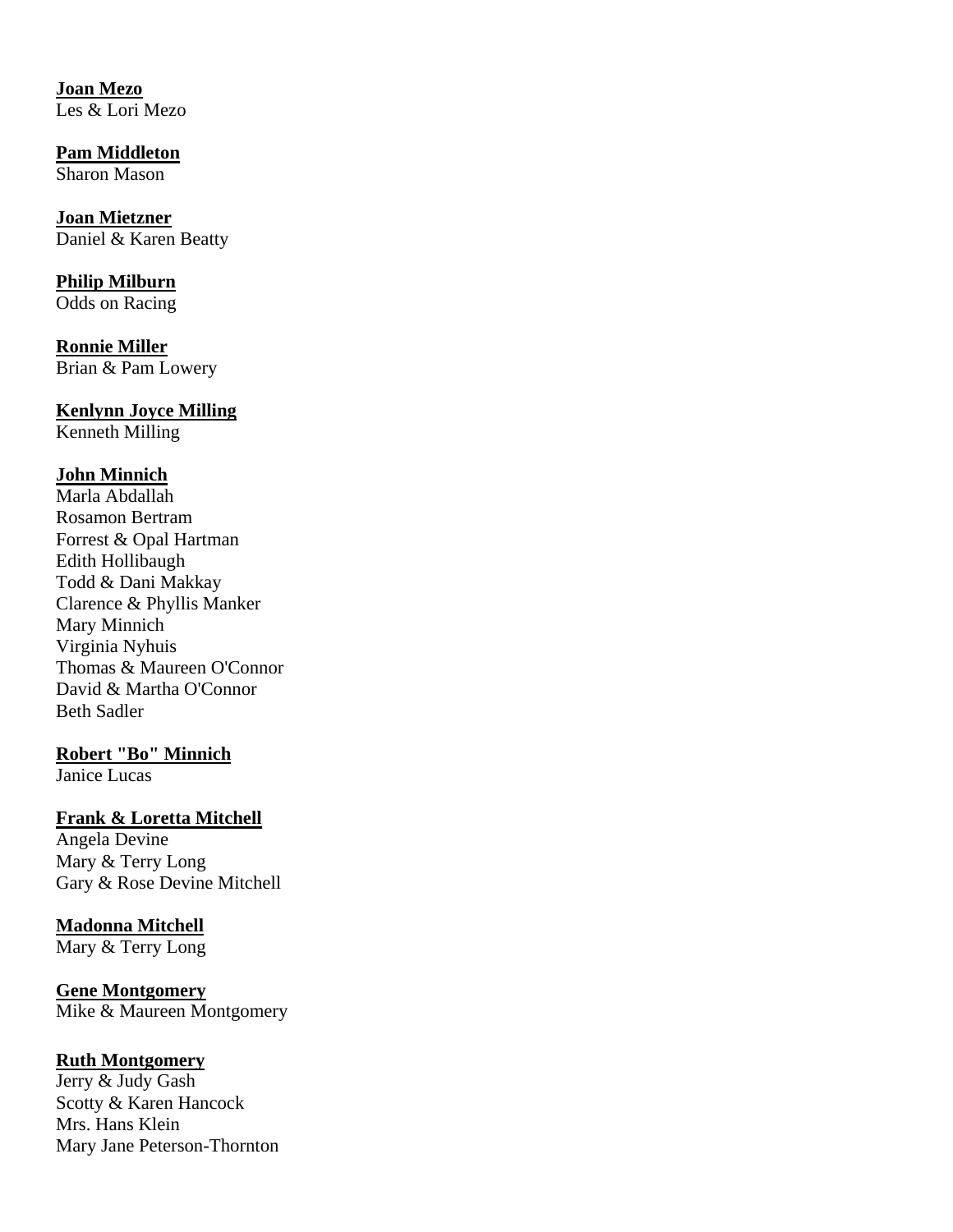## **Beatrice M. Morris**

Betty Davito Family & Friends Julia & Gerald Fecke Jackie Matney June McLuckie William & Carol Narwick Michael & Kathy Parcell Haechun & Bongsun Song Stepan Company Elvin & Dorothy Wills Walter & Alice Zingre

#### **Evelyn Morrow-Smith**

Robert & Alice Dzurisin George & Suzette Flageole Stanley & Linda Franz Marjorie Gereaux Jim & Pat Hunter Ronald & Andrea Jeffries Dale Kahler Family Francis (Zip) & Patricia LaMarre Christine & Edward McGill Ruth Pratt Shirley Purcell Gerald & Rita Williams Judith & Stephen Wilson

### **Gloria Morrow**

Roger & Janet Boyer Ivan & Shirley Brunner Harley & Carolyn Buente Karen Diefenbach Family & Friends Julia & Gerald Fecke Gerald Fecke Lee & Judith Graf Charles & Shirley Kindle Reuben & Dorothy Riegel Sarah Shearer Gerald & Brenda Sikes

### **Robert Moyer**

Ruth & Romey Jacquet-Schwartz

**Janet Muehler** Norman & Judy Guenette William Muehler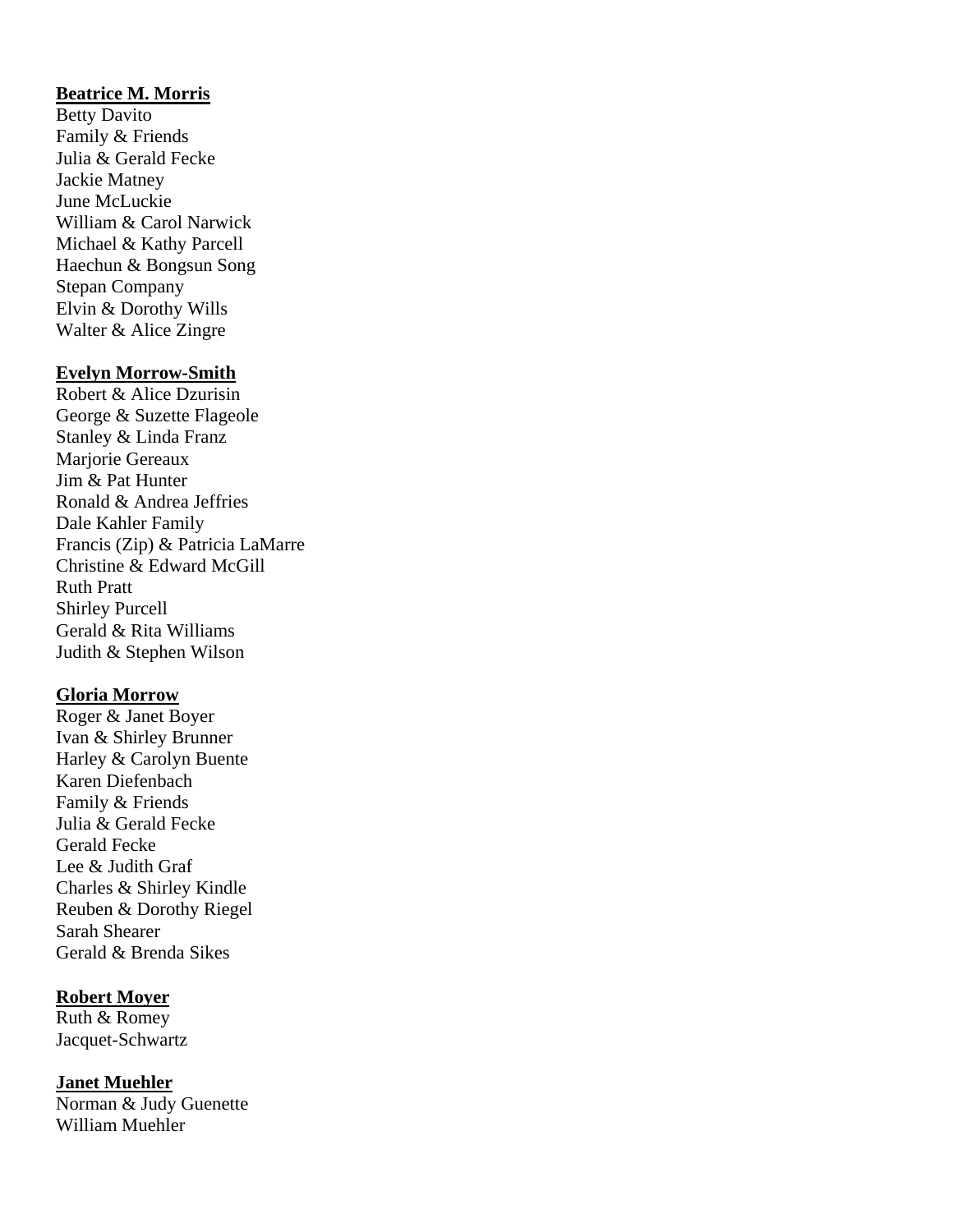# **Shirley Mueller**

Robert & Janet Makkay

#### **Wendal Munson**

Donna Kendregan

## **Donald Murphy**

Ketan & Kathryn Amin Leann Anderson Michael & Susan Bruner Larry & Sandy Decker Pat Devine Charles & Joyce Grotevant Dean & Beth Hoffman Mary Lou Murphy Mr. & Mrs. David Rivard

## **John Murphy**

Michael & Mary Anne Alt Larry & Sue Ann Bouck Ambrose & Linda Boudreau Betty & Armond Brueggert Evelyn Campbell Joann Cantrell The Daily Journal Kurt & Vicki Dobberteen Phyllis & Jerry Dulski Wayne & Ellen Hansen Ruah Hubly Albert & Phyllis Johnston Kathy Lavoie Pete & Sandy Lentine Joan & Bill Marsh George Noffke Stuart & Deborah Olson Doris Olson Dorothy Piggush Karen Swinford Ruth West Ernie & Gordon Wilkinson

### **Ronald Musgrave**

Dennis & Leslie Dietrich Greg & Jill Laird

### **Dr. James Nadler**

Donald & Lorna Bate Susan Colehower Marjorie Colehower Ralph & Ruth Daum Clyde & Catherine Dunphy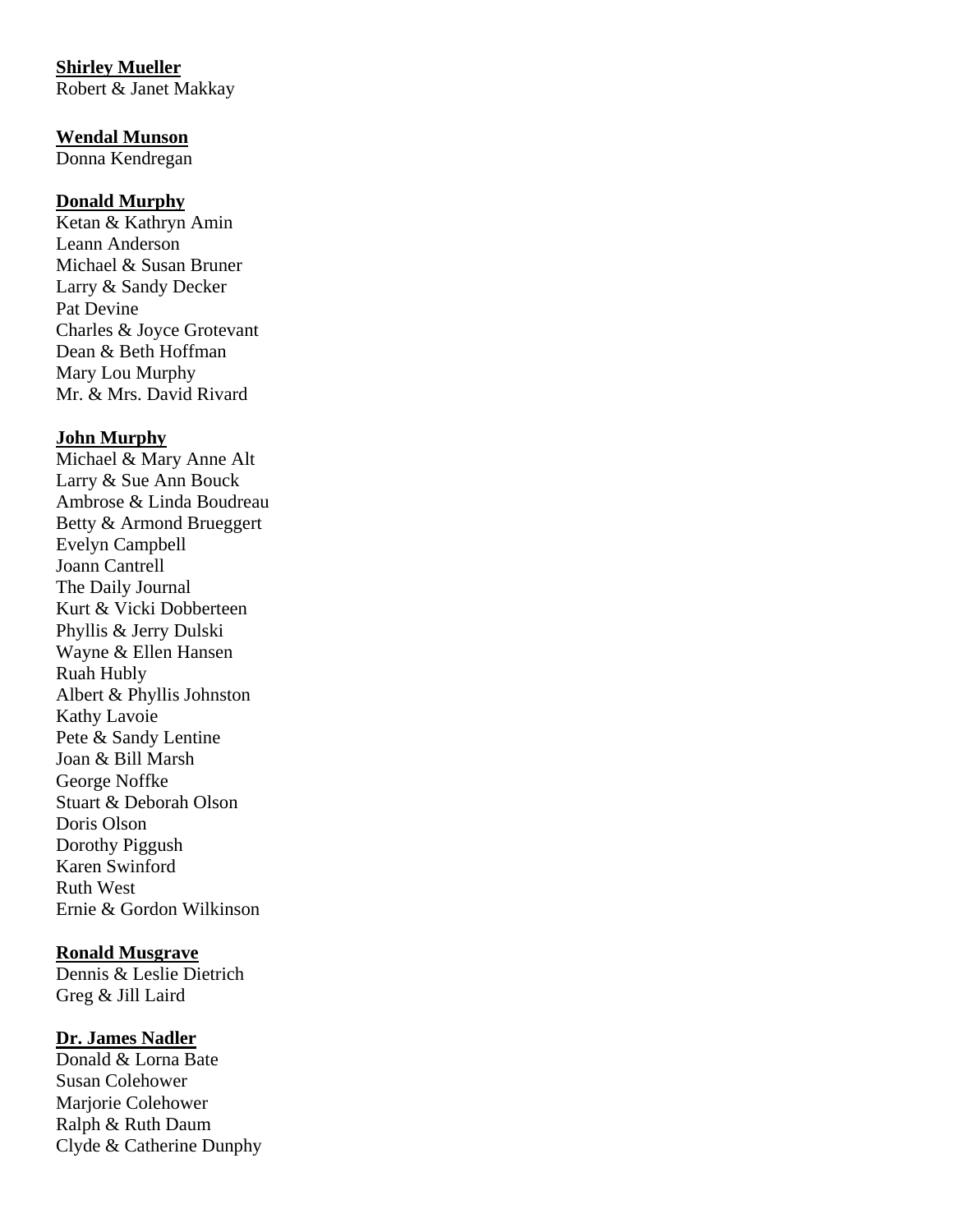Family & Friends Virgil & Shirley Holl Carol Issert Gale & Lori Jensen Gladys Knickrehm Bernadine Koomar Robert & Helen Lewis Kent & Antoinette Nadler Duane & Colleen Nieland Dale Peters Janet Robbins Clyde & Denise Schubbe Kenneth & Susan Shivers Kirsten Steeves Ellis & Colleen Stephens Claire Strawson William & Ann Strawson Vennis & Emlyn Voges

#### **Eleanor Neiner**

Jacqulyn & Mia Mallaney Martha Moran Michael & Mary O'Brien

#### **Elmer Nelson**

Bradley & Allison Alpers Lois Alpers

## **John Neville**

Vincent & Christine Benoit Family & Friends Bonnie Harpin Albert & Rita Kanosky Gregory & Susan Kubick James & Gayle Magnuson Gary & Arlene Moore Donna & Rodney Pangle Larry & Madonna Patton Michael & Deborah Payne Provena St. Mary's Foundation R. H. & Paula Tegt

#### **Eppie New**

Susan & Joseph Lacaeyse

#### **Ronald Nickles**

CSL Behring Nina Gravelle Eve Hamilton-Pinkson

#### **Gordon Noble**

Carolyn Noble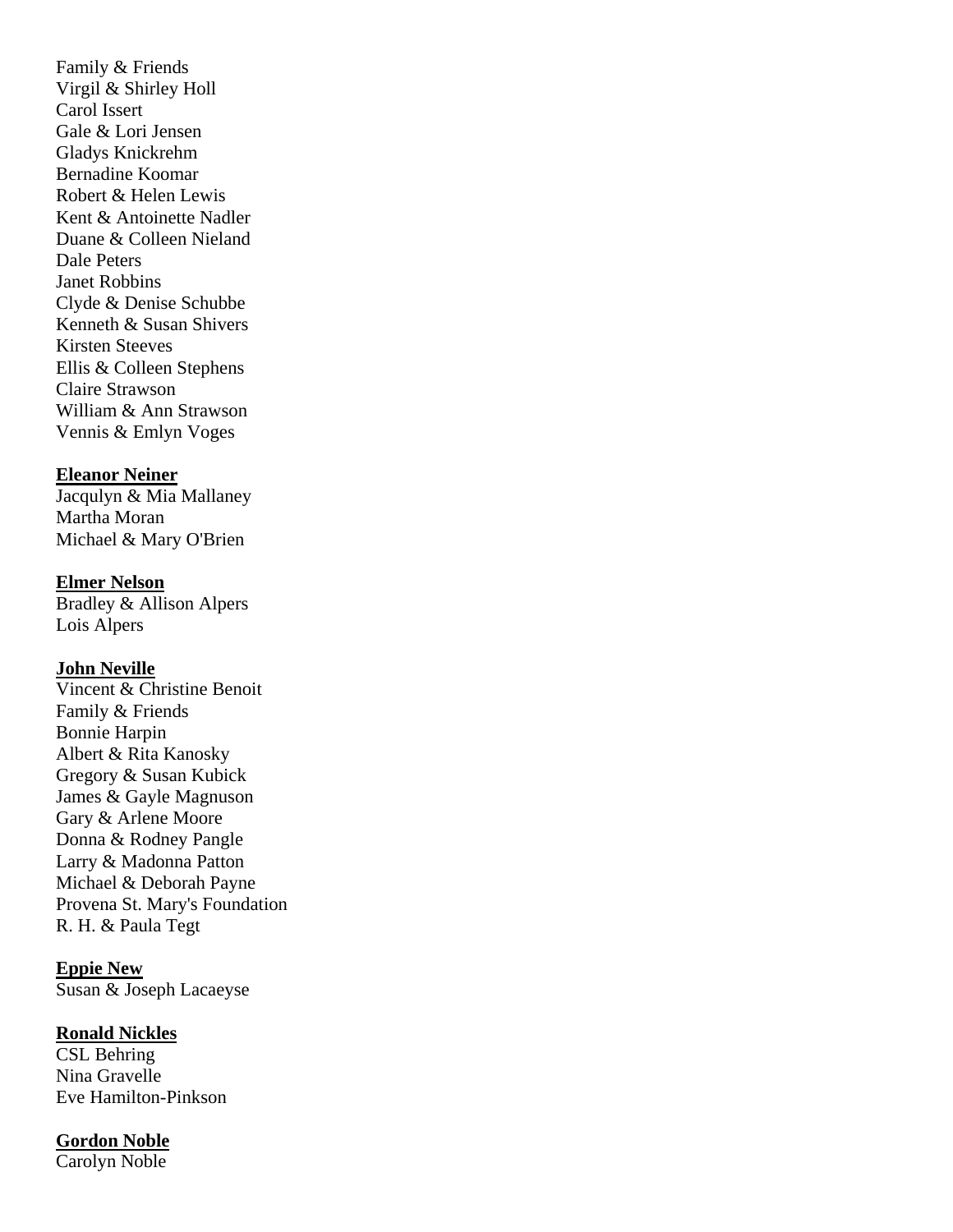## **Charles Noe**

Debbie Noe

# **Patricia Norton**

Raymond Norton

### **Janice M. Norvell**

Tom & Kathy Caise Jacquelyn Christensen Steve & Susie Endress Howard & Carol Haley Ruah Hubly Greg & Susan Norvell Lloyd & Dorothy Norvell Phyllis Rich Mary Williams

### **Calvin Nowack**

John Berger Keith Berger Genevieve Berger Linda & Randal Bisaillon Bruce & Connie Campbell Earl & Lynda Datweiler Edgar & Bonnie Matherly Chris, Stephanis & AraLynn Nowack Esther Nowack Douglas Nowack Steven & Denise Sanders Lisa & Kory Scanlon Jewel Ann Wiltfang

### **Janet O'Connell**

Barbara Benoit Mary & William Clocksin Elizabeth Cumby Kathryn Griffiths Wesley & Barbara Jepson Margaret Martino Paul & Sara Miller Carol Morris Othella Morris Ronald & Kathleen O'Connell Phil & Barb Stanisyezski Stephen & Diana Wheeler

# **Alice O'Connor**

Angela Devine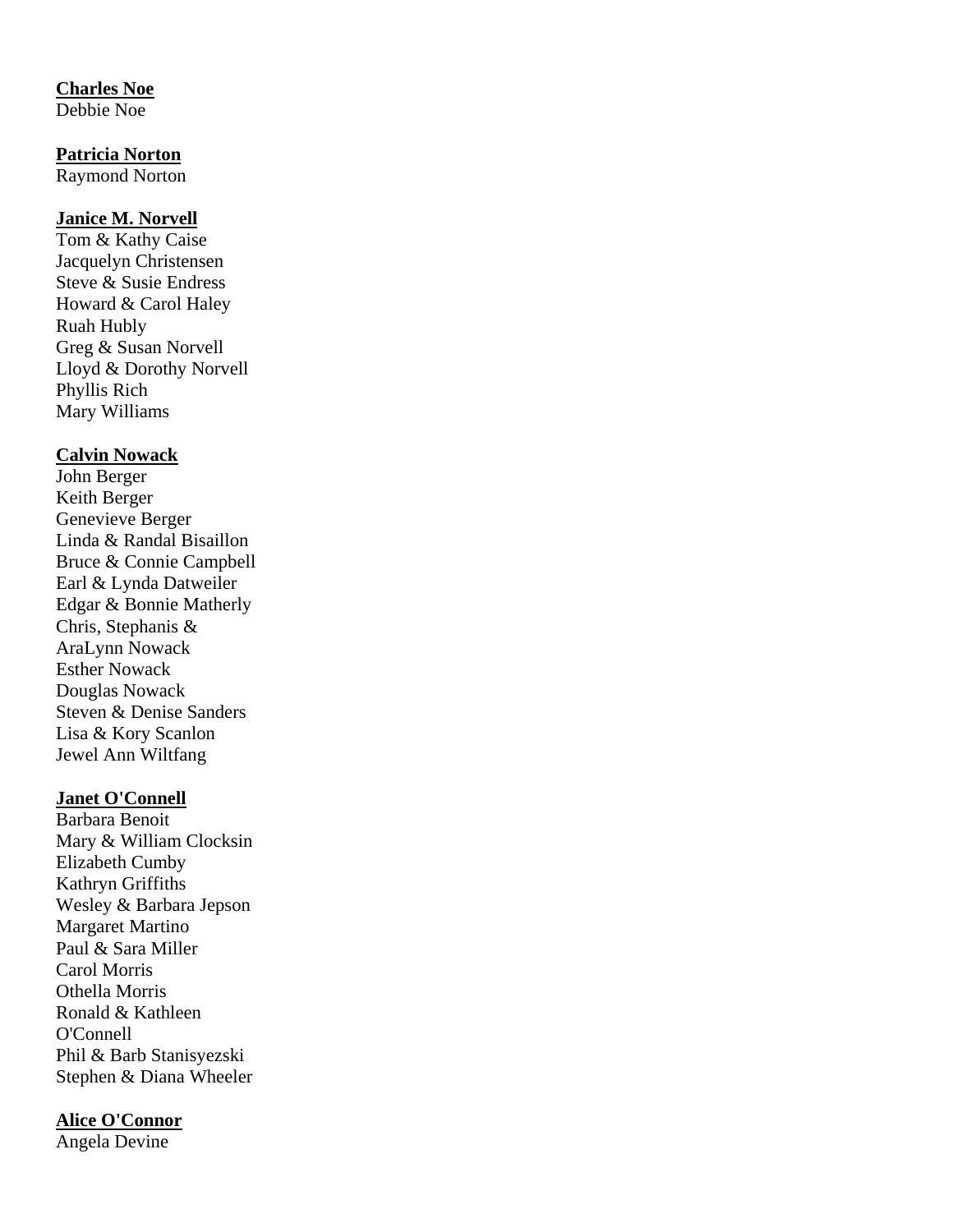# **Bob O'Loughlin**

Judith O'Loughlin

# **Teresa Odette**

Family & Friends Norma Jette

# **Shirley Offenbecker**

Pat & Myrtle Lovell George Offenbecker

**Clara Ofinowicz** Dr. Deland & Diana Burns

**Oliver** Mr. and Mrs. Carl Jaicomo

# **Peter Olivetti**

Mary (Peggy) Carlson John & Mary Finks George & Suzette Flageole Cheryl & Dino Helopoulos Richard Logan Mr. & Mrs. Mario Sebastiani Richard & Jean Skelly Fred & Gisel Waide

# **James Orrison**

William & Sharon Leiser

## **Georgia Ortman**

Brittany Lakes Homes Assoc Sandra & Francis Girard Richard Ortman Jim Thomas

# **Wynona Osterhoff**

Chamness & Merten Accountants, Inc. Champaign General Agency Family & Friends Kankakee Valley Boat Club William & Audrey Gresham Marilyn Kottendorf Theresa Kyrouac Lisa Mann Michael & Stephanie Murray Rick & Bonnie Norton Terry & Carolyn Sue Reiniche Marie Schore Amanda & Trenton Schultz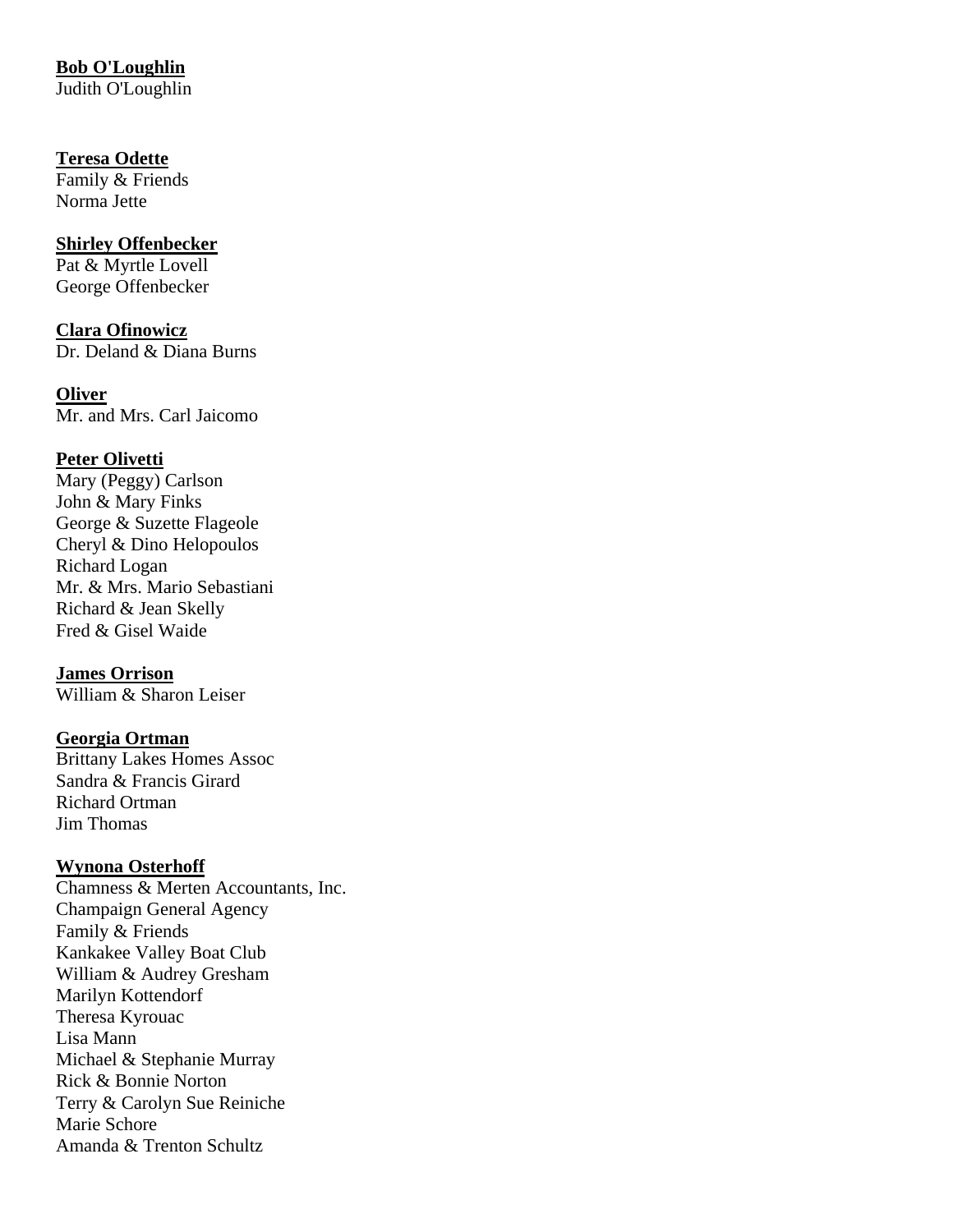William & Carolyn Travis Diane Yuroff

# **Joe & Louise Ott**e**n**

John & Mary Thomson

# **Emily Ouwenga**

Clarence Ouwenga

# **Annabelle Owen**

Jerry & Janet Coyne Linda Dockemeyer John & Norma Gardner Tom & Vickie Lustig Marlene & Richard Owen Dallas & Mary Wheeler

# **Irene Palmateer**

Betty Azzarelli Ronda & Mark Driscoll Gayle Hedlin Jim & Pat Hunter Irene's Family Glenda & Martin Jaros Ronald & Gloria Palmateer William & Nancy Palmateer Presence Heritage Village Donna Raiche Ralph Ruder Nancy Smithberg

### **Theresa Panici**

Debbi Schrementi Family

# **Michael Panko**

Katherine Panko

### **Lorraine E. Papineau**

Dave & Jan Black Mike & Lana Davis Family & Friends Andrew & Darla Fritz Gary & Marla Gash Georgeanne Hawkins Nancy Heideman Keith & Carol Hess Barbara Mann Wanda Ohrt Alan & Rose Overfelt Janet Schultz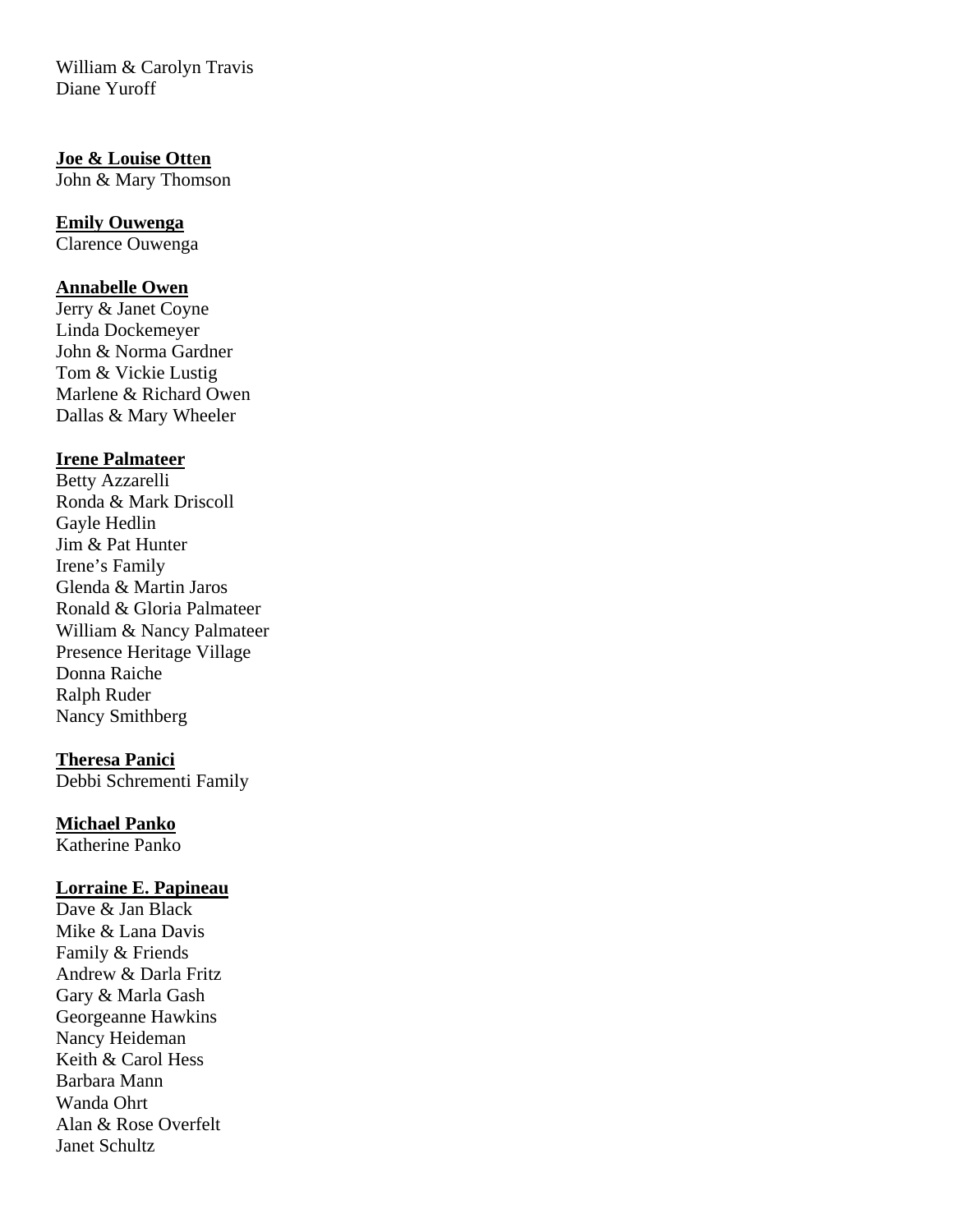Randy & Carol Shank Art & Ivy Strickland Eugene Wood

## **Grandpa Parilac**

Monica Parilac

# **John Parish**

Kenneth & Janet Ford Ann Mehler Juliet Parish John & Marsha Rose Gene & Judith Snapp Richard Voss

# **Barbara Partyka**

James Partyka

**Margaret Patterson**

Lynne Martino

# **Pauline Patton**

Larry & Madonna Patton Jean Schriner Neal & Dee Webber

# **Anthony Peerbolte**

Irene Peerbolte

### **Nancy Pegram-Anderson**

Pegram & Anderson Families Mary Ann Doris Joyce Hahn Mr. & Mrs. Christopher Virva Carol Woodall

### **Ambrose Perreault**

Barbara Benoit Marlene Clancy Raymond Clausen CSL Behring David & Barbara Denault Louise Devine Angela Devine Warner Diefenbach Joe & Mary Donovan Sharon Dummer Kevin & Carol Elliot George & Suzette Flageole JoAnn Froidcoeur Denise & Guy Huston J & D Farms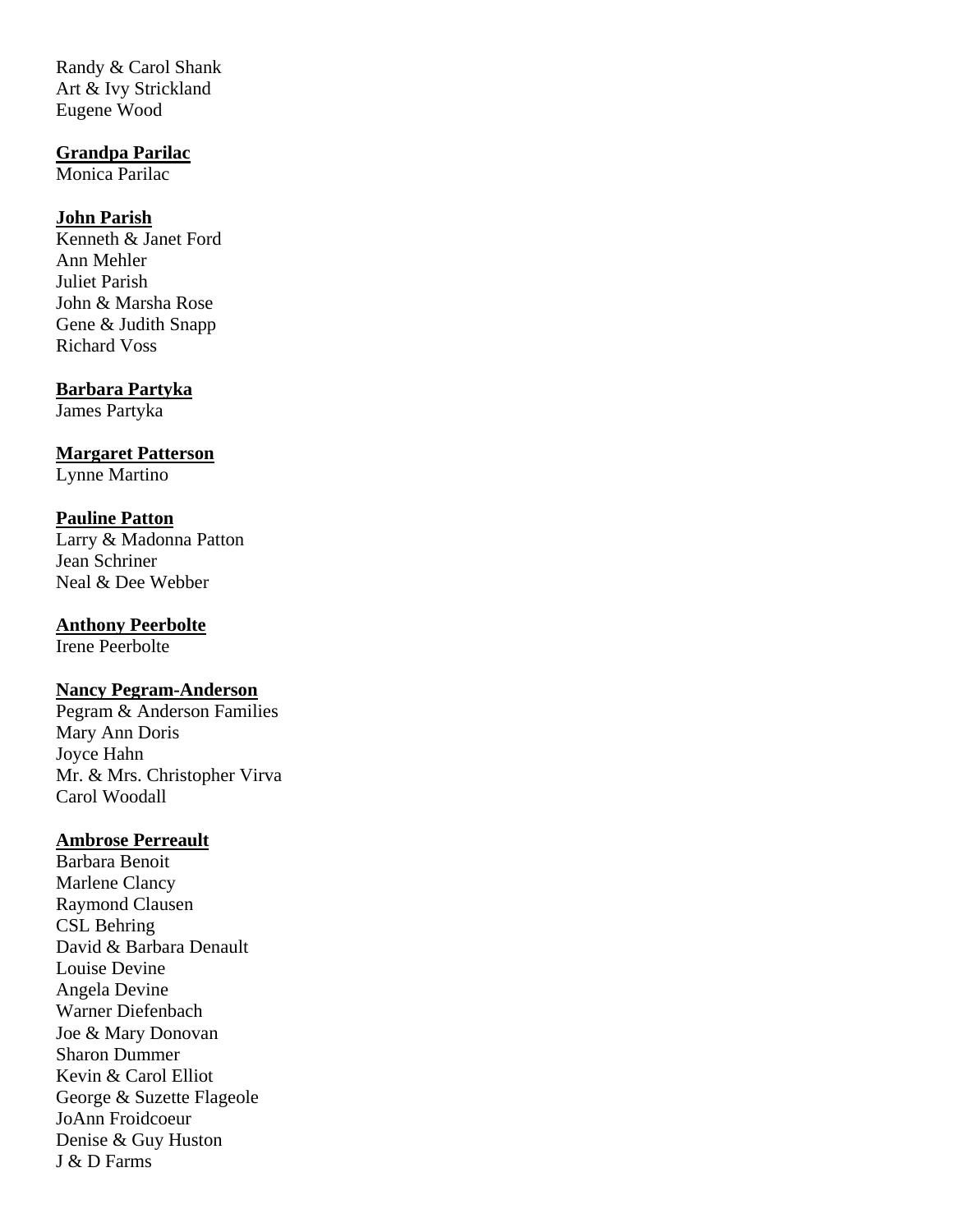Cathy & Bruce Jensen Keith & Ann Jensen John & Sue Jungen Kankakee County Farm Bureau Daniel & Mary Ann Kirsch David E. Krause, MD Gerald Kroesch Robyn Logelin Leon & Shirley Malone Bonita & Richard Marcotte Melvin & Rose Marcotte Dennis & Diane Martin Stephen & Coleen McCabe Leslie & Madonna Morrical Jacqueline Morrical Nieces & Nephews Patrick O'Connor Dennis & Sue Anne O'Connor Mark & Teri O'Connor Larry & Janice O'Connor Elva Kay & Dale Ozment R.P. & Wanda Papineau Patricia Perreault William & Laura Sadler Bruce Salzman Terry & Dianne Schaafsma Stephen & Kim Schuricht Delmar & Coralee Skeen Mary & Harold Splear William & Connie Tranos Dennis & Eileen Zecher

#### **Brian Perreault**

Steve & Mary Marion

### **Jeannette Peters**

Marjorie Gereaux

**Lana Petersen**  Brandy Draper

# **Doris Peterson**

Sharon Plonka

#### **Wesley Peters**

Brian & Marilyn Albers American Universal Construction Pat & Kelly Carroll Sharon Dummer Bruce & Denise Eckersley Family & Friends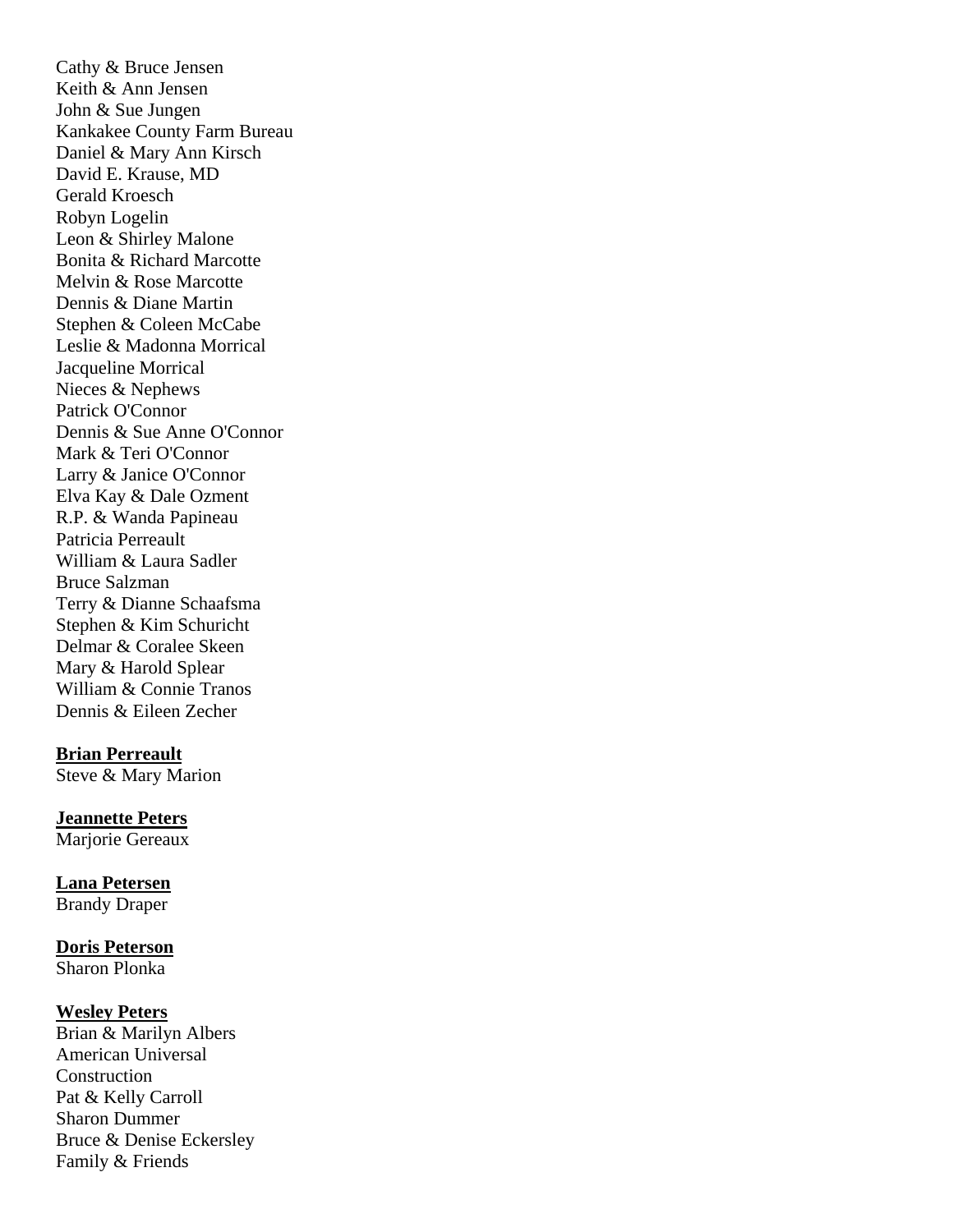Julia & Gerald Fecke Bev Jamnik & Family Deanne Kleine Michael & Marcie Kolberg La Vern Konow Michael & Kathy Lambert Diana Menser Howard & Melba Meyer Dale Peters Mark & Nancy Poland Reuben & Dorothy Riegel Fostine Schwark Mary & Harold Splear Don & Shirley St. Germaine John & Kathleen Tingley Dr. & Mrs. Fred Waldschmidt

#### **Angelo Petroni**

Marisa Harpin

#### **Marcella Petrucci**

Bruce & Brenda Albers Richard & Bonnie Bergeron The Daily Journal Family & Friends Morton & Carol Goddard Jerome & Cynthia Hebert Jim & Pat Hunter Albert & Rita Kanosky Luella Rockway Fred & Gisel Waide

#### **Renee Phillips**

Lois Goudreau

**Irene Pienta** Ken & Peggy Pienta

**Gerald Pigusch** 

Rebecca Snapp

#### **Janet Pinnow**

Gordon & Diane Campbell Family Jan Conrad Lori & Christopher Curtis Karen Dannenhauer Mary Ann Doris Susan Dybedock Family & Friends Lorna Gabbert Nelda Goodrich Family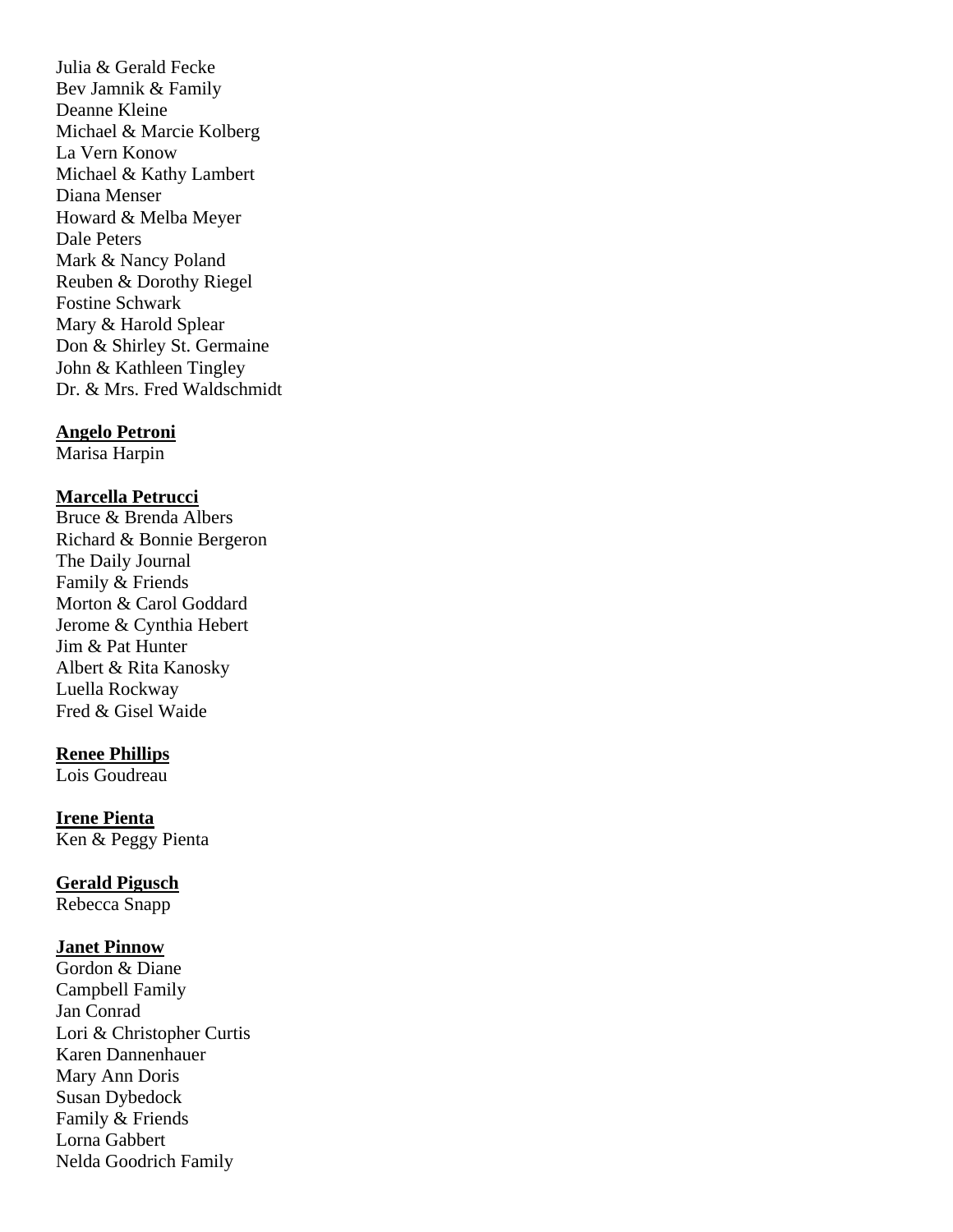Jed & Sarah Hertz Jeanette Hiatt Peter & Jean Hill Family Richard & Judy Johnston Art Kapchinske James & Kathleen Keener LaDonne Lambert Shelly Link Donna Miller Mary & John Minnich John & Becky Muir Family Paul & Donna Offenbecker Brenda Pombert Bob & Terry Reneau Deb Smith Jack & Penny Soucheck Alice Spencer Doug & Judy Wilkins David Winterroth Family Jim & Cynthia Yusko

## **Margaret Planton**

Mr. & Mrs. Michael Arends Mary E. Brown Adeline Chinski Allen & Joan Gehm Robert & Frieda Hunger Ethel Lamie Ricky & Elizabeth Longtin Mr. & Mrs. Duane Morbitzer Barbara Rittmanic Sharon Rollins Royal Neighbors #1129

### **Janice Plasters**

Marjorie Berry Mark & Sheila Carter Lisa & Kory Scanlon Cheryl & Len Winnicki

**Jean Plymate** Francis & Kathryn Lagacy Mr. & Mrs. Dennis Weber

**Ellen Ponton** Carol Ponton Timothy Lee Ponton

**Orville Ponto** Julie Iurillo & Family Fran Ponto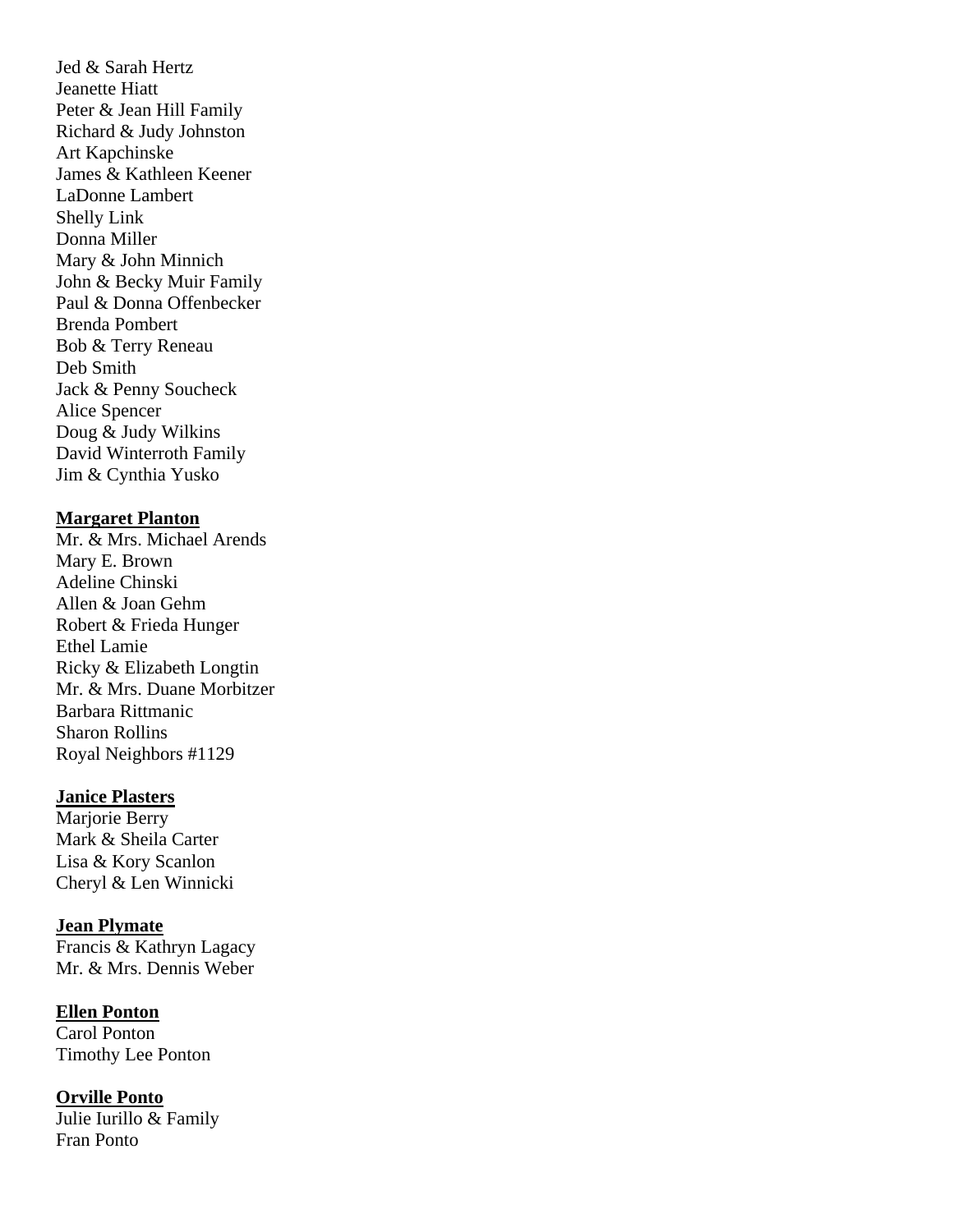# **Ken & Florence Posing**

Sherry Potts

# **Ab Potter**

Julian & Enid Hayum

# **Mary Pray**

Aaron Arseneau Steven & Junell Hoekstra Mike & Betty Lambert Ione E MacDonald Family Thomas & Maureen O'Connor Jerome Papineau Vivian Pray Fred & Beth Schultz Mick & LouWonna Snodgrass Bob & Barbara Sprimont Wayne & Mayda Voss

# **Bryan Preston**

Cindy Preston

# **Jerome K Price**

Jean Butz Hall

# **Michael Prince**

Lori Knutstrom, DPM Jim & Nancy Prince Scott Wheeler Dr. Hassan & Barbara Youssef

# **Pauline Prince**

Rosella Prince

# **Leo Pryor**

Lois Pryor

**Mary Puccini** Thomas & Mary Maass

### **Edith Quick**

George & Suzette Flageole Carl & Lisa Kibbons

# **Joe & Maria Quiroz**

John & Mary Thomson

Joel & Nan Quiroz John & Mary Thomson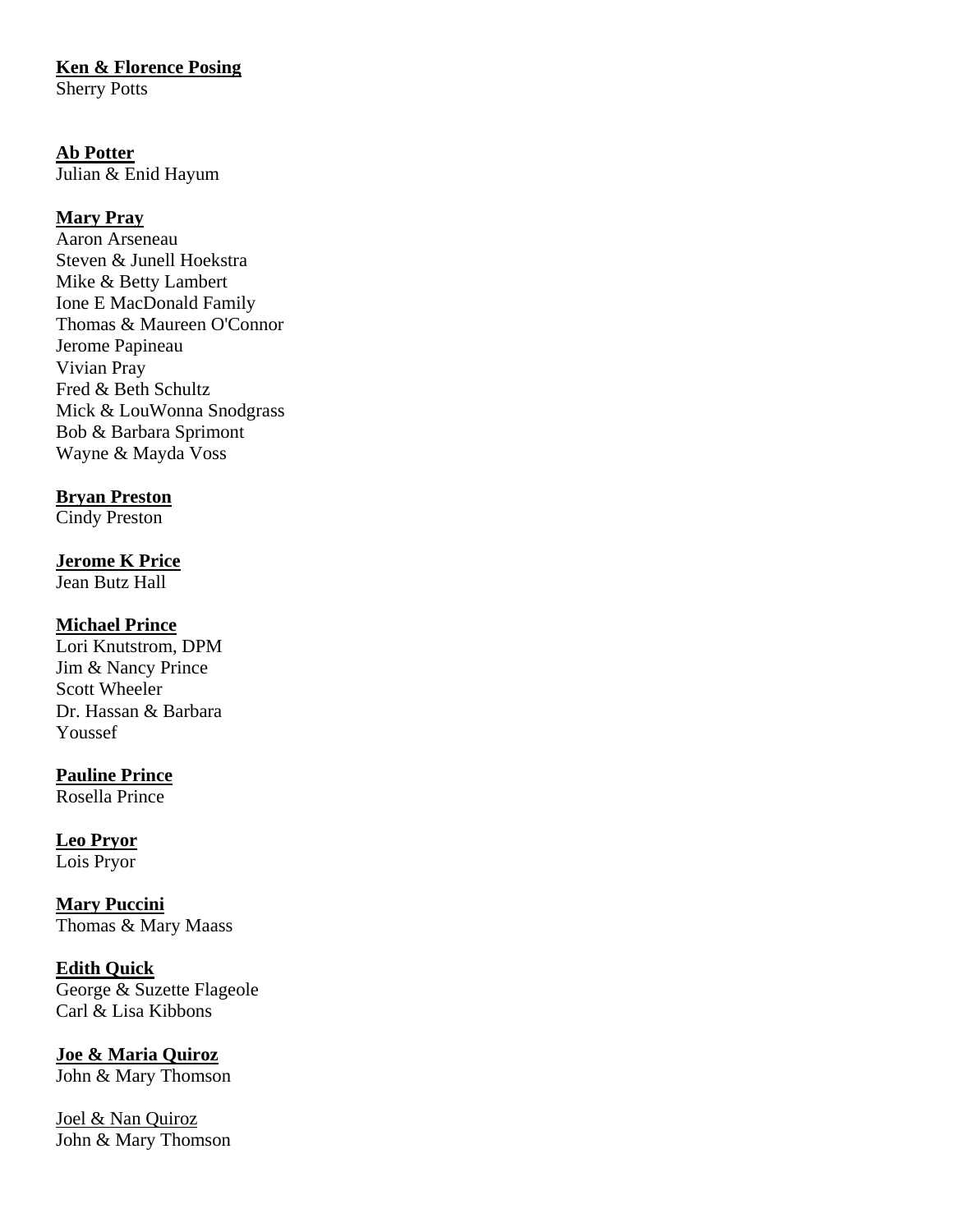# **Wayne Ramsey**

Helen Beverlin Merlin & Mary Lou Elmhorst

# **Dorothy Rantz**

Deloris Abrassart Linda Earls Rocky & Debra Hemp Patrick & Sheila Martin Pat & C.J. McNash Albert & Mary Pelehowski Donald & Joan Pierce Stephen Rantz Mark & Susan Schleeter

# **Pat Rantz**

Carlson Wagon Lit Travel

# **John Rashinskas**

Geraldine Rashinskas Richard & Kay Scott

**David Read** Wanda Aderson

**Dorothy Reardanz** Andrew & Jane Westerhoff

# **Fred I. Reardanz**

Mrs. Raymond Domagalla Family Joanne Fitzpatrick Kathy Gehring Dan & Linda Haney

# **Margretta Reed**

Richard & Betty Wetmore

# **Lionel "Jim" Regnier**

Julie Barber Steven & Julie McCarty

# **Lydia Regnier**

Daniel & Barbara Dionne Albert & Rita Kanosky Ken & Jan Lockwood Mr. & Mrs. Jim Loitz Nancy Merkle Berdell O'Connor Curtis Owens Norma Owens & Terry Shirley Purcell Mr. & Mrs. Tom Witham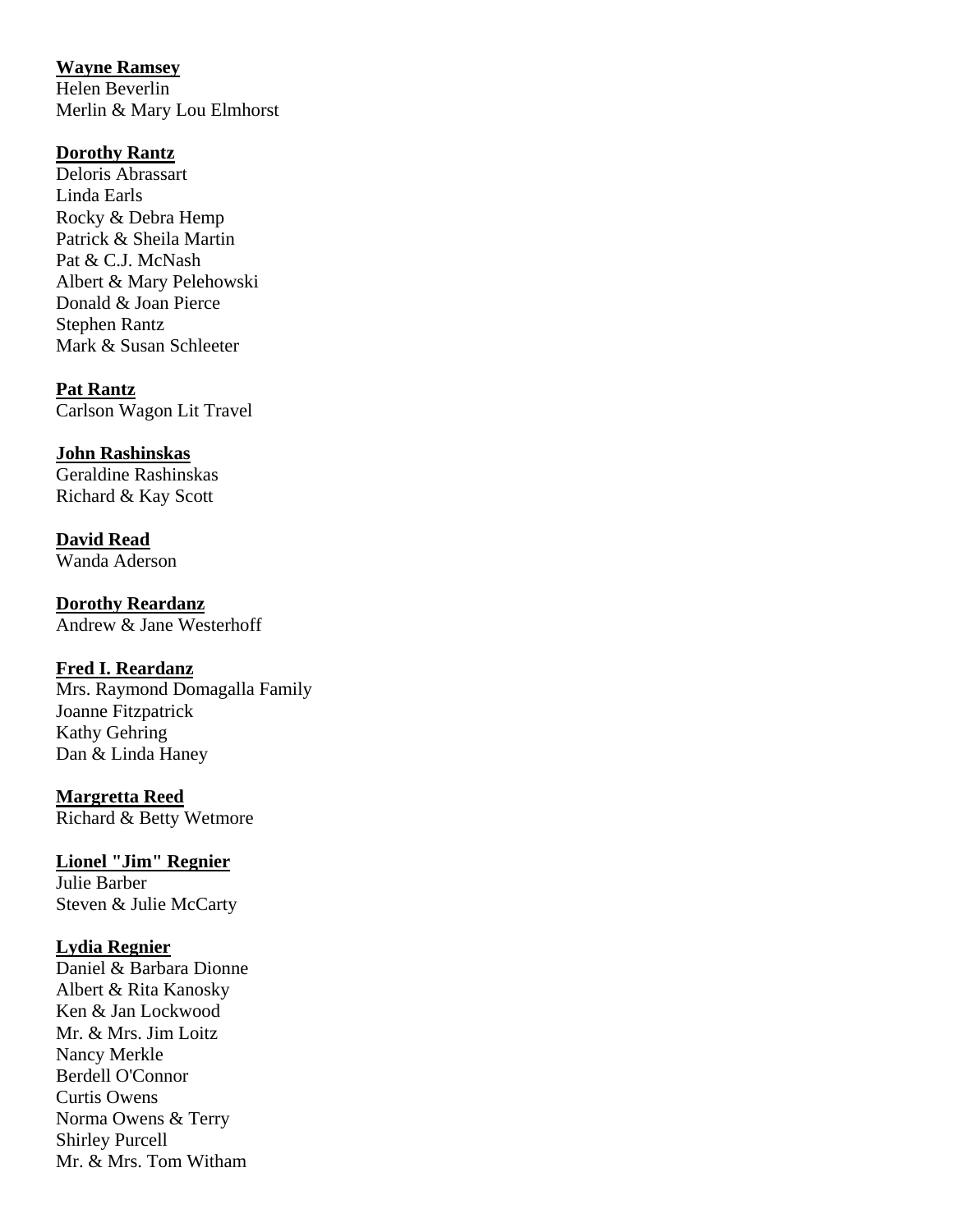#### **Sharon Regnier**

Julie Barber Vera Barnhart Victor, Sarah, Stephen & Jeremiah Chaney Steve & Elaine Chaney John & Debra Combs Jerry & Janet Coyne Betty Hamlyn Sue Harmison Kankakee County Special Funds Donna Kendregan Wayne & Patricia McCarty Linda Miller & Family Norman & Elaine Nesselrodt Marilyn Nicodemus Gregory & Stacy Outsen Kathy Payne William & Colleen Regnier Daniel & Maryann Sammons

#### **Jessie Reilly**

Brian & Marilyn Albers Marcella Baker Barbara Benoit Sue Cawthon Anthony & Betty Chiota Donald & Lois Dornfield George & Judy Harvick L & J Lehnus Robert K. Martin Cora Niedert Albert & Mary Pelehowski Mickie & Denise Prault Ed & Sharon Reilly

### **Kermit Reiter**

Brett & Jenna Dersien

#### **Jeanette Remillard**

Reed & Darwin Lehnus Franklin & Jeanene Meier Lynn O'Brien-Ahlden Louis & Dolores Rivard

**Sara Reubensam** George & Joann Molter

## **Kenneth Richardson**

Tom & Linda Chellson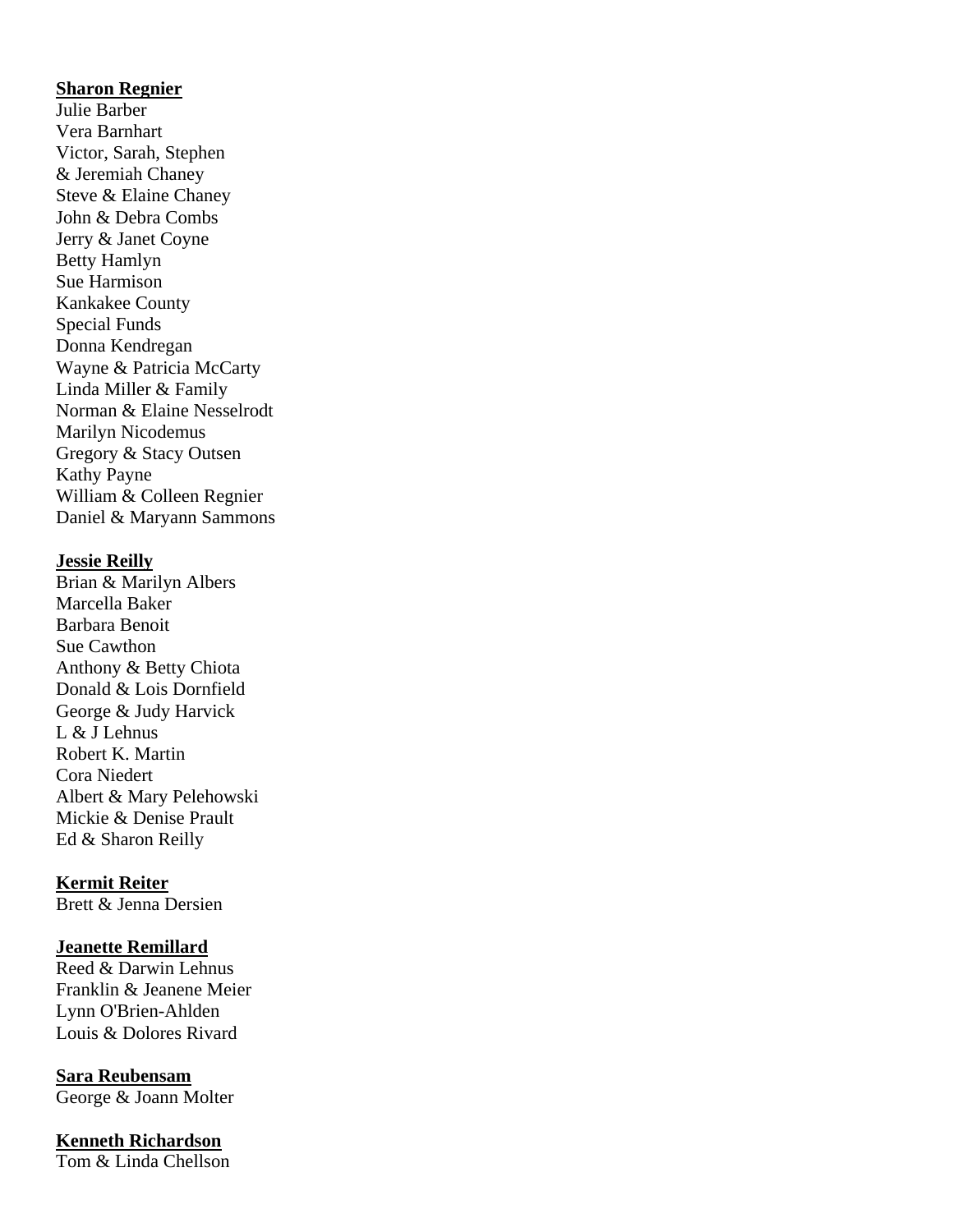Darrel DeYoung The Gorszek Family Ben & Jane House Helen Neel Jim & Carolyn Offerman Donald Richardson Mr. & Mrs. Peter Skinner

**Opal L. Ried** Norma Voss

**Arland Riegel**  Michael & Joy Bland

**Claude Ringo**  Kenneth & Jane Maupin

**Ruth Roberts** Larry & Vicki Harshman Zach Hooker

**Richard Rodgers** Richard's Family

**Andres Rodrique**  Sonia, Dilip, & Natsha Nakhasi

**Jack Rohats** Frances "June" Rohats

**Betty Rolph**  Mary & Terry Long

# **L. Jane Rose**

Lavella Arp Patrick & Holly Beals Thomas & Bonnie Clark William & Kathleen Ernst Family & Friends Mardell Koch Joseph & Judy Orland Jerry Rose Kathleen Shaw Lauri Zumwalt

**Floyd Rowley** Margurite Rowley

**Mary Ruano** Elaine Luedke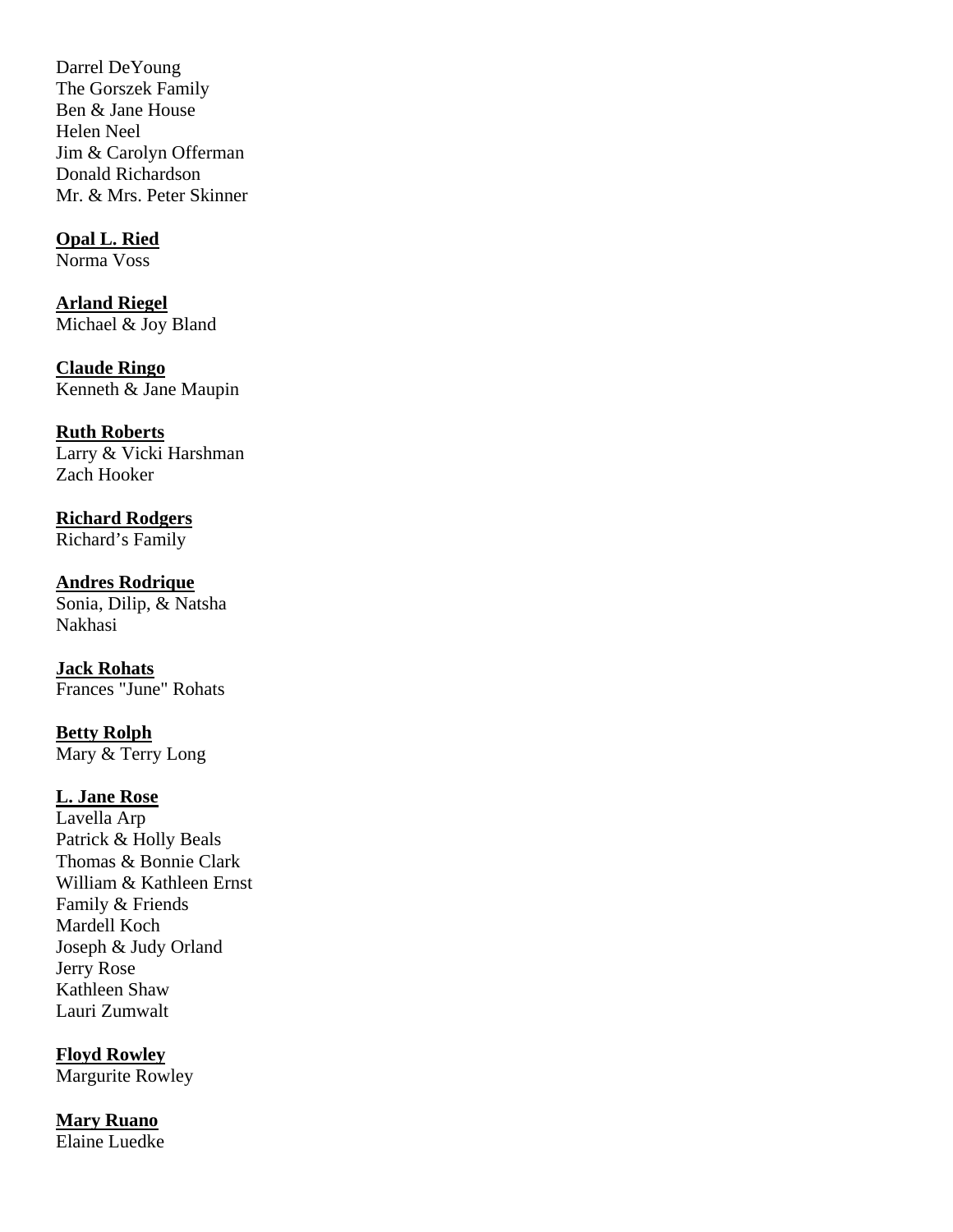#### **James Ruder**

Mark & Alice Argyelan Deidre Baird Jeff & Pat Barr David & Mary Benoit Mary & George Carian Gil & Mary Elise Cervelli Mary Costanza John Crevier Cheryl Curran The Daily Journal Cut Loose Design Bob De Olivera Joseph Deno Clare Donovan George & Suzette Flageole Gordon & Barbara Freitag Paul & Joan Regnier Germano John Golden Jill & Thomas Grant Mark Harlan William & Lisa Herbert Larry & Mardene Hinton Steve & Patricia Husak Gerald Jarvis Lisa & Michael Kick Robert B. & Gretchen LaBeau Susan & Joseph Lacaeyse Dotty Lagesse Ed & Karen Lambert Tim & Pamela Lee James & Gayle Magnuson Art & Barb Mantoan Kevin McEneely Darryl & Carol Mest Woodie & Linda Mickle Lori & Jerry Naese Peter Nelson Bruce & Nancy Payne Personal Finance Co. Mary Ann Peterson Scott & Kimberly Piggush Ruthann Rains Robert E Rashkin Charles & Linda Ruder Mike & Kathi Sage Patricia Braun Schroder Donald & Lana Shear Dana & Ramsey Small Family Jill Smith Allan & Emily Stokes Sara Stover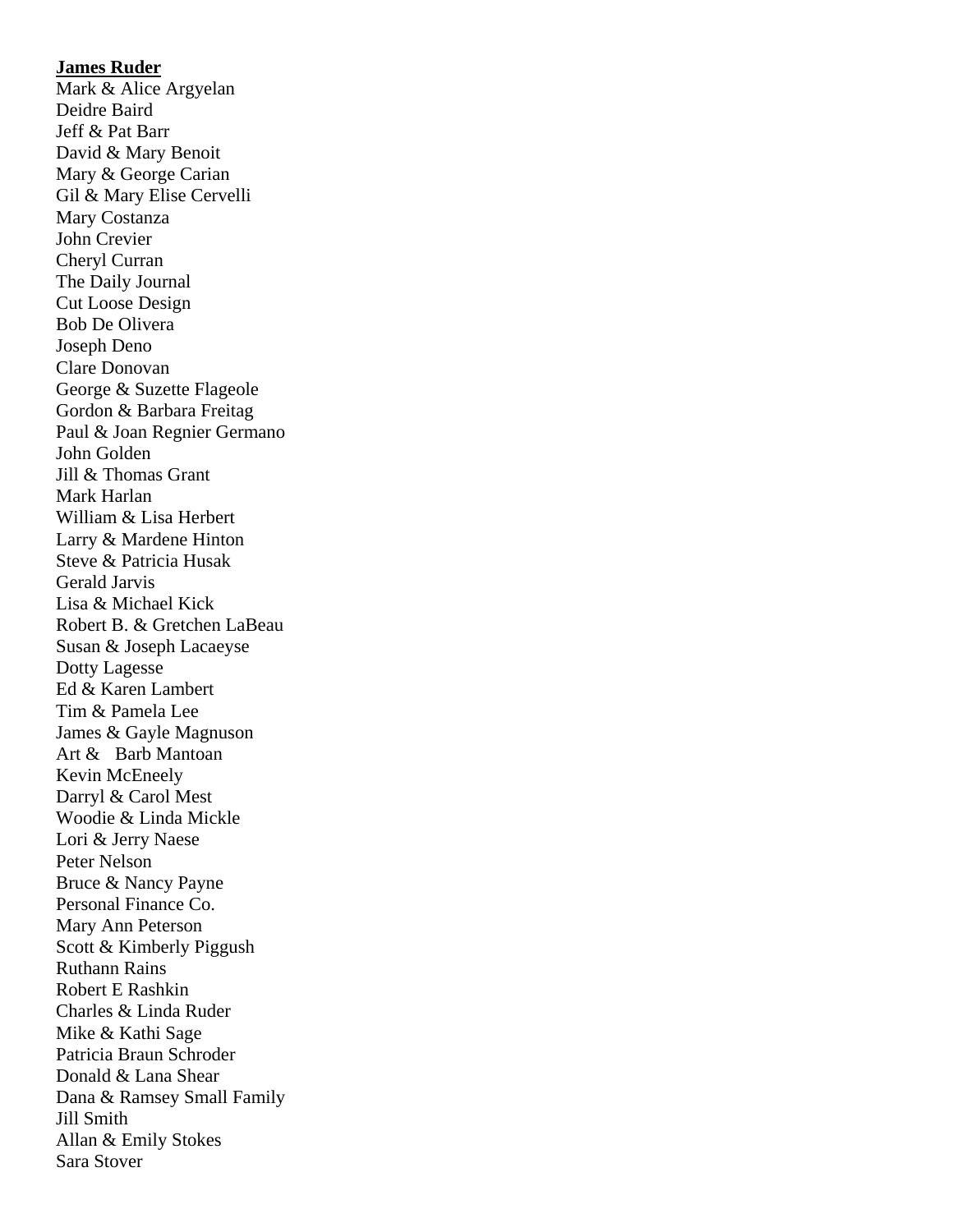Michael & Rebecca Stroud Collette Sullivan Donald Tascher Mary & John Thomson Leonard & Jacquelyn Tobey Don & Kay Tomei Andrew & Nancy Wulff

### **Phyllis Ruder**

Nona Lund Ralph Ruder

**William Ruebensam** Hilda Ruebensam

**Nellie Ruetz**  Jonathon Davault Emily Dunbar

**Alvin Saathoff** Noreen Saathoff

**Elinor Sadler** Russel Sadler

**LeRoy Sanders** Sam & Nancy Marrs

**Jacob Sarowatz**  Jack & Diana Sarowatz

**Linda Satterwhite**  Mary & Terry Long

**Leland "Lee" Scering** Linda Scering

**Janet Schierenbeck** Edwin Schroeder

**Rita Schmid**  Jana Sheely

**Glenna B. Schmidt** Jeri & Raymond Norbot

**Jalene Schneider** William & Joy Blanke Lloyd & Regina Bohl Ronald & Jill Claussen JoAnne & Brodia Curtis Gary & Karen Ekhoff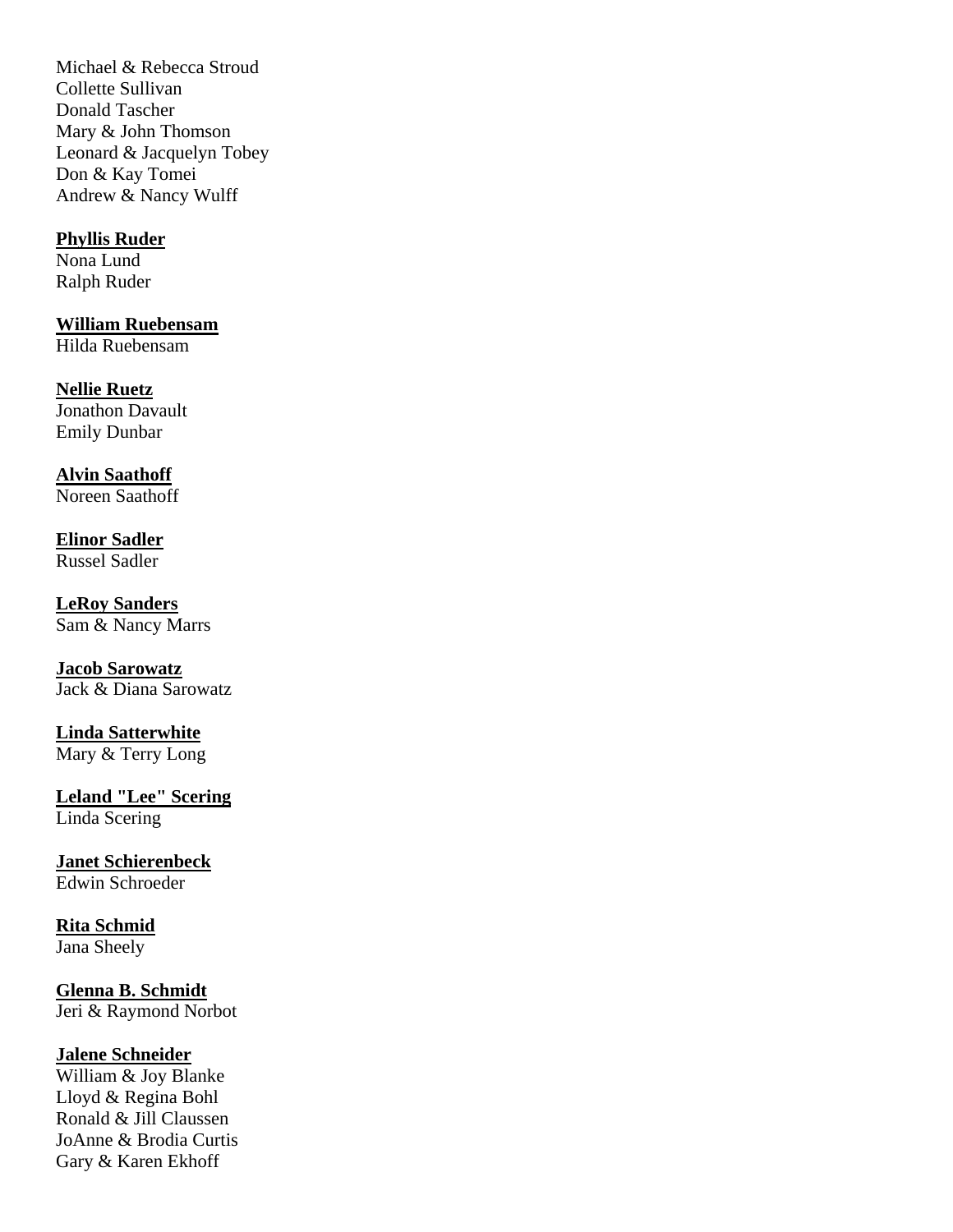Family & Friends Elaine Feddersen Jerry & Jane Fick Kathy & Arnold Goers Robyn Graves Darrel & Debra Griffin Bonnie Hamann John & Jayne Hamann Forrest & Opal Hartman Beverly & Garry Junker Patricia Kohl Robert & Donna Kohl Ralph & Dorothy Kutemeier Francis & Kathryn Lagacy Susan & Richard Lamore Kevin & Tracy Langlois Marcia & Terry Langlois Norma & Lyle Lehnert Greg & Laurie Luhman Jone & Blaine MacDonald Dale & Carol Menke Sandra Norton Lawrence & Sharilyn Ohm Dr. John Palan James & Opal Phillips Scott & Shari Schneider Rolland & Joan Schroeder Gerald & Jennifer Thiesen Merle Tholen Myrna Vandergriff Bill & Carol Wold

**Lorraine Z. Schneider**

Jane Zimmerman

# **Kim Schott**

Ruth Schott

#### **Lyle Schroeder** Dolores Schroeder

# **Darlene Schuler**

Sandra Hess

# **George Schultz**

Karen Birky Irvin & Nancy Johnson

# **Wilber C. Schwark**

Estate of Wilbur Schwark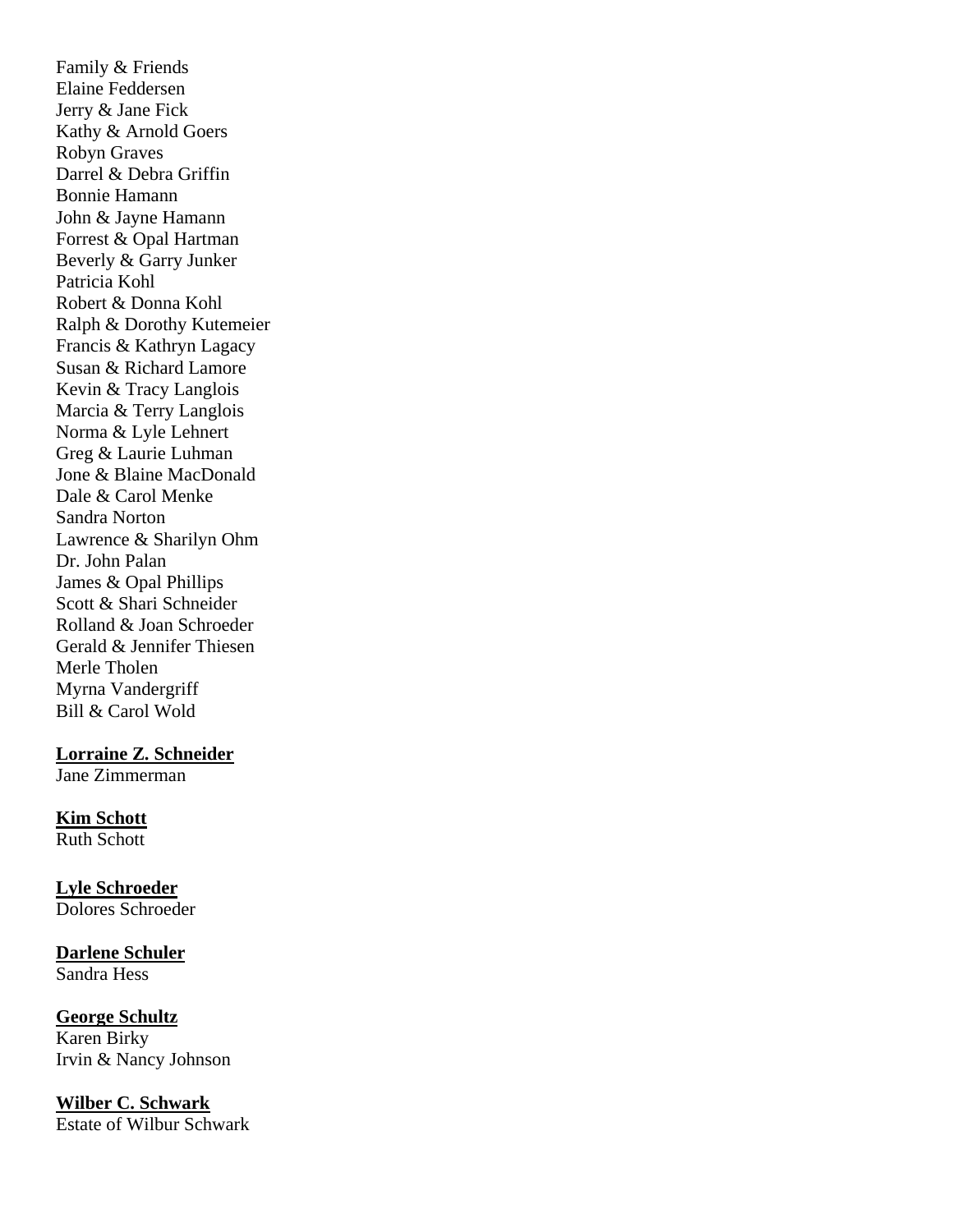# **Dorothy & Wilbur Schwark**

Dennis & Paula Schwark

# **Doris Schwerin**

Sue Andrews

# **Betty Lou Scott** Richard & Maralu Gregg

Gene & Marilyn Mundt Mark & Cindy Provost

# **Frances Selk**

Robyn Graves Catherine Hamann Craig & Rhonda Mussman Eldon Selk

# **Kathryn Sells** Larry & Wendy Rolph

**Eddie Seymore** Dolores Seymore

# **Ruth Sharper**

Stacy Ireland Adam & Chrissy Riegel Christina Sharper John & Nila McCracken

# **Stanley Shepherd**

George & Suzette Flageole

# **Eugene "Geno" Shimkus** Sandra & Spencer Waagen

**Helen & Bernard Shoultz** Dennis & Paula Schwark

# **Freda Shreffler**

Gerald & Mary Ann Curwick

#### **Marilyn & William Siegler**  Dr. Hassan & Barbara Youssef

# **Philip Sikorski**  Debbie Noe

Priscilla Sikorski

## **Christopher Sims** Wayne & Eleanor Sims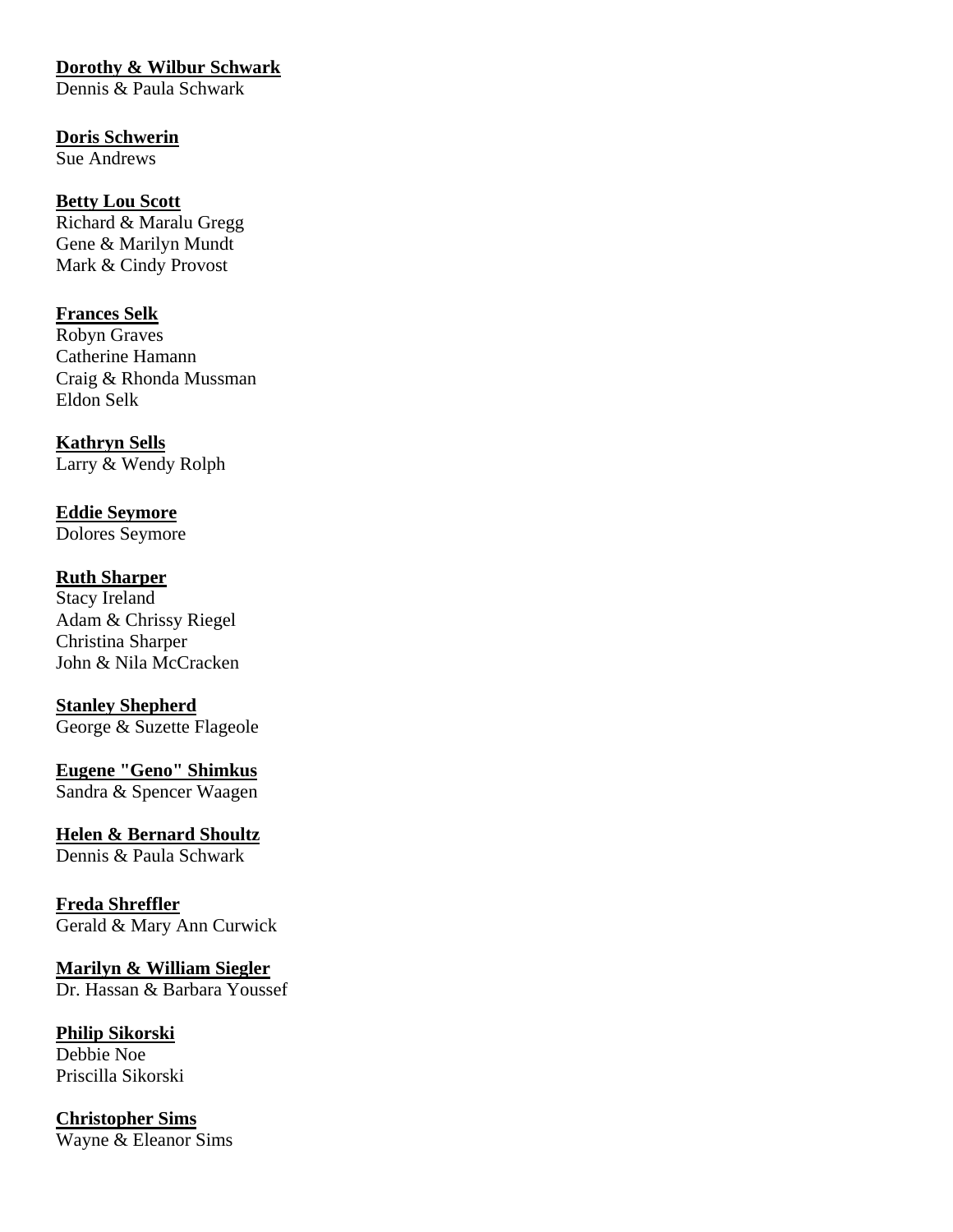#### **Theresa Skeldon**

Laura Adams Rita Ashmore Bill & Jan Balthun Eleanor Billadeau Gary Billings Robert & Barbara Buehler Monica & Jim Cheffer Doreen Collins Marvin Dahn Michael Derkus JoAnn & Ray English Nan Friddle Kenneth Genz Mr. & Mrs. Richard Guimond Mr. & Mrs. Patrick Holohan Trudie & Ben Imhauser Marjorie Jefferson Kankakee Valley Boat Club Bernard Lambert Shelly Link Mr. & Mrs. John Philip Novak Mary Pace Jack & Mary Palermo Dennis Passini Mike & Kay Peeken Madeline Rae Wayne & Lois Rasmussen Ron & Roberta Renville Paul & Doris Salzman Jim & Jenny Savarino Edwin Schroeder Carl & Alice Tatro Family Mary & John Thomson Mr. & Mrs. Toliuszis Warburton & Channell Families Dallas & Mary Wheeler Linda & Bill Willis Deb & Bruce Zimmerman

#### **Wayne Slagel**

Ronald & Gale Dodge Gary & Jan Gieser Leonard & Barbara Wettergren

**Waldemar Sliwinski** Ben Sliwinski

#### **Janice M. Smith**

Patricia Cordes Marian German Doug & Carolyn Heisler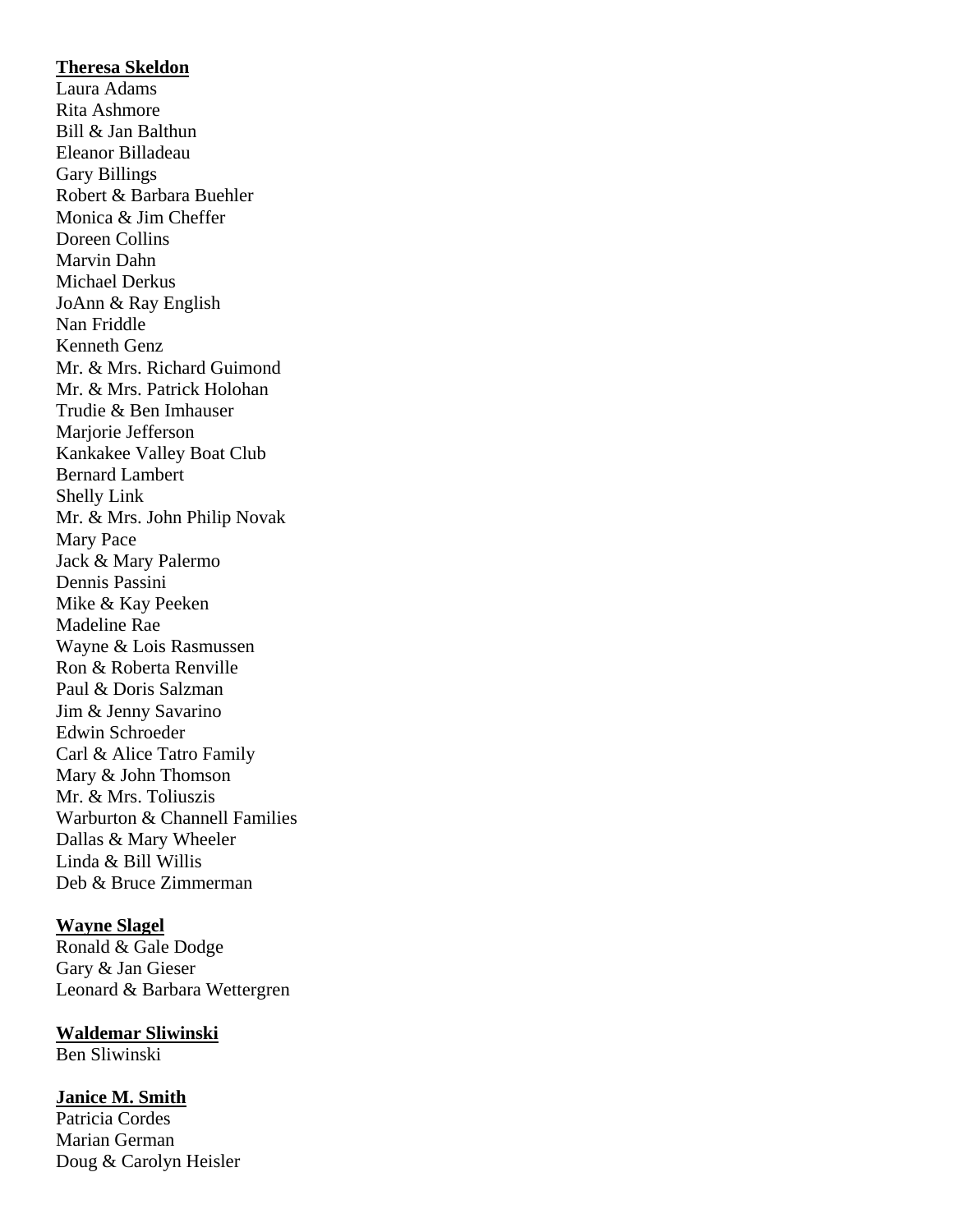Kenneth Smith Sterling G. Thompson Co.

#### **Karen Smith**

Gertrude Auberry Ron & Mary Charter CSL Behring Dennis & Donna Deany Jerry & Kathy Downs Family & Friends John & Glenda Forneris Richard & Beverly Forneris Gayle Hedlin Dale & Bridget Hoffman Ann Hoffman Marilyn & Richard Jenkins Kenneth Jorgensen Delmar Lade Dennis & Marsha Lade Emma Lou Lemon Francis & Agnes Longtin Amy & Todd Lund Russell & Carole Mathison Thomas & Alice McVey Alicia & Everett Mills Brian & Nicole Parker David & Bonnie Pinnow Rosella Prince Mark & Lori Schahrer Carla Scheppler Ruth Schott Jean Schriner Richard & Kay Scott Terry L Smith Robert J Smith Darrell Suprenant Donna Rae Wells Gary & Martha West Anna Young Bob Younger Joseph & Sandra Yurgine D. Ann Zeglis

**Linda Smith** Robert & Glenda Hassett

**Richard Lee Smith** Steve & Patricia Husak

**Theodore (Ted) Smith, Jr.** Marsha Lloyd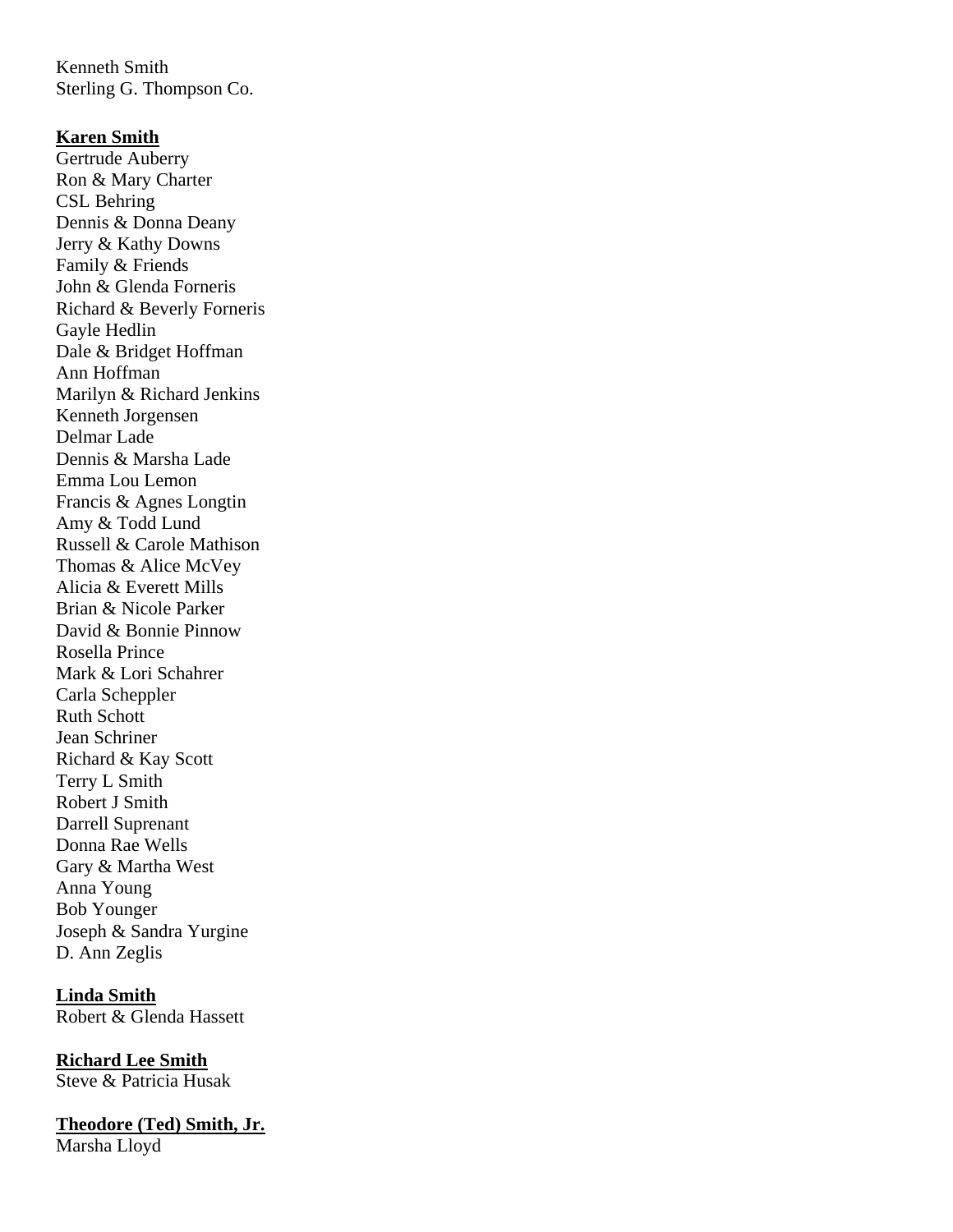**Bill Snapp**  Bonnie Savage

**Faye Snipe** Ira & Joann Heiman

**Marion Snow** Catherine Snow

**Wilma Snyder** Paul & Cindy Beherns

**Gregory Sobol** LifeTek Solutions Margaret Gartlgruber-Moglione Joe & Laura Mantoan

**Mary Soltwisch Nicor** Wayne Soltwisch

#### **Alice Sorensen**

Gerald & Marjorie Benge Stephen & Judy Francis Phil Goodwin Loran & Joan Lamie Lawrence & Velma Ouwenga Gerald Rice David Sorensen Judith Wesoloski

#### **Burnice Soucie**

Julie Barber

**Verna Sparenberg** Maryellen & Paula Bertrand

### **Lucille Spenle**

Paul & Cindy Behrends Harold & Janice Daniels Family of Arlen Hansen Erna Jensen Stella Richa Duane & Betty Ann Tatro

**Jenna Stanfa**  Michael & Kathleen Stanfa

**Rena Staniszeski** 

Sandra & Lisa Bowsher Tom & Joyce Parlin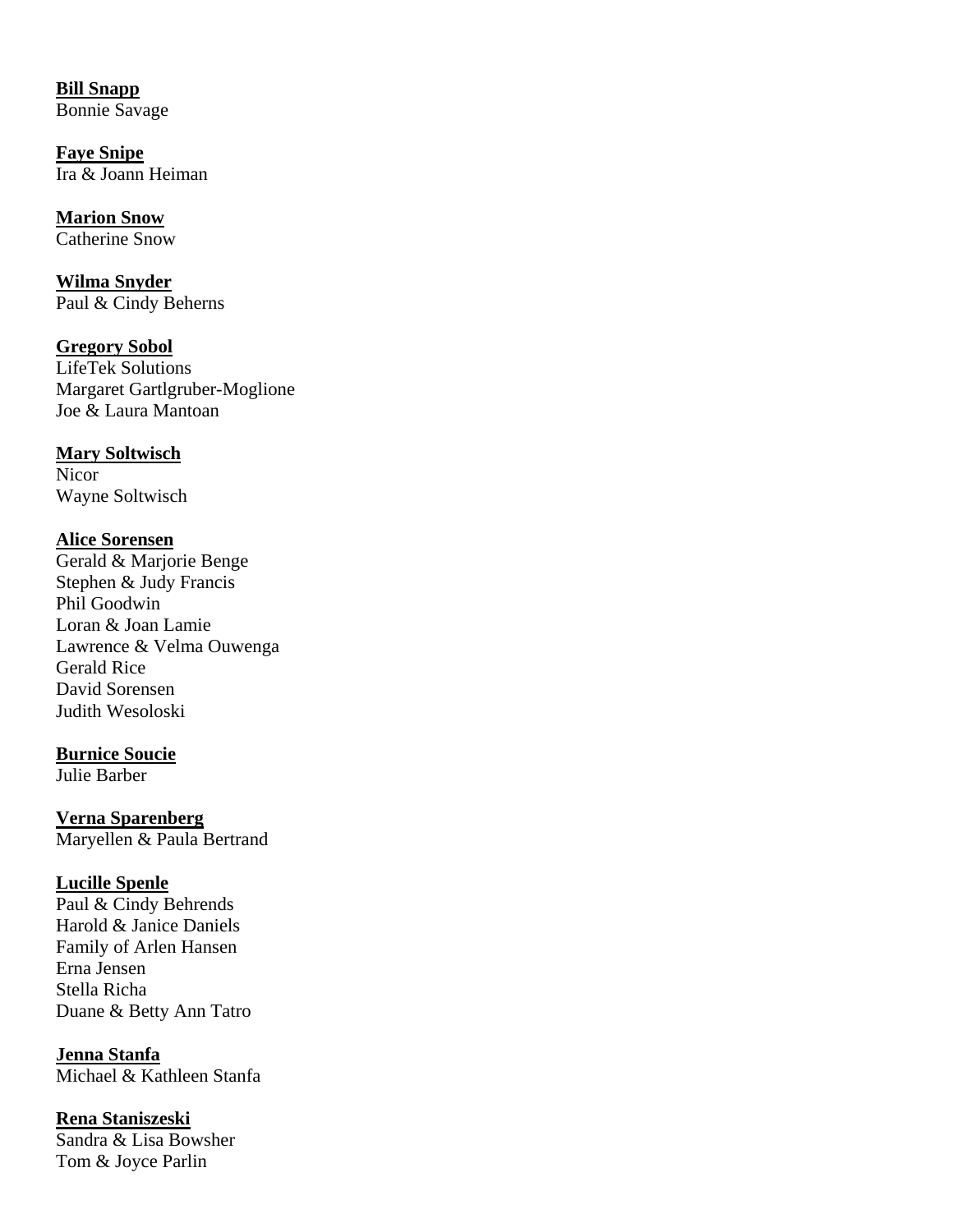**Doreen St. Aubin**  Paul & Marilyn Dandurand Family & Friends

## **Marie Steiner**

Penny L Barton Scott & Pam Campbell Rosemary G. Dietz Sarah Dobberstein John & Delight Eilering Ted & Kitty Zurkowski & Family

#### **Doris Steinhart**

Shawn & Gina Bradbury John & Debbi Mogensen Patt Vilt

## **Danny Stevenson**

Dale Stevenson

#### **Thomas Stevenson**

Dale Stevenson

#### **Gen Stewart**

William Hill Akilah Stewart Renee Stewart

## **Gerald "Jerry" St. John**

Anonymous Doris Belluso Roger & Nancy Benson Lawrence & Marion Coleman Robert & Frieda Hunger Michael & Rachel Kreft Thomas & Mary Maass Steven J. & Carey Ortman Marie Rudolph Ronald & Lana Schultz Tom & Barb Sovinski Don & Mary Sublette Hugh & Anita Van Voorst Charles & Sharon Varvel Janet & Walter Watt Wilken Family

### **Pearl St. John**

Jo Hays

# **Rita B. Stokes**

Dolores Seymore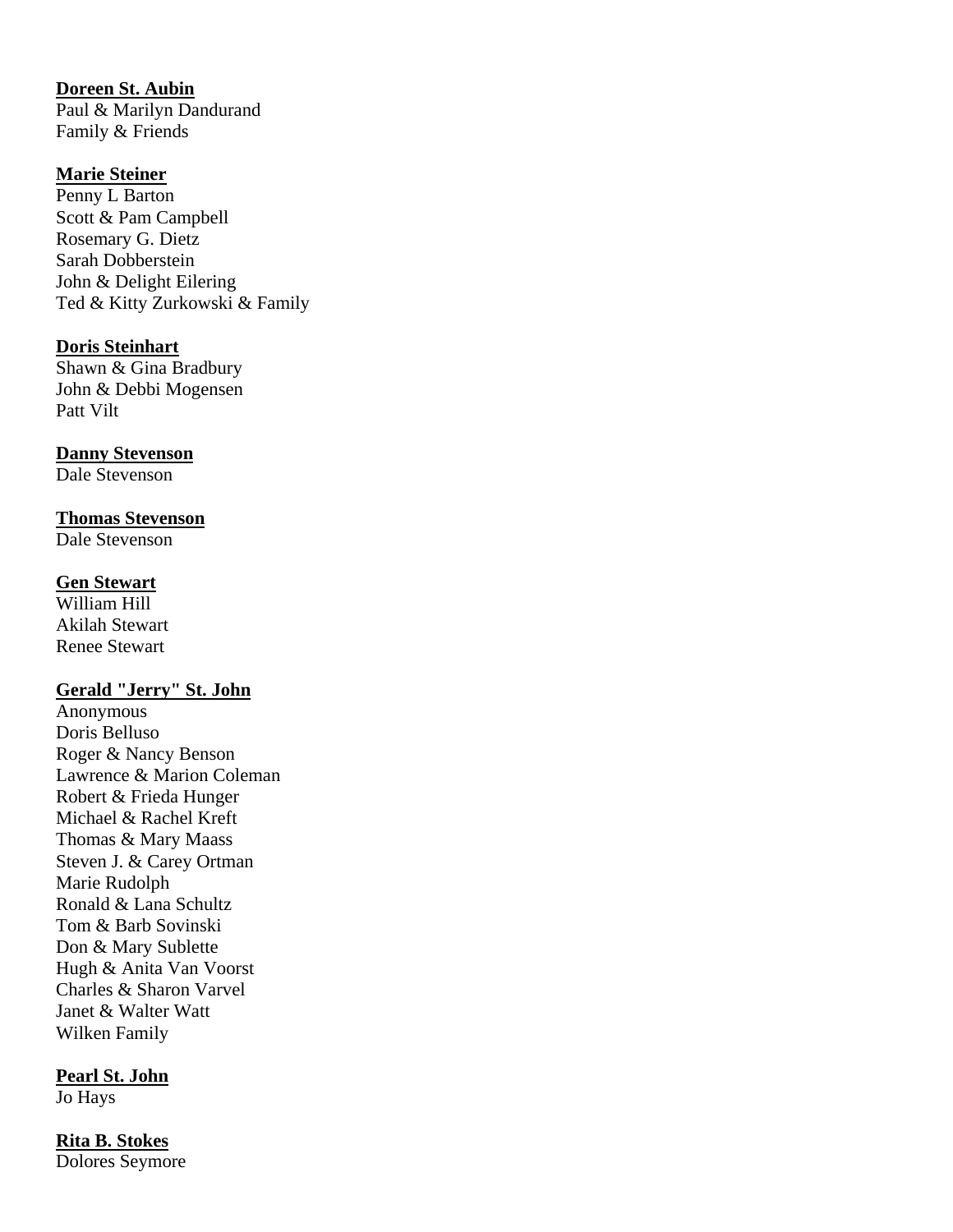## **Jim & Sadye Stoltenberg**

Jed & Sarah Hertz

## **Martha Stoops** Robert & Carol Stoops

# **Armond R. Story**

Dianna Duff

## **Betty Stowe**

Donna & David Clary Sheryl Coplea Family & Friends Jeff & Lisa McMillan Phyllis Rich

## **Marie Streisel**

John Streisel

**Jerry Stuck** Larry & Madonna Patton

## **Edith "Audrey" Suchy**

Bob & Hazel Chinski George Suchy

## **Anthony "Tony" Surprenant**

Margaret Clifton June Downey Ronald & George Ann Kuhlman Rebecca McHargue Mark & Cindy Provost Robert Reising Mark Surprenant Lionel & Jody Surprenant

## **Arlene Sutterlin**

Sandra & Tim Shepard

## **George Swaim**

Betty Albright Donald & Mary Dugan Dr. Leon & Lela Gahwiler Dennis & Georgia Hess Bill & Judy Hudgens James & Ruth Jackson

## **Nancy Swieringa**

Robert Swieringa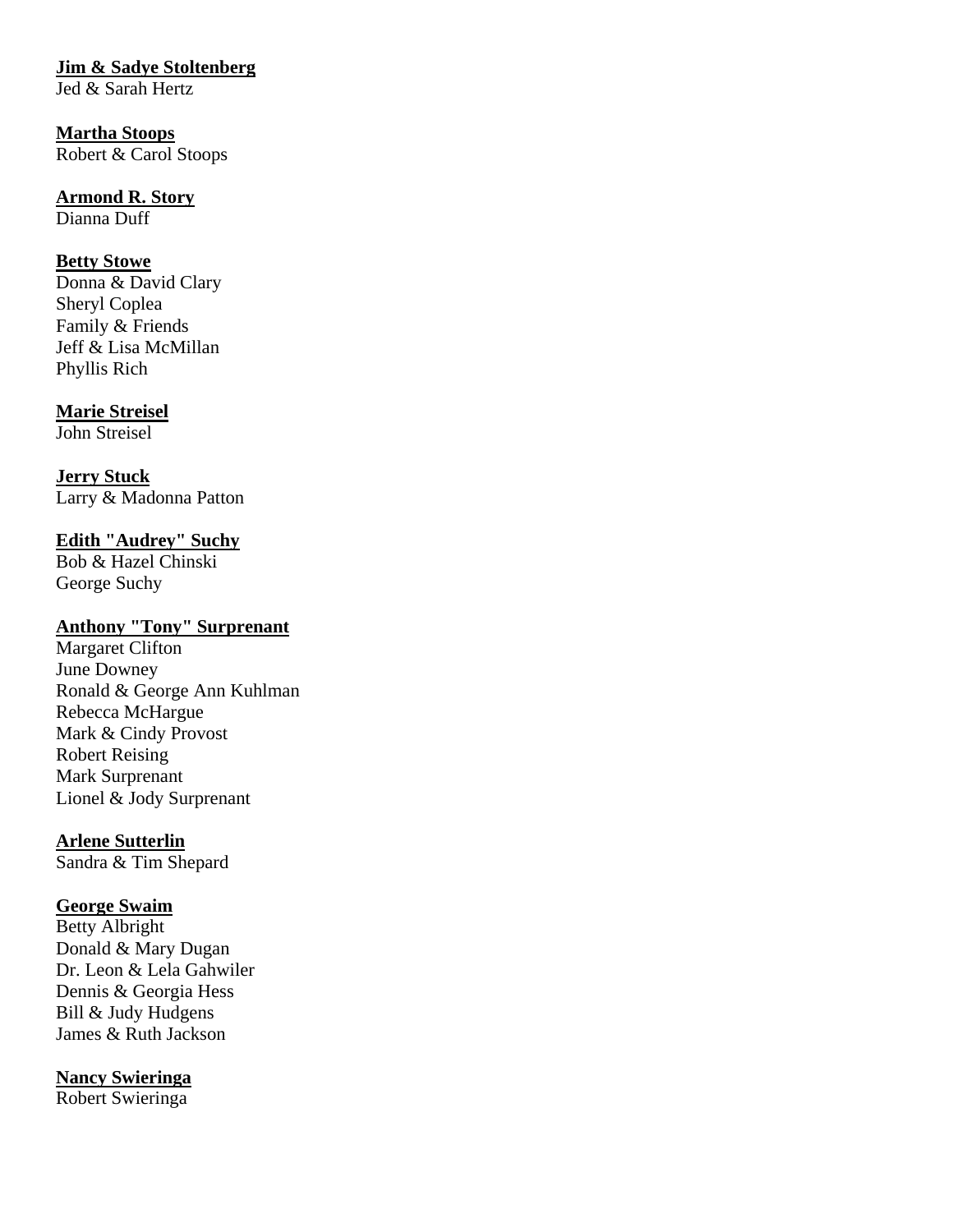#### **Marguerite Tarulli**

C. Paul Barnhart Elementary School David & Karen Bayer Willard & Elizabeth Derr Trudy Dickinson Robert & Glennis Lonard Donald & Judith Reiniche

#### **Lois Tascher**

Lynn & Kenneth Ahlden Kelly & Scott Andrews Betty Azzarelli Marcella Baker Mr. & Mrs. David Baron & Riley Eugene & Rheba Bertrand Michael & Joy Bland Gerald & Virginia Chantome Kevin & Carol Elliott John & Dawn Evans George & Suzette Flageole James Fortier Joanne Frank Donna Giacchino James & Barbara Girard Robert Glade Don & Sue Glenzinski Betty Goldenstein Edward & Sheri Gorman F Gene & Christy Goselin Mary Denys Grant Donald & Kay Green John & Sadie Gryz Dr. David Hegg Larry & Chris Herscher Donald & Genevieve Hill Muriel Hughes Jim & Pat Hunter Marcia & Claude Jackson Mary Jean Janssen Tim & Jill Kennedy Michael & Marcie Kolberg Susan & Joseph Lacaeyse Gayle & Robert Landeck Lindsey Landeck Sharon Mason Stephen & Coleen McCabe Michael & Betty McCullough Mary McLeroy Beverly & Jack Meece Methodist Medical Center Friends Alan & Jane Meyer Ernest & Rosella Michaud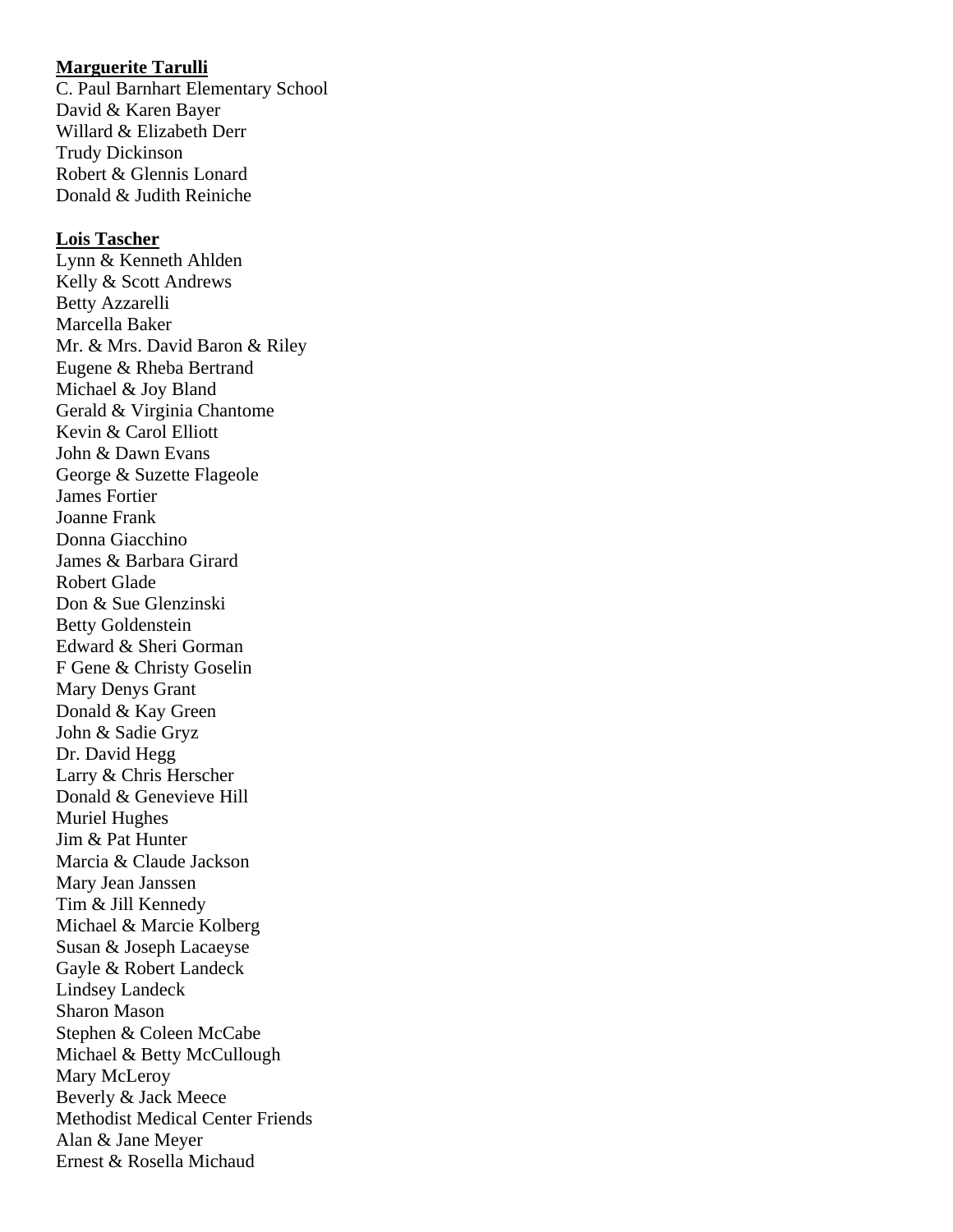Jeffrey & Jane Nakaerts Karen Newman Scott & Sherry Peters Mark & Nancy Poland Michael & Ruth Puffer James & Kathleen Regnier Rapheal Reynolds Reuben & Dorothy Riegel Jim & Suzy Ruder Marie Rudolph Harold & Sheryl Schriefer Dr. James & Joanne Schwade George & Marianne Sepich Richard & Rhonda Stenzinger Jeff & Christine Stutz Donald Tascher William & Connie Tranos Wadley & Associates Beth Walther Genevieve Woodrich

## **Winford Tatro**

Les & Lori Mezo

**Leon Taylor** Delores Taylor

**Poncho Taylor**  Brian & Pam Lowery

**David Thiesen** Marie Thiesen

**Lloyd & Alice Thomas** Donald Thomas

**Joe & Louise Thomson**  John & Mary Thomson

### **Darlene Timm**

Dave & Val Blume Milton & Sherry Blume CSL Behring CSL Behring Co-Workers Mr. & Mrs. Gerald Hubert Steve & Candy Magruder Jacqueline Morrical Delmar & Coralee Skeen William & Connie Tranos

### **John Tofari**

Daniel & Karen Beatty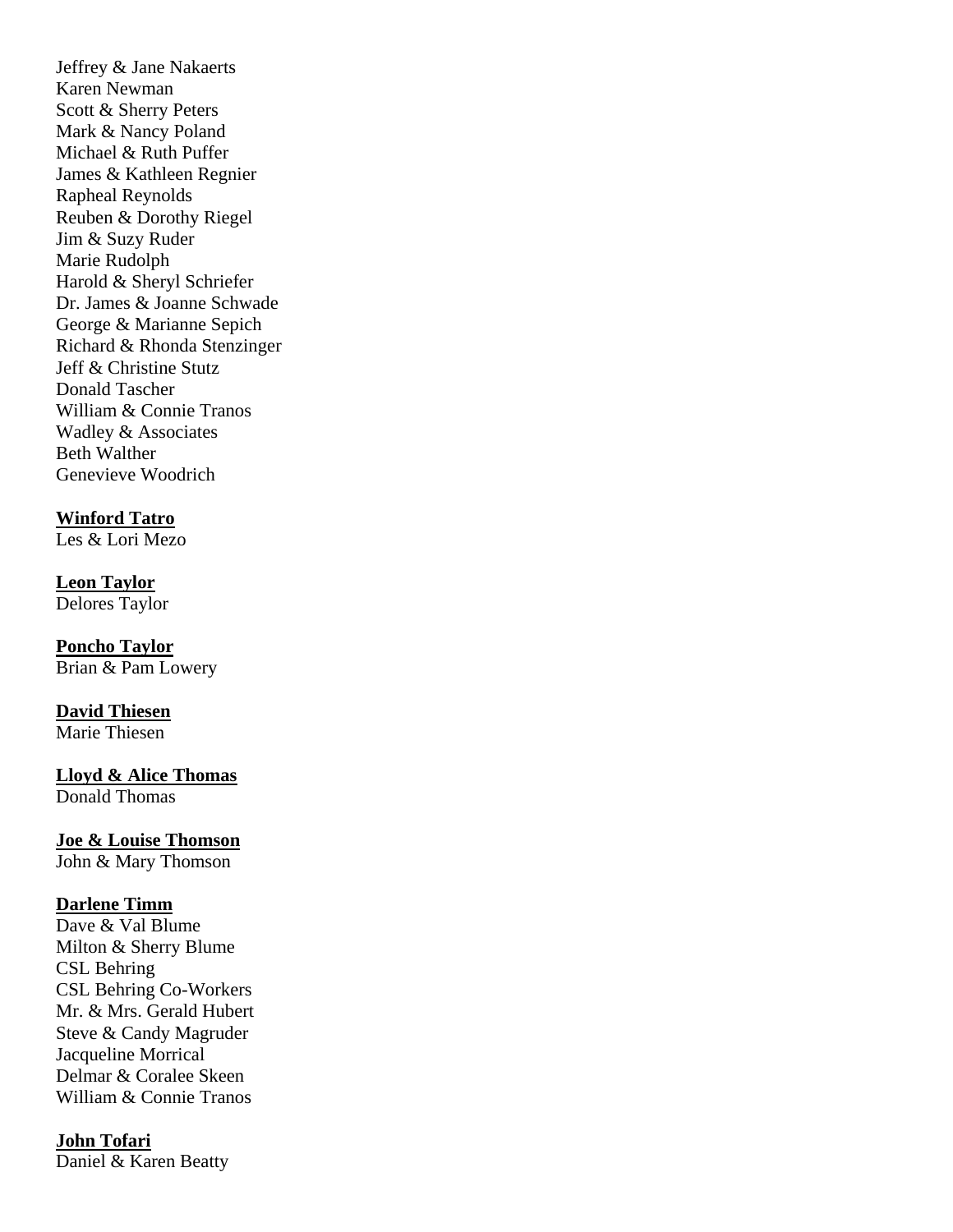## **Homer Totten**

Greg & Cindy Coyne Mr. & Mrs. Roberrt Donahue Doris Elliott Mr. & Mrs. Lindsay Elliott & Shaye Denise Hennessy Family Family & Friends Joann Jensen Steve & Candy Magruder Kevin & Kim Mauritzen Beverly & Jack Meece Donald & Kimberly Rapier Mike & Paula Simms Glenna Ward Donald & Leah Wegrich Mary Beth Wertz Leonard & Barbara Wettergren Gene & Vicki Wilder

## **Elsie Townsend**

Shelby Lewicki

**Jacqueline Traeger**  Noel LeVasseur Elementary School

## **Ralph Tribbey**

Family of Earl Lackey Pierce-Pristach Insurance Agency Russell & Virginia Downhour

### **Harlin Garth Turner**

BBCHS English Department Nancy Schiffner

### **Robert Twardowski**

Gary Carr Derrick & Rhiannon Ford Sam & Nancy Marrs Lynda & Timothy Miller Peter & Bridgitte Nikolic Robert's Family Pete & Dolores Romein Vickie Romein Joseph & Anna Sues Paul & Kathleen Tezak Cheryl Twardowski

### **Uncle Chris**

Flo William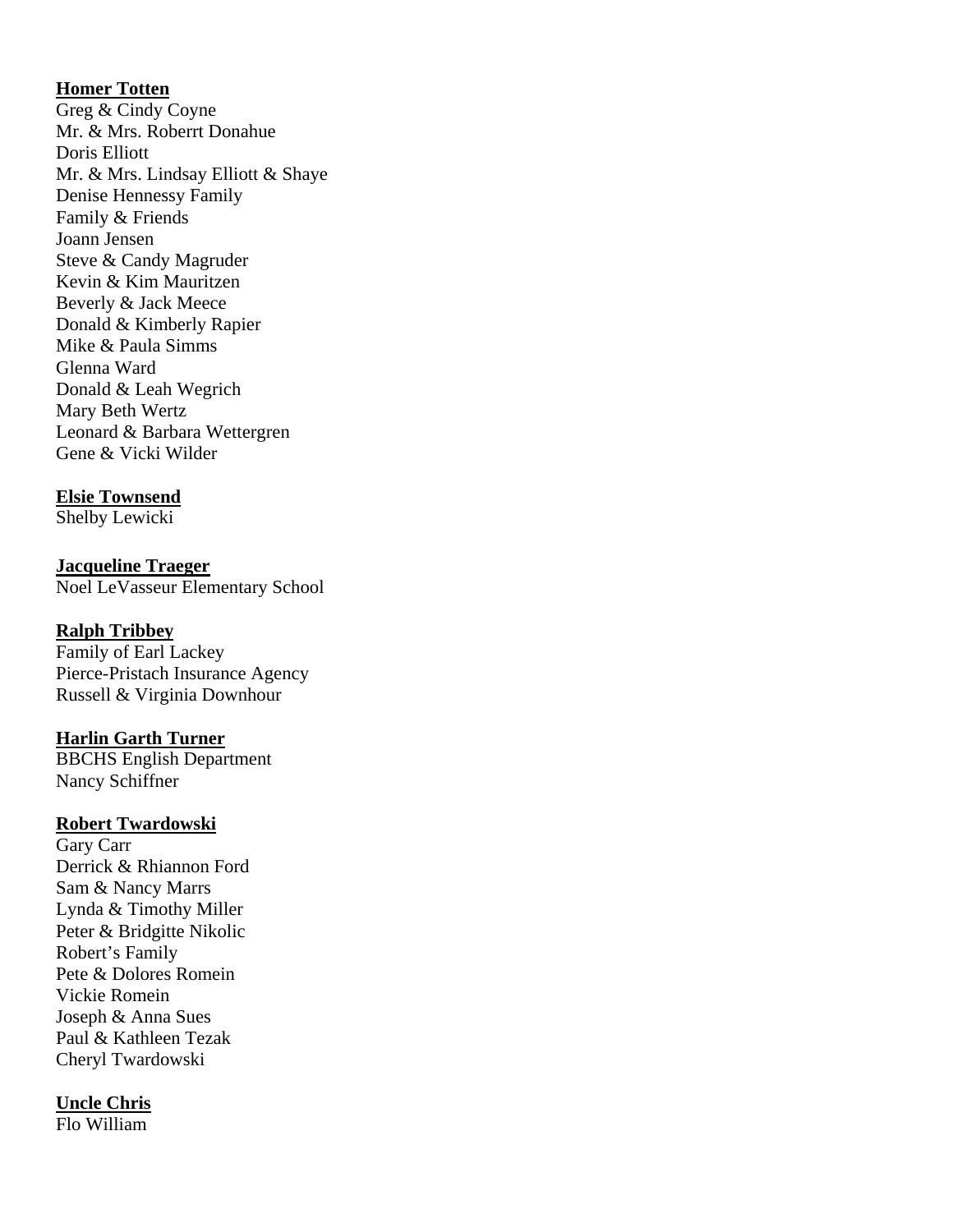## **Edward Unhoch**

Edward's Family Frank Florek Dennis & Patti Lisauskas Marijo Luis Renee's Co-workers Vickie, Denise & Jim

**Emily Usewicz** Gwen & Dennis Hopkins

**Leslie Varvel** Charles & Sharon Varvel

**James Vickery**

CSL Behring

## **Marcella Vickery**

American Digital Corp Ruth Anne Byrns Catherine Miedema North Boone Community Unit School Marcella Petrucci & Family Christine & Rodney Van Der Karr

## **Pat Vickery**

Dale Stevenson

### **Rosemary Wadley**

Midwest Transit Equipment Wadley & Associates Diane & Jim Boudreau Butch & Jennifer Kistner Catherine Miedema Sue & Mark Richie Stephen & Greta Siemsen Donald Tascher Philip & Jo Ann Wadley

## **Olivia Waggoner**

Michael & Teresa Mahoney

## **Leonard & JoAnn Wagner**

Loree Yoakum

## **Frank Walcher**

William & Rita Francis Irvin & Penny Holm James & Mary Walcher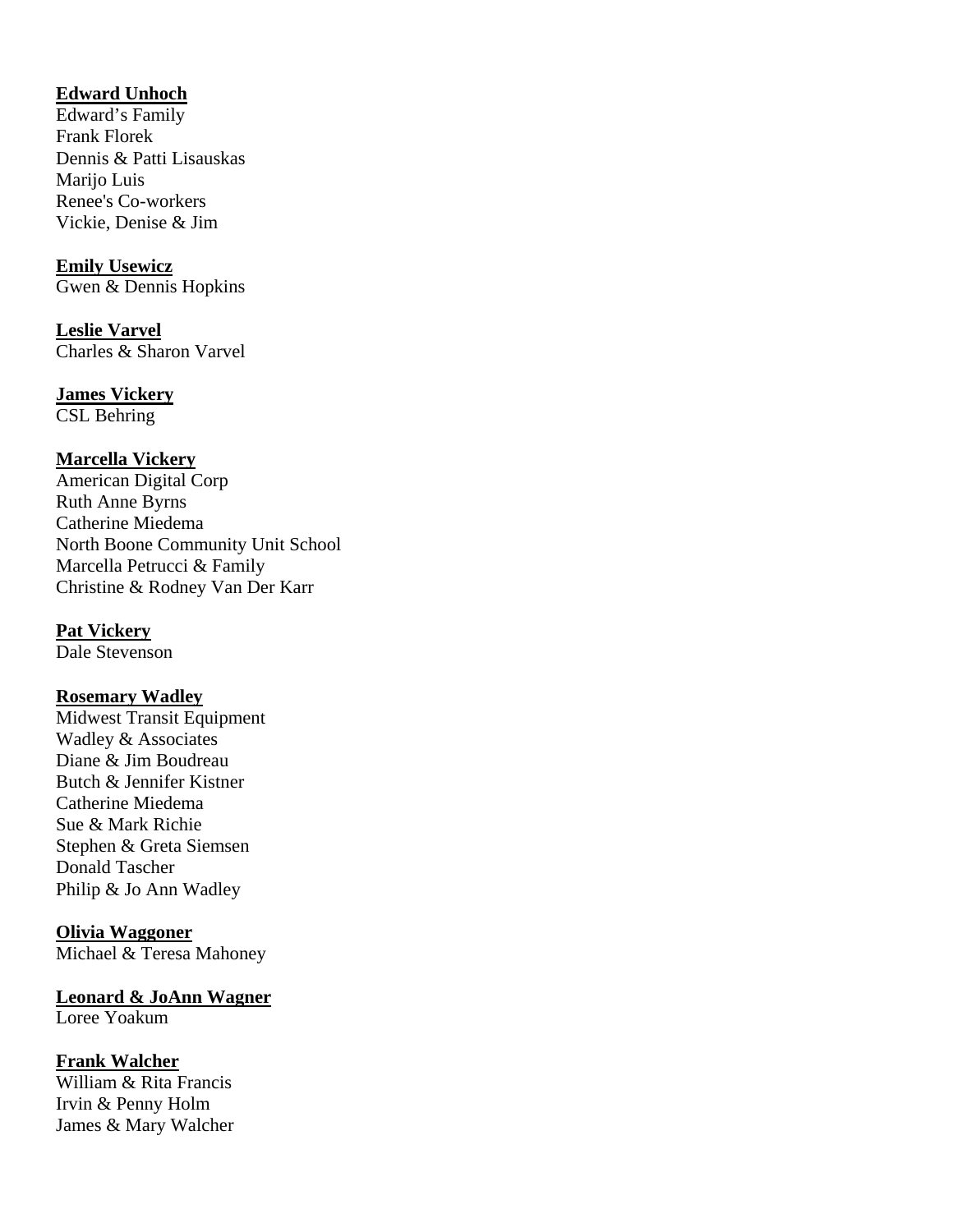## **Loretta Walters**

Randall & Suzan Degenhart

## **Wilda Walters**

Sarah Dexter

## **William D. Warburton, Sr.**

Jean Warburton

## **Eileen Wasmer**

Ronald & Sandra Boyer Builder Assoc. Of Elkhart County CSL Behring Eddie & Mary Jo Forrest David & Ginger Ready Redenius Funeral Home Patricia Tamburrino J. & S. Thomas

## **Donald S. Watson**

Mary "Betty" Watson

#### **Carol Weiske** Deborah M Ball

Eileen Boudreau

## **Judy Weissbohn**

Doris Curby Victor & Wanita Peregrine Dolores Roberts

## **Lenore Weiss** Edward & Janice Keeley

**Duane Wenzelman**

Marion Wenzelman

#### **Omar Wepprecht** Joyce Raab

## **Robert Wertz**

Brien Billings & Family John & Diane Boyd Dick & Sharon Panozzo Larry & Madonna Patton Shirley Purcell Larry & Wendy Rolph

## **Gale Westerhoff**

John & Linda Barnhart Barbara Bechard Dr. Deland & Diana Burns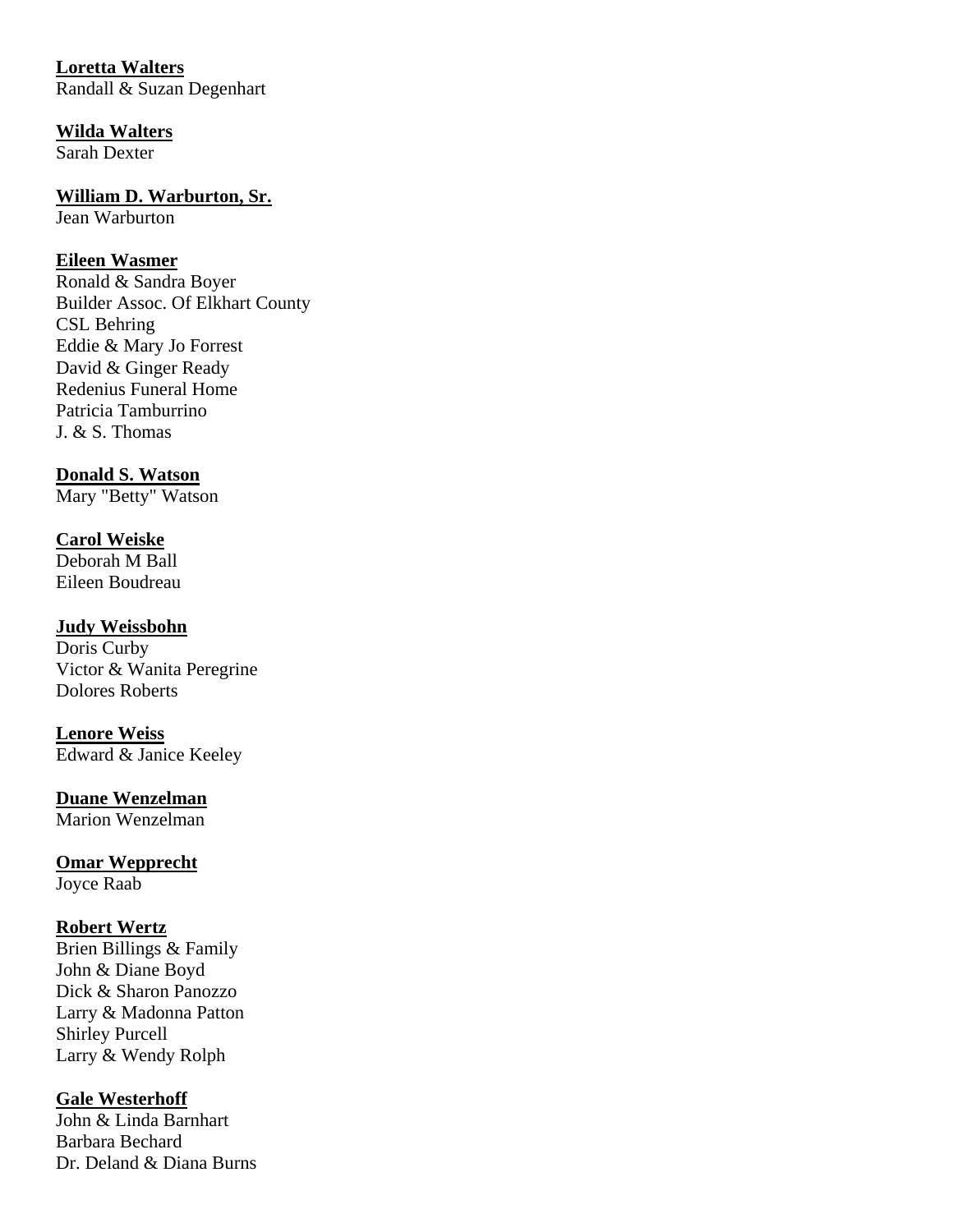Cathy Cortes-Rice Mary Essington Lori Guimond Stan & Karen James Helen Jarnagin Jim & Adele Meyer Betty Ann & Clifford Osenga Dr. James & Joanne Schwade Gerald & Judith St. Louis Joann Trobaugh Pauline West Andrew & Jane Westerhoff Duane & Cheryl Winn Genevieve Woodrich Bob & Jennie Worth

#### **Gene West**

Ruth West

#### **Mary Ann Westgor**

Thomas Meents

## **Faye Weybright**

The Family of Faye Weybright

#### **Jean White**

Ardis & Allen Messer

## **Juanita Willard**

Kathleen Brady Edith & George Dagnan Lisa Dugan Family & Friends Sen Toi Hutchinson, Family & Staff Kankakee County Special Funds Michael & Norma Keys Donald & Joan Pierce Michael Smith

#### **Judith Williamson**

Michelle Blanchette Betty Hamlyn Judy's Family Scott & Sandy Hamlyn Beth & Albert Seither

#### **Marie Willis**

Mr. and Mrs. Patrick Holohan

#### **Hazel E. Wilson**

Daniel Wilson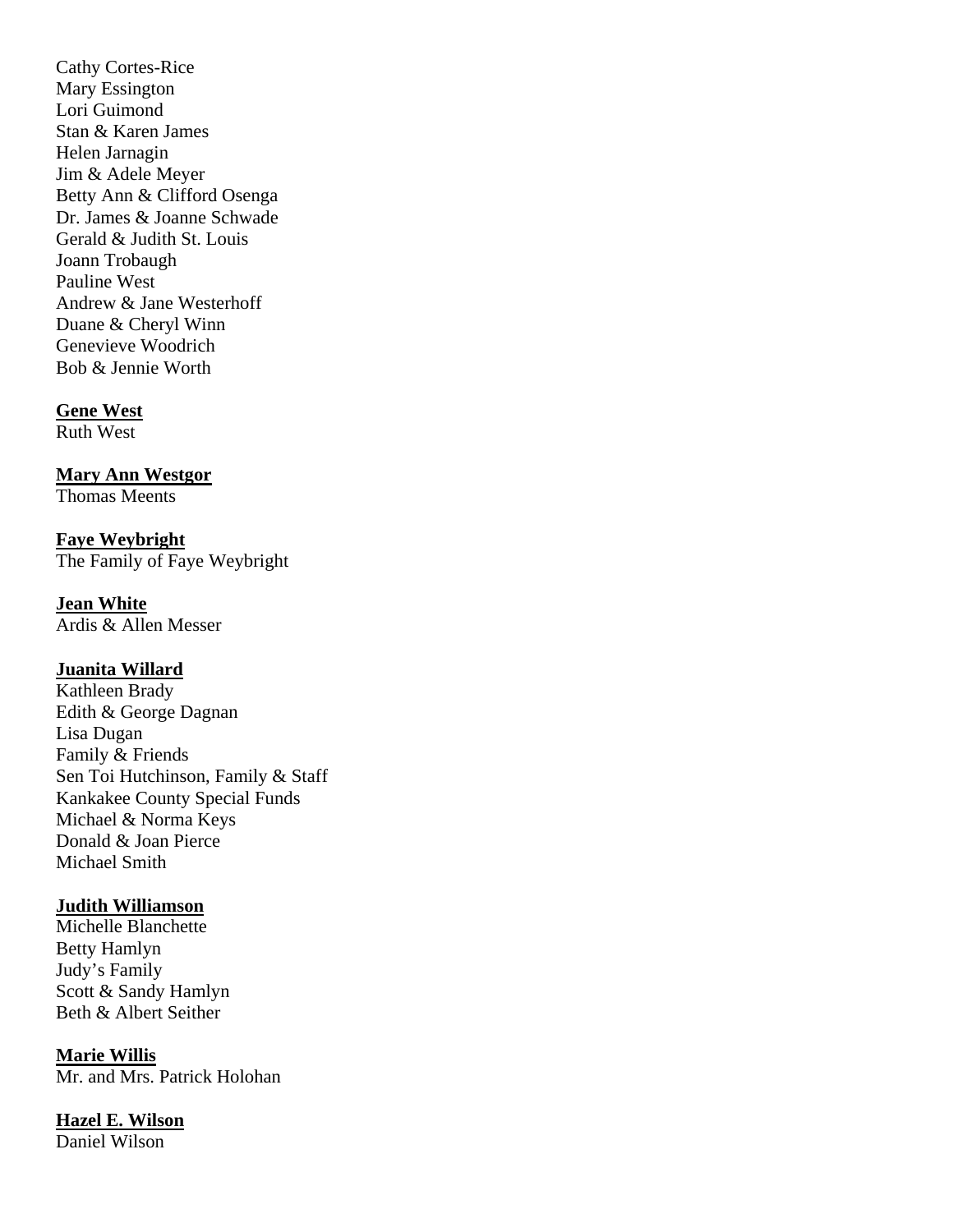# **Richard Winkel**

Gwen & Dennis Hopkins

## **Lorene Winkle**

Francis & Debra Caise Gerald & Carmen Kinsella James & Brenda LaBon Donald & Sharon Maynor Joan Miller Ernest Winkle Hassan & Barbara Youssef

## **Shirley Witheft**

Helen Beverlin Linda & Randal Bisaillon Merlin & Mary Lou Elmhorst Sandra Monferdini Debbie Witheft

## **Arnie Wolf**

Phyllis Rich

## **David W. Woodall**

Carol Woodall

## **George Wopinek**

Charles & Sharon Varvel

## **Betty Wright**

Kevin Douglas

## **Melinda Wright**

Kathy Brook Tommy South Chancie Tracy Alyssa Wright

## **Orville Wright**

Keith Berger Helen Beverlin Faye Bouk Michael & Susan Bruner Debra Chmielowiec Earl & Lynda Datweiler Mr. & Mrs. John Deany Ralph Grob Kelley Hays Herscher Pilot Mark & Janis Jensen Gary & Debbie Jensen Robert & Debra Kruger Ronald & Roxanne Kruse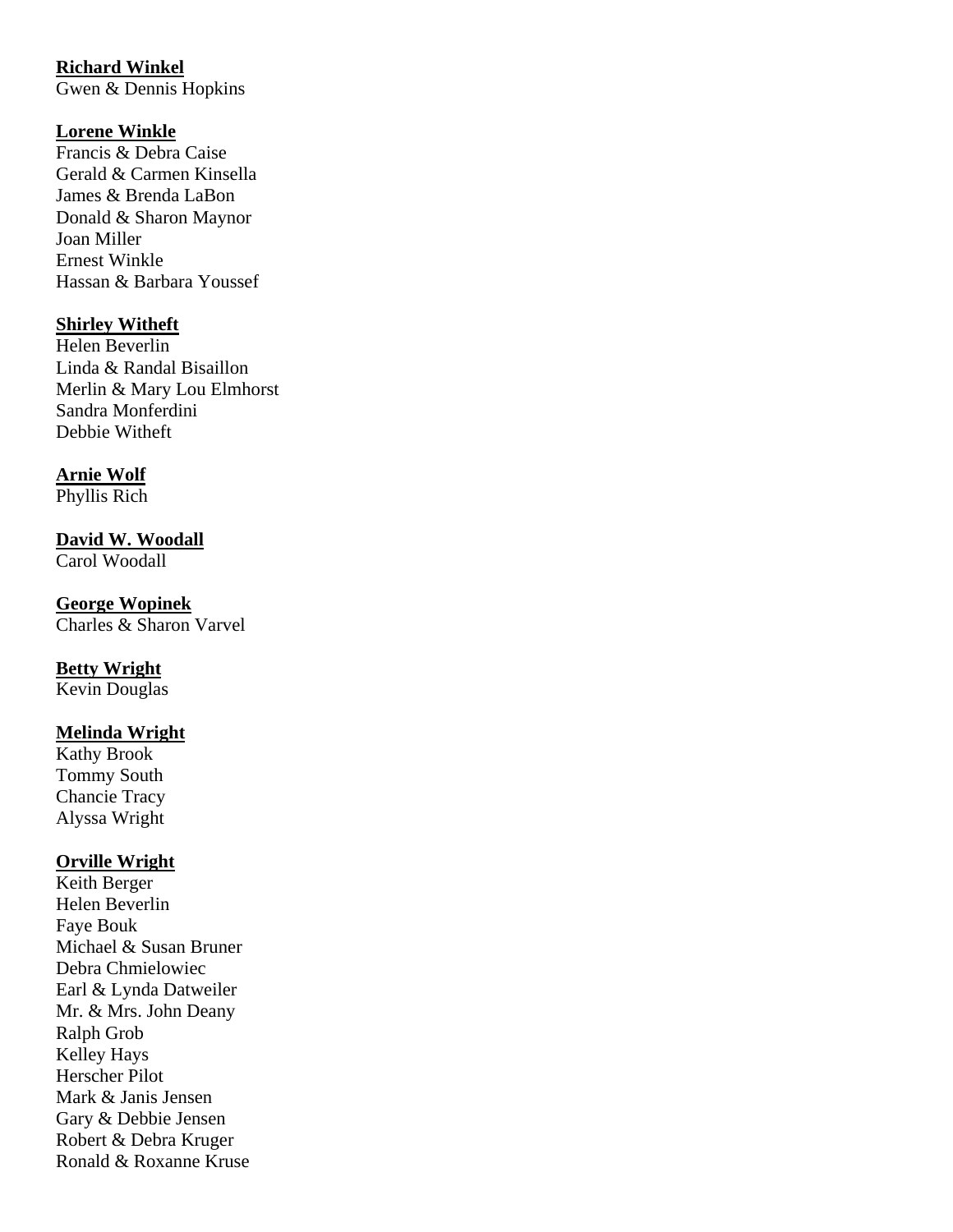Norma Lovell Junior & Pamela Matern Paul & Lois O'Brien William & Sherri Orr Orville's Family Pete & Dolores Romein Schreffler Funeral Homes Dennis & Paula Schwark Monty & Sandra Smith Jeremy & Stephanie Snowden Donald Wagner Mary Ann Wagner Kendall & Denise Wenzelman

#### **Arlee Yoakum**

Loree Yoakum

### **Lorraine Yonke**

Patricia Clanahan Stephen Finkelmeyer Norma Jette James & Shirley Marion Louis & Dolores Rivard John & Judith Trepanier

## **Gloria Zanella**

Stacey Moehrlin

## **Mary Zeedyk**

Barry & Janine Baron Phyllis Beckner Marianne Jankowski Candice & Dale Magruder Adeline Palmer Provena St. Mary's Hospital Provena St. Mary's Medical Staff Jewel Ann Wiltfang

### **Gerald Zelisko**

Mike & Maureen Montgomery

#### **William Ziegel** Brian Ziegel

**Blanch Zimmer** William & Adrienne Zimmer

### **Jane Zimmerman**

Maxine Allison Peggy Carlson John & Jane Demler Mary Ann Hogan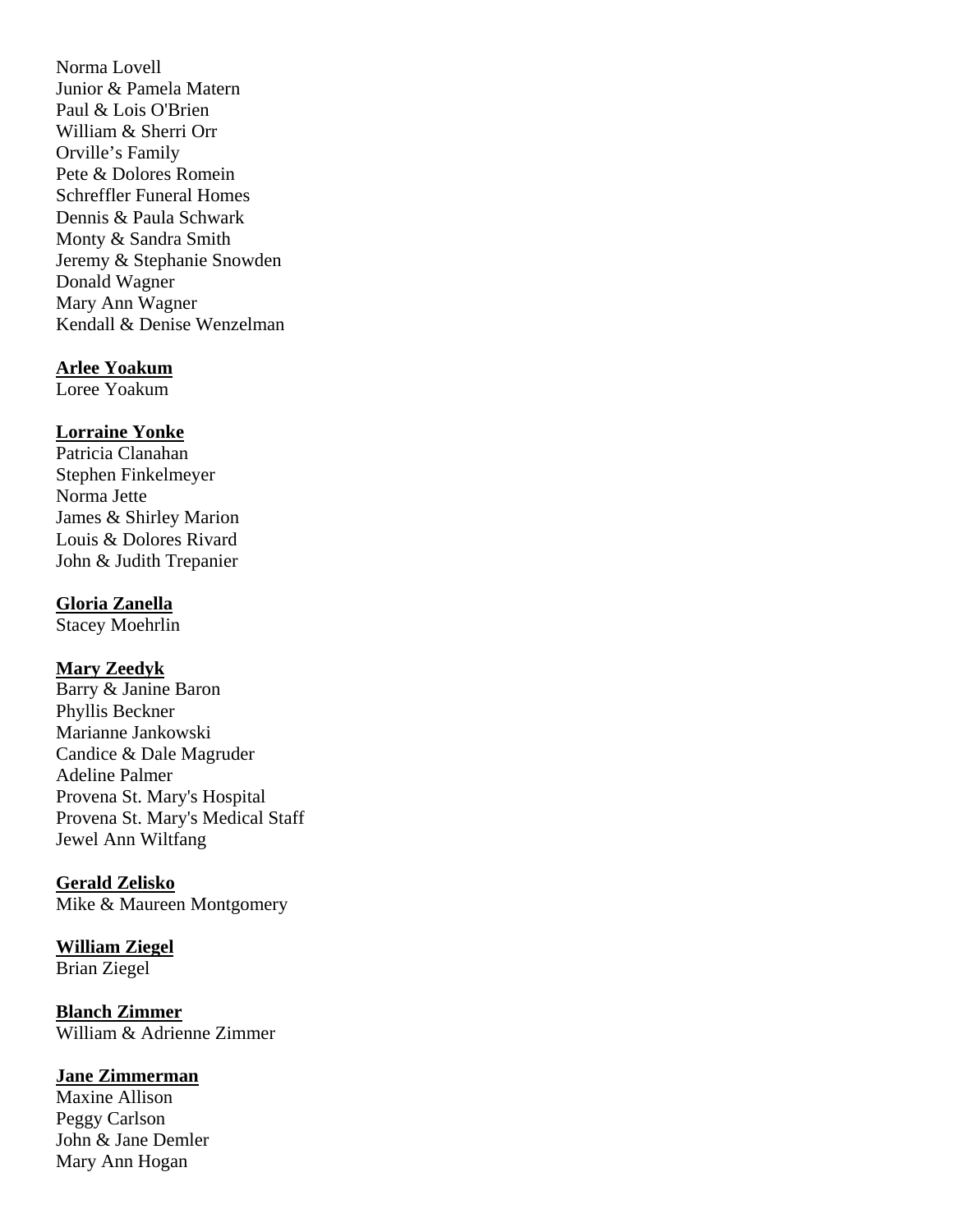Emma Lou Lemon Patti & Hoy McConnell Larry & Madonna Patton James & Hilary Walsh

**Michael Zullo** William & Brenda Beckwith Kenneth Jensen Delmar & Coralee Skeen Connie Zullo

### **IN HONOR OF:**

**John Butterfield at Christmas**  Kenneth & JoAn Giroux

**Warner Diefenbach**  Ray & Myrtle Prussner

**Joanna Gajda**  Irene Kantorski

**Francis Granger**  Glenda Granger Family

**Carol Hoevet on her Birthday**  William S. & Nancy Lewke

**Patsy Jaffe**  Harold Jaffe

**Dr. Thomas Koehler**  From Your Staff at Christmas

**Dotty Lagesse**  Dr. & Mrs. Syed Bokhari

**Edward Littleton**  Charlotte Littleton

**Jim McGraw on his 76th Birthday**  Debra Lollar

**Joanna McGraw on her 75th Birthday**  Debra Lollar

**Jim & Joanna McGraw on their 56th Wedding Anniversary**  Debra Lollar

**Dr. Richard Nicklas**  From Your Staff at Christmas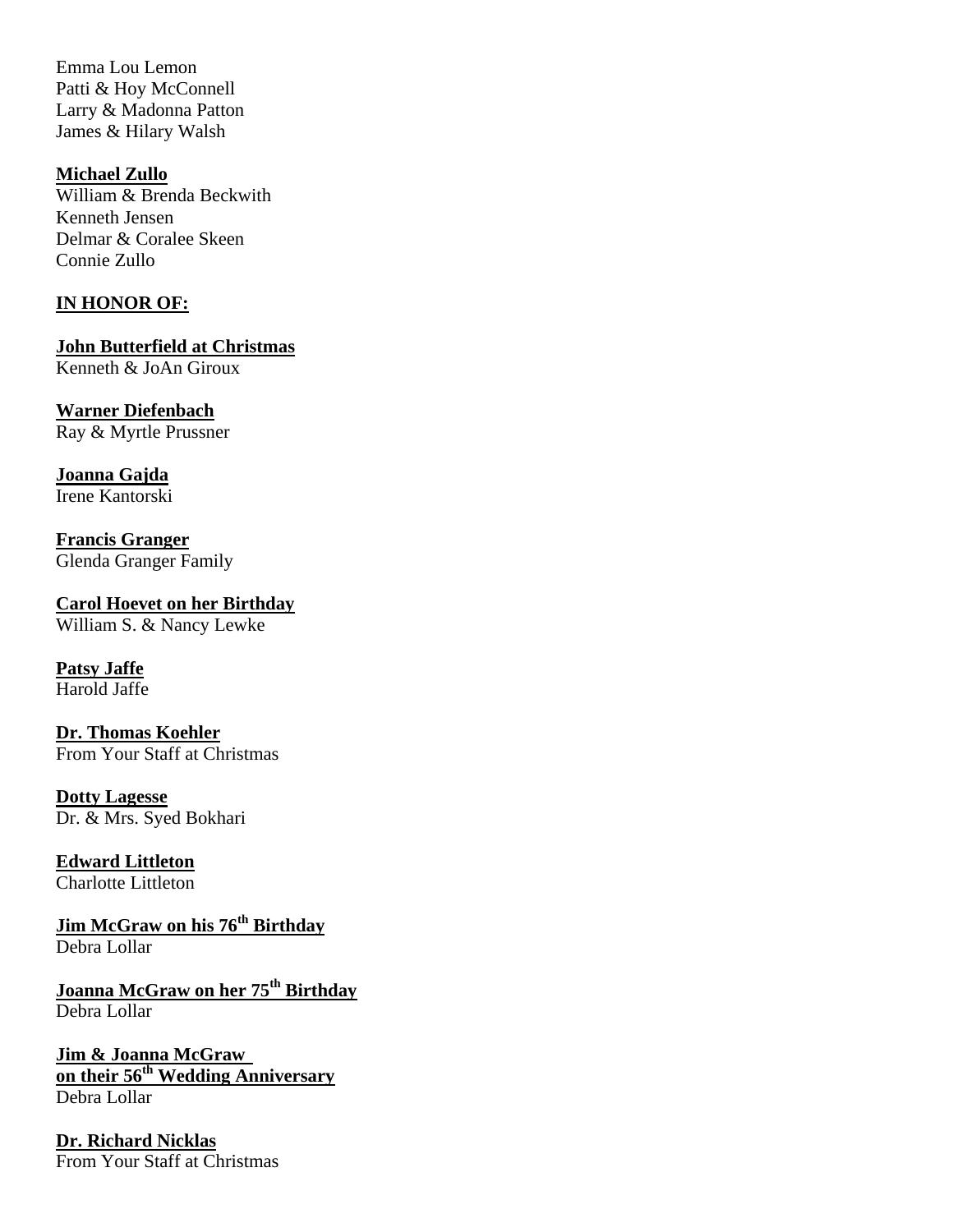# **Rita & Bill Richards**

Richard & Cynthia Clark

## **Dorothy Shaw**

Richard Shaw

## **Lorene Winkle**

American Environmental Serv. TCM Fuel's Recycling Winkle Enviromental Serv. Ernest & Lorene Winkle

## **Rev. Doug Zimmerman**

Daren & Audrey Lehnert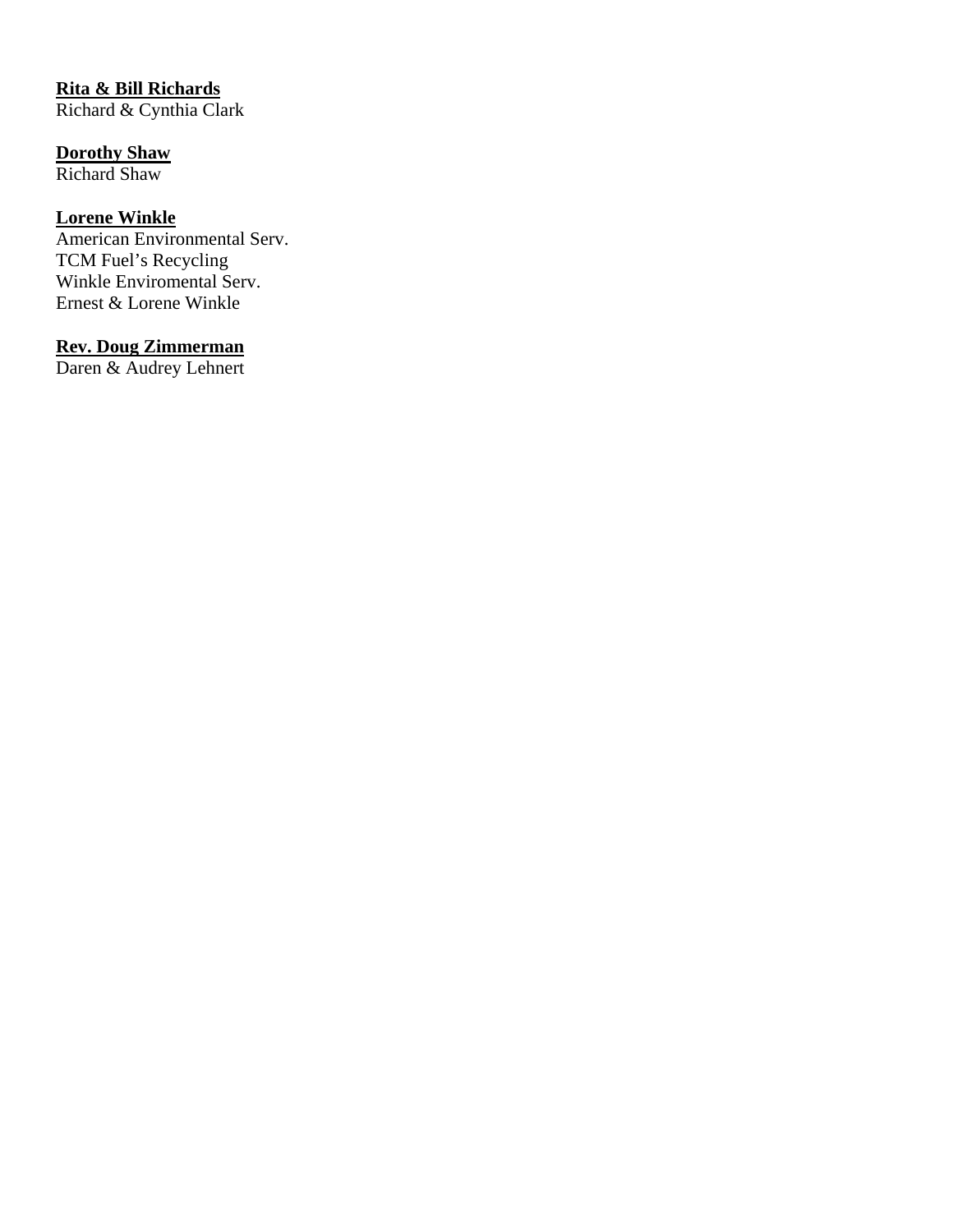# **Hospice of Kankakee Valley List of Donor By Donation Type**

#### **BEQUESTS**

Gladys Brunner Charitable Gift Fund Jacqueline I. Gibbs Charitable Trust William Loftus Trust Estate of Doreen St. Aubin Tooper Trust Estate of Marcella Vickery

#### **BUSINESSES**

American Environmental Serv. Aqua Illinois Art Studio Sans Serif Art's Landscaping Aurelio's Pizzaria Beef O'Brady's Best Buy, Inc. Bickford House Bunge Bunge Oils Carlos Restaurant Court Street Ford The Daily Journal Dance in the Light Lisa Dugan, State Rep. Eddie's Bar & Grill & Customers Fieldstone Credit Union First Trust Bank of Illinois Gigi's Playhouse Greater Kankakee Airport Groskreutz, Schmidt, Abraham, Eshleman & Gerretsse Holohan Heating & Sheet Metal Homestar Bank & Financial Services Implant Recycling JR's Chicken Robert LaBeau, Attorney at Law Langlois Roofing Limestone Fire Dept. Mac & Frankie's Golf Outing Manpower Morgan StanleyAnnual Appeal Municipal Savings Bank NiCor (AGL Resources) People's Bank Piggush-Simoneau, Inc. Provena St. Mary's Hospital ServPro of Kankakee County Shapiro Employees Credit Union Stam Chiropractic TCM's Fuel's Recycling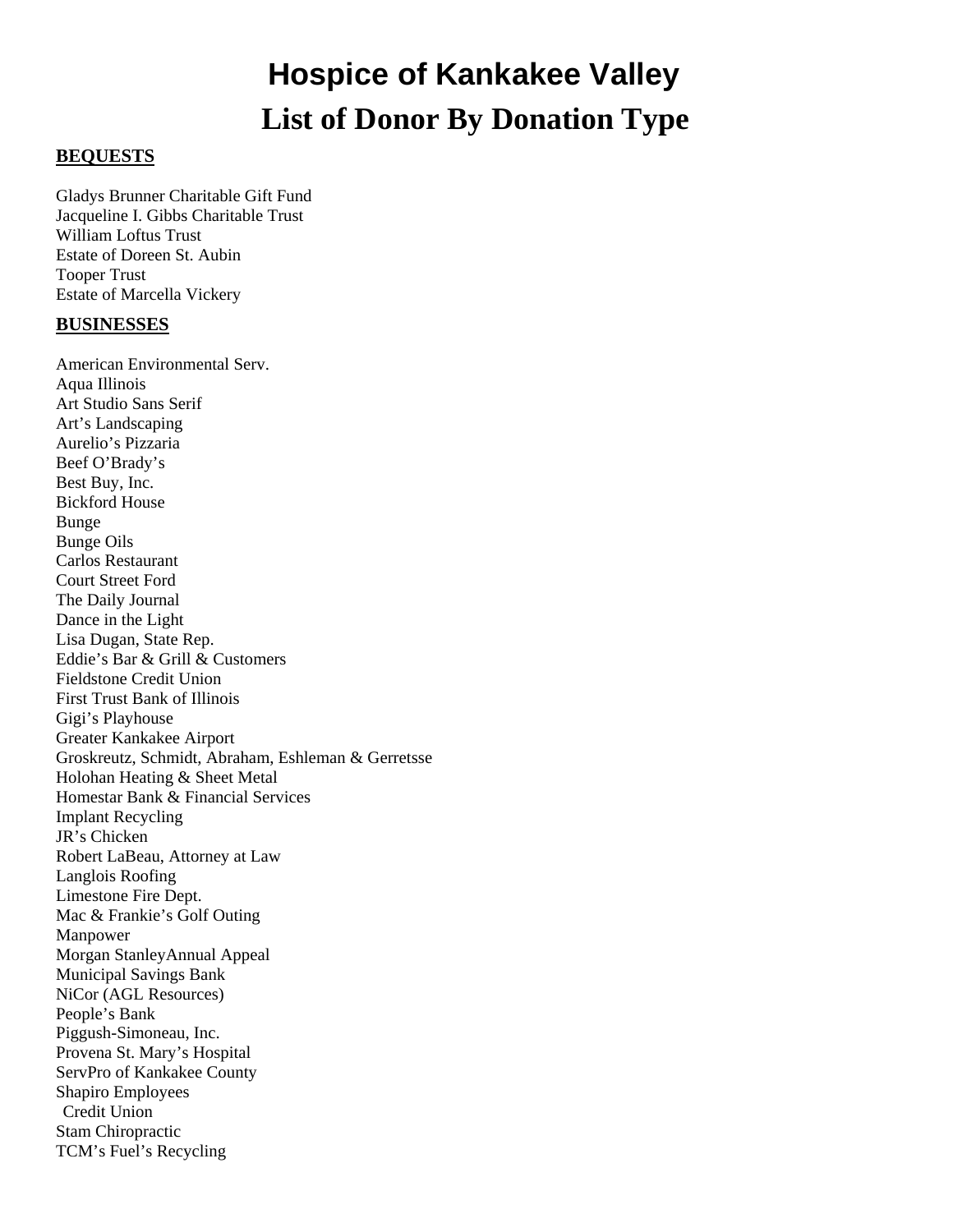## **CHURCHES & CHURCH GROUPS**

Roman Catholic Diocese of Joliet Servants of the Holy Heart of Mary St. David Mission Club Zion Lutheran Church/Grant Park

## **CLUBS & ORGANIZATIONS**

Aroma Park Boating Assoc. Bradley Lions Club Delta Kappa Gamma Double Eagle Scottish Rite Club Kankakee Area Contractors Assoc. Kankakee-Iroquois-Ford Assoc. of Realtors Kankakee Federation of Labor Kankakee & Iroquois Counties Piping Contractors Kankakee Model Railroad Club Kankakee Sportsmen's Club Kiwanis Laborers International Union Local 751 Manteno Sportsmen's Club Provena St. Mary's Medical Staff Rotary St. Mary's Alumnae St. David Mission Club VFW Two Rivers Post 7535 Women of the Moose

### **FOUNDATIONS**

Armstrong Foundation CIGNA Foundation Community Foundation of Kankakee River Valley Provena St. Mary's Foundation Sherwood D. Noble Charitable Foundation

### **GIFTS IN-KIND & SERVICES**

*Aaron's Alarms Addus Health Care Ahh….Massage AHW-Arends Hogan Walker*  JoAnne Albrecht *Andaul Jewelers Anonymous Aroma Park Boating Assoc. Art's Landscaping Aspen Ridge Golf Course*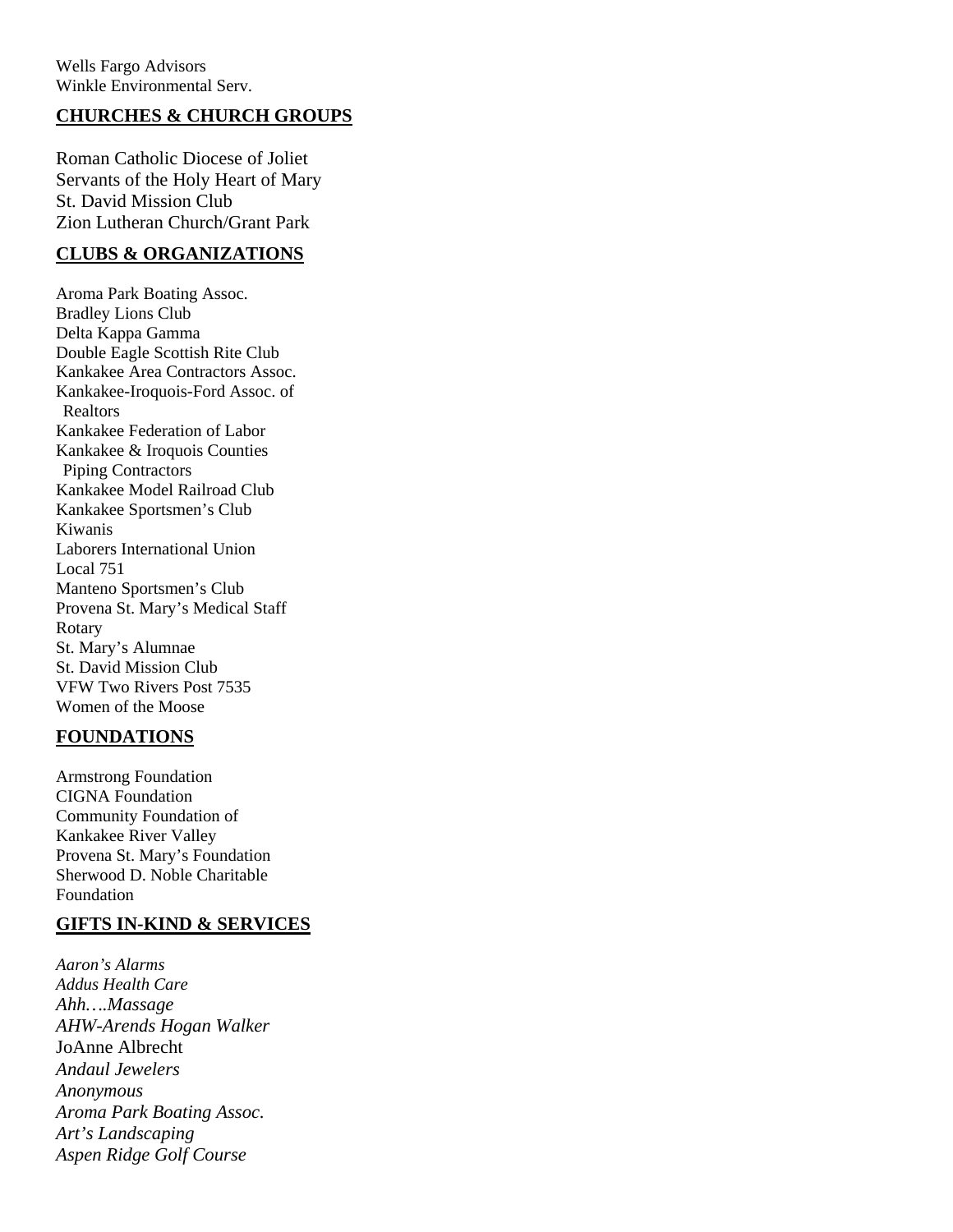*Aurelio's Pizzaria Ba-Da Bloom Flower Shoppe*  Sheri Bakr Arnold Bandtra *Bed, Bath & Beyond The Bennett-Curtis House*  Amanda Berrsch Cathy & Terry Boicken *Borschnack, Pelletier & Co. Bourbonnais Police Dept. Brickstone Restaurant & Brewery Brookmont Bowling Center*  Lenny & Vicki Burgener John Butterfield Georgie Campbell Mary Carroll Peggy Carlson Debra Ann Caise *Cellar Graphics Chatterbox Café*  Blair Wilson-Chestnut *Chicago Dough*  Rosemary Ciaccio *Coyote Canyon The Cookie Angels:*  Alice Argyelan Kim Bennett Barb Bilgri Bette Bovie-Martin Joanne Frazier Lisa Gerth Lorene Jakubowski Jane Koehler Kim McDermott Bev Messina Ann Rahrig Rosanne Stuckmaier Denise Wadley *Cooper's Hawk Winery & Restaurant Culligan Water Country Fruit Market*  Larry Custer James Dandurand Cheryl Dayhoff Jenna Dersien Theresa & Albert Diepeveen *Dick's Asphalt Service*  Kenneth Eckardt Richard Edwards *Edible Arrangements El Burrito Loco*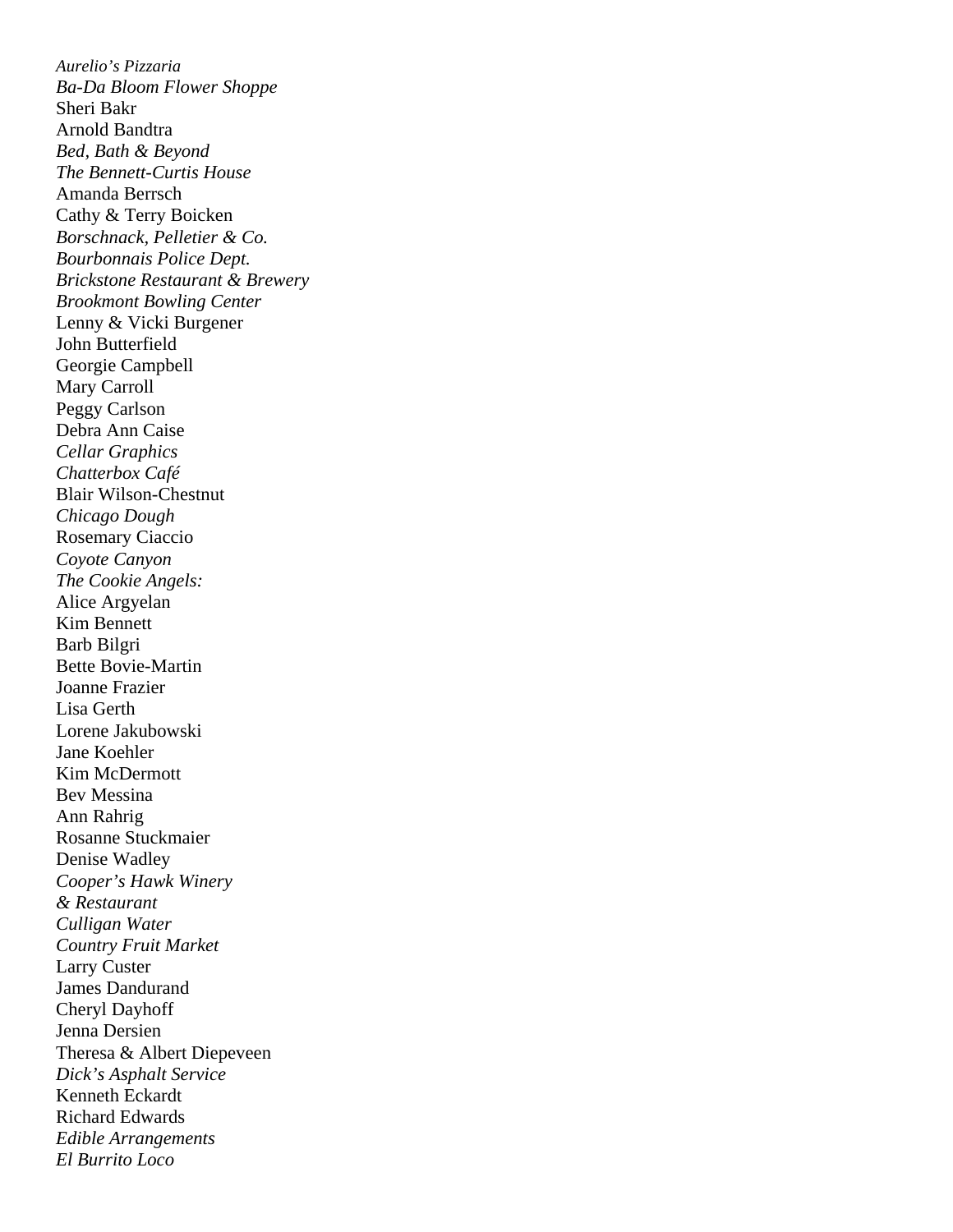*Family House Family Video Fitness Premier*  Chuck Fitzpatrick Lori Foster *Friends of Hospice*  Allan Gehm *G & G Printing Giavanni's – The Spa*  Alyssa Gifford *Girard Ace Hardware*  Dr. Jordan Goodman Tina Giusti *Frank Gordon Beekeeper Greater Kankakee Airport*  Joyce Grizzle Rayleen Harris Barbara Harro Michael Hart Stacy Hebert Clarice Heckler Theresa Henderson Nelda Hendrichs *Heritage Woods of Manteno*  Monica Hodgson *Hoffman Chiropractic Neurology Holiday Inn Express*  Mr. & Mrs. Patrick Holohan Jan Homan *Home Helpers Inside Out Jimmy Jo's BBQ*  Sherry Jones Dr. John Jurica *Kankakee Country Club- Golf Pro Kankakee County Coroner- Bob Gessner Kankakee County Soldiers Kankakee Elks Country Club Kankakee Natural Foods Kankakee Valley Boat Club Kankakee Valley Park Dist. Key Outdoor Signs*  Linda Klette *Koehler Chiropractic Kroger*  Fred Kroll Dotty Lagesse JoAnn "Joey" LaGesse Rende & Wendy Langlois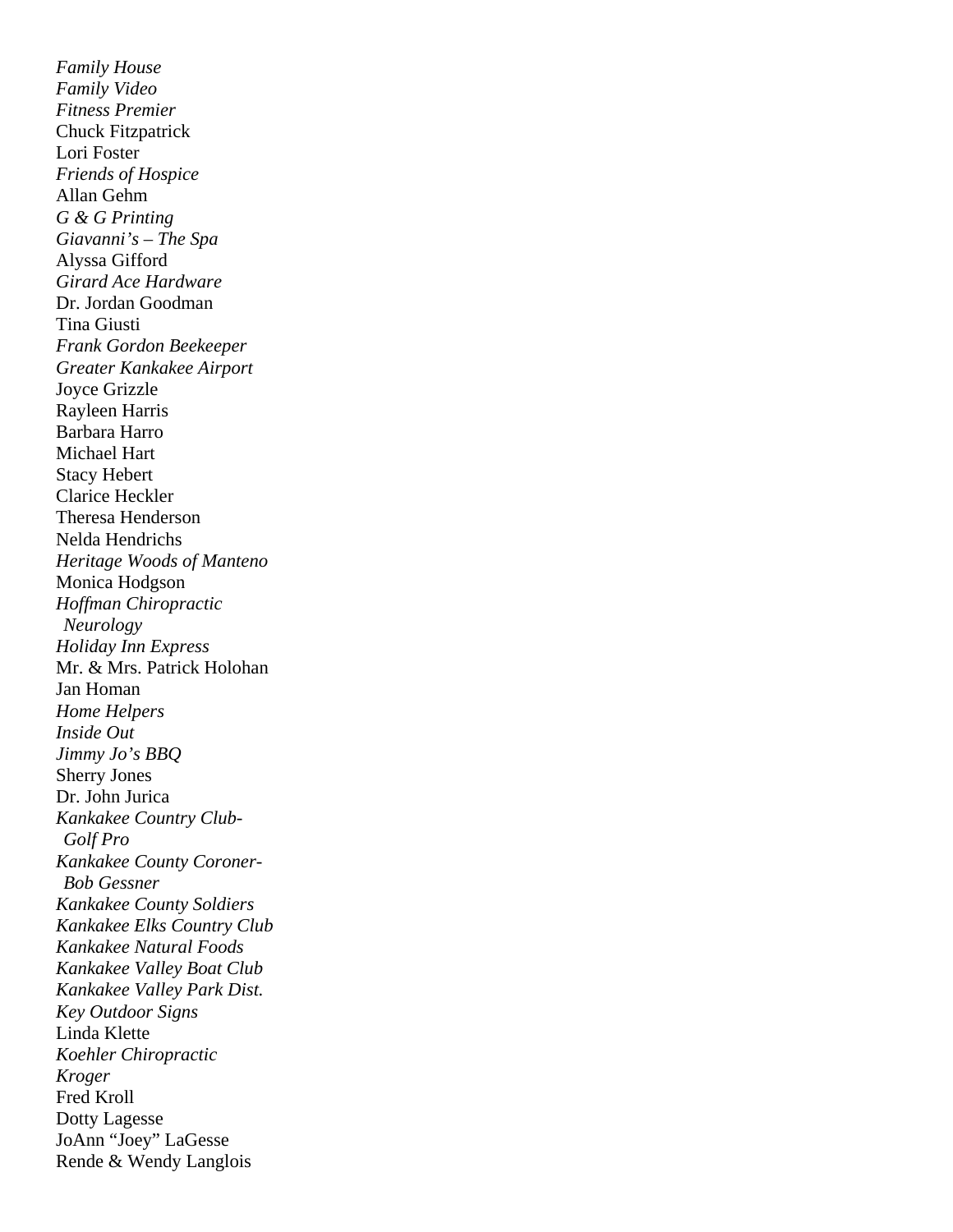Nancy Lasley Richard Latham Steven & Connie Leman Meda Long *Love Book Store*  Gayle Magnuson Billie Jo Malechowski Art & Barb Mantaon *ManorCare of Kankakee Manteno Golf & Learning Center ManorCare Marquie & Lambert Sales & Service*  Robert Martin *Martinton Food Pantry Linnman's McDonalds Merle Norman Cosmetics/ Unique Boutique Monical's Pizza Corp.*  Linda & Greg Morgan Virginia Morgan *Mr. Benny's Steak House*  Teresa Mueller *Nana's Cakery & Bake Shoppe Nature Calls*  Dave & Kathy Nelson *Olive Garden Olivet Nazarene University*  Ruth Olthoff Diana Pappas Robin Paquette *Pepsi Beverages*  Dee Pinski *Premium Specialties*  Jim & Nancy Prince *Provena MedSpa Provena St. Mary's Foundation*  Michael & Ruth Puffer *QSC Design*  Mr. & Mrs. Larry Rabideau *Reed's Canoe Trips*  Ruth Reynolds Stella Richa *Riverside Health Equip. Road ID*  Greg Rolling Raelynn Roman Jim Rowe Jim & Suzy Ruder Ronald Rundquist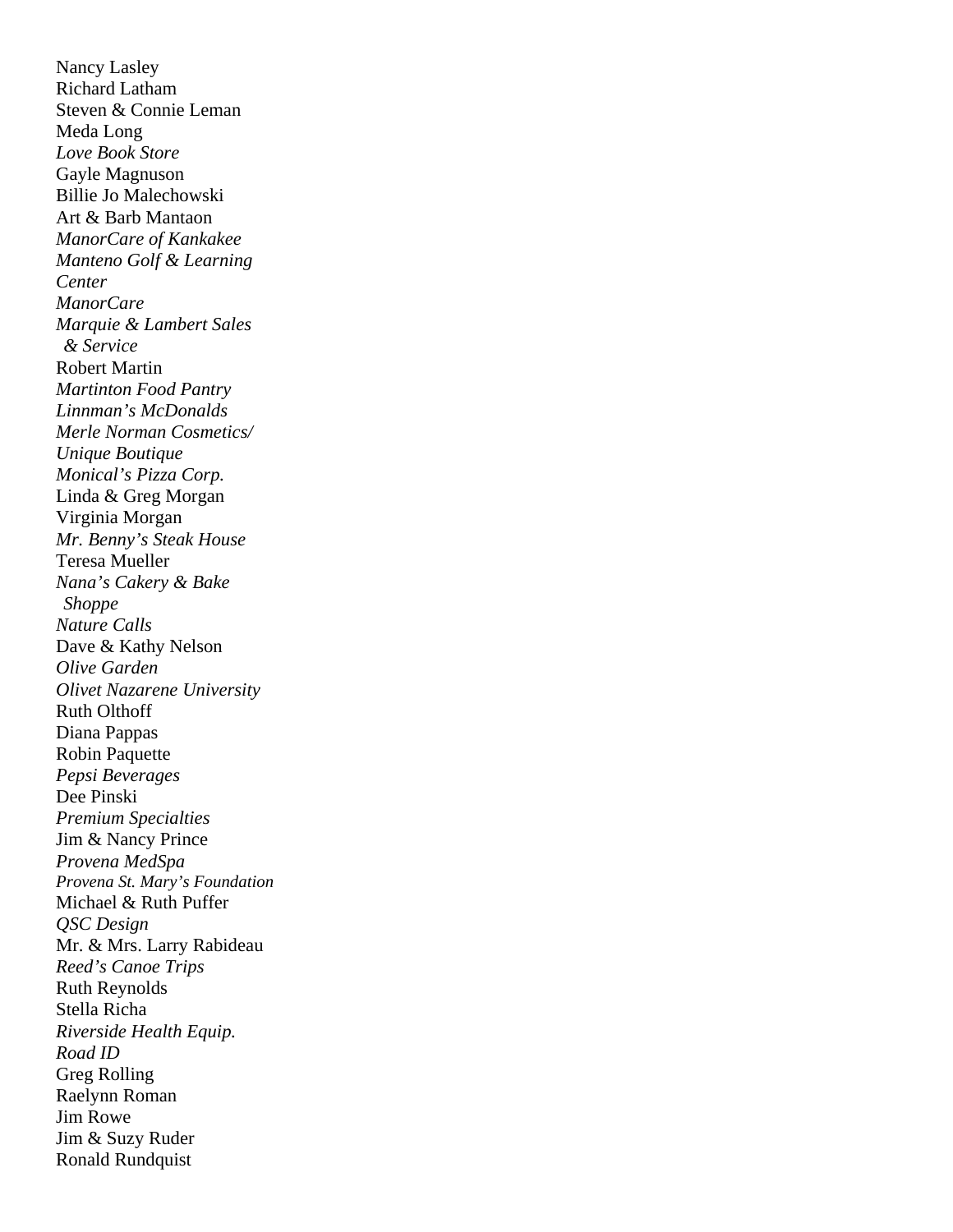Toni Salm-Fritz *Sara Lynn Phtography*  David Sauls Dr. James & Joanne Schwade Louise Sells Kim & Fred Shelanskey Jaymie Simmon *Simms Engineering Ltd. Snider's Nursery Sojourn Sport Clips Stam Chiropractic Star Radio St. Mark's United Methodist Church Studio Fitness Elite Taco John's/Subway*  Melissa Tanner *The Michael Taylor Show Thee Old Time Farm Show Tholen's Garden Center*  Mary & John Thomson Christine Tinkell Mr. & Mrs. Leonard Tobey Nancy Tucker *Ultra Foods The Ultralight Place Unlimited Tan*  Melba Valarezo *Van Til Chiropractic*  Anita Van Voorst *Volkmann Diamonds Westphal Jewelers*  Lori Wier *Nichol Wilkey*  Art Yonker

#### **UNITED WAY**

**(Individual donations directed to Hospice of Kankakee Valley)** 

Mary Arseneau Jason Blanchette Bryan Countryman Jonathon Karnes Darby Matthews Scott Robinson Truist Altruism United Way-Central Indiana United Way-Kankakee County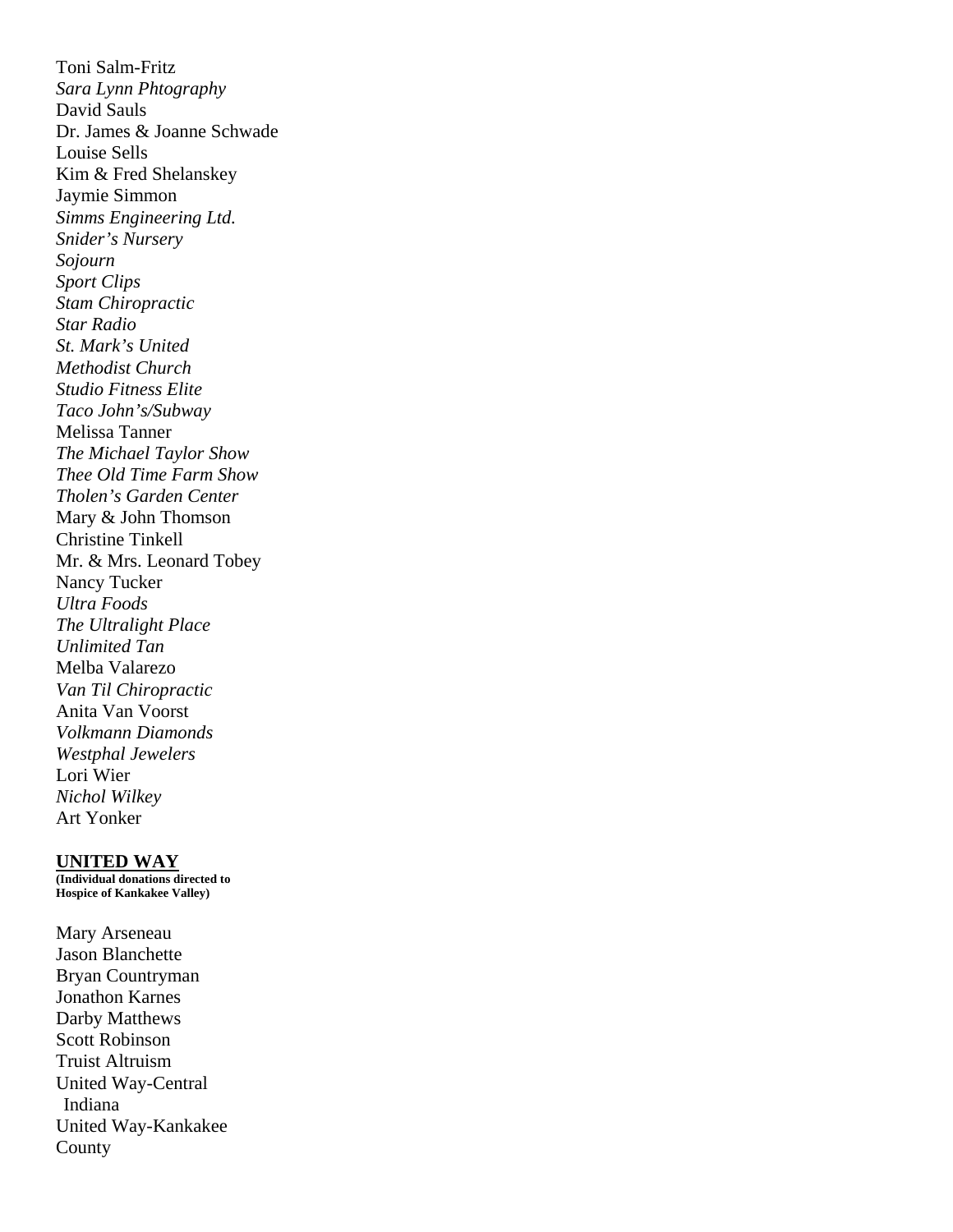United Way-Lancaster County United Way-Greater Philadelphia/Southern New Jersey

#### **BENEFACTORS (\$1,000+)**

Jean Azzarelli Harold Berg & Dr. Lynn McDonald James Bridgewater, Sr. Wayne & Eleanor Sims

#### **SUSTAINING (\$500-\$999)**

Dr. David Hegg Thomas & Maureen O'Connor Warren & Margaret Johnson Stevenson Juanita Tincher Walter & Janet Watt

### **SUPPORTING (\$100-\$499)**

Anonymous Vernon & Kathy Bade Russell Benson Terry & Deena Blanchette Cathy & Terry Boicken William & Marla Bolen Mark & Sheila Carter Ida Casarotto Theresa & Albert Diepeveen Madonna Dion Susan Elston Robert & Jeanna Erwin Jacqueline Fortier F. Gene & Christi Goselin Dr. & Mrs. Howard Hall Robert & Nancy Harris Vicki Helgeson Nancy Johnson Joseph & Susan Lacaeyse Robert & Gretchen LaBeau Dotty Lagesse Darryl Leach Janet Leonard Alice Mogensen Pat & Madelyn O'Brien Joseph Offenbecher Steven J & Carey Ortman Howard Pearlman Larry & Marcia Rabideau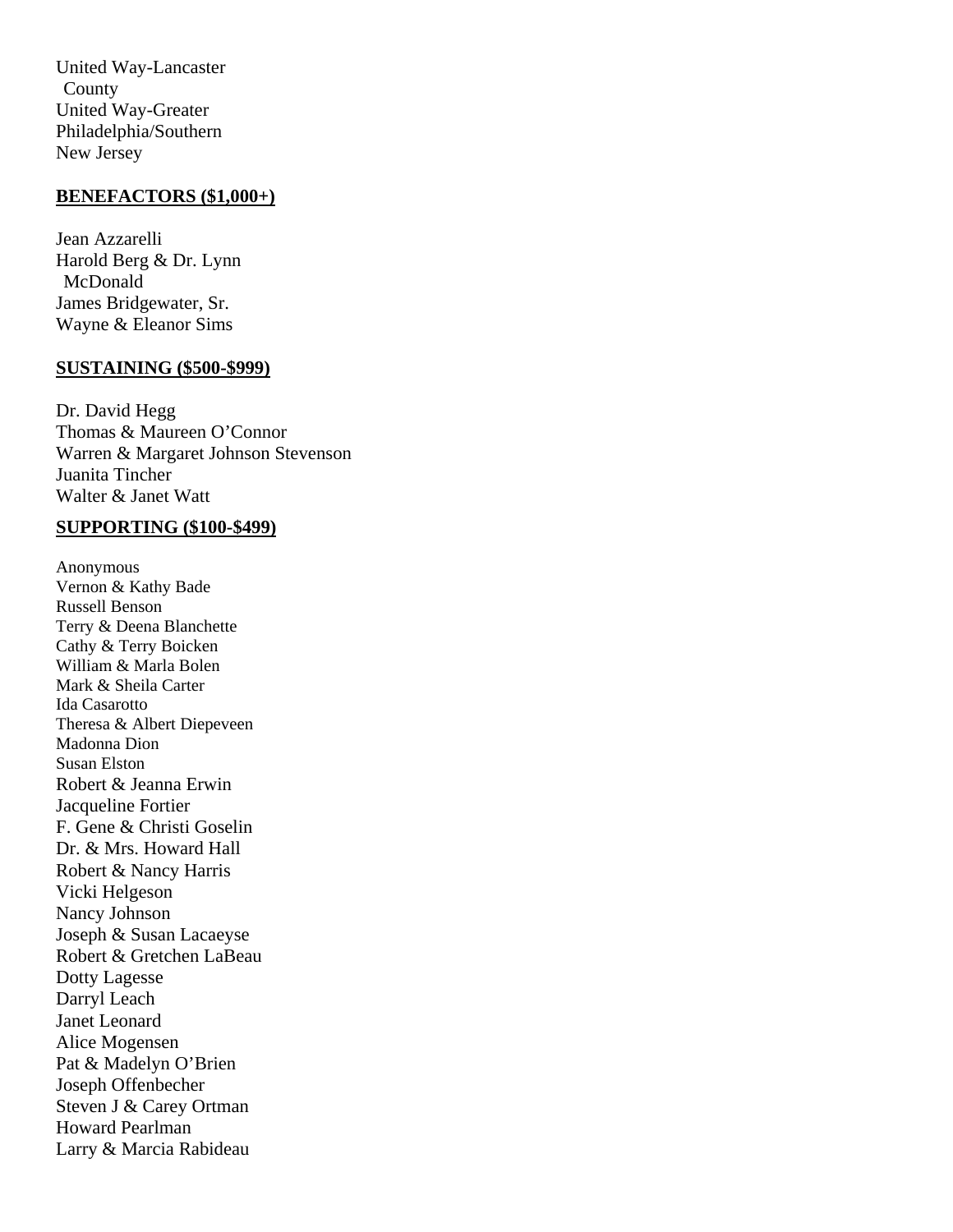Nan Regas Ken & Yvonne Rohr Ronald Rundquist Marvin & Judy Saxsma Diane & Charles Shanabruch Kim & Fred Shelanskey Dr. & Mrs. Edward Slaby Dr. & Mrs. Militon Smit Jack & Penny Soucheck James Taylor Mary & John Thomson Leonard & Jacquelyn Tobey Lawrence Tusinski Paul Wagner Wanda Woodruff

#### **BASIC (\$20-\$99)**

Francis & Barbara Ahlemann Adrian Anczer Donna Dunker Ackman Rev. John Antczak Deborah Ball Agnes Boulger Dolores Croix Linda Cunnington Janice & Richard Dale Ralph & Ruth Daum Ivan & Barb Denault Ruth Dennis Ron & Crystal Diepeveen Ralph & Betty Downey Duane Dykstra Julie Favre Susan & Timothy Feller Tim & Colette Gernon Kerry Hansen John Hassett Charlie & Wilma Hess Vern & Miriam High Susan Hollywood Jeanne James Nancy & Larry Janczak Jeanne Jenkins Erna Jensen Ida Johnson Ken & Mary Johns Rod Kahl Bill Kannberg Gail Kikkert Darryl & Ruth Kleinert Anita Kreutzer